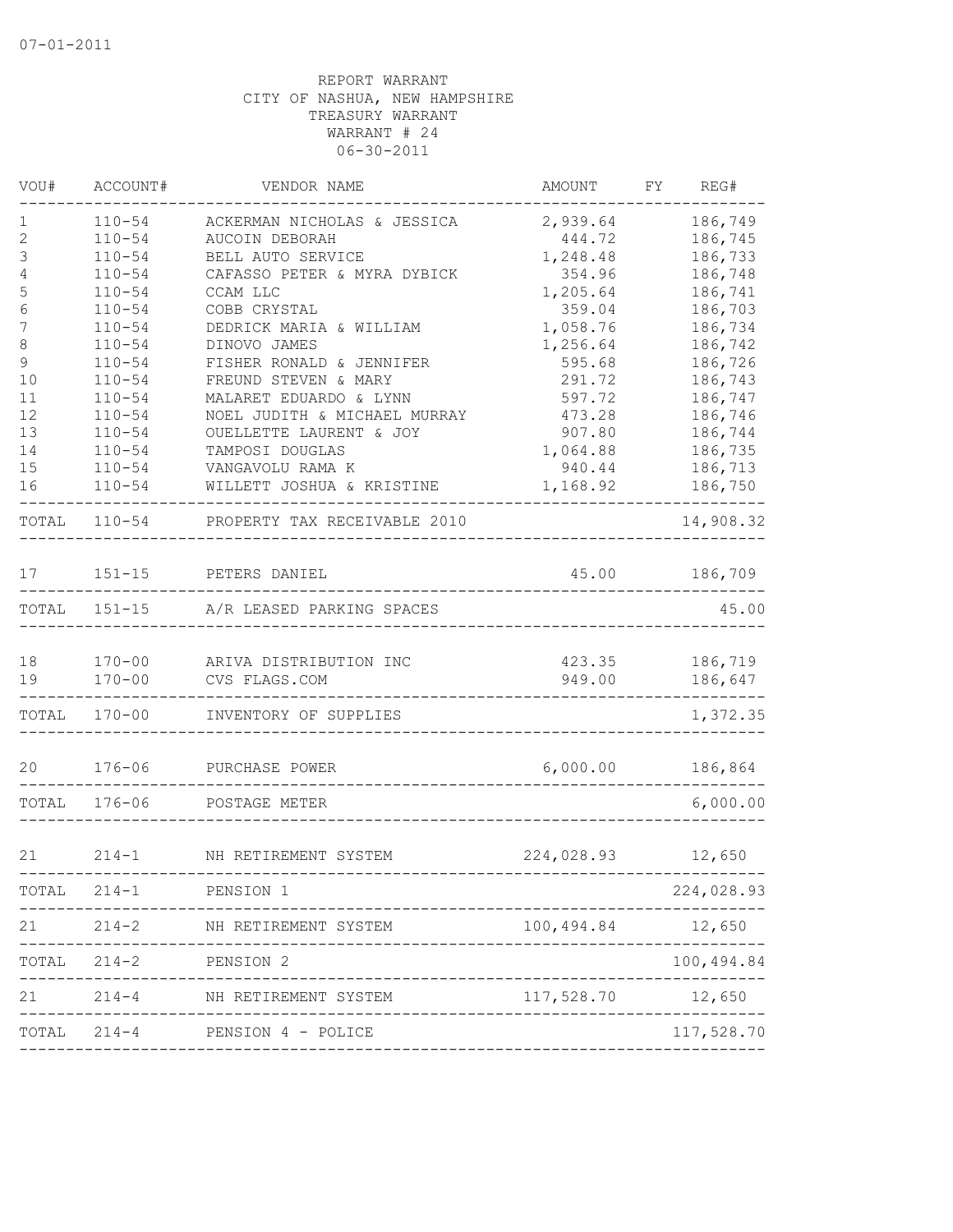|          | VOU# ACCOUNT#            | VENDOR NAME                                                                                    |                          | AMOUNT FY REG#                       |
|----------|--------------------------|------------------------------------------------------------------------------------------------|--------------------------|--------------------------------------|
|          |                          | 21 214-5 NH RETIREMENT SYSTEM<br>----------------------------------                            | 96,628.61 12,650         |                                      |
| TOTAL    |                          | 214-5 PENSION 4 - FIRE<br>______________________________________                               |                          | 96,628.61                            |
| 22       | $214 - DC$               | ALLEN STACEY L                                                                                 | 769.24                   | 186,342                              |
| 23       | $214 - DC$               | BATTISTELLI ERIC C                                                                             | 96.16                    | 186,631                              |
| 24       | $214 - DC$               | CARON CHRISTINE M                                                                              | 827.90                   | 186,344                              |
| 25       | $214 - DC$               | GRACE ROBERT                                                                                   | 769.24                   | 186,632                              |
| 26       | $214 - DC$               | KIRK JAMES W                                                                                   | 1,000.00                 | 186,349                              |
| 27       | $214 - DC$               | MCINTOSH LORI                                                                                  | 769.24                   | 186,695                              |
| 28       | $214 - DC$               | MOBLEY ARCHIE S III                                                                            | 35.00                    | 186,702                              |
| 29       | $214 - DC$               | PERAULT DAVID                                                                                  | 420.00                   | 186,116                              |
| 30       | $214 - DC$               | STANSFIELD JILL                                                                                | 96.16                    | 186,865                              |
|          |                          | TOTAL 214-DC DEPENDENT CARE DEDUCTION<br>_____________________                                 |                          | 4,782.94                             |
|          |                          | 228,93 214-DI RELIANCE STANDARD LIFE INSURAN 1,101.03 186,800<br>----------------------------- |                          |                                      |
|          |                          | TOTAL 214-DI SCHOOL DISABILITY                                                                 |                          | 1,101.03                             |
|          |                          | 31 214-FS BENEFIT STRATEGIES INC                                                               | 20, 231. 20 12, 654      |                                      |
| 32       |                          | 214-FS BENEFIT STRATEGIES INC                                                                  | 13,794.33 12,682         | . <u>_ _ _ _ _ _ _ _ _ _ _ _ _</u> _ |
|          |                          | TOTAL 214-FS FLEXIBLE SPENDING-MEDICAL                                                         |                          | 34,025.53                            |
|          |                          |                                                                                                |                          |                                      |
| 33       | $255 - 00$               | STATE OF NH-MV                                                                                 | 25,391.78                | 12,645                               |
| 34       | $255 - 00$               | STATE OF NH-MV                                                                                 | 10,048.38                | 12,646                               |
| 35       | $255 - 00$               | STATE OF NH-MV                                                                                 | 25, 434.48               | 12,649                               |
| 36       | $255 - 00$               | STATE OF NH-MV                                                                                 | 22,573.21                | 12,653                               |
| 37       | $255 - 00$               | STATE OF NH-MV                                                                                 | 17, 135.86               | 12,657                               |
| 38       | $255 - 00$               | STATE OF NH-MV                                                                                 | 23,601.65                | 12,660                               |
| 39       | $255 - 00$               | STATE OF NH-MV                                                                                 | 17,717.92                | 12,661                               |
| 40       | $255 - 00$               | STATE OF NH-MV                                                                                 | 13, 441.52               | 12,663                               |
| 41       | $255 - 00$               | STATE OF NH-MV                                                                                 | 29,356.90                | 12,667                               |
| 42       | $255 - 00$               | STATE OF NH-MV                                                                                 | 15,499.92                | 12,670                               |
| 43       | $255 - 00$               | STATE OF NH-MV                                                                                 | 12,439.69                | 12,671                               |
| 44       | $255 - 00$               | STATE OF NH-MV                                                                                 | 10,840.92                | 12,673                               |
| 45       | $255 - 00$               | STATE OF NH-MV                                                                                 | 12,777.23                | 12,676                               |
| 46       | $255 - 00$               | STATE OF NH-MV                                                                                 | 19,136.51                | 12,677                               |
| 47<br>48 | $255 - 00$<br>$255 - 00$ | STATE OF NH-MV<br>STATE OF NH-MV                                                               | 18, 243.84<br>14, 175.63 | 12,683<br>12,684                     |
| TOTAL    | $255 - 00$               | STATE MVR                                                                                      |                          | 287,815.44                           |
| 49       | $255 - 05$               | STATE OF NH                                                                                    | 57.75                    | 187,010                              |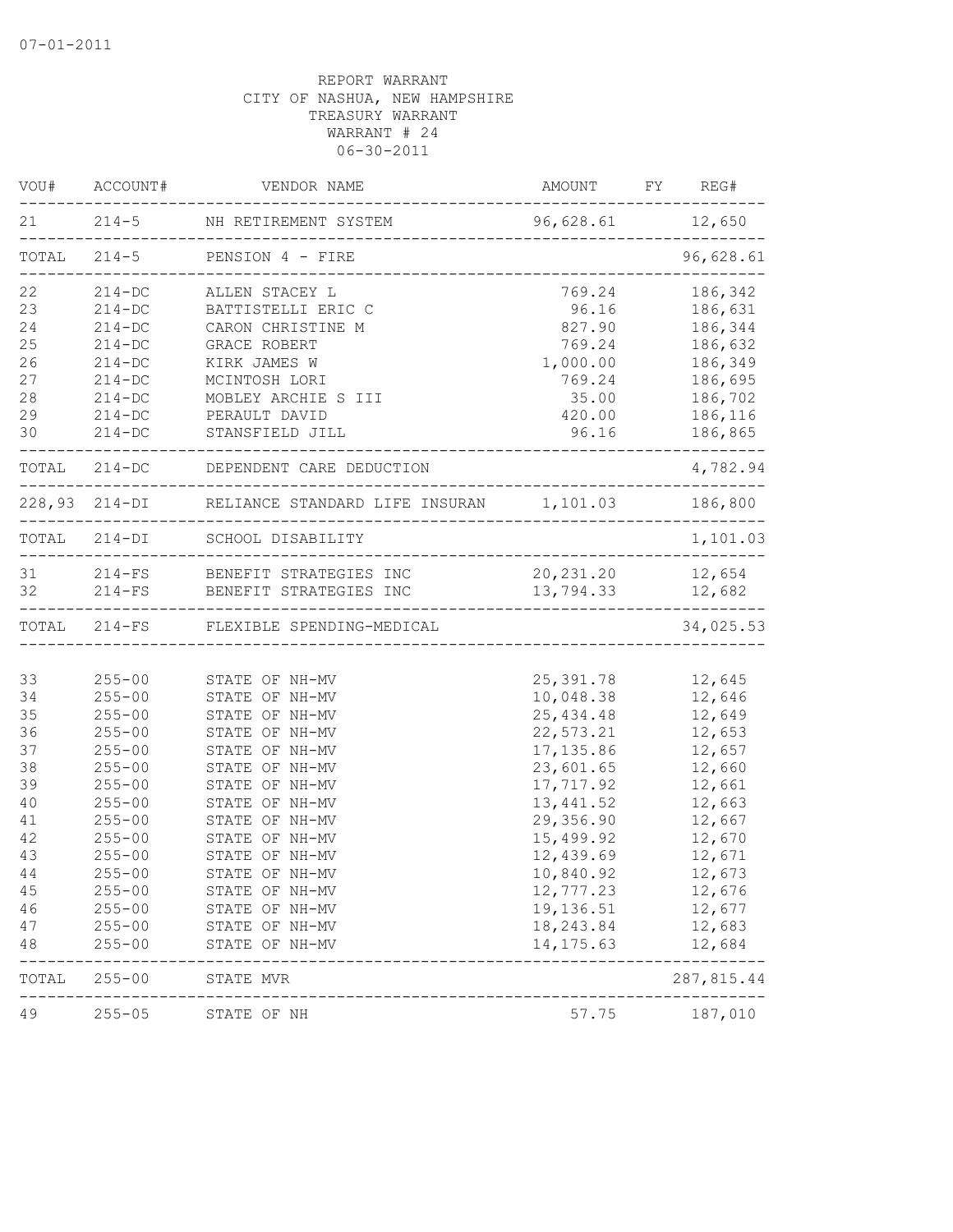|                                                    |                                                                    | VOU# ACCOUNT# VENDOR NAME                                                                                                                                                            | AMOUNT FY REG#                                                                                 |                                                                                      |
|----------------------------------------------------|--------------------------------------------------------------------|--------------------------------------------------------------------------------------------------------------------------------------------------------------------------------------|------------------------------------------------------------------------------------------------|--------------------------------------------------------------------------------------|
|                                                    |                                                                    | TOTAL 255-05 STATE OF NH-FBI FINGERPRNT FEE                                                                                                                                          |                                                                                                | 57.75                                                                                |
| 50<br>51<br>52<br>53                               |                                                                    | 257-00 CAFARELLI ROSE MARIE<br>257-00 HATCH WILLIAM<br>257-00 JANGEL CONSTANCE<br>257-00 KP VENTURES                                                                                 | 135.20<br>44.00 186,768<br>20.00 186,789                                                       | 186,771<br>197.20 186,774                                                            |
|                                                    |                                                                    | TOTAL 257-00 MV REFUND PENDING                                                                                                                                                       |                                                                                                | 396.40                                                                               |
| 54<br>55<br>56<br>57<br>58<br>59<br>60<br>61<br>62 | $291 - 18$<br>$291 - 18$<br>$291 - 18$<br>$291 - 18$<br>$291 - 18$ | 291-18 CREUZ ERIN A<br>291-18 DERUSHA JOSEPH<br>HUSBAND WAYNE<br>JENKINS RONALD<br>KELLEY JOHN<br>MOSES GEORGE<br>SANTIAGO JOSUE<br>291-18 STUSSE BENNETT<br>291-18 VASILIOU DEBRA L | 1,299.64 186,866<br>27.58<br>126.39<br>147.11<br>837.83<br>19.13<br>199.72<br>399.45<br>773.56 | 186,869<br>186,870<br>186,871<br>186,868<br>186,872<br>186,873<br>186,874<br>186,867 |
|                                                    |                                                                    | TOTAL 291-18 PAYROLL CONTINGENCY                                                                                                                                                     |                                                                                                | 3,830.41                                                                             |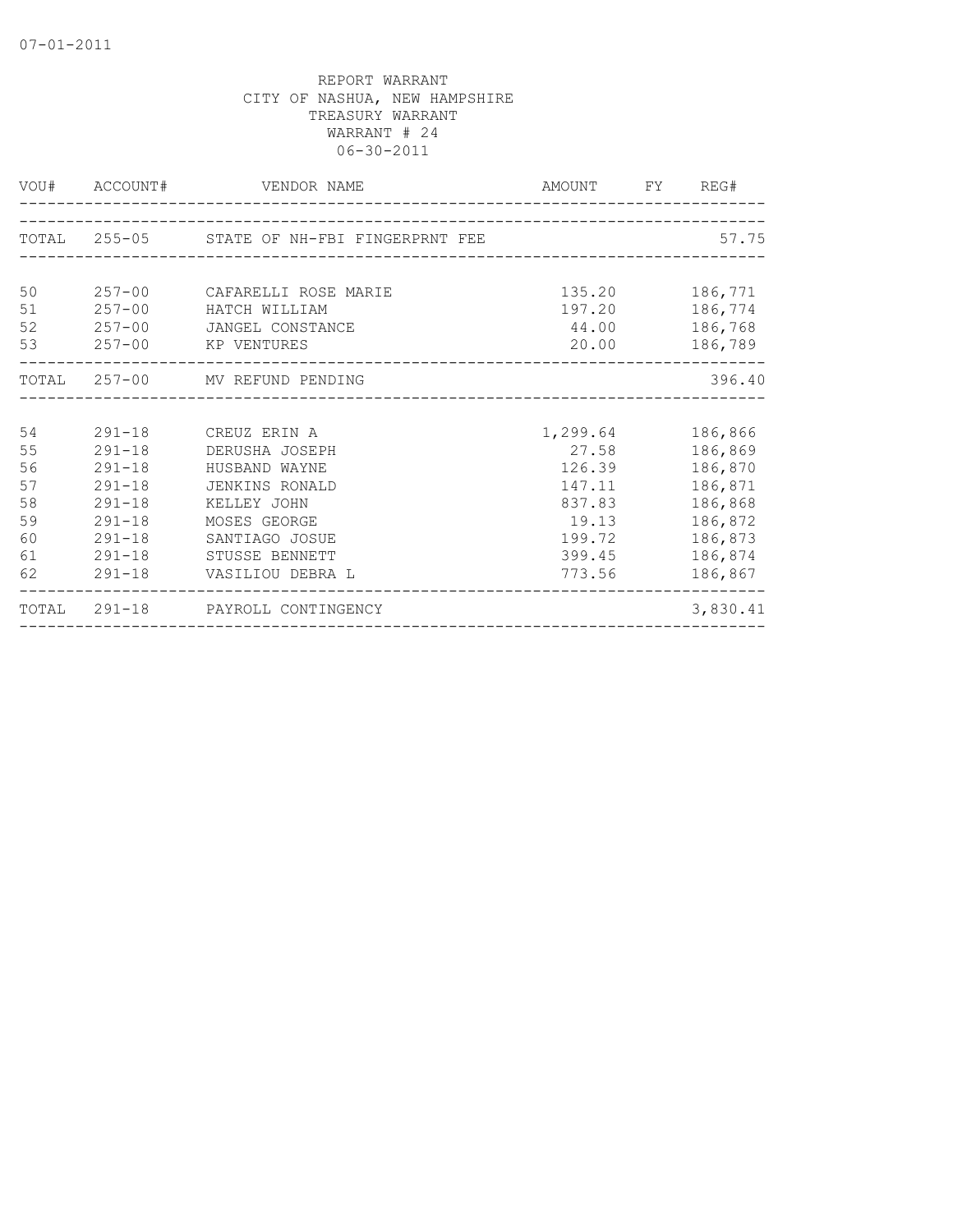| VOU#  | ACCOUNT#  | VENDOR NAME                        | AMOUNT      | FY<br>REG# |
|-------|-----------|------------------------------------|-------------|------------|
| 63    | 305-33005 | PENNICHUCK WATER                   | 18.30       | 186,999    |
| 64    | 305-34015 | METROMEDIA ENERGY INC              | 99.82       | 187,026    |
| 65    | 305-41015 | <b>JOHNSON PETER</b>               | 7.99        | 186,875    |
| 65    | 305-42010 | JOHNSON PETER                      | 37.48       | 186,875    |
| 66    | 305-49075 | ACCESS A/V                         | 30.00       | 186,196    |
| 67    | 305-49075 | JOHNSON PETER                      | 166.10      | 186,875    |
| 68    | 305-59100 | COLLINS JOHN                       | 187.50      | 186,233    |
| 69    | 305-59100 | CURRAN KEVIN                       | 50.00       | 186,339    |
| 70    | 305-59100 | JEYNES MIKE                        | 262.50      | 186,354    |
| 71    | 305-59100 | KING TOM                           | 187.50      | 186,324    |
| 72    | 305-59100 | MCLEAN JIM                         | 725.00      | 186,208    |
| 73    | 305-59100 | O'NEIL TIM                         | 775.00      | 186,213    |
| 74    | 305-59100 | WALLENT FRANK J                    | 862.50      | 186,073    |
| 75    | 305-59100 | WEATHERS JOHN                      | 100.00      | 186,240    |
| 76    | 305-94005 | JADAEVENTS LLC                     | 75.00       | 187,040    |
|       |           |                                    |             |            |
| TOTAL | 305       | SRF - CIVIC & COMM ACTIVITIES      |             | 3,584.69   |
|       |           |                                    |             |            |
| 77    |           | 308-40 HARVARD PILGRIM HEALTH CARE | 108,100.00  | 12,665     |
| 78    | 308-59400 | ANTHEM BLUE CROSS BLUE SHIELD      | 74,722.83   | 12,664     |
| 79    | 308-59400 | HARVARD PILGRIM HEALTH CARE        | 13, 245.45  | 12,665     |
| 80    | 308-59402 | ANTHEM BLUE CROSS BLUE SHIELD      | 55, 373.43  | 12,664     |
| 81    | 308-59402 | HARVARD PILGRIM HEALTH CARE        | 18,031.66   | 12,665     |
| 82    | 308-83010 | ANTHEM BLUE CROSS BLUE SHIELD      | 47,605.40   | 12,651     |
| 83    | 308-83010 | ANTHEM BLUE CROSS BLUE SHIELD      | 44, 142. 14 | 12,664     |
| 84    | 308-83010 | ANTHEM BLUE CROSS BLUE SHIELD      | 48,661.19   | 12,679     |
| 85    | 308-83011 | ANTHEM BLUE CROSS BLUE SHIELD      | 2,405.25    | 12,651     |
| 86    | 308-83011 | ANTHEM BLUE CROSS BLUE SHIELD      | 668.59      | 12,664     |
| 87    | 308-83011 | ANTHEM BLUE CROSS BLUE SHIELD      | 2,493.18    | 12,679     |
| 88    | 308-83012 | ANTHEM BLUE CROSS BLUE SHIELD      | 151,258.81  | 12,651     |
| 89    | 308-83012 | ANTHEM BLUE CROSS BLUE SHIELD      | 257, 423.36 | 12,664     |
| 90    | 308-83012 | ANTHEM BLUE CROSS BLUE SHIELD      | 233,040.78  | 12,679     |
| 91    | 308-83013 | ANTHEM BLUE CROSS BLUE SHIELD      | 185, 150.28 | 12,651     |
| 92    | 308-83013 | ANTHEM BLUE CROSS BLUE SHIELD      | 266,785.21  | 12,664     |
| 93    | 308-83013 | ANTHEM BLUE CROSS BLUE SHIELD      | 195,734.88  | 12,679     |
| 94    | 308-83016 | HARVARD PILGRIM HEALTH CARE        | 38,166.39   | 12,652     |
| 95    | 308-83016 | HARVARD PILGRIM HEALTH CARE        | 33,779.53   | 12,665     |
| 96    | 308-83016 | HARVARD PILGRIM HEALTH CARE        | 56,326.75   | 12,680     |
| 97    | 308-83017 | HARVARD PILGRIM HEALTH CARE        | 43,993.20   | 12,652     |
| 98    | 308-83017 | HARVARD PILGRIM HEALTH CARE        | 32, 274.80  | 12,665     |
| 99    | 308-83017 | HARVARD PILGRIM HEALTH CARE        | 17,532.21   | 12,680     |
|       | 308-83018 |                                    | 54,505.15   |            |
| 100   |           | ANTHEM BLUE CROSS BLUE SHIELD      |             | 12,651     |
| 101   | 308-83018 | ANTHEM BLUE CROSS BLUE SHIELD      | 48,842.43   | 12,664     |
| 102   | 308-83018 | ANTHEM BLUE CROSS BLUE SHIELD      | 58,341.70   | 12,679     |
| 103   | 308-83018 | SUPRENANT BETTY                    | 485.52      | 186,766    |
| 104   | 308-83019 | ANTHEM BLUE CROSS BLUE SHIELD      | 72,695.10   | 12,651     |
| 105   | 308-83019 | ANTHEM BLUE CROSS BLUE SHIELD      | 39,482.21   | 12,664     |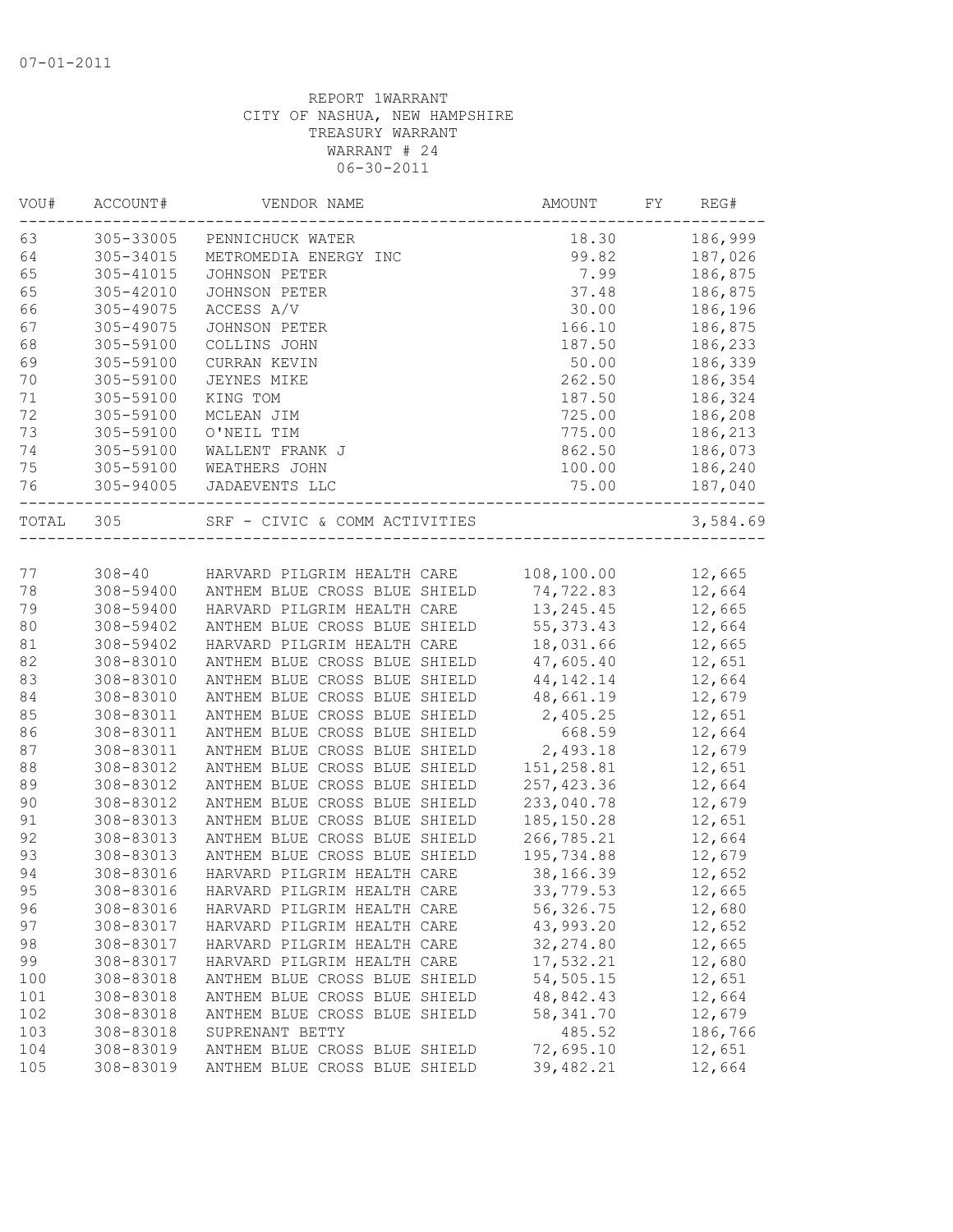| VOU# | ACCOUNT#  | VENDOR NAME                    | AMOUNT     | FY | REG#    |
|------|-----------|--------------------------------|------------|----|---------|
| 106  | 308-83019 | ANTHEM BLUE CROSS BLUE SHIELD  | 44,894.63  |    | 12,679  |
| 107  | 308-83020 | NORTHEAST DELTA                | 12,184.31  |    | 12,655  |
| 108  | 308-83020 | NORTHEAST DELTA                | 14,524.10  |    | 12,668  |
| 109  | 308-83020 | NORTHEAST DELTA                | 15, 347.46 |    | 12,681  |
| 110  | 308-83021 | NORTHEAST DELTA                | 6,958.87   |    | 12,655  |
| 111  | 308-83021 | NORTHEAST DELTA                | 3,295.01   |    | 12,668  |
| 112  | 308-83021 | NORTHEAST DELTA                | 7,715.29   |    | 12,681  |
| 113  | 308-83023 | HOLISTIC SELF CARE CENTER (THE | 160.00     |    | 186,520 |
| 114  | 308-83025 | FRED C CHURCH INSURANCE        | 6,063.00   |    | 12,669  |
| 115  | 308-83028 | BENEFIT STRATEGIES INC         | 4,140.00   |    | 12,656  |
| 116  | 308-83041 | CULLENCOLLIMORE PLLC           | 4,982.50   |    | 186,312 |
| 117  | 308-83042 | FRED C CHURCH INSURANCE        | 9,232.00   |    | 12,674  |
| 118  | 308-83052 | HCA HEALTH SERVICES OF NH      | 1,230.00   |    | 186,714 |
| 119  | 308-83053 | APPLE NASHUA LLC               | 2,164.00   |    | 186,056 |
| 120  | 308-83053 | ASSOCIATED RADIOLOGISTS PA     | 372.00     |    | 186,236 |
| 121  | 308-83053 | BRENNAN PAUL                   | 5.00       |    | 186,293 |
| 122  | 308-83053 | CONCORD ORTHOPAEDICS PA        | 928.00     |    | 186,152 |
| 123  | 308-83053 | CONSTANTINEAU WILLIAM          | 140.00     |    | 186,688 |
| 124  | 308-83053 | COVENTRY HEALTH CARE WORKERS C | 125.50     |    | 186,234 |
| 125  | 308-83053 | DARTMOUTH-HITCHCOCK CLINIC     | 837.00     |    | 186,287 |
| 126  | 308-83053 | FOUR SEASONS ORTHOPAEDIC CTR P | 2,920.00   |    | 186,269 |
| 127  | 308-83053 | FOUR SEASONS ORTHOPEDIC        | 147.00     |    | 186,704 |
| 128  | 308-83053 | GREATER NASHUA EMERGENCY PHYS  | 351.00     |    | 186,253 |
| 129  | 308-83053 | HAND SURGICAL ASSOCIATES INC   | 185.00     |    | 186,258 |
| 130  | 308-83053 | NASHUA ANESTHESIA PARTNERS     | 1,260.00   |    | 186,271 |
| 131  | 308-83053 | NASHUA RADIOLOGY PA            | 25.00      |    | 186,237 |
| 132  | 308-83053 | NEW ENGLAND BAPTIST HOSPITAL   | 1,056.00   |    | 186,110 |
| 133  | 308-83053 | NEW HAMPSHIRE INSURANCE        | 9,960.82   |    | 186,755 |
| 134  | 308-83053 | OCCUPATIONAL HEALTH CTRS SOUTH | 208.20     |    | 186,149 |
| 135  | 308-83053 | PERFORMANCE REHAB INC          | 2,270.00   |    | 186,080 |
| 136  | 308-83053 | SO NH REGIONAL MEDICAL CENTER  | 11,194.50  |    | 186,238 |
| 137  | 308-83053 | ST JOSEPH BUSINESS & HEALTH    | 633.50     |    | 186,133 |
| 138  | 308-83053 | ST JOSEPH'S HOSPITAL           | 6, 550.25  |    | 186,051 |
| 139  | 308-83054 | APPLE NASHUA LLC               | 2,419.00   |    | 186,056 |
| 140  | 308-83054 | ASSOCIATED RADIOLOGISTS PA     | 117.00     |    | 186,236 |
| 141  | 308-83054 | FISICHELLI BEACH & BRAR DDS PA | 145.00     |    | 186,711 |
| 142  | 308-83054 | FOUNDATION MEDICAL PARTNERS    | 496.00     |    | 186,262 |
| 143  | 308-83054 | GILLIS ANN                     | 6.12       |    | 186,769 |
| 144  | 308-83054 | HCA HEALTH SERVICES OF NH      | 1,904.00   |    | 186,714 |
| 145  | 308-83054 | KING MEDICAL ASSOCIATES        | 320.00     |    | 186,667 |
| 146  | 308-83054 | LAHEY CLINIC HOSPITAL          | 93.00      |    | 186,249 |
| 147  | 308-83054 | LAHEY CLINIC INC               | 411.00     |    | 186,089 |
| 148  | 308-83054 | MERRIMACK VALLEY PT LLC        | 789.00     |    | 186,083 |
| 149  | 308-83054 | NEW ENGLAND BAPTIST HOSPITAL   | 327.00     |    | 186,110 |
| 150  | 308-83054 | SO NH REGIONAL MEDICAL CENTER  | 1,463.62   |    | 186,238 |
| 151  | 308-83054 | ST JOSEPH BUSINESS & HEALTH    | 123.00     |    | 186,133 |
| 152  | 308-83054 | ST JOSEPH HOSPITAL REHAB CTR   | 260.32     |    | 186,481 |
| 153  | 308-83054 | ST JOSEPH'S HOSPITAL           | 568.00     |    | 186,051 |
|      |           |                                |            |    |         |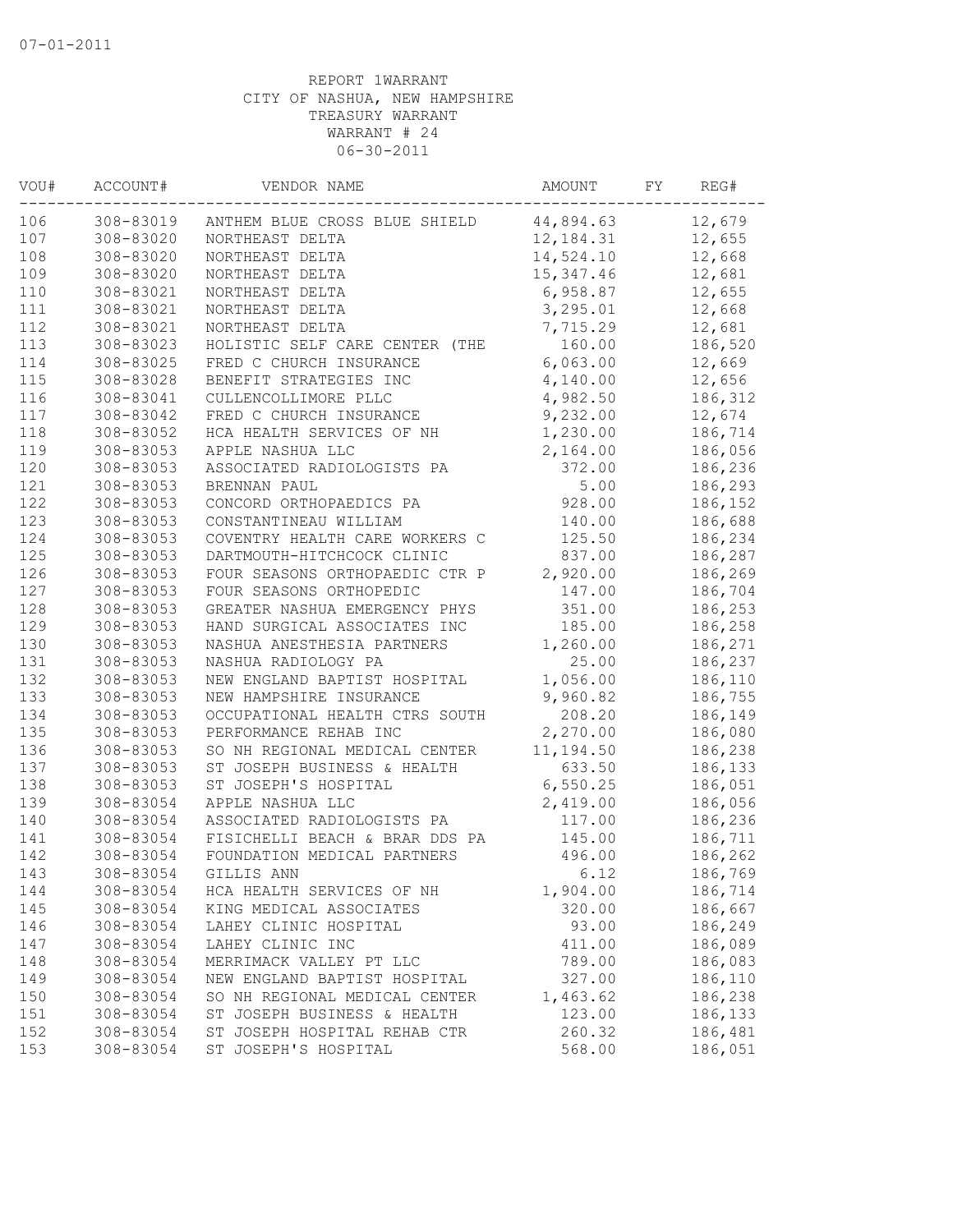| WOU#  | ACCOUNT#           | VENDOR NAME                                   | AMOUNT    | FY | REG#         |
|-------|--------------------|-----------------------------------------------|-----------|----|--------------|
| 154   | 308-83054          | STONERIVER PHARMACY SOLUTIONS                 | 1,871.15  |    | 186,259      |
| 155   | 308-83054          | WALGREEN CO                                   | 57.40     |    | 186,246      |
| 156   | 308-83055          | ARSENAULT ALAN                                | 258.00    |    | 186,636      |
| 157   | 308-83055          | COVENTRY HEALTH CARE WORKERS C                | 309.00    |    | 186,234      |
| 158   | 308-83055          | DEVINE MILLIMET & BRANCH PA                   | 3,545.91  |    | 186,242      |
| 159   | 308-83055          | FOURNIER NORMAND                              | 143.50    |    | 186,034      |
| 160   | 308-83055          | LAW OFFICES OF SHAWN J SULLIVA                | 7,300.00  |    | 186,634      |
| 161   | 308-83056          | AMERISCI BOSTON                               | 40.00     |    | 186,125      |
| 162   | 308-83056          | NEW ENGLAND RADON LTD                         | 68.50     |    | 186,633      |
| 163   | 308-83058          | MANNY'S TRUCKING/EMMANUEL ST J                | 1,375.00  |    | 185,989      |
| 164   | 308-83063          | MARVELL PLATE GLASS INC                       | 434.50    |    | 186,263      |
| 165   | 308-83064          | CATANZANO JOSEPH                              | 3,300.70  |    | 185,983      |
| 166   | 308-83064          | CULLENCOLLIMORE PLLC                          | 625.00    |    | 186,312      |
| 167   | 308-83064          | ENTERPRISE RENT A CAR-NASHUA-M                | 453.82    |    | 186,018      |
| 168   | 308-83064          | GATE CITY FENCE CO INC<br>W/C                 | 750.00    |    | 186,241      |
| 169   | 308-83064          | ILLG AUTOMOTIVE CORP                          | 1,042.60  |    | 186,646      |
| 170   | 308-83064          | KRISAK BRIAN MR & MRS                         | 200.00    |    | 186,762      |
| 171   | 308-83070          | TREASURER STATE OF NH                         | 150.00    |    | 187,053      |
| 172   | 308-83075          | MCDONALD MUNCHA                               | 2,800.00  |    | 185,988      |
| 173   | 308-83077          | HM LIFE INSURANCE COMPANY                     | 70,159.17 |    | 185,992      |
| 174   | 308-83077          | IRC INC                                       | 61,215.96 |    | 12,666       |
| 175   | 308-83084          | JACKSON LEWIS LLP                             | 4,386.00  |    | 186,649      |
| 176   | 308-83160          | ST JOSEPH BUSINESS & HEALTH                   | 10,283.40 |    | 187,038      |
| 177   | 308-83199          | STANLEY ELEVATOR COMPANY INC                  | 4,076.28  |    | 186,624      |
| 178   | 308-95005          | NATIONAL SAFETY COUNCIL                       | 295.00    |    | 187,045      |
| TOTAL | 308                | SRF - INSURANCE                               |           |    | 2,557,910.32 |
|       |                    | 228,933 3091-49085 M SAUNDERS INC             | 6, 156.62 |    | 186,463      |
| TOTAL | 309                | FY11 FRESH FRUIT & VEG GRANT                  |           |    | 6, 156.62    |
|       |                    |                                               |           |    |              |
|       |                    | 228,934 3097-41015 STAPLES BUSINESS ADVANTAGE | 1,353.96  |    | 186,298      |
|       | 228,935 3097-49075 | BLUE RIBBON MAINTENANCE SUPPLI                | 1,887.27  |    | 186,404      |
|       | 228,936 3097-49075 | CENTRAL PAPER                                 | 15,639.37 |    | 186,441      |
|       |                    | 228,936 3097-49075 CENTRAL PAPER              | 3,482.44  |    | 186,442      |
|       | 228,937 3097-49075 | SERV-PAK CORPORATION                          | 1,250.00  |    | 186,138      |
|       | 228,938 3097-49085 | BIMBO FOODS BAKERIES INC                      | 5,569.57  |    | 186,596      |
|       | 228,938 3097-49085 | BIMBO FOODS BAKERIES INC                      | 1,387.46  |    | 186,597      |
|       | 228,939 3097-49085 | BOSTON PIE INC                                | 3,072.30  |    | 186,607      |
|       | 228,940 3097-49085 | COCA-COLA BOTTLING COMPANY                    | 1,687.50  |    | 186,396      |
|       | 228,941 3097-49085 | COSTA FRUIT & PRODUCE CO INC                  | 9,290.33  |    | 186,657      |
|       | 228,941 3097-49085 | COSTA FRUIT & PRODUCE CO INC                  | 19,174.00 |    | 186,658      |
|       | 228,942 3097-49085 | GARELICK FARMS LLC                            | 20,604.36 |    | 186,228      |
|       | 228,942 3097-49085 | GARELICK FARMS LLC                            | 19,448.81 |    | 186,229      |
|       | 228,943 3097-49085 | GILL'S PIZZA CO.                              | 10,774.20 |    | 186,479      |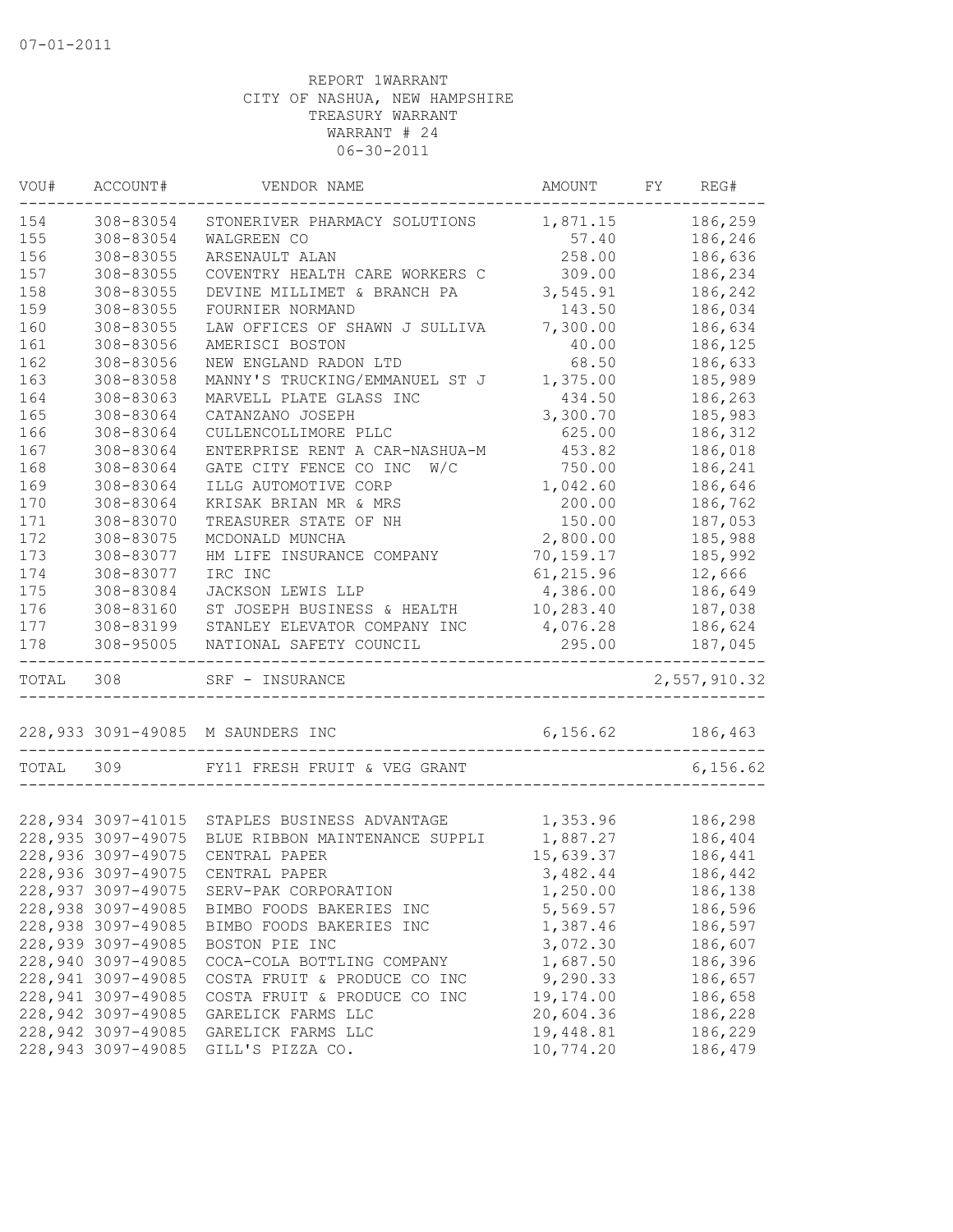| VOU#  | ACCOUNT#                     | VENDOR NAME                       | AMOUNT    | FY | REG#       |
|-------|------------------------------|-----------------------------------|-----------|----|------------|
|       | 228,944 3097-49085           | GREAT STATE BEVERAGES INC         | 842.07    |    | 186,443    |
|       | 228,945 3097-49085           | M SAUNDERS INC                    | 1,930.18  |    | 186,463    |
|       | 228,945 3097-49085           | M SAUNDERS INC                    | 7,947.08  |    | 186,464    |
|       | 228,945 3097-49085           | M SAUNDERS INC                    | 1,125.02  |    | 186,465    |
|       | 228,946 3097-49085           | NEW ENGLAND ICE CREAM CORP        | 1,732.89  |    | 186,494    |
|       | 228,947 3097-49085           | OTIS SPUNKMEYER INC               | 178.70    |    | 186,381    |
|       | 228,948 3097-53100           | ALL STATE FIRE EQUIPMENT          | 14,705.85 |    | 186,500    |
|       | 228,949 3097-53100           | PCS REVENUE CONTROL SYSTEMS IN    | 7,289.75  |    | 186,118    |
|       | 228,950 3097-53100           | VANDYKE ELAINE                    | 405.00    |    | 186,863    |
|       | 228,951 3097-64330           | NORTHEAST FOOD SVC EQUIPMENT &    | 28,543.00 |    | 186,042    |
|       | 228,952 3097-64330           | SCHOOL SPECIALTY                  | 9,099.00  |    | 186,813    |
|       | 228,953 3097-64335           | NORTHEAST FOOD SVC EQUIPMENT &    | 4,112.70  |    | 186,042    |
|       | 228,954 3097-707             | FREDERICKSON TRACEY               | 116.50    |    | 186,861    |
|       | 228,955 3097-707             | <b>JUST KATHLEEN</b>              | 23.90     |    | 186,470    |
|       | 228,956 3097-707             | LOCOBELLE MICHELE                 | 20.30     |    | 186,862    |
|       | 228,957 3097-707             | OKONAK JACQUELINE                 | 25.75     |    | 186,495    |
|       | 228,958 3097-707             | SCAER STEPHEN & BETHANY           | 19.50     |    | 186,194    |
|       | 228,959 3097-74092           | ACE SERVICE COMPANY INC           | 91.50     |    | 186,652    |
|       | 228,960 3097-74092           | AFFILIATED HVAC SERVICES LLC      | 546.85    |    | 186,424    |
|       | 228,961 3097-74092           | BASSETT SERVICES CORPORATION      | 317.00    |    | 186,427    |
|       | 228,962 3097-74092           | CASCO                             | 294.54    |    | 186,022    |
|       | 3097-82025                   | NH RETIREMENT SYSTEM              | 5,426.66  |    | 12,650     |
|       | 228,963 3097-91005           | BURGESS DOREEN                    | 9.82      |    | 186,461    |
|       |                              |                                   |           |    |            |
|       | 228,964 3097-91005           | <b>GUSTIN KAREN</b>               | 129.67    |    | 186,454    |
|       | 228,965 3097-91005           | KIMBELL JEANETTE                  | 99.96     |    | 186,400    |
|       | 228,966 3097-91005           | SLOSEK ODETTE                     | 93.33     |    | 186,380    |
|       | 228,967 3097-94005           | KIMBELL JEANETTE                  | 45.00     |    | 186,400    |
|       | 228,968 3097-94005           | PETTY CASH                        | 198.00    |    | 186,876    |
|       | 228,969 3097-94005           | $SNA - NH$                        | 1,975.00  |    | 186,497    |
| TOTAL | 309                          | SRF - FOOD SERVICES               |           |    | 201,966.09 |
|       |                              |                                   |           |    |            |
|       |                              | 228,970 3117-66005 LOVERING VOLVO | 618.80    |    | 186,159    |
|       | 228,971 3117-78007 BEST FORD |                                   | 55.90     |    | 186,021    |
| TOTAL | 311                          | DRIVER'S EDUCATION                |           |    | 674.70     |
|       |                              |                                   |           |    |            |
| 180   | 312-41010                    | COMPUTER HUT OF N E INC           | 1,074.00  |    | 186,622    |
| 181   | 312-41015                    | PARTEK SOLUTIONS, INC             | 1,082.35  |    | 186,556    |
| 182   | 312-43005                    | PRINTGRAPHICS OF MAINE            | 800.00    |    | 12,672     |
| 183   | $312 - 705$                  | 1ST PRIORITY TOWING AND RECOVE    | 535.00    |    | 186,692    |
| 184   | $312 - 705$                  | D & R TOWING INC                  | 1,355.00  |    | 186,591    |
| 185   | $312 - 705$                  | QUICK RESPONSE TOWING LLC         | 1,160.00  |    | 186,265    |
| 186   | 312-78007                    | CARPARTS OF NASHUA                | 249.31    |    | 186,020    |
| 187   | 312-78007                    | MAC MULKIN CHEVROLET INC          | 122.67    |    | 186,593    |
| 188   | 312-78007                    | NORTHERN FOREIGN CAR PARTS INC    | 176.97    |    | 186,662    |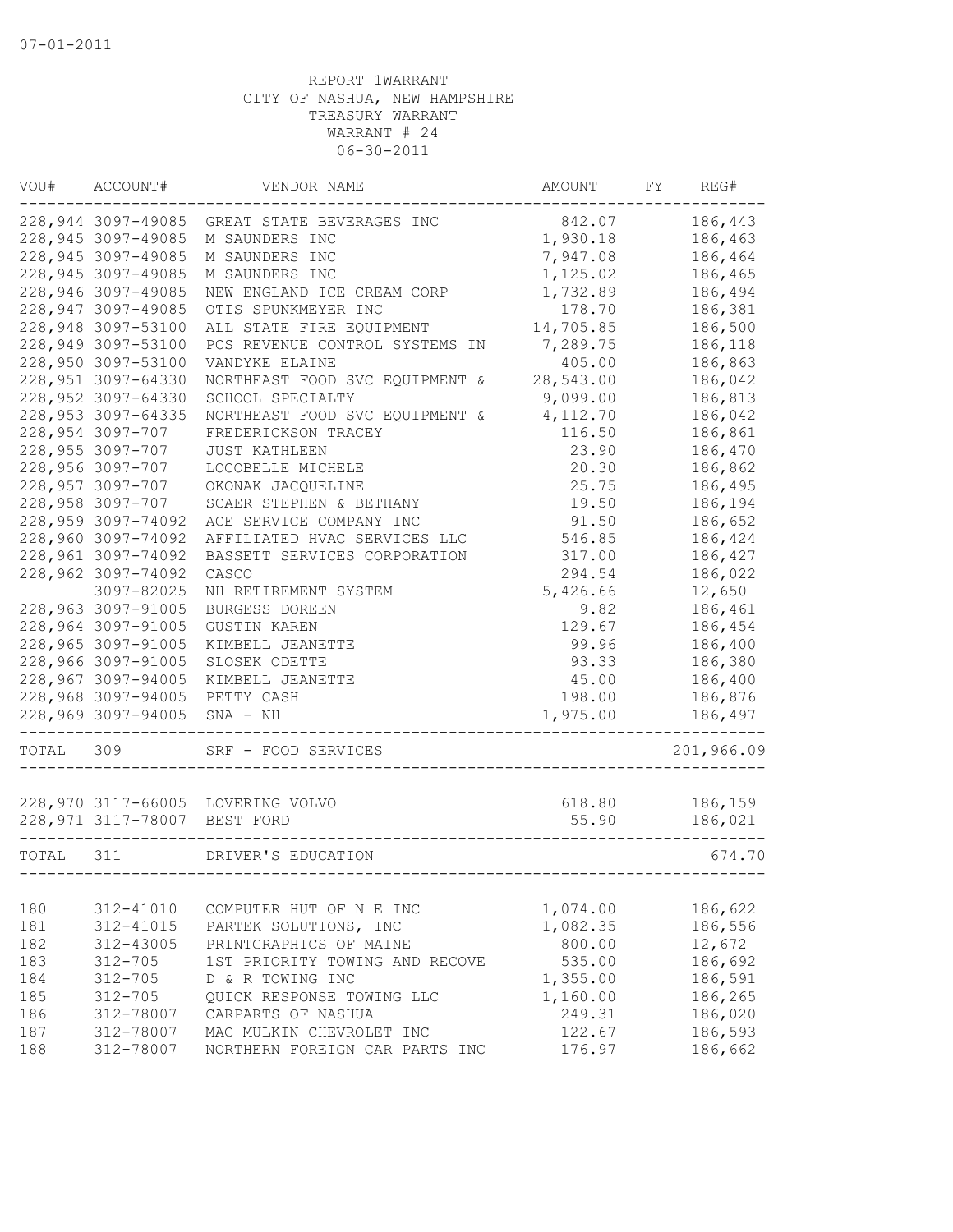| VOU#      | ACCOUNT#                                                                              | VENDOR NAME                                                                         | AMOUNT                             | FY REG#                                  |
|-----------|---------------------------------------------------------------------------------------|-------------------------------------------------------------------------------------|------------------------------------|------------------------------------------|
| 189       |                                                                                       | 312-78007 SULLIVAN TIRE INC<br>. _ _ _ _ _ _ _ _ _ _ _ _ _ _ _ _ _ _                | 348.10                             | 186,032                                  |
| TOTAL     | 312                                                                                   | SRF - FINANCIAL SERVICES                                                            |                                    | -----<br>6,903.40                        |
|           | 228,972 3122-49050<br>228,973 3122-49050<br>228,974 3122-49075<br>228, 975 3122-49075 | CARPARTS OF NASHUA<br>YATES LISA<br>MARKET BASKET<br>WALMART COMMUNITY              | 39.48<br>67.61<br>121.83<br>132.44 | 186,588<br>186,563<br>186,177<br>186,335 |
|           | 228,976 3122-64045                                                                    | COMPUTER HUT OF N E INC                                                             | 1,951.39                           | 186,622                                  |
| TOTAL     | 312                                                                                   | ADULT ED/CONTINUING ED                                                              |                                    | 2,312.75                                 |
|           |                                                                                       | 228,977 3211-64045 APPLE COMPUTER INC<br>228,978 3211-64045 COMPUTER HUT OF N E INC | 1,497.00<br>153.00                 | 186,429<br>186,622                       |
|           |                                                                                       | TOTAL 321 ADULT ED/COLLEGE TRANSITIONS                                              |                                    | 1,650.00                                 |
|           |                                                                                       | 228,979 3231-64045 APPLE COMPUTER INC                                               | 1,311.36                           | 186,429                                  |
| TOTAL     | 323                                                                                   | ADULT ED/HS ALTERNATIVE ED                                                          |                                    | 1,311.36                                 |
|           |                                                                                       | 228,980 3247-49075 HUDSON TROPHY COMPANY<br>228,981 3247-49075 NIXON CO INC         | 840.00<br>335.00                   | 186,171<br>186,183                       |
| TOTAL 324 |                                                                                       | ATHLETICS-ENTERPRISE FUND                                                           |                                    | 1,175.00                                 |
|           |                                                                                       | 228,982 3248-53102 HARRINGTON ELIZABETH<br>228,983 3248-91040 KRYCKI CORRINE        | 75.00<br>135.00                    | 186,834<br>186,552                       |
| TOTAL 324 |                                                                                       | REDUCING THE RISK                                                                   |                                    | 210.00                                   |
|           |                                                                                       | 228,984 3250-49075 BIKE-WALK ALLIANCE OF NH<br>228,985 3250-49075 WOLPER MITCHELL   | 420.89<br>41.96                    | 186,817<br>186,374                       |
| TOTAL     |                                                                                       | 325 SAFE ROUTES TO SCHOOL                                                           |                                    | 462.85                                   |
|           |                                                                                       | 3261-82025 NH RETIREMENT SYSTEM<br>228,986 3261-91040 COTE MARIE                    | 354.72<br>185.13                   | 12,650<br>186,430                        |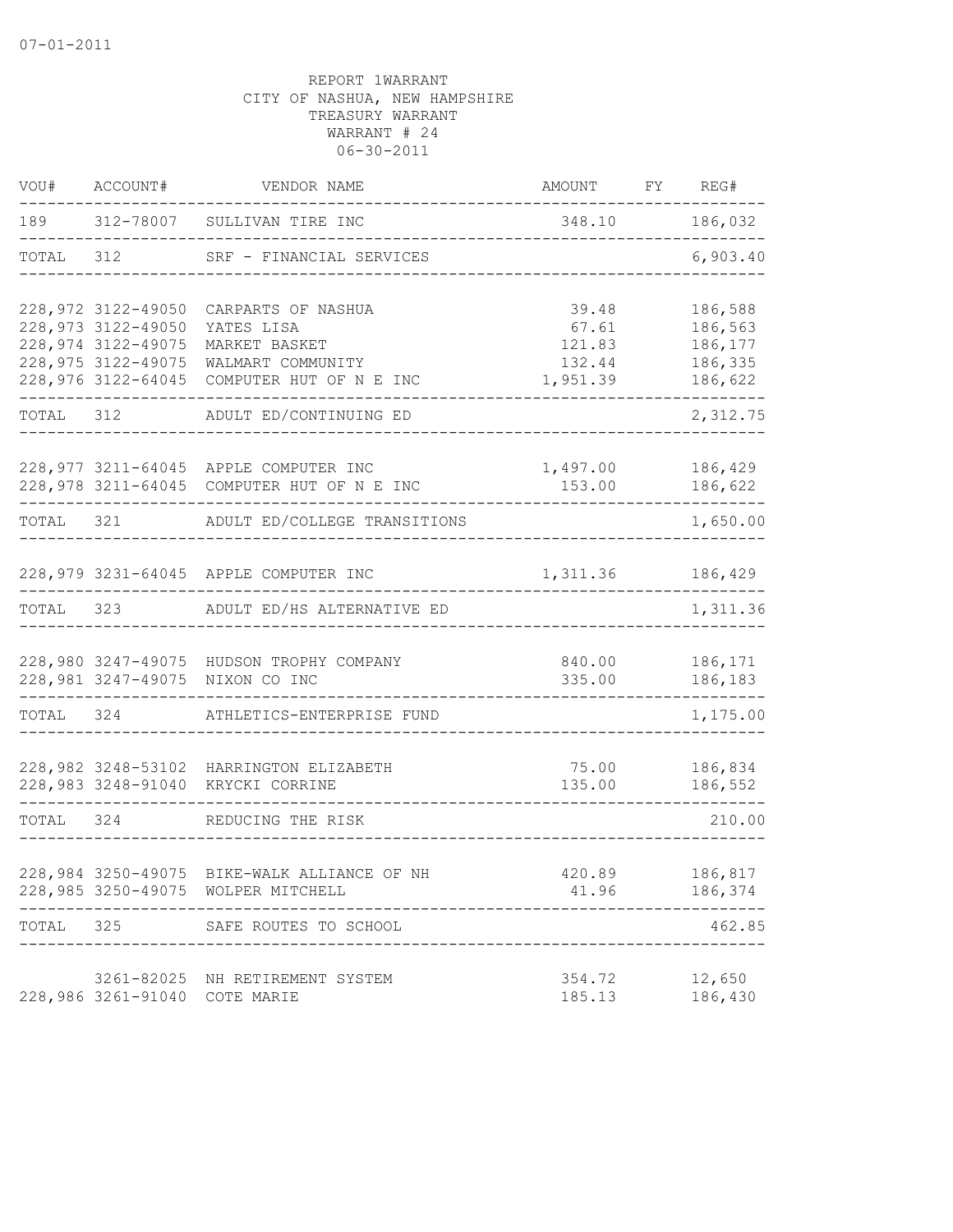|           | VOU# ACCOUNT# | VENDOR NAME                                                          | AMOUNT           | FY REG#                                             |
|-----------|---------------|----------------------------------------------------------------------|------------------|-----------------------------------------------------|
|           |               | TOTAL 326 NH ALTERNATE ASSESS COACH                                  |                  | 539.85                                              |
| 191       | 331-59100     | CITY OF MANCHESTER-POLICE DEPT                                       | 5,041.22         | 187,008                                             |
| 192       | 331-59100     | COMCAST                                                              | 208.60           | 187,012                                             |
| 193       | 331-64030     | THUNDERWEAR DEFENSE PRODUCTS                                         | 53.90            | 186,712                                             |
| 194       | 331-64192     | BROWNELLS INC                                                        | 629.31           | 186,257                                             |
| 195       | 331-64192     | HSBC BUSINESS SOLUTIONS                                              | 342.54           | 186,689                                             |
| 196       | 331-78007     | CARPARTS OF NASHUA                                                   | 22.44            | 186,020                                             |
| 197       | 331-78007     | MAYNARD & LESIEUR INCORPORATED                                       | 406.60           | 186,603                                             |
| 198       | 331-78007     | NORTHERN FOREIGN CAR PARTS INC                                       | 123.70           | 186,662                                             |
| 199       | 331-82030     | NH RETIREMENT SYSTEM                                                 | 7,490.81         | 12,650                                              |
| 200       | 331-94005     | CITIZENS BANK                                                        | 680.21           | 12,675                                              |
| TOTAL 331 |               | SRF - POLICE DEPARTMENT                                              |                  | 14,999.33                                           |
|           |               |                                                                      |                  |                                                     |
| 201       | 332-59100     | LEYTON VALERIE M                                                     | 410.00           | 186,340                                             |
| 202       | 332-64192     | INDUSTRIAL PROTECTION SERVICES                                       | 287.00           | 186,057                                             |
| 203       | 332-64192     | MOORE MEDICAL LLC                                                    |                  | 840.15 186,284<br>. _ _ _ _ _ _ _ _ _ _ _ _ _ _ _ _ |
|           |               | TOTAL 332 SRF - FIRE DEPARTMENT                                      |                  | 1,537.15                                            |
|           |               |                                                                      |                  |                                                     |
|           |               | 228,987 3351-49075 DUNCKLEE LISA<br>228,988 3351-49075 HYATT TIFFANY | 286.30<br>615.00 | 186,398<br>186,799                                  |
|           |               |                                                                      |                  |                                                     |
|           | TOTAL 335     | TITLE I RESTRUCTURING MT PLSNT                                       |                  | 901.30                                              |
|           |               | 228,989 3361-49075 INCANDESCENT STUDIOS                              | 573.75           | 186,515                                             |
|           |               |                                                                      |                  |                                                     |
| TOTAL 336 |               | TITLE I SINI DR CRISP                                                |                  | 573.75                                              |
|           |               | 228,990 3371-49035 FRANKLIN COVEY                                    | 3,085.82         | 186,823                                             |
|           |               | 3371-49075 CITIZENS BANK                                             | 102.00           | 12,675                                              |
|           |               | 228,990 3371-49075 FRANKLIN COVEY                                    | 4,282.11         | 186,823                                             |
|           |               | 228,991 3371-49075 STAPLES BUSINESS ADVANTAGE                        | 3,716.73         | 186,256                                             |
| TOTAL 337 | ----------    | TITLE I RESTRUCTURING LEDGE ST                                       |                  | 11,186.66                                           |
|           |               |                                                                      |                  |                                                     |
|           |               | 228,992 3391-91040 ROGER MARIA                                       | 159.48           | 186,431                                             |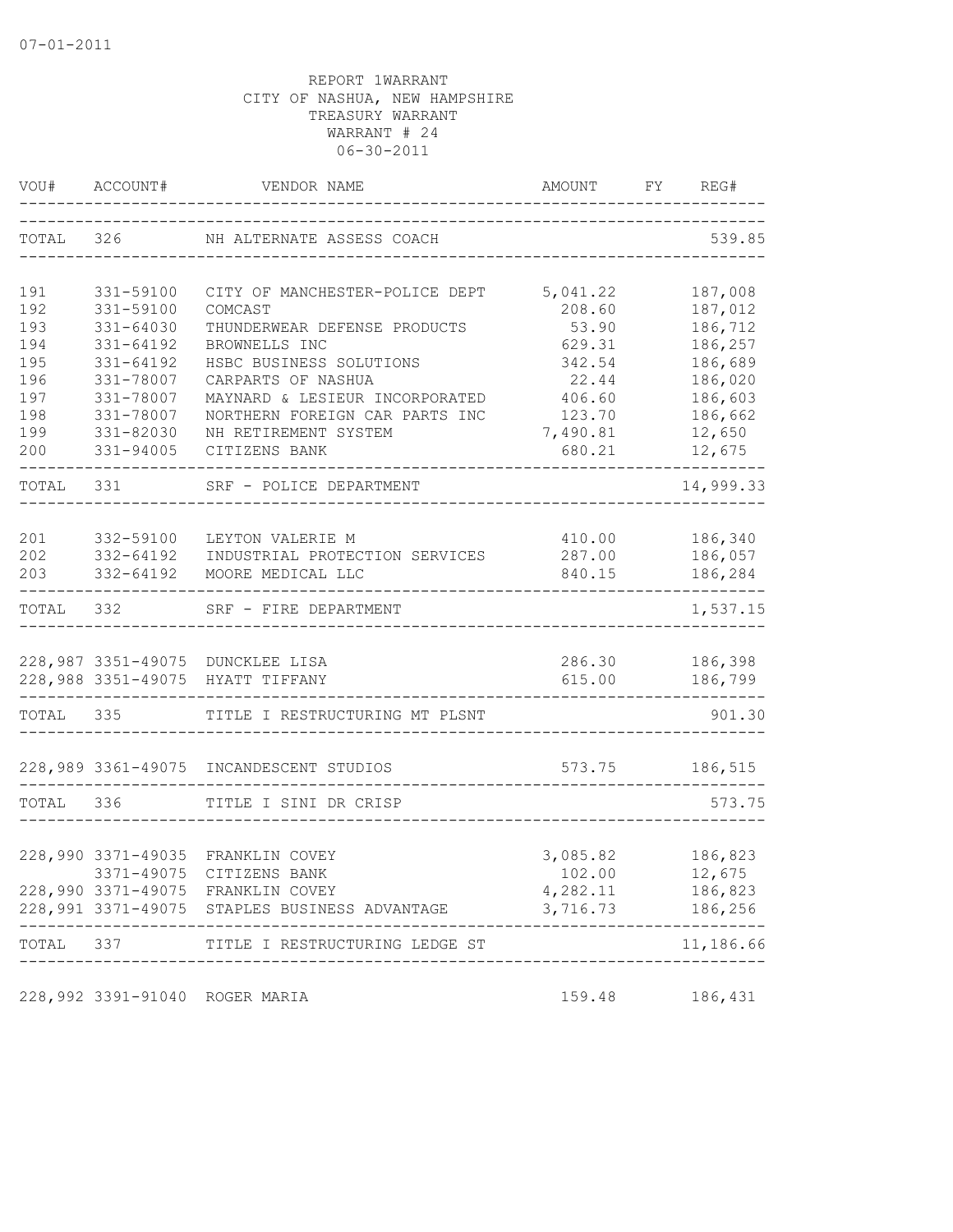| VOU#      | ACCOUNT#           | VENDOR NAME                    | AMOUNT           | FY | REG#          |
|-----------|--------------------|--------------------------------|------------------|----|---------------|
| TOTAL 339 |                    | TITLE I RESTRUCTURING FES      |                  |    | 159.48        |
|           |                    |                                |                  |    |               |
| 205       | 341-01962          | HARBOR HOMES INC               | 2,135.00         |    | 186,186       |
| 206       | 341-01963          | SOUTHERN NH HIV/AIDS TASK FORC | 4,976.00         |    | 186,218       |
| 207       | 341-01966          | GREATER NASHUA MENTAL HEALTH C | 6,391.74         |    | 186,583       |
| 208       | 341-01968          | HARBOR HOMES INC               | 23,876.00        |    | 186,186       |
| 208       | 341-01969          | HARBOR HOMES INC               | 1,820.77         |    | 186,186       |
| 209       | $341 - 01969$      | SOUTHERN NH HIV/AIDS TASK FORC | 348.00           |    | 186,218       |
| 210       | 341-41015          | STAPLES ADVANTAGE              | 1,091.53         |    | 186,329       |
| 211       | 341-54035          | ETR ASSOCIATES                 | 731.50           |    | 186,448       |
| 212       | 341-54035          | JOURNEYWORKS PUBLISHING        | 999.50           |    | 186,466       |
| 213       | 341-54035          | NIMCO INC                      | 663.30           |    | 186,411       |
| 214       | 341-54035          | POSITIVE PROMOTIONS INC        | 523.35           |    | 186,054       |
| 215       | 341-64030          | GLOBAL EQUIPMENT CO INC        | 1,173.53         |    | 186,672       |
| 216       | $341 - 64030$      | PETTY CASH                     | 43.28            |    | 186,877       |
| 217       | 341-91025          | CITIZENS BANK                  | 497.04           |    | 12,675        |
| 218       | 341-91025          | CONLEY ASHLEY                  | 209.22           |    | 186,334       |
| 219       | 341-91025          | DEMBKOSKI CORINN               | 89.60            |    | 186,878       |
| 220       | 341-91025          | PETTY CASH                     |                  |    | 24.38 186,877 |
| 220       |                    | 341-94014 PETTY CASH           | 61.54            |    | 186,877       |
| 221       |                    | 341-94025 STAPLES ADVANTAGE    | 174.70           |    | 186,329       |
| TOTAL 341 |                    | SRF - COMMUNITY SERVICES       |                  |    | 45,829.98     |
|           |                    |                                |                  |    |               |
| 222       | 342-01966          | SOUTHERN NH AHEC               | 5,895.17 187,061 |    |               |
| 223       | 342-41015          | CALOPE-YAKLIN THERESA          | 15.28            |    | 186,644       |
| 224       | 342-41015          | STAPLES ADVANTAGE              | 38.36            |    | 186,329       |
| 225       | 342-47035          | WINGATE'S PHARMACY INC         | 47.90            |    | 186,976       |
| 226       | 342-59100          | STERICYCLE INC                 | 1.92             |    | 186,003       |
| 226       | 342-59133          | STERICYCLE INC                 | 3.88             |    | 186,003       |
| 227       | 342-91025          | BISSELL NANCY                  | 24.95            |    | 186,300       |
| 228       | 342-91025          | CALOPE-YAKLIN THERESA          | 131.58           |    | 186,644       |
| 229       | 342-91025          | PORRES LUIS                    | 607.67           |    | 186,182       |
| 230       | 342-91025          | WENDT BETTY                    | 23.46            |    | 186,303       |
| TOTAL     | 342                | SRF - COMMUNITY HEALTH         |                  |    | 6,790.17      |
|           |                    |                                |                  |    |               |
|           | 228,993 3440-49075 | CIRCUS SMIRKUS                 | 687.00           |    | 186,852       |
|           | 228,994 3440-49075 | CIRCUS SMIRKUS                 | 710.00           |    | 186,881       |
|           | 228,995 3440-49075 | FRANKLIN PARK ZOO (THE)        | 930.00           |    | 186,880       |
|           | 228,996 3440-49075 | GARELICK FARMS LLC             | 181.17           |    | 186,229       |
|           | 228,997 3440-49075 | HOME DEPOT CREDIT SERVICES     | 228.81           |    | 186,384       |
|           | 228,998 3440-49075 | MARKET BASKET                  | 217.80           |    | 186,177       |
|           | 228,999 3440-49075 | NEW ENGLAND ICE CREAM CORP     | 93.80            |    | 186,494       |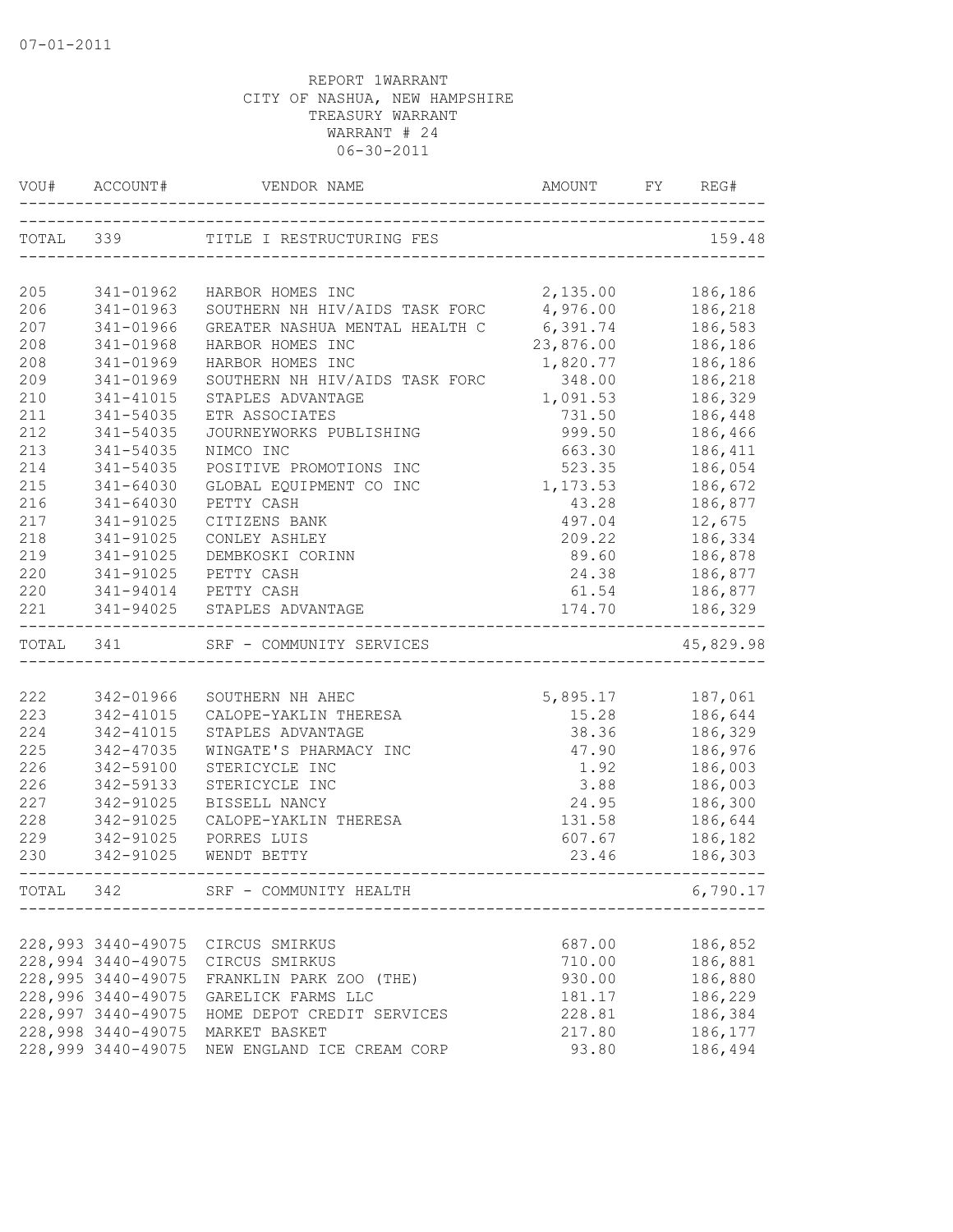|       | VOU# ACCOUNT#      | VENDOR NAME                                                              | AMOUNT FY REG# |                     |
|-------|--------------------|--------------------------------------------------------------------------|----------------|---------------------|
|       |                    | 229,000 3440-49075 STAPLES BUSINESS ADVANTAGE                            | 279.90 186,256 |                     |
|       |                    | 229,001 3440-53103 STATE OF NH CRIMINAL RECORDS 55.25                    |                | 186,879             |
|       |                    | 229,002 3440-55020 FIRST STUDENT INC                                     | 2,064.30       | 186,419             |
|       |                    | 229,003 3440-91040 DITOLLA MARIE                                         | 42.00          | 186,814<br>------   |
|       |                    | TOTAL 344 AFTER SCHOOL PROGRAM<br>------------------------               |                | 5,490.03            |
|       |                    |                                                                          |                |                     |
|       |                    | 229,004 3451-49075 BORDELEAU LISA                                        | 27.26          | 186,373             |
|       | 229,005 3451-49075 | COGSWELL CATHERINE                                                       | 151.16         | 186,435             |
|       | 229,006 3451-49075 | GARELICK FARMS LLC                                                       | 304.45         | 186,229             |
|       | 229,007 3451-49075 | JACK'S PIZZA                                                             | 93.00          | 186,288             |
|       | 229,008 3451-49075 | MARKET BASKET                                                            | 14.36          | 186,177             |
|       | 229,009 3451-49075 | NEW ENGLAND ICE CREAM CORP                                               | $-108.90$      | 186,494             |
|       | 229,010 3451-49075 | STAPLES BUSINESS ADVANTAGE                                               | 762.00         | 186,256             |
|       | 229,011 3451-49075 | WALMART COMMUNITY                                                        | 144.99         | 186,335             |
|       | 229,012 3451-53103 | MARKETING RESOURCES                                                      | 1,063.50       | 186,436             |
|       |                    | 3451-82025 NH RETIREMENT SYSTEM<br>------------------------------------- | 1,302.50       | 12,650<br>--------- |
|       |                    | TOTAL 345 TITLE IV 21ST CENT ELEM                                        |                | 3,754.32            |
|       |                    |                                                                          |                |                     |
|       |                    | 229,013 3461-49075 AC MOORE INC                                          | 65.63          | 186,440             |
|       | 229,014 3461-49075 | GARELICK FARMS LLC                                                       | 187.76         | 186,230             |
|       | 229,015 3461-49075 | GRAY TRACY                                                               | 103.63         | 186,828             |
|       | 229,016 3461-49075 | GUILMET BARBARA                                                          | 150.00         | 186,848             |
|       | 229,017 3461-49075 | M SAUNDERS INC                                                           | 27.95          | 186,465             |
|       | 229,018 3461-49075 | MARKET BASKET                                                            | 185.26         | 186,177             |
|       | 229,019 3461-49075 | MARKETING RESOURCES                                                      | 1,470.00       | 186,436             |
|       | 229,020 3461-49075 | NEW ENGLAND ICE CREAM CORP                                               | 818.92         | 186,494             |
|       | 229,021 3461-49075 | PARADISE ALAN                                                            | 44.48          | 186,444             |
|       | 229,022 3461-49075 | S&S WORLDWIDE INC                                                        | 748.37         | 186,356             |
|       | 229,023 3461-49075 | STAPLES BUSINESS ADVANTAGE                                               | 1,347.99       | 186,256             |
|       | 229,024 3461-53103 | BOYS & GIRLS CLUB OF GREATER N                                           | 2,000.00       | 186,044             |
|       | 229,025 3461-53103 | MARKETING RESOURCES                                                      | 1,063.50       | 186,436             |
|       | 229,026 3461-55020 | FIRST STUDENT INC                                                        | 297.58         | 186,419             |
|       | 229,027 3461-64192 | STAPLES BUSINESS ADVANTAGE                                               | 2,376.81       | 186,256             |
|       | 3461-82025         | NH RETIREMENT SYSTEM                                                     | 183.27         | 12,650              |
|       |                    | 229,028 3461-91040 ALMEIDA SUSAN                                         | 509.22         | 186,438             |
| TOTAL | 346                | TITLE IV 21ST CENT MIDDLE                                                |                | 11,580.37           |
|       |                    |                                                                          |                |                     |
|       | 3468-49075         | CITIZENS BANK                                                            | 112.49         | 12,678              |
|       | 3468-64040         | CITIZENS BANK                                                            | 1,997.25       | 12,678              |
|       | 3468-82025         | NH RETIREMENT SYSTEM                                                     | 692.08         | 12,650              |
|       | 3468-91040         | CITIZENS BANK                                                            | 919.20         | 12,678              |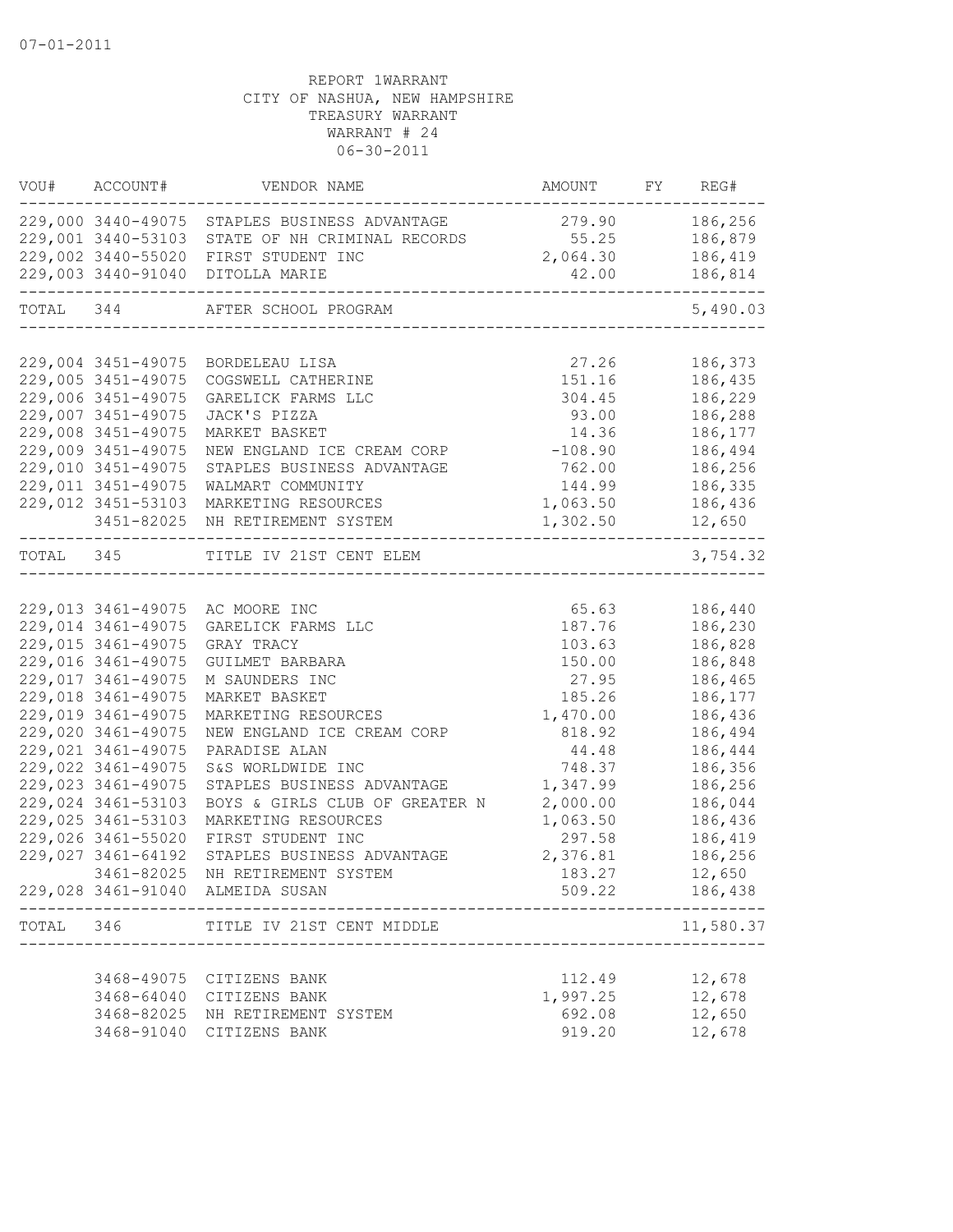|           | VOU# ACCOUNT#                            |                                          | AMOUNT FY REG#     |                    |
|-----------|------------------------------------------|------------------------------------------|--------------------|--------------------|
|           |                                          |                                          |                    | 3,721.02           |
|           |                                          | 3471-49075 CITIZENS BANK                 | 37.94 12,678       |                    |
|           |                                          | TOTAL 347 CSSR-SECONDARY SCHOOL REDESIGN |                    | 37.94              |
|           |                                          | 229,029 3500-53102 GERETY STEVE          | 1,200.00           | 186,521            |
|           |                                          | 229,030 3500-53102 WEBER MICHAEL         | 600.00             | 186,449            |
|           | 229,031 3500-91040                       | ARANEO EILEEN                            | 152.00             | 186,811            |
|           | 229,032 3500-91040                       | BAKER ALEXIS                             | 152.00             | 186,513            |
|           | 229,033 3500-91040                       | BONAFILIA MELISSA                        | 152.00             | 186,810            |
|           | 3500-91040                               | CITIZENS BANK                            | 492.24             | 12,675             |
|           | 229,034 3500-91040                       | COLLINS MARY J                           | 152.00             | 186,468            |
|           | 229,035 3500-91040                       | CORTEZ KIMBERLY                          | 152.00             | 186,514            |
|           | 229,036 3500-91040                       | DUNCKLEE LISA                            | 152.00             | 186,398            |
|           | 229,037 3500-91040                       | ELLIS JEANNETTE                          | 152.00             | 186,489            |
|           | 229,038 3500-91040                       | FONDAS KEVIN                             | 152.00             | 186,477            |
|           | 229,039 3500-91040                       | FOUDRIAT ROBERT E                        | 152.00             | 186,239            |
|           | 229,040 3500-91040                       | KEABLE DONNA                             | 152.00             | 186,809            |
|           | 229,041 3500-91040<br>229,042 3500-91040 | KRYCKI CORRINE                           | 152.00             | 186,552            |
|           | 229,043 3500-91040                       | MAFFATTONE ELIZABETH                     | 152.00             | 186,488            |
|           | 229,044 3500-91040                       | MANDELL SETH                             | 152.00             | 186,472            |
|           | 229,045 3500-91040                       | MATTHEWS ELIZABETH<br>MCINTOSH LORI      | 152.00<br>152.00   | 186,540<br>186,215 |
|           | 229,046 3500-91040                       | NOVAK CLAUDIA                            | 94.00              | 186,363            |
|           | 229,047 3500-91040                       | OTA JULIE                                | 152.00             | 186,808            |
|           | 229,048 3500-91040                       | SORAGHAN MARILYN                         | 36.34              | 186,361            |
|           | 229,049 3500-91040                       | STANSFIELD PATRICIA                      | 152.00             | 186,832            |
|           | 229,050 3500-91040                       | SWANN CHERRIE                            | 152.00             | 186,528            |
|           | 229,051 3500-91040                       | TORIBIO WENDY                            | 152.00             | 186,807            |
|           | 229,052 3500-91040                       | VALADE COLETTE                           | 303.57             | 186,410            |
|           |                                          | 229,053 3500-91040 VARANO DAVID          | 152.00             | 186,549            |
| TOTAL 350 |                                          | TITLE IIA HQT                            |                    | 5,766.15           |
|           |                                          | 3501-82025 NH RETIREMENT SYSTEM          |                    | 12,650             |
|           |                                          | 229,054 3501-91040 JUBINVILLE ELAINE     | 3,976.28<br>215.00 | 186,854            |
| TOTAL     | 350                                      | TITLE IIA QUALITY TEACHERS               |                    | 4,191.28           |
| 237       | 351-53075                                | COMPREHENSIVE ENVIRONMENTAL IN           | 5,650.00           | 186,326            |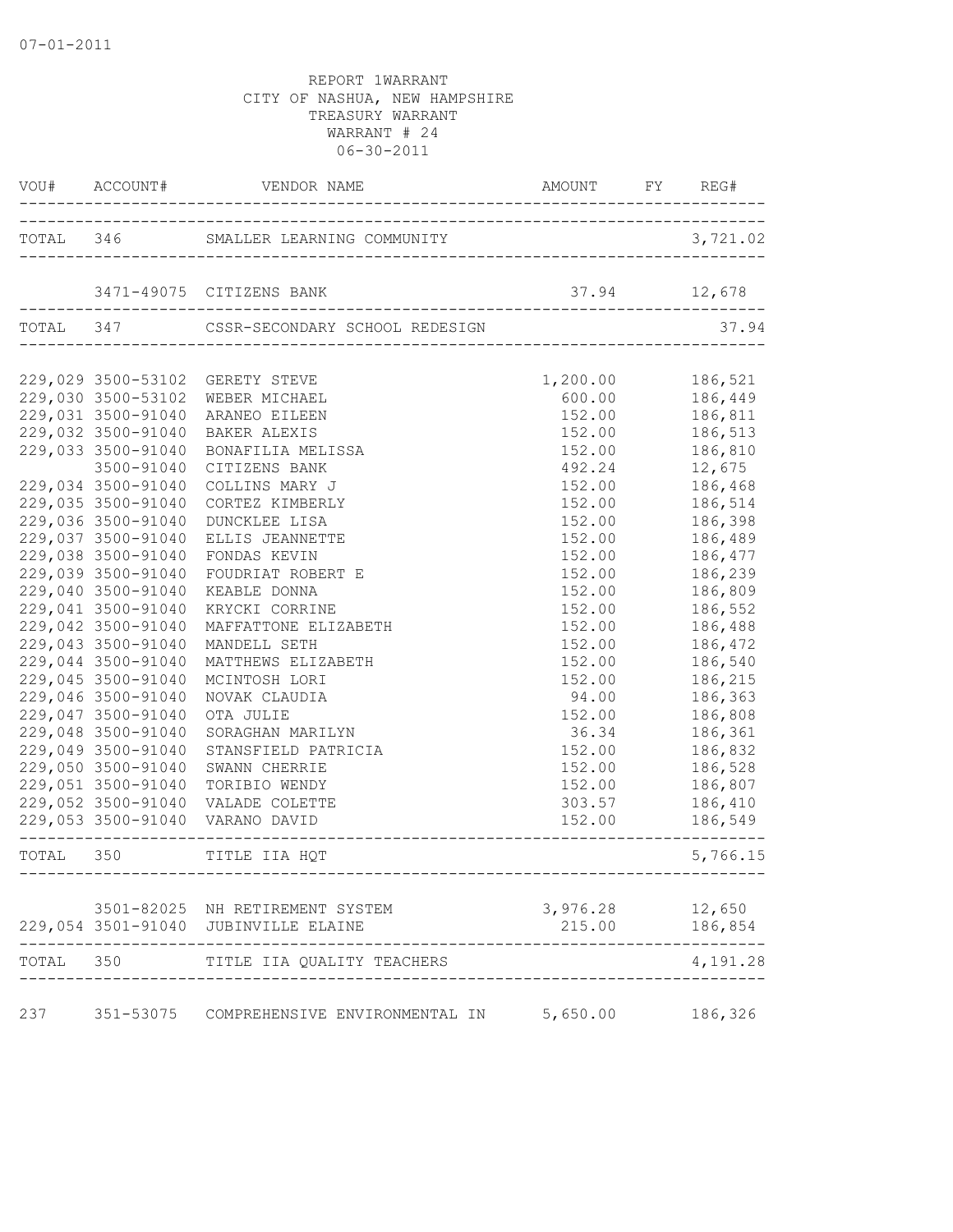|           | VOU# ACCOUNT#       |                                                                                     |                                | FY REG#            |
|-----------|---------------------|-------------------------------------------------------------------------------------|--------------------------------|--------------------|
| TOTAL 351 |                     | SRF - PUBLIC WORKS<br>-------------------------------------                         |                                | 5,650.00           |
| 238       | 352-12147           | BACHELDER MATTHEW                                                                   | 225.00                         | 186,795            |
| 239       | 352-12147           | RHEAULT RILEY                                                                       | 600.00                         | 186,674            |
| 240       | 352-46005           | LACROSSE UNLIMITED TEAM SALES                                                       | 1,050.00                       | 186,575            |
| 241       | 352-53030           | HAYNER/SWANSON INC                                                                  | 5,800.00                       | 186,457            |
| 242       | $352 - 686$         | BURNS CINDY                                                                         | 120.00                         | 186,761            |
| 243       | $352 - 686$         | NEELY JIM                                                                           | 240.00                         | 186,732            |
| 244       | $352 - 687$         | DAIGLE SONYA                                                                        | 210.00                         | 186,584            |
| 245       | $352 - 687$         | FRATES AUDREY                                                                       | 90.00                          | 186,794            |
| 246       | $352 - 687$         | GEORGE ADRIENNE                                                                     | 105.00                         | 186,728            |
| 247       | $352 - 687$         | GOULET JESSICA                                                                      | 105.00                         | 186,729            |
| 248       | $352 - 687$         | HUDON BRANDIE                                                                       | 100.00                         | 186,758            |
| 249       | $352 - 687$         | LAVOIE CAROL                                                                        | 90.00                          | 186,718            |
| 250       | $352 - 687$         | LEVY NORA                                                                           | 280.00                         | 186,759            |
| 251       | $352 - 687$         | MACDONALD MELANIE                                                                   | 105.00                         | 186,730            |
| 252       | $352 - 687$         | MOHLER CHARLOTTE                                                                    | 90.00                          | 186,570            |
| 253       | $352 - 687$         | ROSARIO MARIA                                                                       | 20.00                          | 186,720            |
|           |                     | 254 352-687 SWEENEY JANCY                                                           | 105.00                         | 186,527            |
|           | 255 352-687 ZHU YAN |                                                                                     | 70.00 186,731                  |                    |
|           |                     | TOTAL 352 SRF - PARKS AND RECREATION                                                |                                | 9,405.00           |
|           |                     |                                                                                     |                                |                    |
|           |                     | 229,055 3520-53102 LAROCHELLE LISA                                                  | 750.00 186,843                 |                    |
| TOTAL 352 |                     | ARRA TITLE IID 21C CLASSROOMS                                                       |                                | 750.00             |
|           |                     |                                                                                     |                                |                    |
|           |                     | 229,056 3531-64045 APPLE COMPUTER INC<br>229,057 3531-64045 COMPUTER HUT OF N E INC | 645.90<br>192.25               | 186,429<br>186,622 |
| TOTAL 353 |                     | ADULT ED/HS DIPLOMA PROGRAM                                                         | ------------------------------ | 838.15             |
|           |                     |                                                                                     |                                |                    |
|           |                     | 229,058 3601-53100 ADULT LEARNING CENTER                                            | 1,365.00 186,297               |                    |
|           | 229,059 3601-64045  | APPLE COMPUTER INC                                                                  | 2,348.74                       | 186,429            |
|           | 229,060 3601-64045  | COMPUTER HUT OF N E INC                                                             | 1,901.26                       | 186,622            |
|           | 229,061 3601-64192  | APPLE COMPUTER INC                                                                  | 365.95                         | 186,429            |
|           | 229,062 3601-64192  | COMPUTER HUT OF N E INC                                                             | 1,055.74                       | 186,622            |
|           | 229,063 3601-64192  | DELL MARKETING LP                                                                   | 1,137.00                       | 186,097            |
|           | 229,064 3601-64192  | TIGER DIRECT                                                                        | 33.31                          | 186,126            |
|           | 3601-82025          | NH RETIREMENT SYSTEM                                                                | 666.95                         | 12,650             |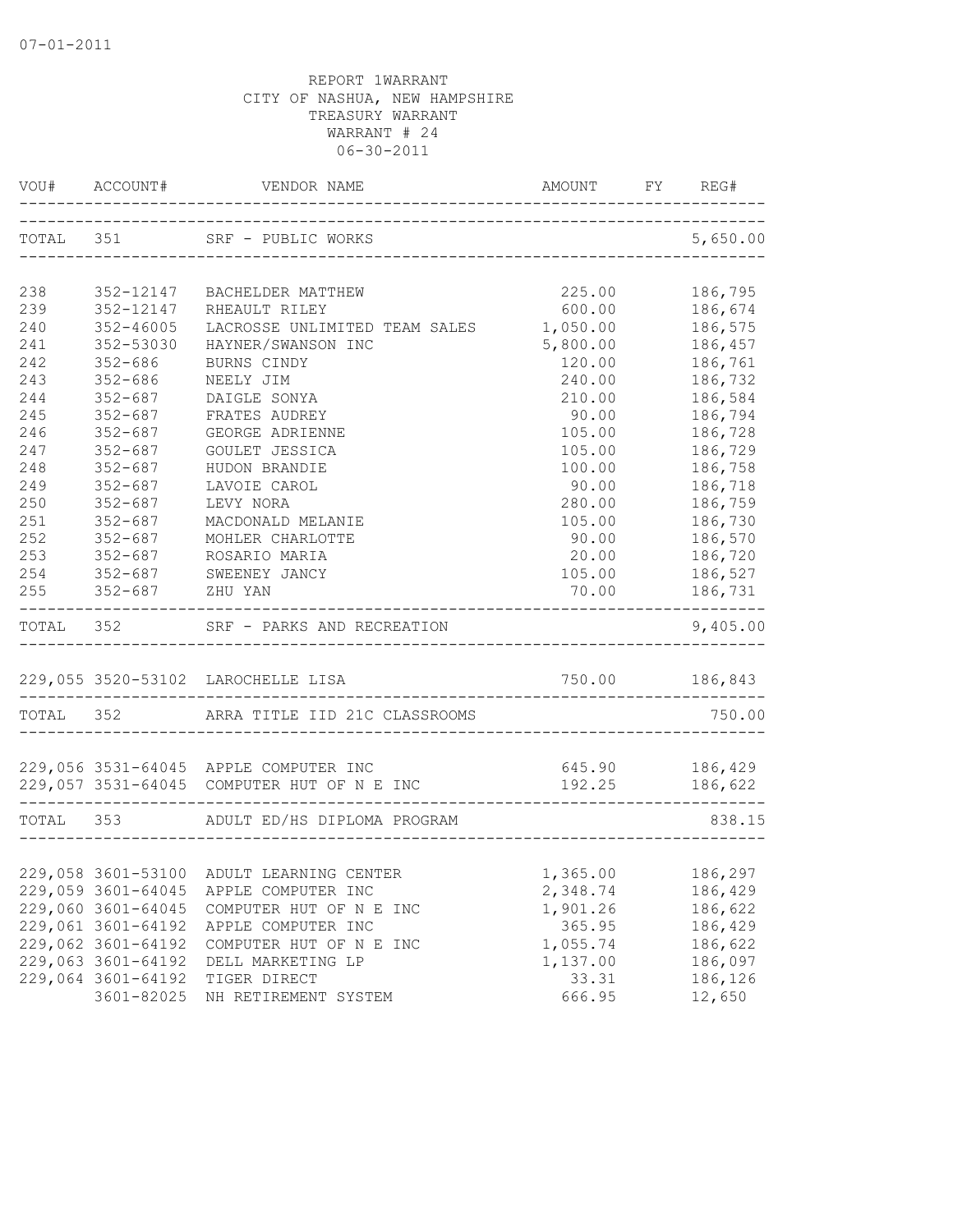|                                                                                                      |                                                                                                                                                                         | VOU# ACCOUNT# VENDOR NAME                                                                                                                                                                                                                                                                                                                                         | AMOUNT FY REG#                                                                                                                      |                                                                                                                                                         |
|------------------------------------------------------------------------------------------------------|-------------------------------------------------------------------------------------------------------------------------------------------------------------------------|-------------------------------------------------------------------------------------------------------------------------------------------------------------------------------------------------------------------------------------------------------------------------------------------------------------------------------------------------------------------|-------------------------------------------------------------------------------------------------------------------------------------|---------------------------------------------------------------------------------------------------------------------------------------------------------|
|                                                                                                      |                                                                                                                                                                         | TOTAL 360 DROPOUT PREVENTION ADULT ED                                                                                                                                                                                                                                                                                                                             |                                                                                                                                     | 8,873.95                                                                                                                                                |
|                                                                                                      |                                                                                                                                                                         | 229,065 3687-49085 COSTA FRUIT & PRODUCE CO INC 3,420.61 186,658                                                                                                                                                                                                                                                                                                  |                                                                                                                                     | ----------------                                                                                                                                        |
|                                                                                                      |                                                                                                                                                                         | TOTAL 368 SUMMER FEEDING PROGRAM                                                                                                                                                                                                                                                                                                                                  |                                                                                                                                     | 3,420.61                                                                                                                                                |
|                                                                                                      |                                                                                                                                                                         | 257 371-53100 GZA GEOENVIRONMENTAL INC 3,167.13 186,408                                                                                                                                                                                                                                                                                                           |                                                                                                                                     |                                                                                                                                                         |
|                                                                                                      | TOTAL 371                                                                                                                                                               | SRF - COMMUNITY DEVELOPMENT                                                                                                                                                                                                                                                                                                                                       |                                                                                                                                     | 3, 167. 13                                                                                                                                              |
|                                                                                                      |                                                                                                                                                                         | 258 372-01045 SOCIETY FOR THE PROTECTION OF 19,584.63 186,181                                                                                                                                                                                                                                                                                                     |                                                                                                                                     |                                                                                                                                                         |
|                                                                                                      | TOTAL 372                                                                                                                                                               | SRF - PLANNING & BUILDING DEPT                                                                                                                                                                                                                                                                                                                                    |                                                                                                                                     | 19,584.63                                                                                                                                               |
| 259<br>260                                                                                           |                                                                                                                                                                         | 373-53075 CHISHOLM DEBORA A<br>373-53075 NASHUA REGIONAL PLANNING COMMI 1,125.00 186,628                                                                                                                                                                                                                                                                          | 3,858.75 186,123                                                                                                                    |                                                                                                                                                         |
|                                                                                                      |                                                                                                                                                                         | TOTAL 373 SRF - ECONOMIC DEVELOPMENT<br>__________________________                                                                                                                                                                                                                                                                                                |                                                                                                                                     | --------------<br>4,983.75                                                                                                                              |
| 261<br>262<br>263<br>264<br>265<br>266<br>267<br>268<br>269<br>270<br>271<br>272<br>273<br>TOTAL 374 | 374-07090<br>374-07143<br>374-07164<br>374-07248<br>374-07340<br>374-07506<br>374-53063<br>374-53075<br>374-59212<br>374-59212<br>374-59212<br>$374 - 703$<br>374-96300 | NASHUA SOUP KITCHEN & SHELTER 8,750.00<br>IMTEK REPROGRAPHICS INC<br>BROX INDUSTRIES INC<br>NASHUA REGIONAL PLANNING COMMI<br>SCHENA CARRIE JOHNSON<br>FREEWHEEL CYCLES<br>NASHUA REGIONAL PLANNING COMMI<br>TF MORAN INC<br>CITIZENS BANK<br>NASHUA PASTORAL CARE CENTER<br>WESTON & SAMPSON CMR INC<br>STATE OF NH<br>FLEGAL LAW OFFICE<br>SRF - URBAN PROGRAMS | 187.80<br>1,965.93<br>4,887.40<br>1,385.90<br>304.16<br>4,246.70<br>759.61<br>100.00<br>41,345.00<br>4,500.11<br>8,148.46<br>400.00 | 186,124<br>186,414<br>186,047<br>186,628<br>186,883<br>186,797<br>186,628<br>186,645<br>12,675<br>185,987<br>186,072<br>186,882<br>186,637<br>76,981.07 |
| 274<br>275<br>276                                                                                    | 375-45050<br>375-45085<br>375-45220                                                                                                                                     | UNIQUE MANAGEMENT SERVICES INC<br>RECORDED BOOKS<br>TELEVEND SERVICES INC                                                                                                                                                                                                                                                                                         | 680.20<br>6.95<br>86.60                                                                                                             | 186,105<br>186,114<br>186,736                                                                                                                           |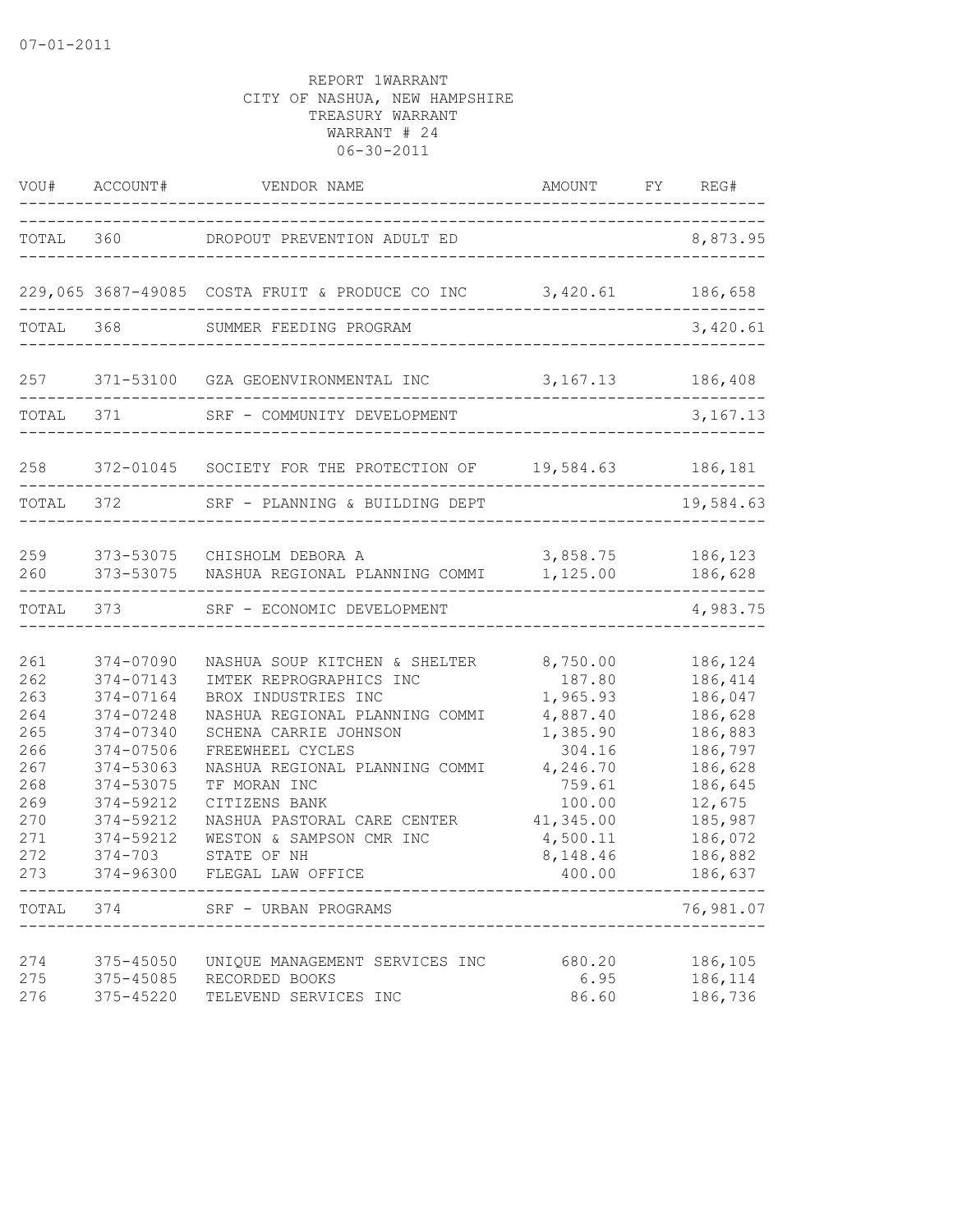| VOU# ACCOUNT#           |                                            |                                   | REG#      |
|-------------------------|--------------------------------------------|-----------------------------------|-----------|
|                         | TOTAL 375 SRF - PUBLIC LIBRARIES           |                                   | 773.75    |
|                         |                                            | --------------------------------- |           |
| 229,066 3751-49035 ASCD |                                            | 296.75                            | 186,530   |
| 229,067 3751-49035      | BARNES & NOBLE INC                         | 2,843.92                          | 185,998   |
| 229,068 3751-49035      | EDUCATION NORTHWEST                        | 1,564.50                          | 186,608   |
| 229,069 3751-49035      | JOHN WILEY & SONS, INC.                    | 277.85                            | 186,824   |
| 229,070 3751-49035      | PERMA-BOUND                                | 690.53                            | 186,611   |
| 229,071 3751-49035      | SOLUTION TREE INC                          | 228.75                            | 186,585   |
| 229,072 3751-49035      | SUNDANCE NEWBRIDGE LLC                     | 1,887.60                          | 186,571   |
| 229,073 3751-49050      | CAMBIUM LEARNING INC                       | 2,279.72                          | 186,490   |
| 229,074 3751-49050      | <b>HEINEMANN</b>                           | 8,137.80                          | 186,395   |
| 229,075 3751-49050      | KELVIN                                     | 175.37                            | 186,661   |
| 229,076 3751-49050      | SCHOOL SPECIALTY INC                       | 80.97                             | 186,392   |
| 229,077 3751-49075      | GAGNON SHARON                              | 154.08                            | 186,511   |
| 229,078 3751-49075      | KEANE THERESA                              | 22.53                             | 186,417   |
| 229,079 3751-53101      | EDWARDS EDUCATIONAL SERVICES,              | 6,151.51                          | 186,543   |
| 229,080 3751-53101      | MUSCOTT HOWARD ED.D                        | 2,534.40                          | 186,434   |
| 229,081 3751-64045      | APPLE COMPUTER INC                         | 6,487.00                          | 186,429   |
|                         | 229,082 3751-64045 COMPUTER HUT OF N E INC | 3,695.60 186,622                  |           |
|                         | 3751-82025 NH RETIREMENT SYSTEM            | 1,234.62                          | 12,650    |
|                         | TOTAL 375 ARRA TITLE I                     |                                   | 38,743.50 |
|                         |                                            |                                   |           |
|                         | 3761-31005 FAIRPOINT COMMUNICATIONS        | 153.14                            | 187,028   |
| 229,083 3761-31005      | ONE COMMUNICATIONS                         | 7.95                              | 187,055   |
| 229,084 3761-42010      | THOMPSON BROOKS                            | 29.98                             | 186,445   |
| 229,085 3761-43005      | POSTMASTER                                 | 44.00                             | 186,884   |
| 229,086 3761-49035      | AHA! PROCESS, INC                          | 583.20                            | 186,487   |
| 229,087 3761-49035      | BARNES & NOBLE INC                         | 425.58                            | 185,998   |
| 229,088 3761-49035      | CRABTREE PUBLISHING CO                     | 556.74                            | 186,059   |
| 229,089 3761-49035      | HEINEMANN                                  | 1,290.30                          | 186,395   |
| 229,090 3761-49035      | HM RECEIVABLES CO LLC                      | 77.99                             | 186,568   |
| 229,091 3761-49035      | PARENT INFORMATION CENTER                  | 45.00                             | 186,014   |
| 229,092 3761-49035      | SOLUTION TREE INC                          | 943.09                            | 186,585   |
| 229,093 3761-49035      | SUNDANCE NEWBRIDGE LLC                     | 903.21                            | 186,571   |
|                         | 229,094 3761-49050 BURNS PATRICIA          | 42.00                             | 186,362   |
| 229,095 3761-49050      | KELVIN                                     | 30.00                             | 186,661   |
| 229,096 3761-49050      | LAKESHORE LEARNING MATERIALS               | 690.56                            | 186,109   |
| 229,097 3761-49050      | MICHAUD CYNTHIA                            | 199.00                            | 186,365   |
| 229,098 3761-49050      | RESOURCES FOR READING                      | 248.09                            | 186,510   |
| 229,099 3761-49050      | ROCCA SUSAN                                | 27.90                             | 186,366   |
| 229,100 3761-49050      | SCHOOL SPECIALTY INC                       | 1,335.03                          | 186,392   |
| 229,101 3761-49050      | STAPLES BUSINESS ADVANTAGE                 | 184.42                            | 186,256   |
| 229,102 3761-49050      | THOMPSON BROOKS                            | 10.99                             | 186,445   |
| 229,103 3761-49050      | WB MASON COMPANY INC                       | 87.09                             | 186,040   |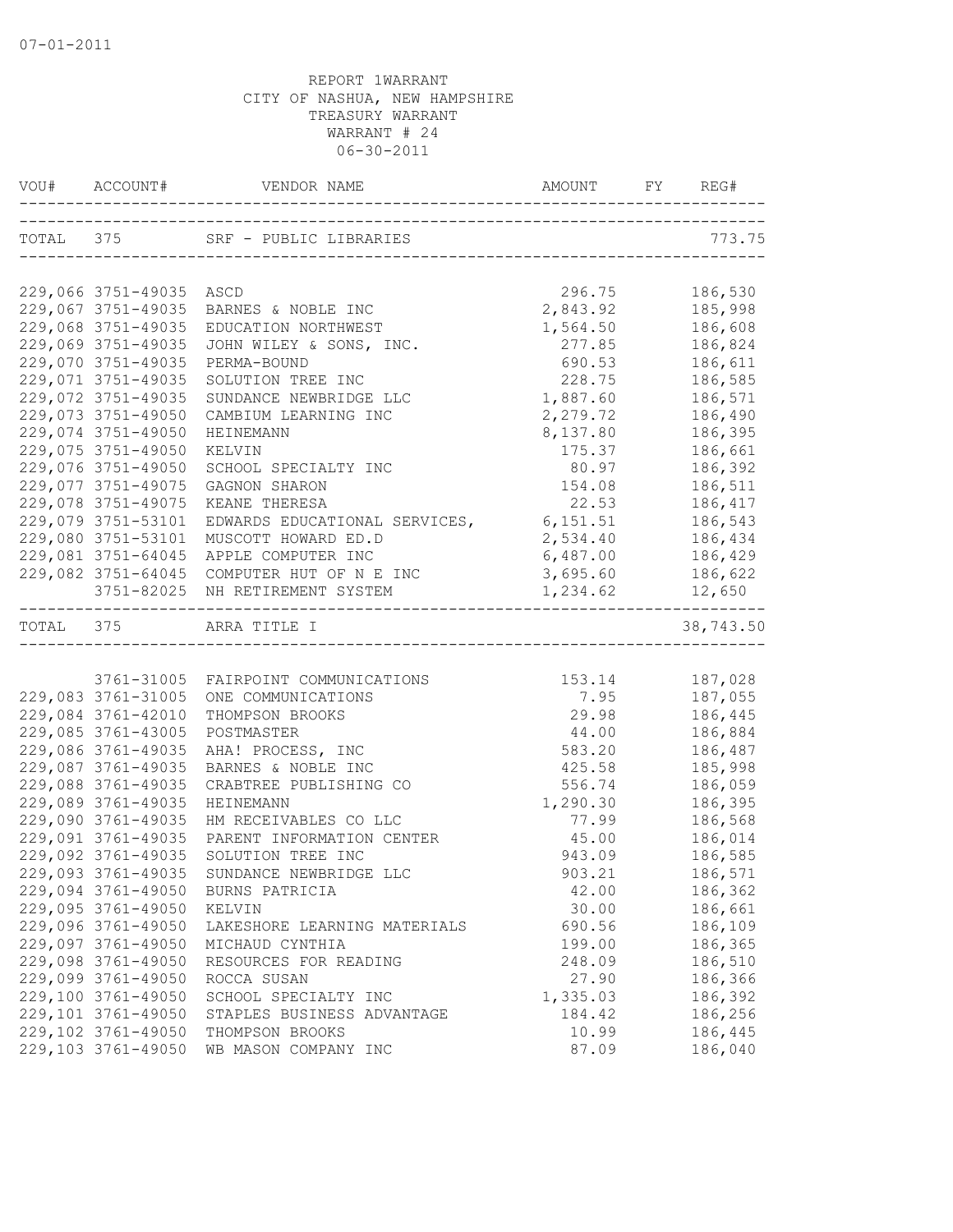| VOU#      | ACCOUNT#            | VENDOR NAME                            | AMOUNT    | FY | REG#      |
|-----------|---------------------|----------------------------------------|-----------|----|-----------|
|           | 229,104 3761-49075  | DELTA EDUCATION LLC                    | 39.00     |    | 186,412   |
|           | 229,105 3761-49075  | RODRIGUEZ DOROTHY                      | 20.00     |    | 186,827   |
|           | 229,106 3761-49075  | STAPLES BUSINESS ADVANTAGE             | 22.05     |    | 186,256   |
|           | 229,107 3761-53101  | 1 CHOICE TUTORING INC                  | 2, 113.50 |    | 186,830   |
|           | 229,108 3761-53101  | ACES                                   | 3,723.43  |    | 186,566   |
|           | 229,109 3761-53101  | ALPHA ACADEMIC SERVICES INC            | 10,005.54 |    | 186,803   |
|           | 229,110 3761-53101  | ATS PROJECT SUCCESS                    | 930.00    |    | 186,569   |
|           | 229, 111 3761-53101 | EDWARDS EDUCATIONAL SERVICES,          | 12,201.16 |    | 186,543   |
|           | 229, 112 3761-53101 | OXFORD LEARNING                        | 3,220.00  |    | 186,806   |
|           | 229,113 3761-53101  | STRAIGHT A ACADEMY                     | 1,425.00  |    | 186,831   |
|           | 229, 114 3761-53101 | SYLVAN LEARNING CENTER                 | 2,835.00  |    | 186,804   |
|           | 229, 115 3761-56020 | FIRST CHURCH                           | 3,455.00  |    | 186,086   |
|           | 229, 116 3761-64045 | COMPUTER HUT OF N E INC                | 2,696.00  |    | 186,622   |
|           | 229, 117 3761-64045 | VERNIER SOFTWARE & TECHNOLOGY          | 2,225.71  |    | 186,551   |
|           |                     | 3761-82025 NH RETIREMENT SYSTEM        | 2,046.76  |    | 12,650    |
| TOTAL 376 |                     | TITLE IA                               |           |    | 54,873.41 |
|           |                     |                                        |           |    |           |
|           | 229,118 3770-91040  | CESANA KRISTEN                         | 728.06    |    | 186,818   |
|           | 229,119 3770-91040  | CIOPPA ROBERT                          | 60.00     |    | 186,482   |
|           | 3770-91040          | CITIZENS BANK                          | 2,498.40  |    | 12,675    |
|           | 229,120 3770-91040  | DAVIS KAREN                            | 118.83    |    | 186,475   |
|           | 229, 121 3770-91040 | IULIANO BETH                           | 62.07     |    | 186,539   |
|           | 229,122 3770-91040  | LEEDS BECKY                            | 65.47     |    | 186,377   |
|           | 229,123 3770-91040  | MCINTOSH LORI                          | 60.00     |    | 186,215   |
|           | 229,124 3770-91040  | SORAGHAN MARILYN                       | 59.89     |    | 186,361   |
| TOTAL     | 377                 | TITLE III ENHANCE ENG. LANGUAGE        |           |    | 3,652.72  |
|           |                     |                                        |           |    |           |
|           | 229, 125 3771-49075 | BARNES & NOBLE INC                     | 55.92     |    | 185,998   |
|           | 229, 126 3771-49075 | HEDBERG KRISTINA                       | 15.00     |    | 186,484   |
|           | 229, 127 3771-49075 | SAUNDERS SHARON                        | 49.95     |    | 186,564   |
|           | 229,128 3771-49075  | STAPLES BUSINESS ADVANTAGE             | 362.20    |    | 186,256   |
|           | 229,129 3771-49075  | WALMART COMMUNITY                      | 125.18    |    | 186,335   |
|           | 229,130 3771-91040  | AVERY MARYANN                          | 42.59     |    | 186,844   |
|           | 229, 131 3771-91040 | CLARKE CYNTHIA                         | 60.00     |    | 186,532   |
|           |                     | TOTAL 377 TITLE III ENHANCING ENG LANG |           |    | 710.84    |
|           |                     |                                        |           |    |           |
| 281       | 378-09023           | PRINT FACTORY                          | 701.40    |    | 185,994   |
| 282       | 378-09061           | BEST OF THE BEST CLEANING & SE         | 80.00     |    | 186,664   |
| 283       | 378-09061           | CINTAS CORPORATION                     | 56.73     |    | 186,740   |
| 284       | 378-09061           | UNITED PARCEL SERVICE                  | 8.10      |    | 187,064   |
| 285       | 378-09091           | ARCSOURCE INC                          | 346.47    |    | 186,168   |
| 286       | 378-09091           | BLANCHARD SUPPLY CO                    | 295.88    |    | 187,033   |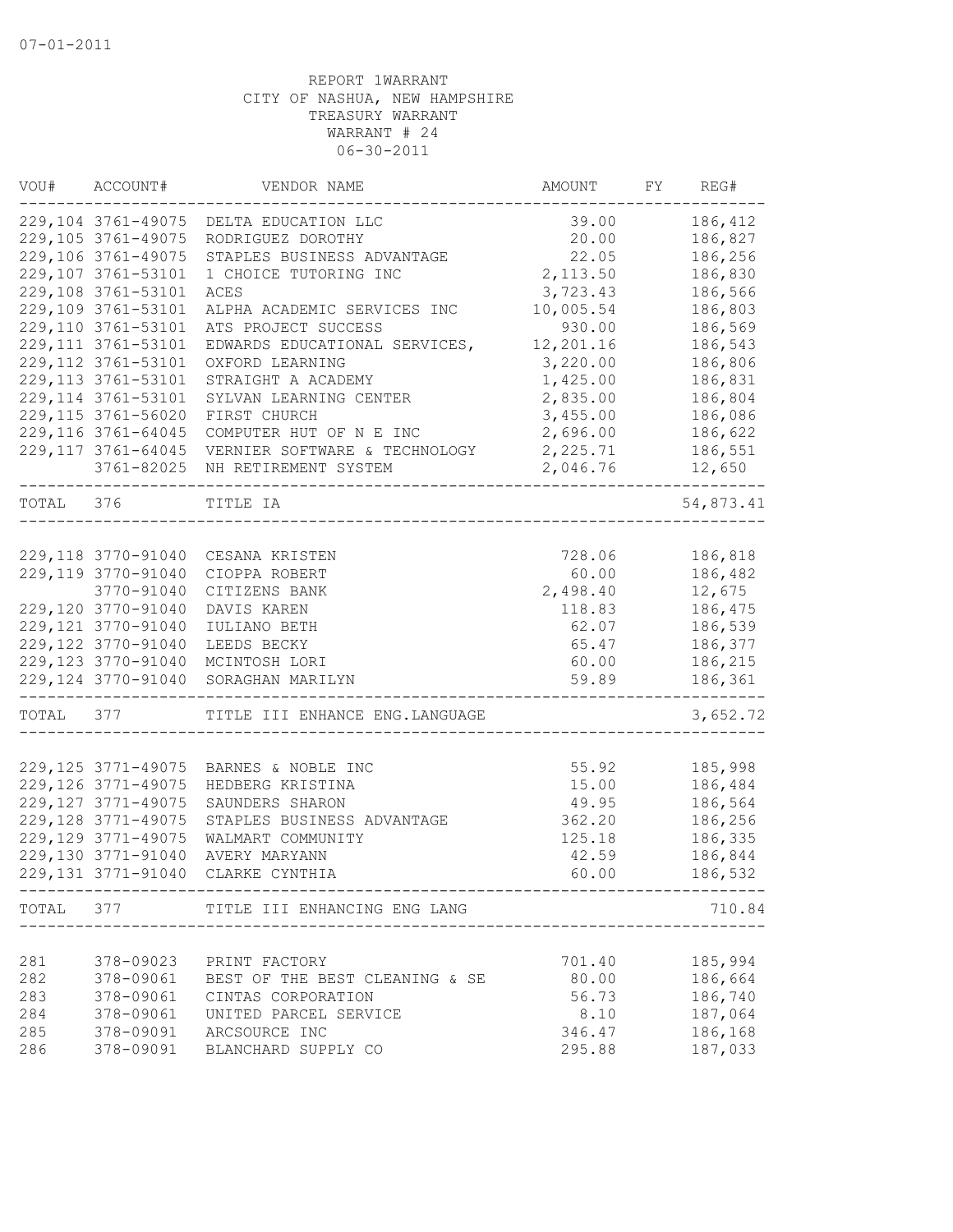| VOU#      | ACCOUNT#            | VENDOR NAME                     | <b>AMOUNT</b> | FY | REG#      |
|-----------|---------------------|---------------------------------|---------------|----|-----------|
| 287       | 378-09091           | CAMEROTA TRUCK PARTS            | 778.08        |    | 186,127   |
| 288       | 378-09091           | CENTRAL PAPER PRODUCTS CO       | 137.23        |    | 186,320   |
| 289       | 378-09091           | CINTAS CORPORATION              | 55.97         |    | 186,740   |
| 290       | 378-09091           | FASTENAL COMPANY                | 196.20        |    | 186,223   |
| 291       | 378-09091           | GILLIG LLC                      | 8,611.81      |    | 186,245   |
| 292       | 378-09091           | GRAINGER                        | 192.24        |    | 186,098   |
| 293       | 378-09091           | HOME DEPOT CREDIT SERVICES      | 372.78        |    | 186,993   |
| 294       | 378-09091           | NAPA AUTO PARTS                 | 1,067.92      |    | 186,272   |
| 295       | 378-09091           | NEW ENGLAND SIGN SUPPLY CO INC  | 263.38        |    | 186,679   |
| 296       | 378-09091           | NORTHERN BUS SALES INC          | 94.95         |    | 186,145   |
| 297       | 378-09091           | RYDER FLEET PRODUCTS.COM INC    | 156.52        |    | 186,276   |
| 298       | 378-09091           | STAPLES ADVANTAGE               | 277.19        |    | 186,329   |
| 299       | 378-09114           | METROMEDIA ENERGY INC           | 14.28         |    | 187,026   |
| 300       | 378-09114           | NATIONAL GRID                   | 45.14         |    | 187,020   |
| 301       | 378-09115           | METROMEDIA ENERGY INC           | 115.87        |    | 187,026   |
| 302       | 378-09120           | PENNICHUCK WATER                | 142.85        |    | 186,999   |
| 302       | 378-09125           | PENNICHUCK WATER                | 67.08         |    | 186,999   |
| 303       | 378-09133           | FAIRPOINT COMMUNICATIONS        | 306.50        |    | 187,029   |
| 304       | 378-09230           | FIRST TRANSIT INC               | 1,890.00      |    | 186,984   |
| 305       | 378-09261           | M & N SPORTS LLC                | 267.60        |    | 186,164   |
| 306       | 378-09261           | WOODWORTH LOUISE                | 37.74         |    | 186,113   |
| TOTAL     | 378                 | TRANSPORTATION                  |               |    | 16,579.91 |
|           |                     | 3897-82025 NH RETIREMENT SYSTEM | 393.88        |    | 12,650    |
|           |                     |                                 |               |    |           |
| TOTAL 389 |                     | GEN VOCATIONAL ED               |               |    | 393.88    |
|           | 229,132 3901-43005  | U S POSTAL SERVICES             | 41.41         |    | 186,885   |
|           | 229, 133 3901-55035 | FIRST STUDENT INC               | 398.36        |    | 186,419   |
|           | 3901-82025          | NH RETIREMENT SYSTEM            | 293.23        |    | 12,650    |
|           | 229, 134 3901-91040 | AMERICAN SAFETY COUNCIL INC     | 700.00        |    | 186,860   |
|           | 229,135 3901-91040  | DUSTIN MARIANNE                 | 122.96        |    | 186,376   |
| TOTAL 390 |                     | PERKINS VOCATIONAL ED           |               |    | 1,555.96  |
|           |                     |                                 |               |    |           |
|           | 229,136 3927-49050  | CENTRAL PAPER PRODUCTS CO       | 492.31        |    | 186,615   |
|           | 229,137 3927-49050  | GENERAL LINEN SERVICE INC       | 86.38         |    | 186,572   |
|           | 229,138 3927-49050  | HANNAFORD                       | 458.72        |    | 186,310   |
|           | 229,139 3927-49050  | MARKET BASKET                   | 198.37        |    | 186,177   |
|           | 229,140 3927-49050  | NORTHCENTER FOODSERVICES LLC    | 1,330.12      |    | 186,425   |
|           | 229,141 3927-53100  | D A BUCCI & SONS INC            | 27.00         |    | 186,036   |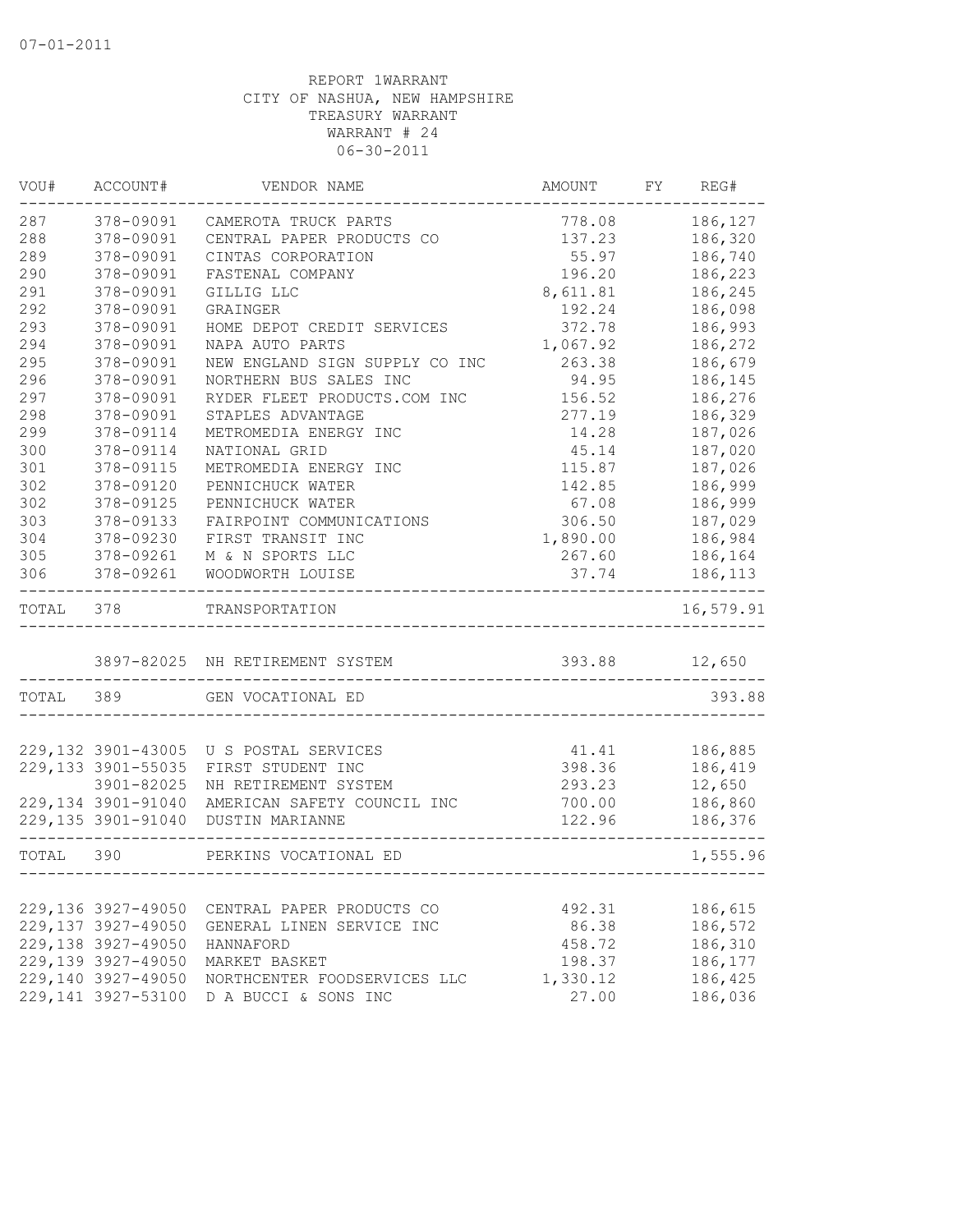|           | VOU# ACCOUNT#                            | VENDOR NAME                                                 |                 | REG#               |
|-----------|------------------------------------------|-------------------------------------------------------------|-----------------|--------------------|
|           |                                          | TOTAL 392 CULINARY ARTS                                     |                 | 2,592.90           |
|           | 229, 142 3930-49035                      | HANDWRITING WITHOUT TEARS                                   | 744.48          | 186,801            |
|           | 229, 143 3930-49075                      | BAGLEY MARCIA                                               | 145.22          | 186,535            |
|           | 229,144 3930-49075                       | BEYOND PLAY, LLC                                            | 150.36          | 186,498            |
|           | 229,145 3930-49075                       | FLAGHOUSE INC                                               | 193.65          | 186,337            |
|           | 229,146 3930-49075                       | LAKESHORE LEARNING MATERIALS                                | 648.59          | 186,109            |
|           | 229,147 3930-49075                       | LINGUISYSTEMS INC                                           | 81.90           | 186,386            |
|           | 229,148 3930-49075                       | POCKET FULL OF THERAPY                                      | 98.60           | 186,432            |
|           | 229,149 3930-49075                       | PYRAMID EDUCATIONAL CONSULTANT                              | 190.30          | 186,480            |
|           | 229,150 3930-49075                       | SCHOOL SPECIALTY INC                                        | 1,155.90        | 186,392            |
|           | 229,151 3930-49075                       | SOUTHPAW ENTERPRISES INC                                    | 94.30           | 186,024            |
|           | 229,152 3930-49075<br>229,153 3930-64040 | SUPER DUPER PUBLICATIONS<br>LINGUISYSTEMS INC               | 110.80<br>59.95 | 186,033<br>186,386 |
|           | 229,154 3930-64192                       | SCHOOL SPECIALTY INC                                        | 145.56          | 186,392            |
|           |                                          | --------------------------------                            |                 | ------             |
|           |                                          | TOTAL 393 ARRA IDEA PRESCHOOL                               |                 | 3,819.61           |
|           |                                          |                                                             |                 |                    |
|           |                                          | 3937-82025 NH RETIREMENT SYSTEM                             | 154.20          | 12,650             |
| TOTAL 393 |                                          | DAY CARE                                                    |                 | 154.20             |
|           |                                          |                                                             |                 |                    |
|           |                                          | 229,155 3940-49075 STAPLES BUSINESS ADVANTAGE 57.38 186,256 |                 |                    |
|           |                                          | 229,156 3940-64192 ABLENET INC                              | 119.00          | 186,659            |
|           | 3940-82025                               | NH RETIREMENT SYSTEM                                        | 3, 157.35       | 12,650             |
| TOTAL 394 |                                          | ARRA IDEA SPEC ED                                           |                 | 3,333.73           |
|           |                                          |                                                             |                 |                    |
|           | 229,157 3951-53109                       | BEAULIEU LAURA                                              | 125.00          | 186,835            |
|           | 229,158 3951-53109                       | BOLICK TERESA DBA BOLICK TERES                              | 1,350.00        | 186,360            |
|           | 229,159 3951-53109                       | CARROLL CENTER FOR THE BLIND (                              | 4,919.92        | 186,493            |
|           | 229,160 3951-53109                       | FONDEN CAROL                                                | 75.00           | 186,423            |
|           | 229,161 3951-53109                       | INTERIM HEALTHCARE OF THE NORT                              | 1,769.75        | 186,222            |
|           |                                          | 3951-82025 NH RETIREMENT SYSTEM                             | 11,042.91       | 12,650             |
| TOTAL     | 395                                      | IDEA B SPECIAL EDUCATION                                    |                 | 19,282.58          |
|           | 3961-82025                               | NH RETIREMENT SYSTEM                                        | 272.19          | 12,650             |
|           |                                          |                                                             |                 |                    |
| TOTAL     | 396                                      | IDEA PRESCHOOL                                              |                 | 272.19             |
|           |                                          |                                                             |                 |                    |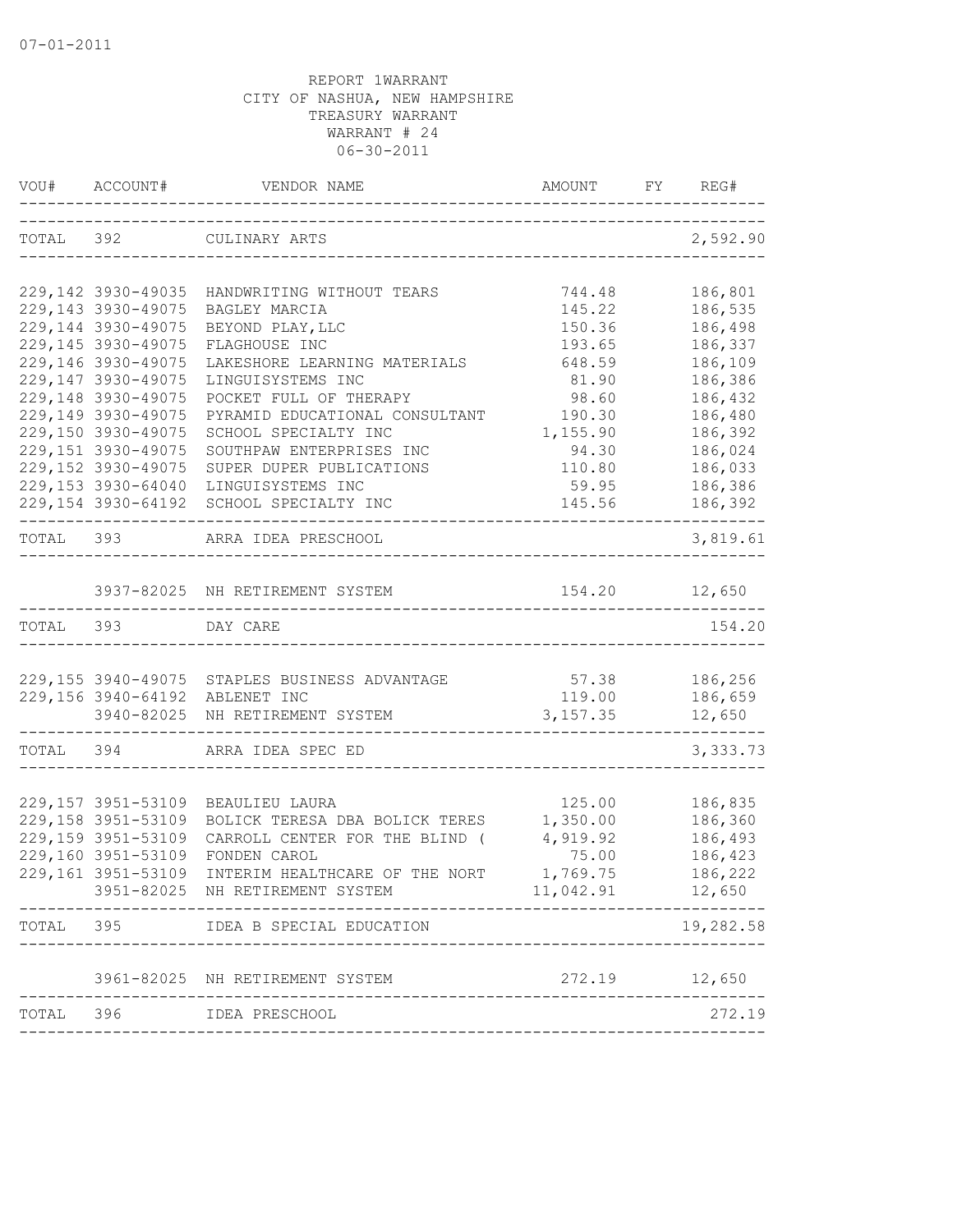| $\ldots$<br>- 1 | $\Delta$<br>w | NAME<br>$77$ RNI.<br>$\lambda$<br>$\rightarrow$<br>$\sim$ $\sim$ | . IN!'<br>ΑMΙ | $\overline{\phantom{0}}$ | - 1   |
|-----------------|---------------|------------------------------------------------------------------|---------------|--------------------------|-------|
|                 |               |                                                                  |               |                          | - - - |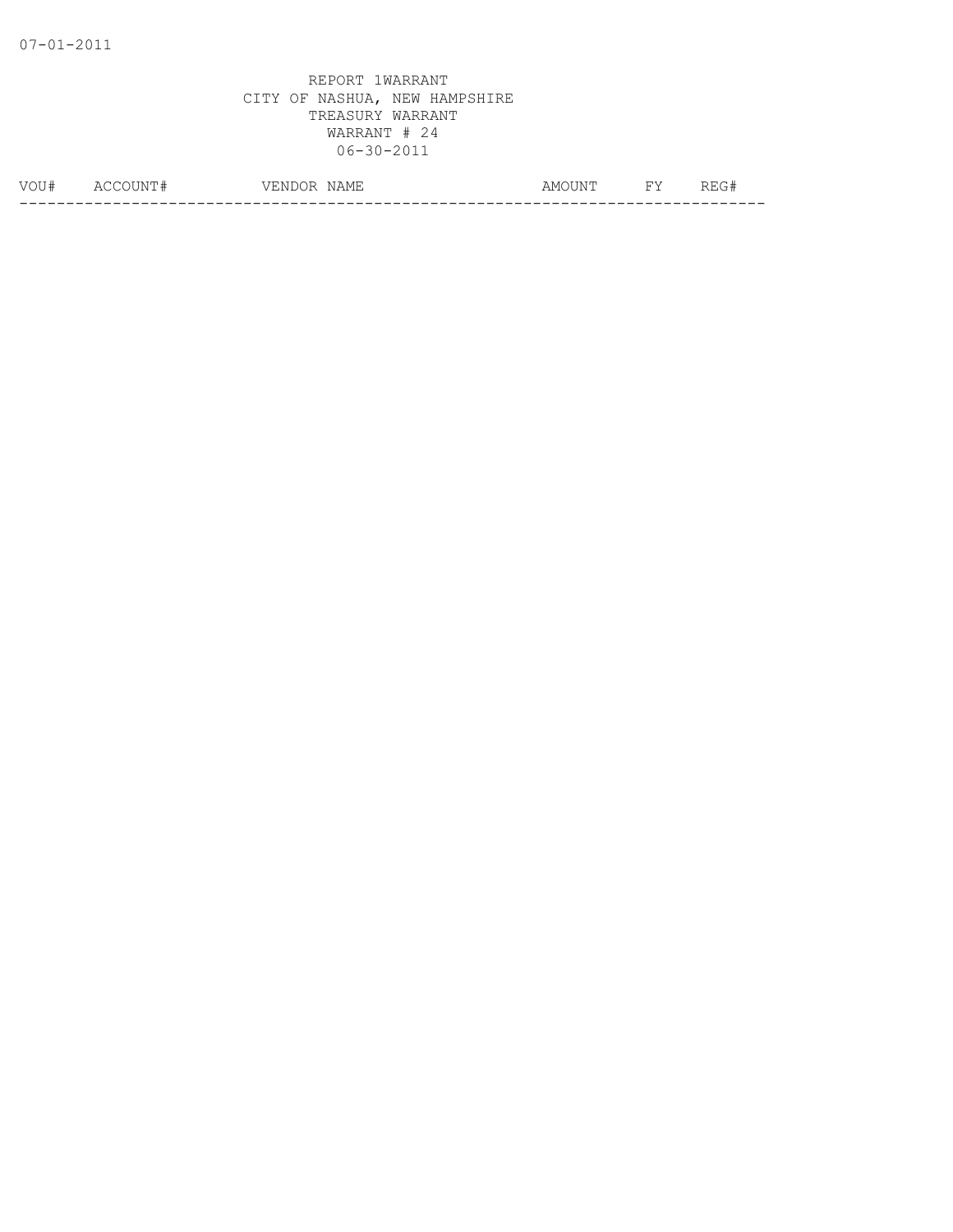| VOU#       | ACCOUNT#                   | VENDOR NAME                                                   | AMOUNT FY REG#  |                    |
|------------|----------------------------|---------------------------------------------------------------|-----------------|--------------------|
|            |                            | 308 412-161 CLARK ROBERT & SANDRA                             | 75.07 186,180   |                    |
|            |                            | TOTAL 412-16 FINANCIAL SERVICES<br>INTEREST ON TAXES          |                 | 75.07              |
| 309        | 412-180                    | BELANGER JOSEPH E JR                                          | 73.00           | 186,785            |
| 310        | $412 - 180$                | DIEFFENBACHER JASON                                           | 321.00          | 186,777            |
| 311        | $412 - 180$                | KOCSIS BRIAN                                                  | 92.00           | 186,781            |
| 312        | $412 - 180$                | LIPSON MARK ALLAN                                             | 213.00          | 186,783            |
| 313        | 412-180                    | MCDONALD JOHN                                                 | 72.00           | 186,787            |
| 314        | 412-180                    | MERRILL HERBERT                                               | 66.00           | 186,779            |
|            |                            | TOTAL 412-18 FINANCIAL SERVICES<br>AUTO PERMITS               |                 | 837.00             |
|            |                            | 315 413-173 MCDONOUGH SHEILA J                                |                 | 52.00 186,763      |
|            |                            | TOTAL 413-17 CITY CLERK'S OFFICE<br>TAXI & CHAUFFEUR LICENSES |                 | 52.00              |
|            |                            | 316 416-599 ARIVA DISTRIBUTION INC                            | $-4.19$ 186,719 |                    |
|            |                            | TOTAL 416-59 PURCHASING DEPARTMENT<br>MISCELLANEOUS REVENUE   |                 | $-4.19$            |
|            |                            | 317 431-314 NASHUA POLICE DEPARTMENT                          | 12.26 186,886   |                    |
|            | TOTAL 431-31               | POLICE DEPARTMENT<br>SALE OF PHOTOCOPIES                      |                 | 12.26              |
|            |                            |                                                               |                 |                    |
| 318        | $452 - 583$                | BHADRAN SIMMI                                                 |                 | 20.00 186,727      |
| 319        | $452 - 583$                | CIRASO ALMA                                                   | 20.00           | 186,705            |
| 320        | $452 - 583$                | DAMIS MARIE                                                   | 40.00           | 186,757            |
| 321<br>322 | $452 - 583$<br>$452 - 583$ | DEGENOVA TRACY<br>JONES ROISIN                                | 20.00<br>20.00  | 186,717<br>186,716 |
| 323        | $452 - 583$                | KATIKANENI SIRI                                               | 20.00           | 186,786            |
| 324        | $452 - 583$                | KAUKUNHA VEENA                                                | 40.00           | 186,793            |
| 325        | $452 - 583$                | MYNENI SUMANA                                                 | 20.00           | 186,790            |
| 326        | $452 - 583$                | PATEL NITNBHAL                                                | 20.00           | 186,788            |
| 327        | $452 - 583$                | SHAH KOMAL                                                    | 20.00           | 186,791            |
| 328        | $452 - 583$                | SUNIL JOSEPH                                                  | 40.00           | 186,770            |
| 329        | $452 - 583$                | VAIDYA SIDDHANT                                               | 40.00           | 186,792            |
| 330        | $452 - 583$                | WADHWA KOMAL A                                                | 40.00           | 186,516            |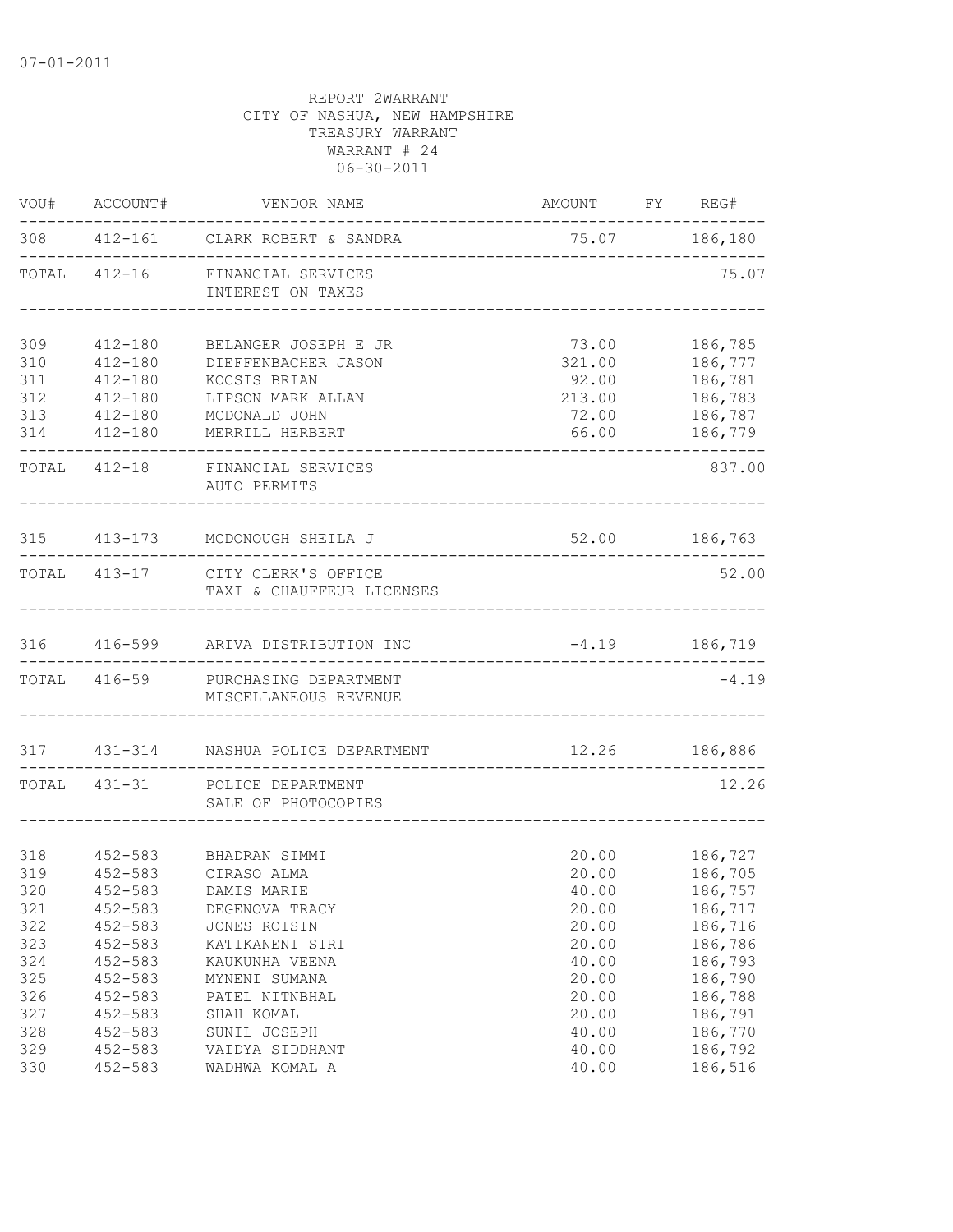| VOU# | ACCOUNT#              | VENDOR NAME                                                       | AMOUNT FY REG# |         |
|------|-----------------------|-------------------------------------------------------------------|----------------|---------|
|      |                       | 331 452-583 WILLIAMS PATRICIA                                     | 20.00          | 186,756 |
|      |                       | TOTAL 452-58 PARKS AND RECREATION<br>SWIMMING CLASSES/LOCKER FEES |                | 380.00  |
|      |                       | 332 476-194 LABRIE JOSEPH                                         | 33.00          | 186,773 |
|      | TOTAL 476-19 BUILDING | MECHANICAL PERMITS                                                |                | 33.00   |
|      |                       | 332 476-195 LABRIE JOSEPH                                         | 158.00         | 186,773 |
|      | TOTAL 476-19 BUILDING | PLUMBING PERMITS                                                  |                | 158.00  |
|      |                       |                                                                   |                |         |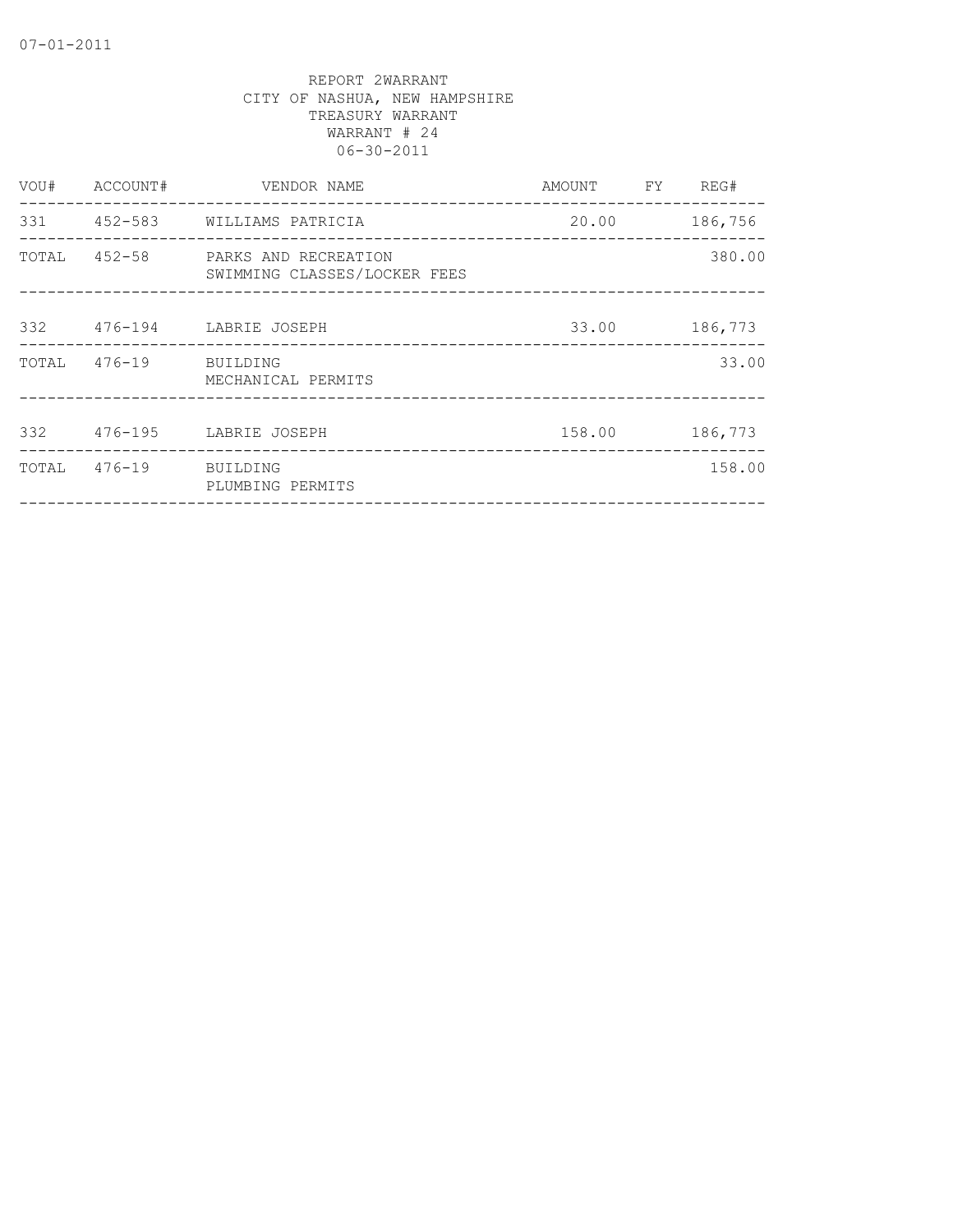| VOU#       | ACCOUNT#                   | VENDOR NAME                                         | AMOUNT             | FY. | REG#               |
|------------|----------------------------|-----------------------------------------------------|--------------------|-----|--------------------|
| 333        | 501-53166                  | ALUKONIS DAVID J                                    | 3,500.00           |     | 186,350            |
| 334        | $501 - 95005$              | GREATER NASHUA CHAMBER OF COMM                      | 300.00             |     | 186,286            |
| 335        | $501 - 41015$              | PAPERGRAPHICS                                       | 292.67             |     | 186,026            |
| 336        | $501 - 61022$              | WOODBURY SCOTT                                      | 1,300.00           |     | 186,701            |
| TOTAL      | 501                        | MAYOR'S OFFICE                                      |                    |     | 5,392.67           |
|            |                            |                                                     |                    |     |                    |
| 337        | 502-95005                  | AMERICAN BAR ASSOCIATION                            | 275.00             |     | 186,986            |
| 338<br>339 | 502-51030<br>$502 - 94020$ | FLEGAL LAW OFFICE<br>LABOR ARBITRATION INSTITUTE    | 200.00             |     | 186,637<br>187,059 |
| 340        | $502 - 49025$              | MATTHEW BENDER & CO INC                             | 275.00<br>239.07   |     | 187,063            |
| 341        | $502 - 95005$              | NEW HAMPSHIRE BAR ASSOCIATION                       | 930.00             |     | 187,007            |
| 342        | $502 - 95005$              | NHBA COURT FEES SERVICE                             | 630.00             |     | 187,024            |
| 343        | $502 - 91015$              | PETTY CASH                                          | 115.54             |     | 185,982            |
| 344        | 502-51015                  | RAND REPORTING & TRANSCRIPTION                      | 127.50             |     | 187,042            |
| 345        | $502 - 41015$              | STAPLES ADVANTAGE                                   | 716.86             |     | 186,329            |
| TOTAL      | 502                        | LEGAL DEPARTMENT                                    |                    |     | 3,508.97           |
| 346        | 503-58005                  | GRAHAM DONNA                                        | 440.00             |     | 186,623            |
| TOTAL      | 503                        | BOARD OF ALDERMEN                                   |                    |     | 440.00             |
|            |                            |                                                     |                    |     |                    |
| 347        | 505-81120                  | BOYS & GIRLS CLUB OF GREATER N                      | 3,750.00           |     | 186,044            |
| 348        | 505-81008                  | CITY ARTS NASHUA                                    | 2,000.00           |     | 185,990            |
| 349        | 505-81121                  | NASHUA POLICE ATHLETIC LEAGUE                       | 3,750.00           |     | 186,313            |
| 350        | 505-81041                  | NASHUA RIVER HOLDING CO                             | 11,598.41          |     | 187,034            |
| 351        | 505-81008                  | NASHUA SYMPHONY                                     | 7,000.00           |     | 185,991            |
| 352        | 505-81128                  | PARENT INFORMATION CENTER                           | 4,865.00           |     | 186,677            |
| 353<br>354 | 505-81078<br>505-81133     | ST JOSEPH COMMUNITY SERVICES I<br>STAPLES ADVANTAGE | 2,370.96<br>268.78 |     | 186,609<br>186,329 |
|            |                            |                                                     |                    |     |                    |
| TOTAL      | 505                        | CIVIC & COMM. ACTIVITIES                            |                    |     | 35,603.15          |
|            | 506-31005                  | AMERICAN TELECOM SERVICES LLC                       | 5,607.48           |     |                    |
| 355<br>356 | 506-31005                  | FAIRPOINT COMMUNICATIONS                            | 709.44             |     | 186,209<br>187,028 |
| 357        | 506-31005                  | FAIRPOINT COMMUNICATIONS                            | 873.12             |     | 187,029            |
| 358        | 506-31005                  | PAETEC COMMUNICATIONS INC                           | 5,081.59           |     | 186,979            |
| TOTAL      | 506                        | TELECOMMUNICATIONS                                  |                    |     | 12,271.63          |
| 359        | 507-82020                  | NH RETIREMENT SYSTEM                                | 192,425.87         |     | 12,650             |
| 359        | 507-82025                  | NH RETIREMENT SYSTEM                                | 98, 447.64         |     | 12,650             |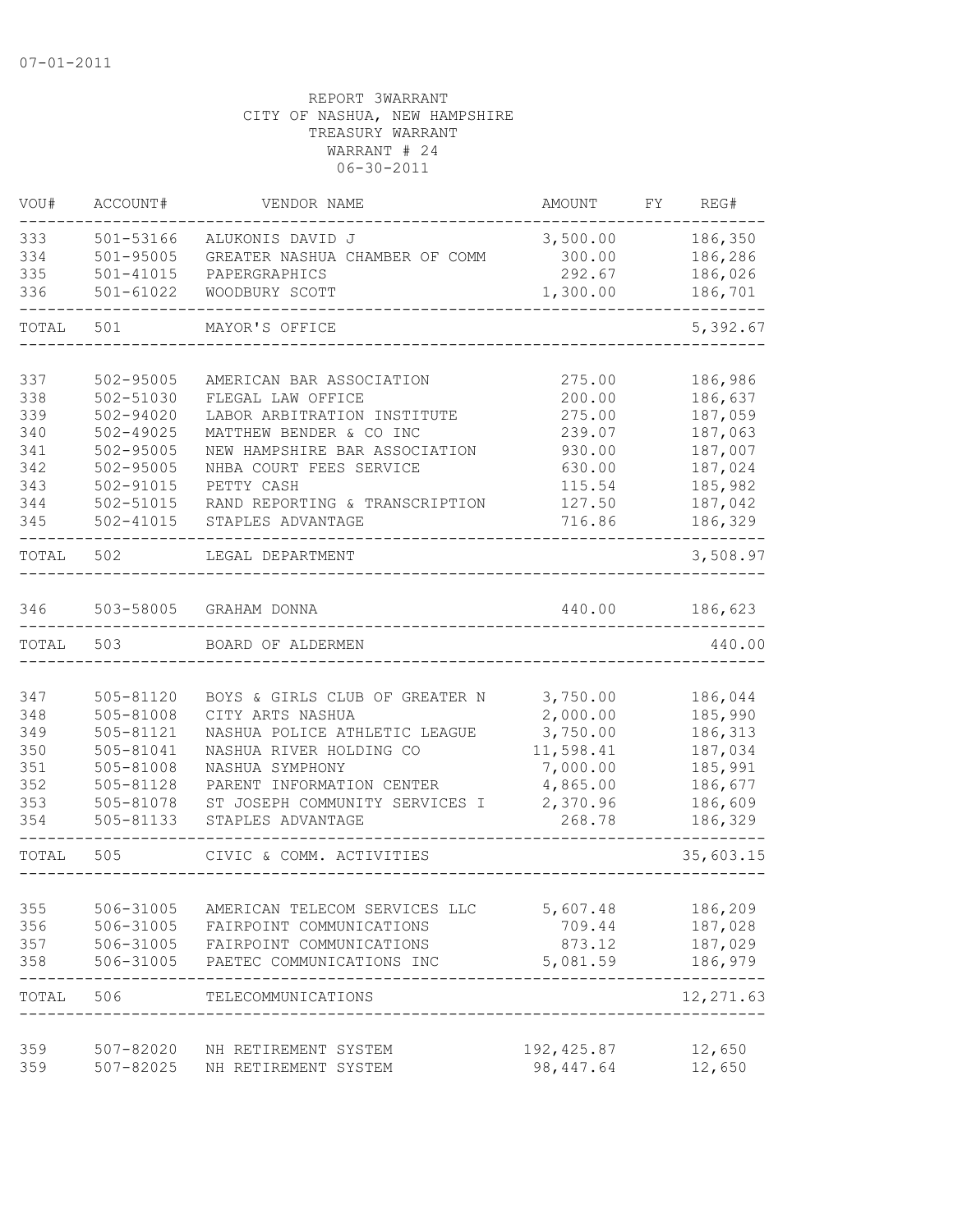| VOU#       | ACCOUNT#               | VENDOR NAME                                                               | AMOUNT             | FY | REG#               |
|------------|------------------------|---------------------------------------------------------------------------|--------------------|----|--------------------|
| 359        | 507-82030              | NH RETIREMENT SYSTEM                                                      | 177,395.47         |    | 12,650             |
| 359        | 507-82035              | NH RETIREMENT SYSTEM                                                      | 336, 376.12        |    | 12,650             |
| 359        | 507-82040              | NH RETIREMENT SYSTEM                                                      | 76, 375.27         |    | 12,650             |
| TOTAL      | 507                    | PENSIONS                                                                  |                    |    | 881,020.37         |
| 360        | 511-41015              | STAPLES ADVANTAGE                                                         | 134.32             |    | 186,329            |
| TOTAL      | 511                    | CITI-STAT                                                                 |                    |    | 134.32             |
|            |                        |                                                                           |                    |    |                    |
| 361        | 512-91015              | ENWRIGHT DAWN                                                             | 69.28              |    | 186,887            |
| 362        | 512-94005              | NH LOCAL GOVERNMENT CENTER                                                | 111.00             |    | 187,021            |
| 363        | 512-94005              | NHTCA/NHCTCA JOINT CERTIFICATI                                            | 75.00              |    | 185,981            |
| 364        | 512-43005              | PRINTGRAPHICS OF MAINE                                                    | 800.00             |    | 12,672             |
| 365        | 512-41005              | STAPLES ADVANTAGE                                                         | 64.80              |    | 186,329            |
| 365        | 512-41015              | STAPLES ADVANTAGE                                                         | 302.01             |    | 186,329            |
| 366        | 512-59267              | STATE OF NH CRIMINAL RECORDS                                              | 25.00              |    | 185,985            |
| 367        | 512-41010              | SURPLUS OFFICE EQUIPMENT INC                                              | 707.00             |    | 185,993            |
| TOTAL      | 512                    | FINANCIAL SERVICES                                                        |                    |    | 2,154.09           |
| 368        | 513-98035              | BERGERON PAUL                                                             | 65.00              |    | 186,888            |
| 369        | 513-41015              | PETTY CASH                                                                | 26.96              |    | 185,982            |
| TOTAL      | 513                    | CITY CLERK'S OFFICE                                                       |                    |    | 91.96              |
| 370        | 515-94005              | KE MEETING SERVICES LLC                                                   | 75.00              |    | 186,753            |
| 371        | 515-41015              | STAPLES ADVANTAGE                                                         | 165.82             |    | 186,329            |
|            |                        |                                                                           |                    |    |                    |
| TOTAL      | 515                    | HUMAN RESOURCES                                                           |                    |    | 240.82             |
|            |                        |                                                                           |                    |    |                    |
| 372<br>373 | 516-45240<br>516-94005 | ARIVA DISTRIBUTION INC<br>GABRIEL ROBERT                                  | 1,965.46           |    | 186,719            |
|            |                        |                                                                           | 116.62             |    | 186,889            |
| 374        |                        | 516-66030 PITNEY BOWES GLOBAL FINANCIAL<br>375 516-41015 PITNEY BOWES INC | 1,020.00<br>329.77 |    | 186,696<br>186,989 |
| 376        |                        | 516-41015 STAPLES ADVANTAGE                                               | 193.78             |    | 186,329            |
|            |                        | TOTAL 516 PURCHASING DEPARTMENT                                           |                    |    | ------<br>3,625.63 |
|            |                        |                                                                           |                    |    |                    |
| 377        |                        | 517-79030 ALL STATE FIRE EQUIPMENT                                        | 501.25             |    | 186,500            |
| 378        |                        | 517-59135 BAIN PEST CONTROL SERVICE INC                                   | 75.00              |    | 186,618            |
| 379        | 517-32005              | GLACIAL ENERGY OF NEW ENGLAND                                             | 522.54             |    | 12,662             |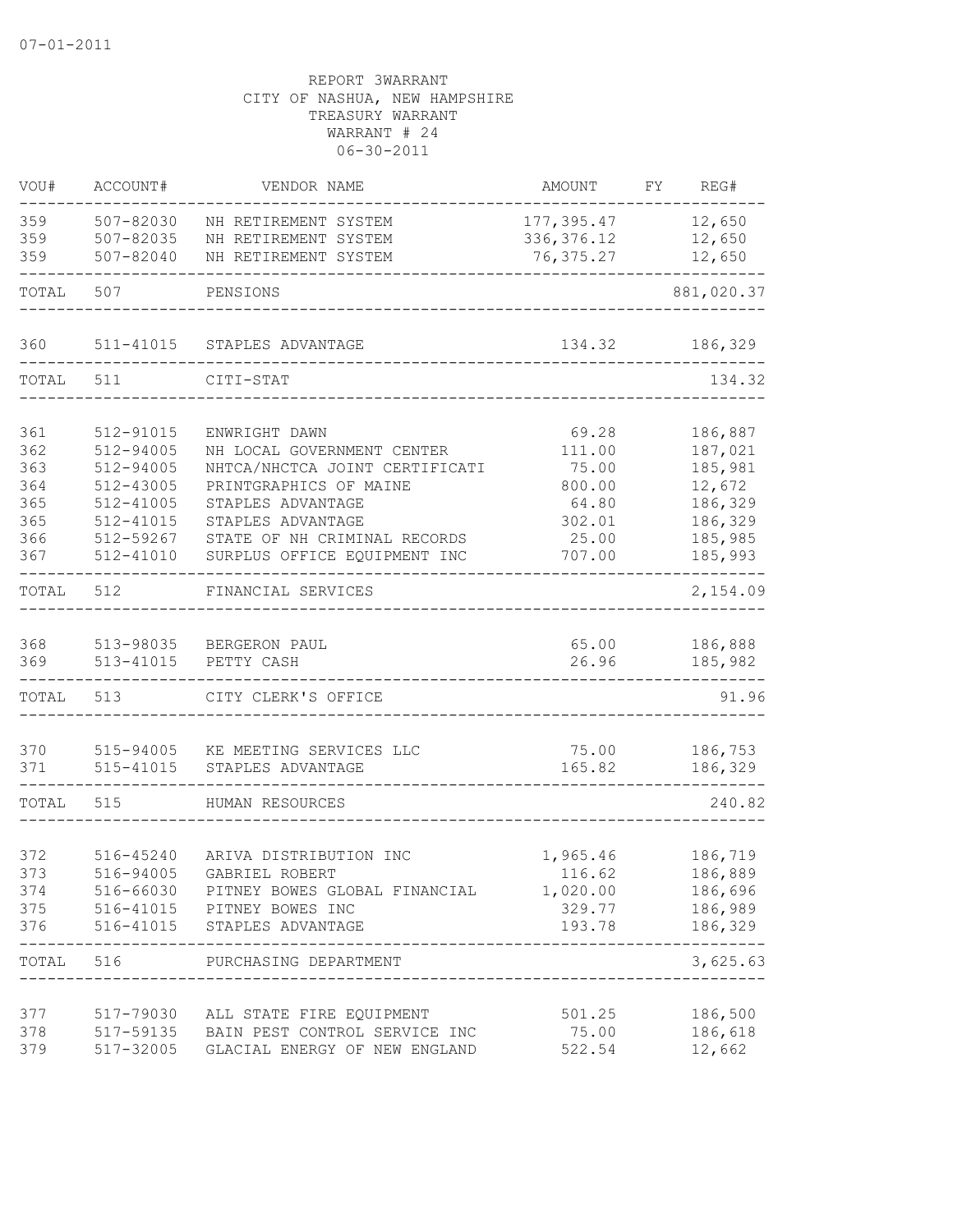| VOU#      | ACCOUNT#      | VENDOR NAME                                     | <b>AMOUNT</b>                    | FY | REG#                                     |
|-----------|---------------|-------------------------------------------------|----------------------------------|----|------------------------------------------|
| 380       | 517-75130     | HARRY W WELLS & SON INC                         | 434.30                           |    | 186,452                                  |
| 381       | 517-75023     | HOME DEPOT CREDIT SERVICES                      | 177.97                           |    | 186,993                                  |
| 382       | 517-75023     | KERRY FIRE PROTECTION INC                       | 275.00                           |    | 186,169                                  |
| 383       | 517-34015     | METROMEDIA ENERGY INC                           | 404.79                           |    | 187,026                                  |
| 384       | 517-75023     | NASHUA WALLPAPER & PAINT CO                     | 221.00                           |    | 186,176                                  |
| 385       | 517-34015     | NATIONAL GRID                                   | 171.90                           |    | 187,020                                  |
| 386       | 517-74085     | NEVERETTS SEW & VAC INC                         | 13.90                            |    | 186,037                                  |
| 387       | 517-75160     | PEABODY SUPPLY COMPANY                          | 124.62                           |    | 186,681                                  |
| 388       | 517-33005     | PENNICHUCK WATER                                | 741.52                           |    | 186,999                                  |
| 389       | 517-78100     | PETTY CASH                                      | 35.99                            |    | 185,982                                  |
| 390       | 517-32005     | PUBLIC SERVICE OF NEW HAMPSHIR                  | 5,742.36                         |    | 187,057                                  |
| TOTAL     | 517           | BUILDING MAINT - CITY ADMIN                     |                                  |    | 9,442.14                                 |
|           |               |                                                 |                                  |    |                                          |
| 391       | 519-95005     | AMERICAN SOCIETY OF APPRAISERS                  | 610.00                           |    | 187,006<br>186,891                       |
| 392       | 519-91005     | LEMAY ANDREW G                                  | 147.39                           |    |                                          |
| 393       | 519-45125     | M & N SPORTS LLC                                | 327.45                           |    | 186,164                                  |
| 394       | 519-94005     | MARINO ANGELO                                   | 290.76                           |    | 186,890                                  |
| 395       | 519-94005     | MARRIOTT MARQUIS & MARINA                       | 176.16                           |    | 186,990                                  |
| 396       | 519-41015     | STAPLES ADVANTAGE                               | 254.25                           |    | 186,329                                  |
| 397       | 519-94005     | VAN ZILE TRAVEL SERVICE                         | 226.00                           |    | 186,796                                  |
| TOTAL     | 519           | ASSESSORS                                       |                                  |    | 2,032.01                                 |
| 398       | 520-34015     | METROMEDIA ENERGY INC                           | 271.19                           |    | 187,026                                  |
| 399       | $520 - 34015$ | NATIONAL GRID                                   | 43.06                            |    | 187,020                                  |
| 400       | $520 - 33005$ | PENNICHUCK WATER                                | 123.72                           |    | 186,999                                  |
|           |               |                                                 |                                  |    |                                          |
| TOTAL     | 520           | HUNT BUILDING                                   |                                  |    | 437.97                                   |
|           |               |                                                 |                                  |    |                                          |
| 401       | 522-74035     | ADMINS INC                                      | 42,410.00                        |    | 186,670                                  |
| 402       | $522 - 45125$ | CDW GOVERNMENT INC                              | 571.68                           |    | 186,382                                  |
| 403       | $522 - 64040$ | CITIZENS BANK                                   | 1,022.90                         |    | 12,675                                   |
| 404       | $522 - 64045$ | DATACAL                                         | 306.95                           |    | 186,686                                  |
| 405       | 522-57005     | LOGICMONITOR INC                                | 3, 157.44                        |    | 186,772                                  |
| 406       | 522-74035     | NAMESCAPE                                       | 328.00                           |    | 186,678                                  |
| 407       | 522-64052     | NETWORK HARDWARE RESALE                         | 6,995.45                         |    | 186,554                                  |
| 408       |               | 522-74035 VERMONT SYSTEMS                       | 2,004.00                         |    | 187,041                                  |
| 409       |               | 522-74035    VMWARE INC<br>-------------------- | 116.00                           |    | 186,211<br>. _ _ _ _ _ _ _ _ _ _ _ _ _ _ |
| TOTAL 522 |               | INFORMATION TECHNOLOGY                          | -------------------------------- |    | 56, 912.42                               |
| 410       | 523-94005     | MARRIOTT MARQUIS & MARINA                       | 131.63                           |    | 186,990                                  |
|           |               |                                                 |                                  |    |                                          |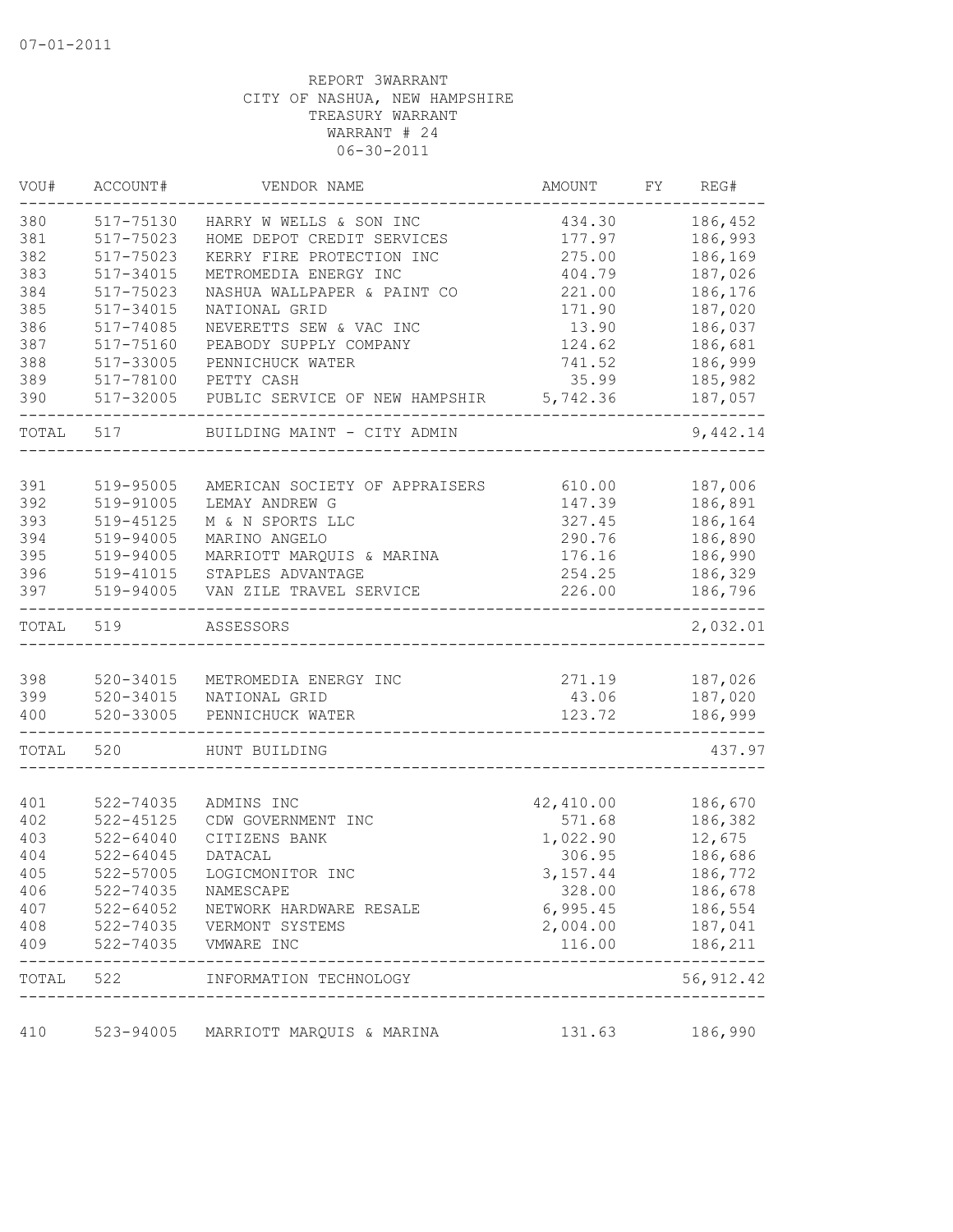|     |               | VOU# ACCOUNT# VENDOR NAME ANOUNT FY REQUESTION OF A LOCAL VERTICLE AND AMOUNT ACCOUNT |                    | REG#               |
|-----|---------------|---------------------------------------------------------------------------------------|--------------------|--------------------|
|     | TOTAL 523 GIS |                                                                                       |                    | 131.63             |
|     |               |                                                                                       | 149.85 12,675      |                    |
|     | TOTAL 524     | COMPUTERS - CITYWIDE                                                                  |                    | 149.85             |
|     |               |                                                                                       |                    |                    |
|     |               | 412 531-45005 AAA POLICE SUPPLY                                                       | 431.25 186,260     |                    |
| 412 |               | 531-64105 AAA POLICE SUPPLY                                                           |                    | 354.50 186,260     |
| 413 | 531-78007     | ADAMSON INDUSTRIES CORP                                                               | 55.80 186,202      |                    |
| 414 | 531-46030     | ALEC'S SHOE STORE INC                                                                 | 299.85 186,151     |                    |
| 414 | 531-46040     | ALEC'S SHOE STORE INC                                                                 | 5, 448.54 186, 151 |                    |
| 414 | 531-46045     | ALEC'S SHOE STORE INC                                                                 | 189.90 186,151     |                    |
| 415 | 531-53070     | ANIMAL HOSPITAL OF NASHUA INC                                                         | 127.60             | 186, 255           |
| 416 | $531 - 46040$ | ARCHAMBAULT DANIEL                                                                    | 220.46             |                    |
| 417 | 531-79030     | ASAP FIRE & SAFETY CORPORATION 4,201.10                                               |                    | 186,901<br>186,111 |
| 418 | 531-59100     | <b>BAER ALEXANDRA</b>                                                                 | 258.30             | 186,187            |
| 419 | 531-94010     | BATTAGLIA BRIAN                                                                       | 900.00             | 186,931            |
| 420 | $531 - 46040$ | BAXTER KERRY                                                                          | 25.80              | 186,895            |
| 421 | $531 - 46040$ | BELANGER AARON                                                                        | 92.39              | 186,900            |
| 422 | 531-46030     | BEN'S UNIFORMS                                                                        | 2,972.00 186,626   |                    |
| 422 | $531 - 46040$ | BEN'S UNIFORMS                                                                        | 4,943.08           | 186,626            |
| 422 | $531 - 46045$ | BEN'S UNIFORMS                                                                        | 229.95             | 186,626            |
| 423 | 531-78007     | BEST FORD                                                                             | 289.56             | 186,021            |
| 424 | 531-53125     | BOULAY MICHAEL                                                                        | 62.50              | 186,902            |
| 425 | $531 - 94010$ | BOURGEOIS FRANCIS                                                                     | 846.00 186,894     |                    |
| 426 | $531 - 46040$ | BUKUNT JEFFREY                                                                        | 375.89 186,930     |                    |
| 427 | 531-59100     | CANAL ART & FRAMING/SAMANTHA T 94.00 186,485                                          |                    |                    |
| 428 | 531-78007     | CARPARTS OF NASHUA                                                                    | 1,363.08 186,020   |                    |
| 429 | $531 - 42000$ | CENTRAL PAPER PRODUCTS CO                                                             | 627.94 186,320     |                    |
| 430 | 531-75023     | CHEM-DRY OF FOUR SEASONS                                                              | 340.86             | 186,019            |
| 431 | 531-31025     | CINFO PETER                                                                           | 45.96              | 186,906            |
| 432 | $531 - 45005$ | CITIZENS BANK                                                                         | 657.29             | 12,675             |
| 432 | 531-91070     | CITIZENS BANK                                                                         | 117.55             | 12,675             |
| 432 | 531-98035     | CITIZENS BANK                                                                         |                    | 33.95 12,675       |
| 433 |               | 531-78007 CREATIVE SIGNS LLC                                                          | 1,425.25 186,251   |                    |
| 434 | $531 - 46040$ | DAY-LEWIS IAN                                                                         | 159.94             | 186,915            |
| 435 | 531-75023     | DEPENDABLE LOCK SERVICE INC                                                           | 32.00              | 186,295            |
| 435 | 531-78007     | DEPENDABLE LOCK SERVICE INC                                                           | 152.00             | 186,295            |
| 436 | $531 - 46040$ | DEWITT JOSEPH                                                                         | 65.39              | 186,918            |
| 437 | $531 - 46040$ | DICKERSON RONALD                                                                      | 163.85             | 186,923            |
| 438 | 531-31020     | FAIRPOINT COMMUNICATIONS                                                              | 202.93             | 187,028            |
| 439 | 531-31025     | FAIRPOINT COMMUNICATIONS                                                              | 171.02             | 187,029            |
| 440 | 531-78007     | FISHER AUTO PARTS                                                                     | 354.74             | 186,697            |
| 441 | 531-48015     | FLEET SERVICES                                                                        | 990.17             | 186,203            |
| 442 | 531-53125     | GARCIA ADALBERTO                                                                      | 139.49             | 186,911            |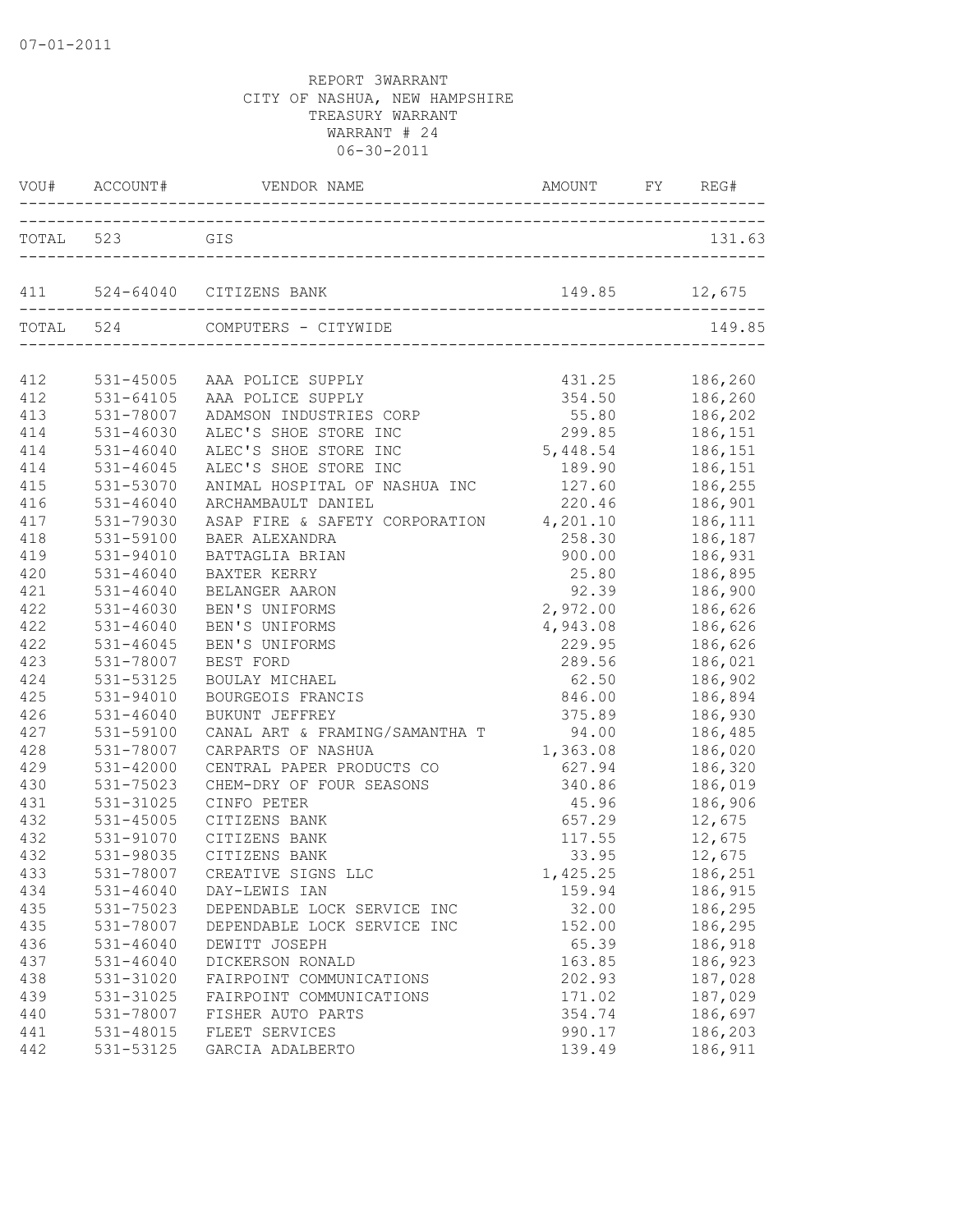| VOU# | ACCOUNT#                   | VENDOR NAME                    | AMOUNT   | FY | REG#    |
|------|----------------------------|--------------------------------|----------|----|---------|
| 443  | 531-46040                  | GEORGE'S APPAREL               | 1,528.20 |    | 186,069 |
| 444  | 531-46040                  | GIGGI ROBERT                   | 230.37   |    | 186,893 |
| 445  | 531-98035                  | GOOD MORNING SALES INC         | 123.25   |    | 186,328 |
| 446  | 531-78065                  | GOODYEAR WHOLESALE TIRE CENTER | 364.60   |    | 186,278 |
| 447  | 531-78075                  | GRANITE STATE GLASS            | 435.00   |    | 186,231 |
| 448  | 531-41015                  | GRANITE STATE STAMPS INC       | 57.61    |    | 186,291 |
| 449  | 531-98035                  | GREATER NASHUA CHAMBER OF COMM | 60.00    |    | 186,286 |
| 450  | 531-74050                  | GYM SERVICES INC               | 305.25   |    | 186,008 |
| 451  | $531 - 46040$              | HAMMOND SCOTT                  | 72.94    |    | 186,921 |
| 452  | 531-74092                  | HARRIS EQUIPMENT REPAIR SERVIC | 120.23   |    | 186,601 |
| 453  | 531-75130                  | HARRY W WELLS & SON INC        | 1,644.95 |    | 186,452 |
| 454  | $531 - 42000$              | HOME DEPOT CREDIT SERVICES     | 331.16   |    | 187,016 |
| 454  | 531-75023                  | HOME DEPOT CREDIT SERVICES     | 238.53   |    | 187,016 |
| 454  | 531-78007                  | HOME DEPOT CREDIT SERVICES     | 24.27    |    | 187,016 |
| 455  | $531 - 46040$              | HOWE SCOTT                     | 69.46    |    | 186,920 |
| 456  | $531 - 64105$              | INTERSTATE ARMS CORP           | 4,023.26 |    | 186,050 |
| 457  | 531-75130                  | J LAWRENCE HALL INC            | 1,804.44 |    | 186,641 |
| 458  | 531-75023                  | JOHN DEERE LANDSCAPES/LESCO    | 138.43   |    | 186,409 |
| 459  | 531-59100                  | KERRY FIRE PROTECTION INC      | 200.00   |    | 186,169 |
| 460  | 531-53125                  | LANDRY KEVIN                   | 149.00   |    | 186,927 |
| 461  | 531-91025                  | LAROCHE PETER                  | 40.80    |    | 186,898 |
| 462  | 531-95000                  | LAW ENFORCEMENT BICYCLE ASSOC. | 30.00    |    | 186,665 |
| 463  | $531 - 46040$              | LEHTO JONATHAN                 | 620.15   |    | 186,903 |
| 464  | 531-95000                  | LEXIS NEXIS MATTHEW BENDER     | 63.71    |    | 187,014 |
| 465  | $531 - 46040$              | LINEHAN DENIS                  | 123.97   |    | 186,905 |
| 466  | 531-78007                  | MAC MULKIN CHEVROLET INC       | 1,370.35 |    | 186,593 |
| 466  | 531-78100                  | MAC MULKIN CHEVROLET INC       | 42.46    |    | 186,593 |
| 467  | $531 - 46040$              | MAHER JEFFREY                  | 243.30   |    | 186,929 |
| 468  | $531 - 46040$              | MALONEY JAMES                  | 122.19   |    | 186,932 |
| 469  | 531-91025                  | MARQUIS JACLYN                 | 40.80    |    | 186,917 |
| 470  | 531-95000                  | MATTHEW BENDER & CO INC        | 71.71    |    | 187,063 |
| 471  |                            |                                | 2,369.90 |    | 186,603 |
| 472  | 531-78065<br>$531 - 46040$ | MAYNARD & LESIEUR INCORPORATED | 358.06   |    |         |
|      |                            | MCCARTHY GEORGE                |          |    | 186,926 |
| 473  | $531 - 46040$              | MCDANNELL RAYMOND              | 171.00   |    | 186,933 |
| 474  | 531-34015                  | METROMEDIA ENERGY INC          | 1,879.06 |    | 187,026 |
| 475  | 531-78007                  | MHQ MUNICIPAL VEHICLES         | 815.64   |    | 186,214 |
| 476  | 531-46040                  | MOUSHEGIAN MICHAEL             | 324.98   |    | 186,910 |
| 477  | 531-95000                  | NASASP                         | 39.00    |    | 187,025 |
| 478  | 531-59100                  | NASHUA MILLYARD ASSOCIATES, IN | 750.00   |    | 186,650 |
| 479  | 531-64192                  | NASHUA OUTDOOR POWER EQUIPMENT | 119.20   |    | 186,172 |
| 480  | 531-34015                  | NATIONAL GRID                  | 177.55   |    | 187,020 |
| 481  | 531-78007                  | NEW G.H. BERLIN OIL COMPANY    | 247.19   |    | 186,197 |
| 482  | 531-53065                  | NEW HAMPSHIRE BAR ASSOCIATION  | 1,080.00 |    | 187,007 |
| 483  | 531-78007                  | NORTHEAST KUSTOM KREATIONS LLC | 870.00   |    | 186,150 |
| 484  | 531-78007                  | NORTHERN FOREIGN CAR PARTS INC | 1,515.25 |    | 186,662 |
| 485  | 531-78007                  | NYTECH SUPPLY CO               | 330.96   |    | 186,035 |
| 486  | 531-31040                  | PAETEC COMMUNICATIONS INC      | 254.36   |    | 186,979 |
| 487  | 531-53125                  | PEACH CHRISTOPHER              | 250.00   |    | 186,922 |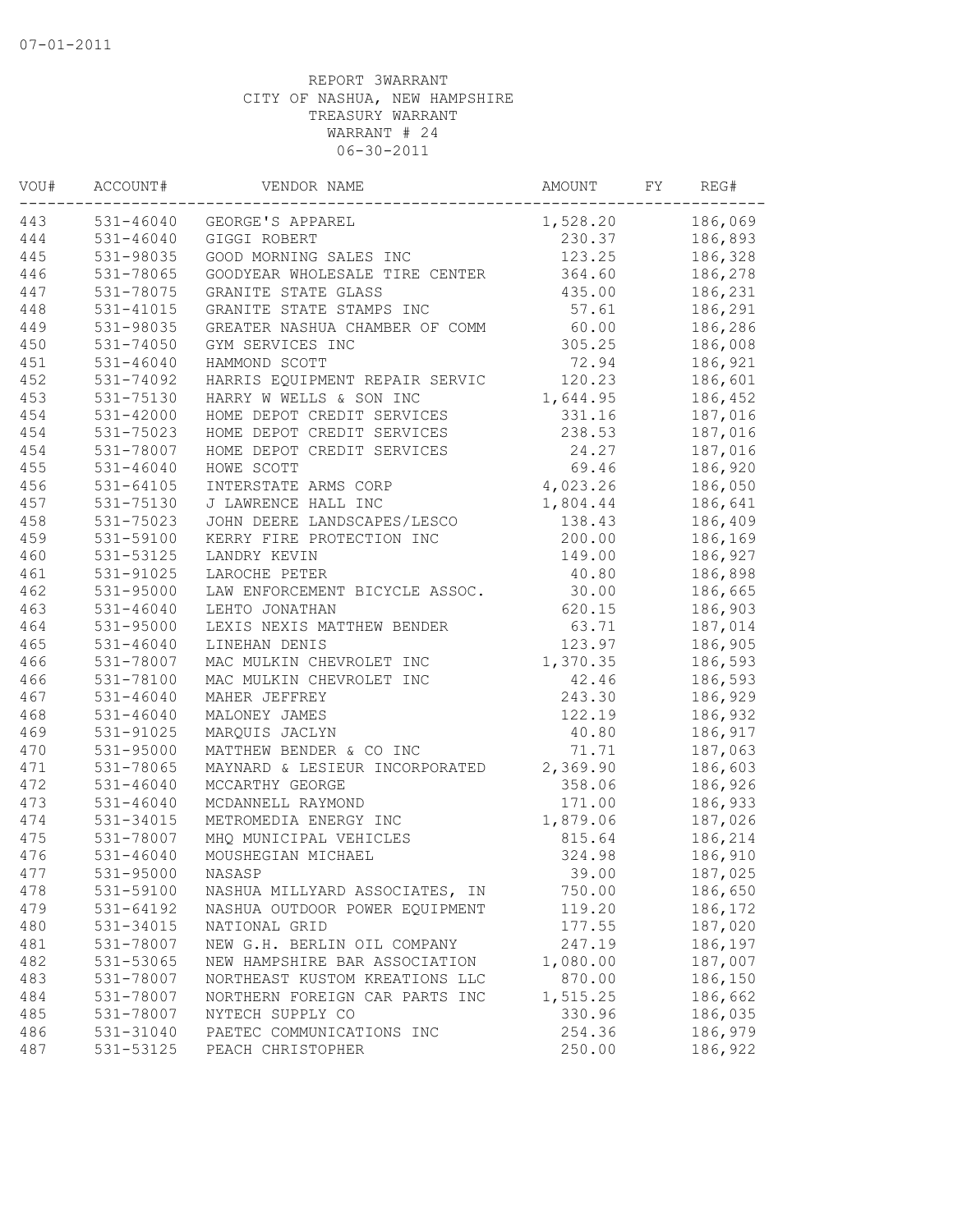| VOU# | ACCOUNT#      | VENDOR NAME                    | AMOUNT   | FY | REG#    |
|------|---------------|--------------------------------|----------|----|---------|
| 488  | 531-33005     | PENNICHUCK                     | 20.34    |    | 187,030 |
| 489  |               | 531-33005 PENNICHUCK WATER     | 1,069.43 |    | 186,999 |
| 490  | 531-78007     | PERMA-LINE CORP OF NEW ENGLAND | 76.40    |    | 186,031 |
| 491  | 531-94005     | PETTY CASH                     | 56.86    |    | 186,907 |
| 491  | 531-98035     | PETTY CASH                     | 108.06   |    | 186,907 |
| 492  | 531-98035     | PETTY CASH                     | 13.50    |    | 186,908 |
| 493  | 531-41015     | PETTY CASH                     | 15.96    |    | 186,909 |
| 493  | 531-43005     | PETTY CASH                     | 20.67    |    | 186,909 |
| 493  | 531-75023     | PETTY CASH                     | 79.00    |    | 186,909 |
| 493  | 531-78007     | PETTY CASH                     | 15.00    |    | 186,909 |
| 493  | 531-94005     | PETTY CASH                     | 113.61   |    | 186,909 |
| 493  | 531-98035     | PETTY CASH                     | 112.08   |    | 186,909 |
| 494  | 531-53125     | PORTILLO JULIANA               | 189.91   |    | 186,914 |
| 495  | 531-32035     | PSNH                           | 184.69   |    | 187,048 |
| 496  | 531-53050     | PSYCHOTHERAPY ASSOCIATES INC   | 350.00   |    | 186,405 |
| 497  | 531-78007     | QUIRK GM PARTS DEPOT           | 45.51    |    | 186,227 |
| 498  | $531 - 46040$ | RILEY'S SPORT SHOP INC         | 64.50    |    | 186,011 |
| 499  | $531 - 46040$ | ROURKE KEVIN                   | 455.99   |    | 186,896 |
| 500  | 531-46040     | <b>SCHAAF MARK</b>             | 635.00   |    | 186,925 |
| 501  | 531-91025     | SEERO STEVEN                   | 40.80    |    | 186,916 |
| 502  | $531 - 46040$ | SEROLL SCOTT                   | 55.00    |    | 186,913 |
| 503  | 531-53125     | SEUSING JOHN                   | 250.00   |    | 186,924 |
| 504  | 531-69025     | SNAP ON TOOLS                  | 358.95   |    | 186,046 |
| 505  | 531-44005     | SOURCE 4 INC                   | 212.22   |    | 186,112 |
| 506  | 531-31025     | ST ONGE JOSHUA                 | 45.96    |    | 186,912 |
| 507  | 531-41015     | STAPLES ADVANTAGE              | 1,015.75 |    | 186,329 |
| 507  | 531-45125     | STAPLES ADVANTAGE              | 69.99    |    | 186,329 |
| 508  | 531-31035     | STATE OF NEW HAMPSHIRE         | 1,125.00 |    | 186,988 |
| 509  | 531-78075     | STATEWIDE COLLISION LLC        | 1,068.80 |    | 186,141 |
| 510  | 531-91025     | STONE JAMES S                  | 44.27    |    | 186,919 |
| 511  | 531-53125     | SULLIVAN MICHAEL               | 200.00   |    | 186,899 |
| 512  | 531-45220     | SUPREME SALES COMPANY INC      | 146.55   |    | 186,170 |
| 513  | $531 - 46040$ | TESTAVERDE JAMES               | 351.79   |    | 186,892 |
| 514  | $531 - 42000$ | THE DURKIN CO INC              | 378.12   |    | 186,195 |
| 515  | $531 - 64192$ | TOWERS MOTOR PARTS CORP        | 2,445.00 |    | 186,279 |
| 515  | 531-78007     | TOWERS MOTOR PARTS CORP        | 25.53    |    | 186,279 |
| 516  | 531-95000     | TREASURER STATE OF NH          | 75.00    |    | 186,977 |
| 517  | 531-95000     | TREASURER STATE OF NH          | 300.00   |    | 186,980 |
| 518  | 531-46040     | TREFRY BRIAN                   | 371.96   |    | 186,904 |
| 519  | 531-43005     | UNITED STATES POSTAL SERVICE   | 3,000.00 |    | 12,648  |
| 520  | 531-31025     | VERIZON WIRELESS               | 992.75   |    | 187,015 |
| 520  | 531-31050     | VERIZON WIRELESS               | 617.77   |    | 187,015 |
| 521  | $531 - 46040$ | WELCH MIKE                     | 119.16   |    | 186,897 |
| 522  | 531-49025     | WEST PAYMENT CENTER            | 339.50   |    | 186,085 |
| 522  | 531-74035     | WEST PAYMENT CENTER            | 254.87   |    | 186,085 |
| 523  | 531-45125     | WINCO IDENTIFICATION CORP      | 773.50   |    | 186,173 |
| 524  | 531-46040     | YURCAK JOHN                    | 310.39   |    | 186,928 |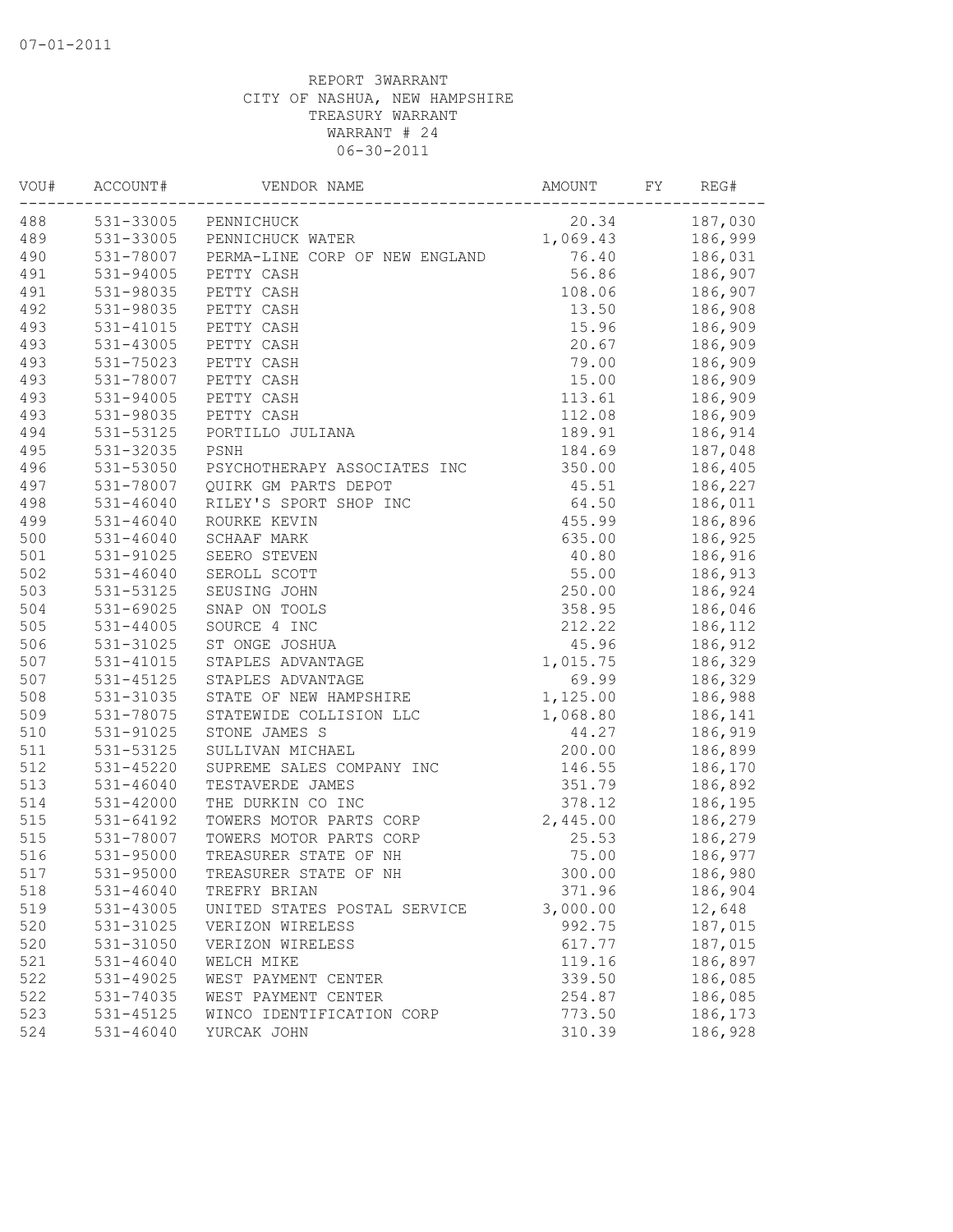| VOU#      | ACCOUNT#  | VENDOR NAME                    | AMOUNT   | REG#      |
|-----------|-----------|--------------------------------|----------|-----------|
| TOTAL 531 |           | POLICE DEPARTMENT              |          | 74,319.56 |
| 525       | 532-75130 | AE MECHANICAL INC              | 185.50   | 186,559   |
| 526       | 532-64192 | AQUATIC SPECIALTIES            | 658.64   | 186,671   |
| 527       | 532-49025 | BAUTISTA CYNTHIA               | 106.04   | 186,934   |
| 528       | 532-46030 | BERGERON PROTECTIVE CLOTHING   | 4,430.00 | 186,322   |
| 528       | 532-64080 | BERGERON PROTECTIVE CLOTHING   | 9,735.00 | 186,322   |
| 529       | 532-69015 | CARROT TOP INDUSTRIES          | 108.19   | 186,013   |
| 530       | 532-94005 | CITIZENS BANK                  | 650.00   | 12,675    |
| 531       | 532-74038 | FIRE TECH & SAFETY OF NEW ENGL | 551.43   | 186,285   |
| 532       | 532-63005 | FLETCHER'S APPLIANCE           | 55.10    | 186,068   |
| 533       | 532-46045 | HUNTRESS UNIFORMS              | 2,189.95 | 186,092   |
| 534       | 532-46030 | INDUSTRIAL PROTECTION SERVICES | 287.00   | 186,057   |
| 534       | 532-64080 | INDUSTRIAL PROTECTION SERVICES | 381.09   | 186,057   |
| 535       | 532-75130 | J LAWRENCE HALL INC            | 1,277.83 | 186,641   |
| 536       | 532-59135 | J P PEST SERVICES              | 85.00    | 186,206   |
| 537       | 532-49075 | JOHN DEERE LANDSCAPES/LESCO    | 829.08   | 186,409   |
| 538       | 532-46040 | KERRIGAN KEVIN                 | 115.50   | 186,939   |
| 539       | 532-94010 | KIRK JAMES                     | 444.00   | 186,937   |
| 540       | 532-79025 | LW BILLS/ALARM ENGINEERING     | 5,175.00 | 186,184   |
| 541       | 532-75105 | M & M ELECTRICAL SUPPLY CO INC | 33.58    | 186,586   |
| 542       | 532-34015 | METROMEDIA ENERGY INC          | 1,553.54 | 187,026   |
| 543       | 532-46045 | MORRISSEY BRIAN                | 45.00    | 186,935   |
| 543       | 532-94005 | MORRISSEY BRIAN                | 132.00   | 186,935   |
| 544       | 532-34015 | NATIONAL GRID                  | 1,393.57 | 187,020   |
| 545       | 532-94010 | NATIONAL REGISTRY OF EMTS      | 180.00   | 186,940   |
| 546       | 532-42005 | NEW ENGLAND PAPER & SUPPLY     | 272.10   | 186,192   |
| 546       | 532-42010 | NEW ENGLAND PAPER & SUPPLY     | 217.34   | 186,192   |
| 546       | 532-42020 | NEW ENGLAND PAPER & SUPPLY     | 314.88   | 186,192   |
| 547       | 532-46030 | NORTHEAST RESCUE SYSTEMS       | 161.50   | 186,309   |
| 548       | 532-31040 | PAETEC COMMUNICATIONS INC      | 15.82    | 186,979   |
| 549       | 532-46045 | PARZYCH MATTHEW                | 170.00   | 186,936   |
| 550       | 532-33005 | PENNICHUCK WATER               | 1,664.38 | 186,999   |
| 551       | 532-46040 | <b>OUIMBY SAGE</b>             | 200.00   | 186,938   |
| 552       | 532-78007 | SANEL AUTO PARTS CO            | 191.20   | 186,166   |
| 553       | 532-74092 | STANLEY ELEVATOR COMPANY INC   | 269.00   | 186,624   |
| 554       | 532-41005 | STAPLES ADVANTAGE              | 64.86    | 186,329   |
| 554       | 532-41015 | STAPLES ADVANTAGE              | 192.96   | 186,329   |
| 555       | 532-94010 | STEPNEY THOMAS                 | 126.00   | 186,250   |
| 556       | 532-95010 | THE TELEGRAPH                  | 182.00   | 187,018   |
| 557       | 532-59100 | TRUE BLUE CLEANERS             | 197.91   | 186,204   |
| 558       | 532-78095 | TST EQUIPMENT INC              | 7.57     | 186,129   |
| 559       | 532-59100 | UNITED SITE SERVICES NORTHEAST | 54.97    | 187,031   |
| 560       | 532-78095 | W D PERKINS                    | 2,970.56 | 186,061   |
| 561       | 532-62025 | ZAX SIGNAGE                    | 65.00    | 186,216   |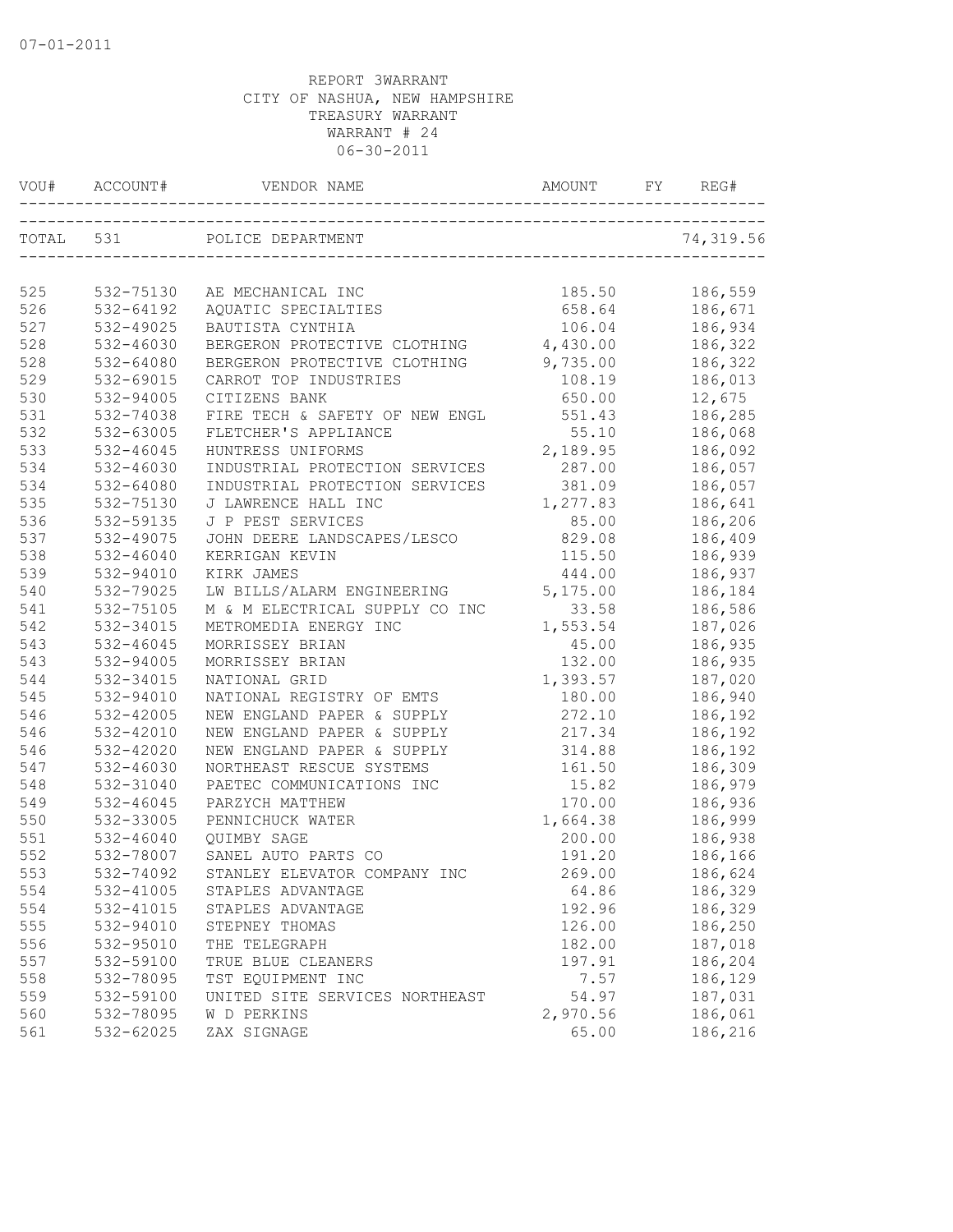| VOU#                                          | ACCOUNT#                                                                                | VENDOR NAME                                                                                                                                       | AMOUNT                                                               | FY | REG#                                                                      |
|-----------------------------------------------|-----------------------------------------------------------------------------------------|---------------------------------------------------------------------------------------------------------------------------------------------------|----------------------------------------------------------------------|----|---------------------------------------------------------------------------|
| TOTAL                                         | 532                                                                                     | FIRE DEPARTMENT                                                                                                                                   |                                                                      |    | 37,940.09                                                                 |
| 562                                           | 533-33010                                                                               | PENNICHUCK WATER                                                                                                                                  | 212, 175.60                                                          |    | 186,999                                                                   |
| TOTAL                                         | 533                                                                                     | WATER SUPPLY (PUBLIC HYDRANTS)                                                                                                                    |                                                                      |    | 212, 175.60                                                               |
| 563                                           | 534-64297                                                                               | PSNH                                                                                                                                              | 181.82                                                               |    | 187,032                                                                   |
| TOTAL                                         | 534                                                                                     | STREET LIGHTING                                                                                                                                   |                                                                      |    | 181.82                                                                    |
| 564<br>565<br>566                             | 536-32035<br>536-43005<br>536-31050                                                     | PSNH<br>UNITED PARCEL SERVICE<br>VERIZON WIRELESS                                                                                                 | 1,261.35<br>20.50<br>74.68                                           |    | 187,048<br>187,064<br>187,015                                             |
| TOTAL                                         | 536                                                                                     | CITYWIDE COMMUNICATIONS                                                                                                                           |                                                                      |    | 1,356.53                                                                  |
| 567<br>568                                    | 541-33005<br>541-32005                                                                  | PENNICHUCK WATER<br>PUBLIC SERVICE OF NEW HAMPSHIR                                                                                                | 218.68<br>1,163.41                                                   |    | 186,999<br>187,057                                                        |
| TOTAL                                         | 541                                                                                     | COMMUNITY SERVICES DIVISION                                                                                                                       |                                                                      |    | 1,382.09                                                                  |
| 569<br>570<br>571<br>572                      | 542-74090<br>542-94005<br>542-91005<br>542-59100                                        | GRASON-STADLER<br>NH HEALTH OFFICERS ASSN<br>PORRES LUIS<br>STERICYCLE INC                                                                        | 175.00<br>45.00<br>8.67<br>45.36                                     |    | 186,721<br>186,985<br>186,182<br>186,003                                  |
| TOTAL                                         | 542                                                                                     | COMMUNITY HEALTH                                                                                                                                  |                                                                      |    | 274.03                                                                    |
| 573<br>574                                    | 543-94005<br>543-49070                                                                  | PETTY CASH<br>TAYLOR TECHNOLOGIES INC                                                                                                             | 50.00<br>129.26                                                      |    | 186,941<br>186,248                                                        |
| TOTAL                                         | 543                                                                                     | ENVIRONMENTAL HEALTH DEPT.                                                                                                                        |                                                                      |    | $------$<br>179.26                                                        |
| 575<br>576<br>577<br>578<br>579<br>580<br>581 | 545-97020<br>545-97020<br>545-97020<br>545-97020<br>545-97020<br>545-97020<br>545-97020 | 11 GRANITE ST LLC<br>23-25 TEMPLE ST REALTY LLC<br>AMHERST PARK APARTMENTS LLC<br>BC-AD PROPERTIES<br>BROWN SCOTT<br>BUJA DONALD<br>BURNARD JAMES | 250.00<br>1,210.29<br>548.00<br>675.00<br>250.00<br>307.00<br>209.57 |    | 186,318<br>186,244<br>186,155<br>186,162<br>186,148<br>186,147<br>186,347 |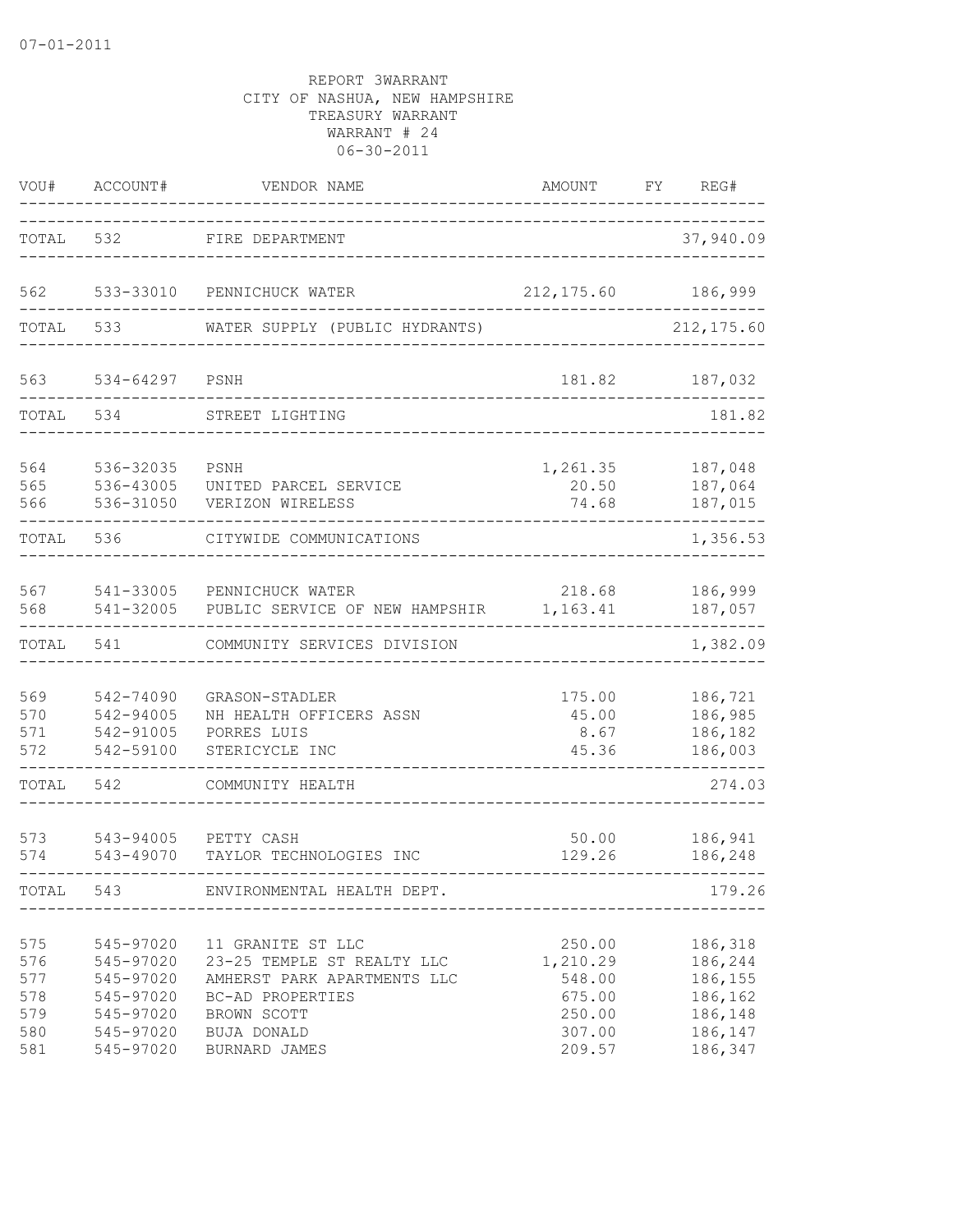| VOU#  | ACCOUNT#  | VENDOR NAME                    | AMOUNT   | FY | REG#      |
|-------|-----------|--------------------------------|----------|----|-----------|
| 582   | 545-97020 | BUTLER AFRICA M                | 628.00   |    | 186,000   |
| 583   | 545-97020 | CARROLL DOUGLAS                | 925.00   |    | 186,219   |
| 584   | 545-97020 | CORNELL SCOTT                  | 647.57   |    | 186,752   |
| 585   | 545-97020 | COUNTRY BARN MOTEL             | 1,099.00 |    | 186,161   |
| 586   | 545-97015 | DEMOULAS SUPERMARKETS INC      | 1,747.03 |    | 186,975   |
| 587   | 545-97020 | DOWNTOWNER NELSON/DAVID A GREG | 800.00   |    | 186,030   |
| 588   | 545-97020 | FARWELL FUNERAL SERVICE INC    | 750.00   |    | 186,010   |
| 589   | 545-97020 | FREEDOM APARTMENTS LLC         | 238.34   |    | 186,158   |
| 590   | 545-97020 | GAUTHIER REALTY/CONNIE GAUTHIE | 764.55   |    | 186,316   |
| 591   | 545-97020 | GERLACH THERESA                | 425.00   |    | 186,304   |
| 592   | 545-97020 | ICA PROPERTIES LLC/DAVID LAVOI | 700.00   |    | 186,115   |
| 593   | 545-97020 | JENSENS'S INC                  | 370.00   |    | 186,137   |
| 594   | 545-97020 | KONEVA TATIANA                 | 785.87   |    | 186,179   |
| 595   | 545-97020 | LAMERAND ENTERPRISES/KYLE LAME | 190.85   |    | 186,274   |
| 596   | 545-97020 | LEDGE MCLAREN FINLAY LLP       | 128.83   |    | 186,058   |
| 597   | 545-97020 | LIAKAKOS FOTIOS                | 650.00   |    | 186,007   |
| 598   | 545-97020 | LUMPKIN JIMMIE                 | 285.82   |    | 186,088   |
| 599   | 545-97020 | MARMONTI JOHN                  | 596.73   |    | 186,341   |
| 600   | 545-97020 | MENA ANOTNIO                   | 373.33   |    | 186,345   |
| 601   | 545-97020 | MENJIVAR JUAN CAROLS           | 380.00   |    | 186,343   |
| 602   | 545-97020 | MOTEL 6                        | 5,349.41 |    | 186,277   |
| 603   | 545-97020 | NASHUA HOUSING AUTHORITY       | 252.00   |    | 186,282   |
| 604   | 545-97015 | NATIONAL GRID                  | 235.64   |    | 187,067   |
| 605   | 545-97015 | PENNICHUCK WATER WORKS INC     | 70.58    |    | 186,997   |
| 606   | 545-97015 | PETTY CASH                     | 6.00     |    | 186,941   |
| 607   | 545-97015 | PSNH                           | 2,397.49 |    | 187,050   |
| 608   | 545-97020 | REGISTER LINDA B               | 545.00   |    | 186,275   |
| 609   | 545-97020 | RIVERVIEW GARDEN CO LLC        | 990.08   |    | 186,048   |
| 610   | 545-97020 | RODRIGUEZ RAFAEL               | 200.00   |    | 186,055   |
| 611   | 545-97020 | RYBICKI STEPHEN                | 900.97   |    | 186,754   |
| 612   | 545-97020 | SIMEONE SCOTT                  | 635.00   |    | 186,232   |
| 613   | 545-97020 | TREMBLAY JEANNINE              | 860.00   |    | 185,995   |
| 614   | 545-97020 | VACHON REAL S                  | 900.00   |    | 186,261   |
| 615   | 545-97015 | WINGATE'S PHARMACY INC         | 7,599.74 |    | 186,976   |
|       |           |                                | 343.00   |    |           |
| 616   | 545-97020 | YOUNG JOY                      |          |    | 186,100   |
| 617   | 545-97020 | YOUNGHUSBAND ROBERT A          | 850.00   |    | 186,165   |
| TOTAL | 545       | WELFARE COSTS                  |          |    | 38,070.69 |
|       |           |                                |          |    |           |
| 618   | 551-46045 | ALEC'S SHOE STORE INC          | 82.00    |    | 186,151   |
| 619   | 551-91005 | DOOKRAN STEPHEN                | 246.84   |    | 186,942   |
| 619   | 551-94005 | DOOKRAN STEPHEN                | 259.30   |    | 186,942   |
| 620   | 551-91005 | HANJRA SEAN                    | 59.16    |    | 186,943   |
| 621   | 551-49075 | IMTEK REPROGRAPHICS INC        | 348.52   |    | 186,414   |
| 622   | 551-59100 | JAN-PRO CLEANING SYSTEMS NORTH | 665.00   |    | 186,639   |
| 623   | 551-41015 | NEW ENGLAND PAPER & SUPPLY     | 53.78    |    | 186,192   |
| 624   | 551-31040 | PAETEC COMMUNICATIONS INC      | 6.81     |    | 186,979   |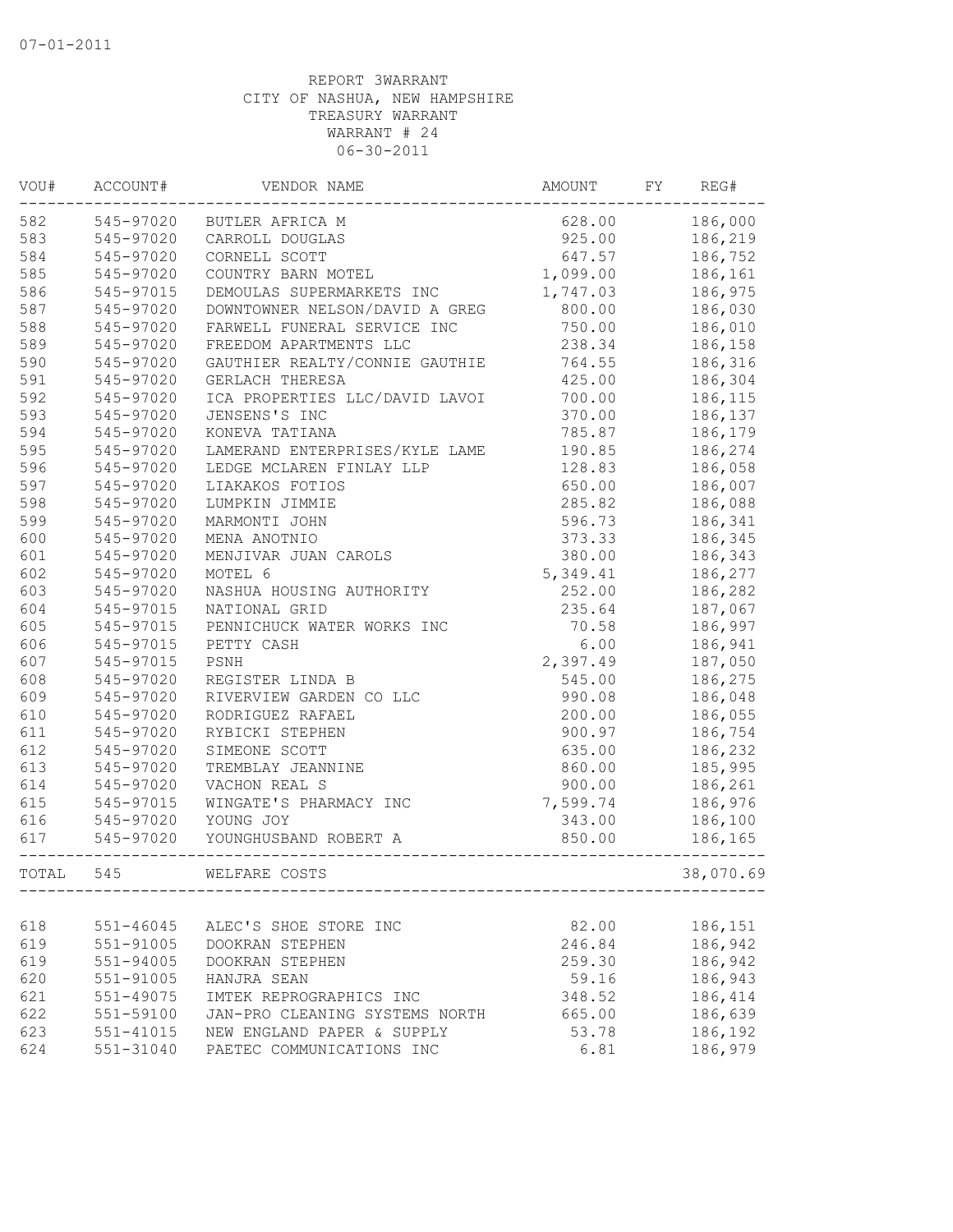| VOU#      | ACCOUNT#           | VENDOR NAME                                                    | AMOUNT FY REG# |                           |
|-----------|--------------------|----------------------------------------------------------------|----------------|---------------------------|
|           |                    | 625 551-33005 PENNICHUCK WATER                                 |                | 270.71 186,999            |
|           | 626 551-32005 PSNH |                                                                |                | 2, 192.22 187, 048        |
|           |                    | 627 551-41015 STAPLES ADVANTAGE                                |                | 242.59 186,329            |
| 628       |                    | 551-91005 WOODS MARY<br>______________________________________ | 39.78          | 186,062                   |
| TOTAL 551 |                    |                                                                |                | 4,466.71                  |
|           |                    |                                                                |                |                           |
| 629       | 552-59015          | AMERICAN LEGION BAND                                           | 600.00         | 186,723                   |
| 629       | 552-81050          | AMERICAN LEGION BAND                                           | 600.00         | 186,723<br>139.00 186,502 |
| 630       | 552-59050          | ANDRUSKEVICH GREGORY                                           |                |                           |
| 631       | 552-78100          | AUTO ELECTRIC WAREHOUSE INC                                    | 195.00         | 185,997                   |
| 632       | 552-75135          | B & S LOCKSMITH INC                                            | 19.80          | 186,217                   |
| 633       | 552-75022          | BELLETETES INC                                                 | 119.86         | 186,160                   |
| 633       | 552-75135          | BELLETETES INC                                                 | 27.90          | 186,160                   |
| 634       | 552-59050          | BENNETT ROBERT                                                 | 260.00         | 186,784                   |
| 635       | 552-75021          | BROX INDUSTRIES INC                                            | 1,356.76       | 186,047                   |
| 636       | 552-94005          | BURNETTE JENNIFER                                              | 70.45          | 186,708                   |
| 637       | 552-59050          | CARMONA BRITTANY                                               | 450.00         | 186,655                   |
| 638       | 552-75175          | CARPARTS OF NASHUA                                             | 120.78         | 186,020                   |
| 638       | 552-78100          | CARPARTS OF NASHUA                                             | 23.18          | 186,020                   |
| 639       | 552-78100          | CHAPPELL TRACTOR SALES, INC                                    | 399.00         | 186,680                   |
| 640       | 552-59015          | CORNETT JOAN                                                   | 550.00         | 186,102                   |
| 641       | 552-75165          | CORRIVEAU ROUTHIER INC                                         | 25.90          | 186,590                   |
| 642       | 552-59050          | DEVITO CHRIS                                                   | 200.00         | 186,131                   |
| 643       | 552-59050          | <b>DUVAL CAMERON</b>                                           | 280.00         | 186,629                   |
| 644       | 552-75135          | EDWARD C WHITNEY & SON INC                                     | 175.00         | 186,332                   |
| 645       | 552-75021          | F W WEBB COMPANY                                               | 41.82          | 186,079                   |
| 645       | 552-75022          | F W WEBB COMPANY                                               | 14.55          | 186,079                   |
| 645       | 552-75165          | F W WEBB COMPANY                                               | 24.22          | 186,079                   |
| 646       | 552-59050          | FERLAN CHRISTIAN                                               | 140.00         | 186,630                   |
| 647       | 552-59050          | FINVER AVERY                                                   | 40.00          | 186,128                   |
| 648       | 552-59050          | FINVER KYLE                                                    | 40.00          | 186,669                   |
| 649       | 552-59050          | FONTAINE MARY                                                  | 100.00         | 186,663                   |
| 650       | $552 - 45250$      | GAMETIME                                                       | 251.27         | 186,421                   |
| 651       | 552-75021          | GATE CITY FENCE CO INC                                         | 1,125.00       | 186,130                   |
| 652       | 552-45285          | GRAINGER                                                       | 66.09          | 186,189                   |
| 652       | 552-46030 GRAINGER |                                                                | 181.15         | 186,189                   |
| 652       | 552-75021          | GRAINGER                                                       | 142.54         | 186,189                   |
| 653       | 552-78100          | GRAPPONE AUTOMOTIVE GROUP                                      | 535.00         | 186,220                   |
| 654       | 552-59050          | HENDERSON MICHAEL                                              | 60.00          | 186,512                   |
| 655       | 552-69035          | HOME DEPOT CREDIT SERVICES                                     | 46.44          | 186,993                   |
| 655       | 552-75021          | HOME DEPOT CREDIT SERVICES                                     | 475.19         | 186,993                   |
| 655       | 552-75022          | HOME DEPOT CREDIT SERVICES                                     | 119.34         | 186,993                   |
| 655       | 552-75135          | HOME DEPOT CREDIT SERVICES                                     | 308.21         | 186,993                   |
| 655       | 552-75165          | HOME DEPOT CREDIT SERVICES                                     | 339.52         | 186,993                   |
| 655       | 552-75170          | HOME DEPOT CREDIT SERVICES                                     | 100.51         | 186,993                   |
| 655       | 552-75175          | HOME DEPOT CREDIT SERVICES                                     | 150.97         | 186,993                   |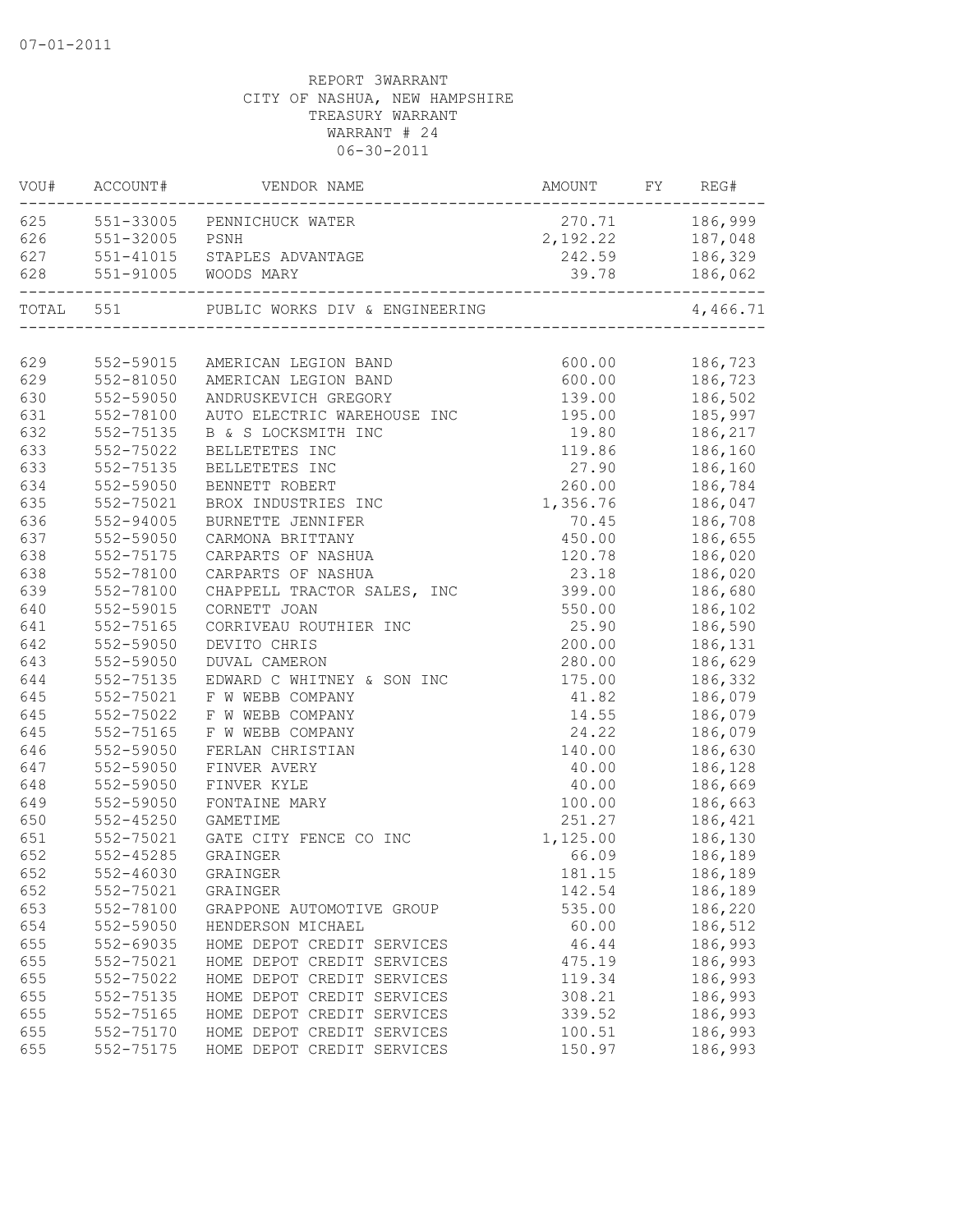| VOU# | ACCOUNT#      | VENDOR NAME                    | AMOUNT    | FΥ | REG#    |
|------|---------------|--------------------------------|-----------|----|---------|
| 656  | $552 - 64192$ | HUDSON SMALL ENGINE            | 61.00     |    | 186,153 |
| 657  | 552-59015     | JD DESIN & PRINT               | 240.00    |    | 186,724 |
| 658  | 552-75022     | JOHN DEERE LANDSCAPES/LESCO    | 189.40    |    | 186,409 |
| 659  | 552-75022     | JOHNSON'S ELECTRIC INC         | 255.79    |    | 186,084 |
| 659  | 552-75040     | JOHNSON'S ELECTRIC INC         | 157.66    |    | 186,084 |
| 659  | 552-75135     | JOHNSON'S ELECTRIC INC         | 200.00    |    | 186,084 |
| 660  | $552 - 46045$ | JORDAN PATRICK                 | 15.99     |    | 186,944 |
| 661  | 552-59050     | KARKHANIS BRANDON              | 260.00    |    | 186,656 |
| 662  | $552 - 46005$ | KIEFER                         | 205.88    |    | 186,426 |
| 663  | 552-78100     | LIONELS WHEEL ALIGNMENT        | 154.40    |    | 186,134 |
| 664  | 552-75135     | LOWE'S                         | 85.52     |    | 187,017 |
| 665  | 552-75022     | M & M ELECTRICAL SUPPLY CO INC | 232.96    |    | 186,586 |
| 666  | 552-45285     | MARSHALL SIGNS INC             | 175.00    |    | 186,627 |
| 667  | 552-78007     | MAYNARD & LESIEUR INCORPORATED | $-770.00$ |    | 186,603 |
| 667  | 552-78065     | MAYNARD & LESIEUR INCORPORATED | 821.50    |    | 186,603 |
| 668  | 552-34015     | METROMEDIA ENERGY INC          | 169.36    |    | 187,026 |
| 668  | 552-34045     | METROMEDIA ENERGY INC          | 126.89    |    | 187,026 |
| 669  | 552-78007     | NAPA AUTO PARTS                | $-11.57$  |    | 186,272 |
| 669  | 552-78100     | NAPA AUTO PARTS                | 44.65     |    | 186,272 |
| 670  | 552-75021     | NASHUA FARMERS EXCHANGE INC    | 734.08    |    | 186,619 |
| 671  | 552-64192     | NASHUA OUTDOOR POWER EQUIPMENT | 6,233.00  |    | 186,172 |
| 672  | 552-75022     | NASHUA WALLPAPER & PAINT CO    | 104.98    |    | 186,176 |
| 672  | 552-75135     | NASHUA WALLPAPER & PAINT CO    | 290.05    |    | 186,176 |
| 672  | 552-75165     | NASHUA WALLPAPER & PAINT CO    | 53.99     |    | 186,176 |
| 672  | 552-75170     | NASHUA WALLPAPER & PAINT CO    | 104.96    |    | 186,176 |
| 672  | 552-75175     | NASHUA WALLPAPER & PAINT CO    | 7.99      |    | 186,176 |
| 673  | 552-34015     | NATIONAL GRID                  | 167.03    |    | 187,020 |
| 673  | 552-34045     | NATIONAL GRID                  | 82.46     |    | 187,020 |
| 674  | 552-95005     | NEW HAMPSHIRE BABE RUTH LEAGUE | 420.00    |    | 186,174 |
| 675  | 552-75135     | NORTHEAST NURSERY INC          | 840.00    |    | 186,560 |
| 676  | 552-31040     | PAETEC COMMUNICATIONS INC      | 12.44     |    | 186,979 |
| 677  | 552-59050     | PALANGE BOB                    | 210.00    |    | 186,574 |
| 678  | 552-59050     | PALANGE DAVID                  | 120.00    |    | 186,782 |
| 679  | 552-75135     | PARTAC PEAT CORPORATION        | 637.10    |    | 186,157 |
| 680  | 552-75021     | PEABODY SUPPLY COMPANY         | 11.65     |    | 186,681 |
| 680  | 552-75022     | PEABODY SUPPLY COMPANY         | 70.10     |    | 186,681 |
| 681  | 552-33005     | PENNICHUCK WATER               | 2,330.80  |    | 186,999 |
| 681  | 552-33005     | PENNICHUCK WATER               | 2,215.73  |    | 187,000 |
| 681  | 552-33040     | PENNICHUCK WATER               | 183.47    |    | 187,000 |
| 681  | 552-33045     | PENNICHUCK WATER               | 489.76    |    | 187,000 |
| 682  | 552-59050     | PETERMAN SARAH                 | 75.00     |    | 186,706 |
| 683  | 552-78100     | PINE MOTOR PARTS               | 1,427.48  |    | 186,604 |
| 684  | 552-59180     | PIONEER TREE SERVICE LLC       | 2,499.01  |    | 186,407 |
| 685  | 552-91055     | PLYMOUTH REGIONAL YOUTH SOFTBA | 181.00    |    | 187,044 |
| 685  | 552-95005     | PLYMOUTH REGIONAL YOUTH SOFTBA | 119.00    |    | 187,044 |
| 686  | 552-59015     | PRINT SOLUTIONS INC            | 161.00    |    | 186,775 |
| 687  | 552-32005     | PSNH                           | 7,538.08  |    | 187,048 |
| 687  | 552-32040     | PSNH                           | 3,552.97  |    | 187,048 |
|      |               |                                |           |    |         |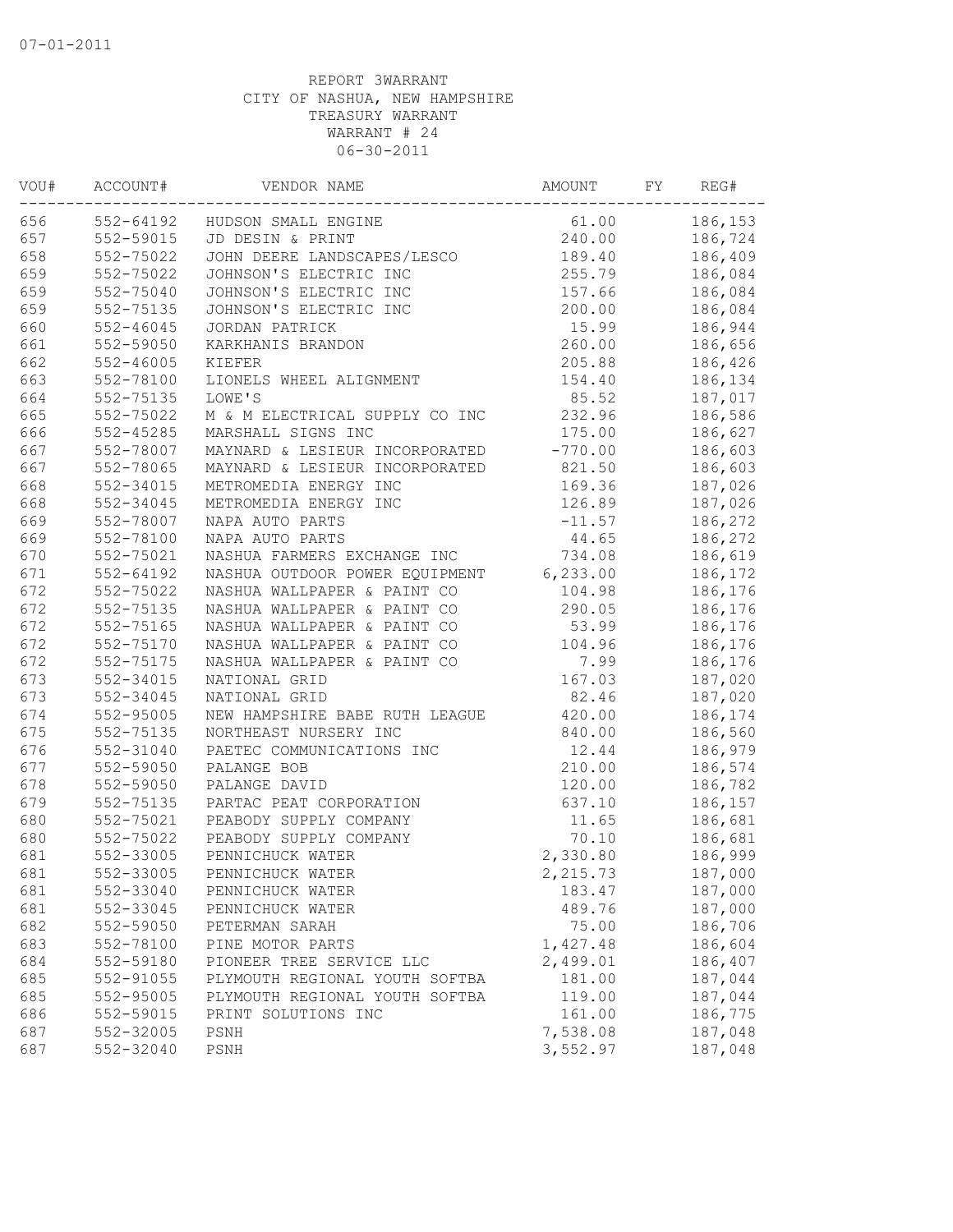| VOU#      | ACCOUNT#      | VENDOR NAME                             | AMOUNT    | FY | REG#      |
|-----------|---------------|-----------------------------------------|-----------|----|-----------|
| 688       | 552-78100     | RBG INC                                 | 285.00    |    | 186,001   |
| 689       | 552-59015     | RIBAUDO ANNA                            | 150.00    |    | 186,684   |
| 690       | 552-59050     | ROBERTS RAY                             | 160.00    |    | 186,311   |
| 691       | 552-59050     | SAIA FRANK                              | 410.00    |    | 186,065   |
| 692       | 552-95005     | SALEM NH SOFTBALL LEAGUE                | 325.00    |    | 186,673   |
| 693       | 552-69035     | SANEL AUTO PARTS CO                     | 64.99     |    | 186,166   |
| 693       | 552-78007     | SANEL AUTO PARTS CO                     | 13.69     |    | 186,166   |
| 693       | 552-78100     | SANEL AUTO PARTS CO                     | 95.99     |    | 186,166   |
| 694       | 552-59050     | SCALZI ANTHONY                          | 300.00    |    | 186,096   |
| 695       | 552-75170     | SEASONAL SPECIALTY STORES               | 297.60    |    | 186,301   |
| 696       | 552-59015     | SIGN DESIGN                             | 211.00    |    | 186,107   |
| 697       | 552-59050     | SMITH BRUCE                             | 200.00    |    | 186,132   |
| 698       | 552-75021     | STATELINE                               | 75.76     |    | 186,190   |
| 699       | 552-75165     | STREAMLINE AQUATICS LLC                 | 760.63    |    | 186,555   |
| 700       | 552-78065     | SULLIVAN TIRE INC                       | 810.00    |    | 186,032   |
| 701       | 552-75021     | THREE MEADOWS FARM ANIMAL CONT          | 450.00    |    | 186,683   |
| 702       | $552 - 46045$ | UNIFIRST CORPORATION                    | 73.22     |    | 186,294   |
| 703       | 552-66000     | UNITED SITE SERVICES NORTHEAST 1,374.25 |           |    | 187,031   |
| 704       | 552-59050     | WEBSTER DAVID                           | 330.00    |    | 186,270   |
| TOTAL 552 |               | PARKS AND RECREATION                    |           |    | 49,789.14 |
|           |               |                                         |           |    |           |
| 705       |               | 553-69025 A H HARRIS & SONS INC         | 133.66    |    | 186,027   |
| 706       | 553-45175     | ABCO WELDING & INDUSTRIAL SUPP          | 113.50    |    | 186,676   |
| 707       | 553-75023     | ACCESS A/V                              | 2,394.00  |    | 186,196   |
| 708       | 553-46045     | ALEC'S SHOE STORE INC                   | 263.95    |    | 186,151   |
| 709       | 553-49075     | B-B CHAIN                               | 3.00      |    | 186,039   |
| 709       | 553-78100     | B-B CHAIN                               | 186.50    |    | 186,039   |
| 710       | 553-47010     | BASS FIRST AID SERVICE COMPANY          | 164.00    |    | 186,077   |
| 711       | 553-49075     | BELLETETES INC                          | 23.60     |    | 186,160   |
| 711       | 553-69025     | BELLETETES INC                          | 29.68     |    | 186,160   |
| 712       | 553-45060     | BLUE TARP FINANCIAL, INC                | 43.16     |    | 187,035   |
| 713       | $553 - 45015$ | BROX INDUSTRIES INC                     | 6,343.58  |    | 186,047   |
| 713       | 553-45025     | BROX INDUSTRIES INC                     | 100.00    |    | 186,047   |
| 713       | 553-45190     | BROX INDUSTRIES INC                     | 1,069.42  |    | 186,047   |
| 713       | 553-59168     | BROX INDUSTRIES INC                     | 192.51    |    | 186,047   |
| 714       | 553-78100     | CASEY EQUIPMENT & RENTAL CORP           | 434.09    |    | 186,283   |
| 715       | 553-49075     | CHAPPELL TRACTOR SALES,<br>INC          | 151.63    |    | 186,680   |
| 715       | 553-78100     | CHAPPELL TRACTOR SALES,<br>INC          | 98.91     |    | 186,680   |
| 716       | $553 - 45015$ | CONTINENTAL PAVING INC                  | 497.60    |    | 186,612   |
| 717       | 553-69025     | CORNWELL TOOLS                          | 16.90     |    | 186,299   |
| 718       | 553-45060     | CORRIVEAU ROUTHIER INC                  | 793.77    |    | 186,590   |
| 719       | 553-48015     | DENNIS K BURKE INC                      | 20,777.76 |    | 187,065   |
| 720       | 553-78100     | DONOVAN SPRING COMPANY INC              | 567.34    |    | 186,045   |
| 721       | 553-78100     | DUNN BATTERY LLC                        | 521.70    |    | 186,243   |
| 722       | 553-77020     | EASTERN NE HYDRAULICS INC               | 58.94     |    | 186,323   |
| 723       | 553-75023     | F W WEBB COMPANY                        | 55.80     |    | 186,079   |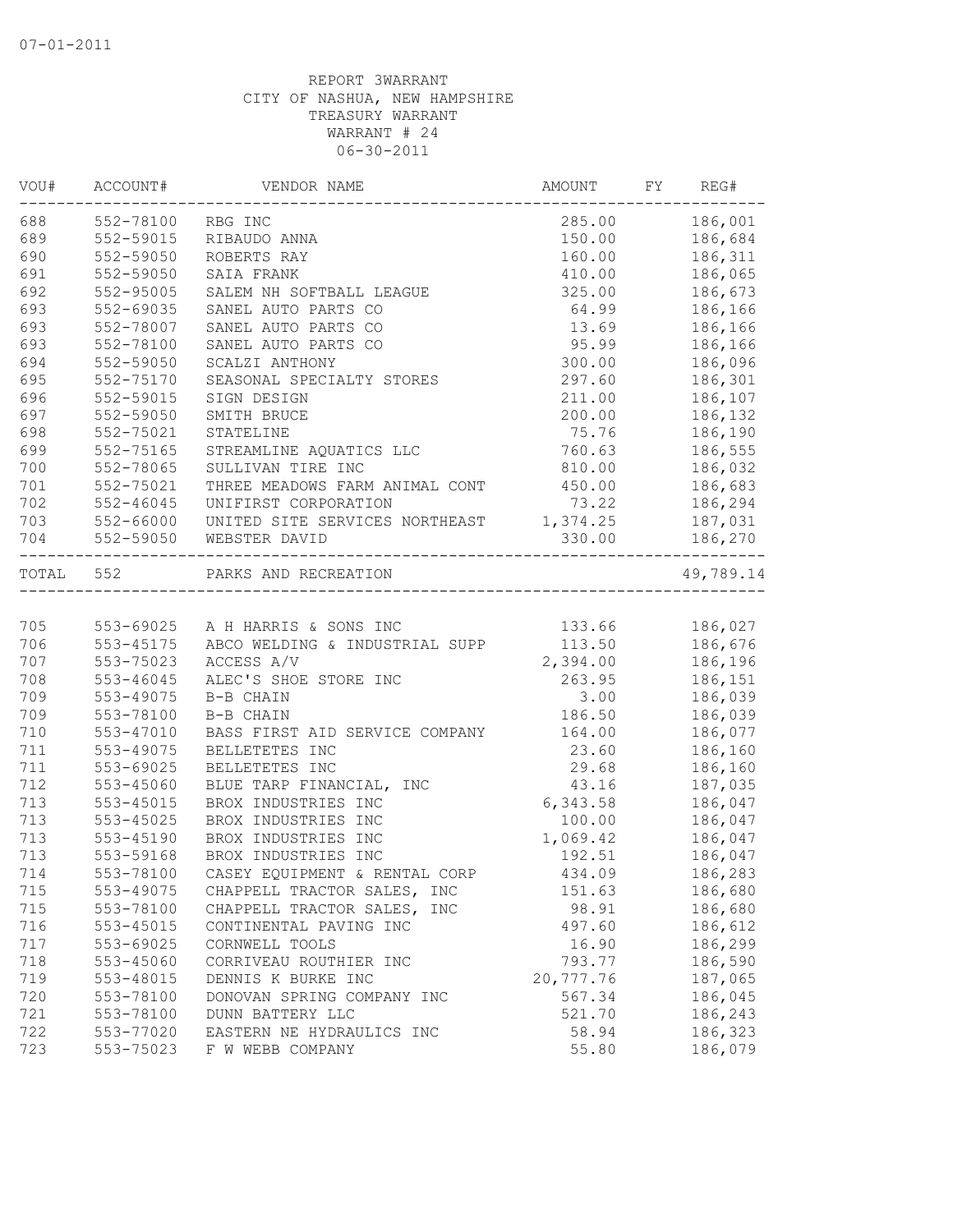| VOU#  | ACCOUNT#  | VENDOR NAME                                                 | AMOUNT   | FY | REG#                |
|-------|-----------|-------------------------------------------------------------|----------|----|---------------------|
| 724   | 553-78100 | FREIGHTLINER OF NH INC                                      | 283.91   |    | 186,292             |
| 725   | 553-75130 | G H PHILBRICK SONS INC                                      | 2,812.50 |    | 186,191             |
| 726   | 553-59100 | GATE CITY FENCE CO INC                                      | 545.00   |    | 186,130             |
| 727   | 553-49075 | GRAINGER                                                    | $-95.46$ |    | 186,098             |
| 727   | 553-69025 | GRAINGER                                                    | 190.32   |    | 186,098             |
| 728   | 553-49075 | LIBERTY INTN'L TRUCKS OF NH LL                              | 173.81   |    | 186,600             |
| 728   | 553-78100 | LIBERTY INTN'L TRUCKS OF NH LL                              | 3,944.70 |    | 186,600             |
| 729   | 553-78065 | MAYNARD & LESIEUR INCORPORATED                              | 425.88   |    | 186,603             |
| 729   | 553-78100 | MAYNARD & LESIEUR INCORPORATED                              | 102.50   |    | 186,603             |
| 730   | 553-78100 | MB TRACTOR & EQUIPMENT                                      | 26.45    |    | 186,625             |
| 731   | 553-78100 | MCDEVITT TRUCKS INC                                         | 47.72    |    | 186,307             |
| 732   | 553-34015 | METROMEDIA ENERGY INC                                       | 199.89   |    | 187,026             |
| 733   | 553-78100 | MINUTEMAN TRUCKS INC                                        | 270.46   |    | 186,205             |
| 734   | 553-49075 | NAPA AUTO PARTS                                             | 95.80    |    | 186,272             |
| 734   | 553-49075 | NAPA AUTO PARTS                                             | 225.11   |    | 186,273             |
| 734   | 553-69025 | NAPA AUTO PARTS                                             | 322.02   |    | 186,272             |
| 734   | 553-69025 | NAPA AUTO PARTS                                             | 46.84    |    | 186,273             |
| 734   | 553-69030 | NAPA AUTO PARTS                                             | 173.87   |    | 186,273             |
| 734   | 553-78100 | NAPA AUTO PARTS                                             | 32.76    |    | 186,272             |
| 734   | 553-78100 | NAPA AUTO PARTS                                             | 2,210.93 |    | 186,273             |
| 735   | 553-78035 | NEW G.H. BERLIN OIL COMPANY                                 | 1,644.19 |    | 186,197             |
| 736   | 553-46045 | NH BRAGG & SONS INC                                         | 2,597.20 |    | 186,016             |
| 737   | 553-31050 | NORTHEAST PAGING/UCOM                                       | 116.00   |    | 186,682             |
| 738   | 553-31040 | PAETEC COMMUNICATIONS INC                                   | 18.66    |    | 186,979             |
| 739   | 553-33005 | PENNICHUCK WATER                                            | 348.78   |    | 187,000             |
| 740   | 553-46045 | PETTY CASH                                                  | 44.91    |    | 185,982             |
| 740   | 553-75023 | PETTY CASH                                                  | 4.00     |    | 185,982             |
| 741   | 553-78100 | PINE MOTOR PARTS                                            | 745.52   |    | 186,604             |
|       |           |                                                             |          |    |                     |
| 742   | 553-32005 | PSNH                                                        | 3,056.46 |    | 187,048             |
| 743   | 553-49075 | R WHITE EQUIPMENT CENTER INC                                | 24.00    |    | 186,605             |
| 743   | 553-69030 | R WHITE EQUIPMENT CENTER INC                                | 46.00    |    | 186,605             |
| 744   | 553-59100 | SAFETY-KLEEN SYSTEMS INC                                    | 50.48    |    | 186,043             |
| 745   | 553-49075 | SANEL AUTO PARTS CO                                         | 132.24   |    | 186,166             |
| 745   | 553-69025 | SANEL AUTO PARTS CO                                         | 82.48    |    | 186,166             |
| 745   | 553-78035 | SANEL AUTO PARTS CO                                         | 89.67    |    | 186,166             |
| 745   | 553-78100 | SANEL AUTO PARTS CO                                         | 470.40   |    | 186,166             |
| 746   | 553-69025 | SUNBELT RENTALS                                             | 799.98   |    | 186,198             |
| 747   | 553-78100 | SWEEPER PARTS SALES                                         | 1,204.23 |    | 186,690             |
| 748   | 553-78100 | TENNANT SALES & SERVICE COMPAN                              | 303.50   |    | 186,060             |
| 749   | 553-49075 | TST EQUIPMENT INC                                           | 4.00     |    | 186,129             |
| 750   | 553-46045 | UNIFIRST CORPORATION                                        | 1,107.87 |    | 186,294             |
| 751   | 553-69025 | USP OF NEW ENGLAND                                          | 102.68   |    | 186,266<br>-------- |
| TOTAL | 553       | STREET DEPARTMENT<br>-------------------------------------- |          |    | 60,063.26           |
|       |           |                                                             |          |    |                     |
| 752   |           | 555-47010 BASS FIRST AID SERVICE COMPANY                    | 97.60    |    | 186,077             |
| 753   |           | 555-45107 BLUE TARP FINANCIAL, INC                          | 2,723.38 |    | 187,035             |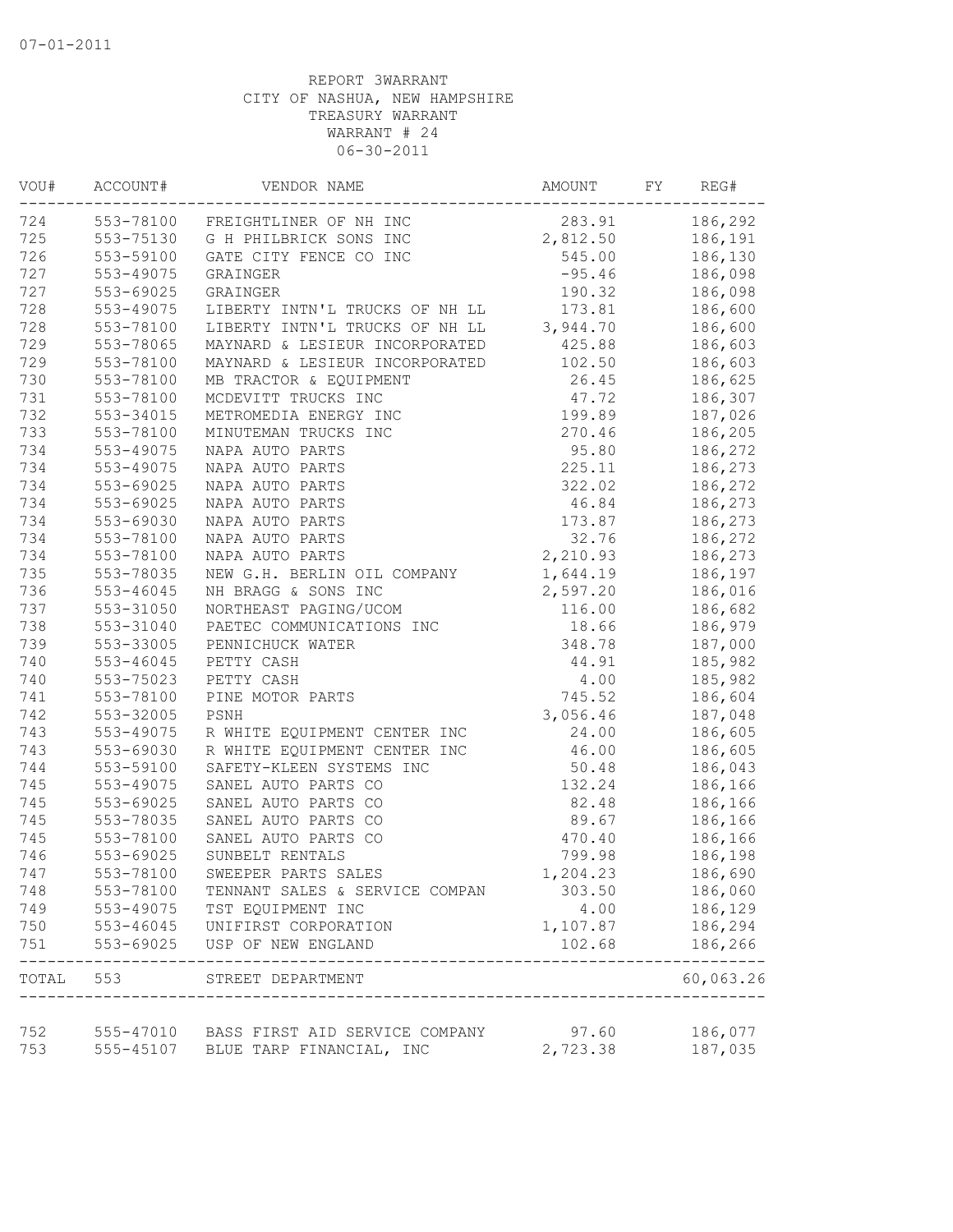| VOU#      | ACCOUNT#      | VENDOR NAME                                       | AMOUNT    | FY | REG#                         |
|-----------|---------------|---------------------------------------------------|-----------|----|------------------------------|
| 754       | 555-45288     | FASTENAL COMPANY                                  | 59.75     |    | 186,223                      |
| 755       | 555-59105     | JAN-PRO CLEANING SYSTEMS NORTH                    | 235.00    |    | 186,639                      |
| 756       | 555-75023     | KEANE FIRE AND SAFETY                             | 216.00    |    | 186,776                      |
| 756       | 555-78140     | KEANE FIRE AND SAFETY                             | 144.00    |    | 186,776                      |
| 757       | 555-45288     | M & M ELECTRICAL SUPPLY CO INC                    | 24.37     |    | 186,586                      |
| 757       | 555-49075     | M & M ELECTRICAL SUPPLY CO INC                    | 17.85     |    | 186,586                      |
| 758       | 555-78140     | MAC MULKIN CHEVROLET INC                          | 133.60    |    | 186,593                      |
| 759       | 555-59170     | MARKINGS INC                                      | 11,512.50 |    | 186,330                      |
| 760       | 555-74170     | MARLIN CONTROLS INC                               | 2,680.00  |    | 186,224                      |
| 761       | 555-75023     | NH SAFE & LOCK CO INC                             | 344.00    |    | 186,235                      |
| 762       | 555-31040     | PAETEC COMMUNICATIONS INC                         | 18.67     |    | 186,979                      |
| 763       | 555-45285     | PERMA-LINE CORP OF NEW ENGLAND                    | 772.20    |    | 186,031                      |
| 764       | 555-31050     | PETTY CASH                                        | 34.99     |    | 185,982                      |
| 765       | 555-32025     | PSNH                                              | 428.04    |    | 187,048                      |
| 765       | 555-32025     | PSNH                                              | 576.31    |    | 187,049                      |
| 766       | 555-41015     | STAPLES ADVANTAGE                                 | 38.58     |    | 186,329                      |
| TOTAL 555 |               | TRAFFIC DEPARTMENT                                |           |    | 20,056.84                    |
|           |               |                                                   |           |    |                              |
| 767       | $557 - 64035$ | B-B CHAIN                                         | 239.00    |    | 186,039                      |
| 768       | $557 - 49075$ | BLUE TARP FINANCIAL, INC                          | 6.54      |    | 187,035                      |
| 769       | 557-59160     | BOBCAT OF NEW HAMPSHIRE                           | 277.73    |    | 186,156                      |
| 770       | 557-64192     | GRAINGER                                          | 959.21    |    | 186,267                      |
| 771       | 557-49075     | HOME DEPOT CREDIT SERVICES                        | 221.51    |    | 186,993                      |
| 771       | 557-64192     | HOME DEPOT CREDIT SERVICES                        | 453.21    |    | 186,993                      |
| 771       | 557-75023     | HOME DEPOT CREDIT SERVICES                        | 198.00    |    | 186,993                      |
| 772       | 557-64035     | LOWE'S                                            | 1,548.00  |    | 187,017                      |
| 773       | 557-64035     | MUNICIPAL SUPPLY SALES CO                         | 395.00    |    | 186,226                      |
| 774       | 557-49075     | NAPA AUTO PARTS                                   | 12.99     |    | 186,273                      |
| 774       | 557-59160     | NAPA AUTO PARTS                                   | 1,100.35  |    | 186,273                      |
| 775       | $557 - 74105$ | NASHUA OUTDOOR POWER EQUIPMENT                    | 186.00    |    | 186,172                      |
| 775       | 557-75023     | NASHUA OUTDOOR POWER EQUIPMENT                    | 104.00    |    | 186,172                      |
| 775       | 557-78140     | NASHUA OUTDOOR POWER EQUIPMENT                    | 526.50    |    | 186,172                      |
| 776       | 557-42010     | NEW ENGLAND PAPER & SUPPLY                        | 259.59    |    | 186,192                      |
| 777       | 557-31040     | PAETEC COMMUNICATIONS INC                         | 7.84      |    | 186,979                      |
| 778       | 557-33005     | PENNICHUCK WATER                                  | 100.50    |    | 187,000                      |
| 779       | 557-64035     | PETE'S TIRE BARNS, INC                            | 1,064.12  |    | 186,581                      |
| 780       |               | 557-44005 PRINT FACTORY                           | 365.92    |    | 185,994                      |
| 781       |               | 557-32005 PUBLIC SERVICE OF NEW HAMPSHIR 1,774.88 |           |    | 187,057                      |
| 782       |               | 557-64035 STANLEY ELEVATOR COMPANY INC            | 105.74    |    | 186,624                      |
| 783       |               | 557-41015 STAPLES ADVANTAGE                       | 196.08    |    | 186,329                      |
| 784       |               | 557-59100 UNITED SITE SERVICES NORTHEAST          | 54.97     |    | 187,031                      |
|           |               | TOTAL 557 PARKING LOTS                            |           |    | $- - - - - - -$<br>10,157.68 |
|           |               |                                                   |           |    |                              |
| 785       |               | 561-78007 CARPARTS OF NASHUA                      | 87.81     |    | 186,020                      |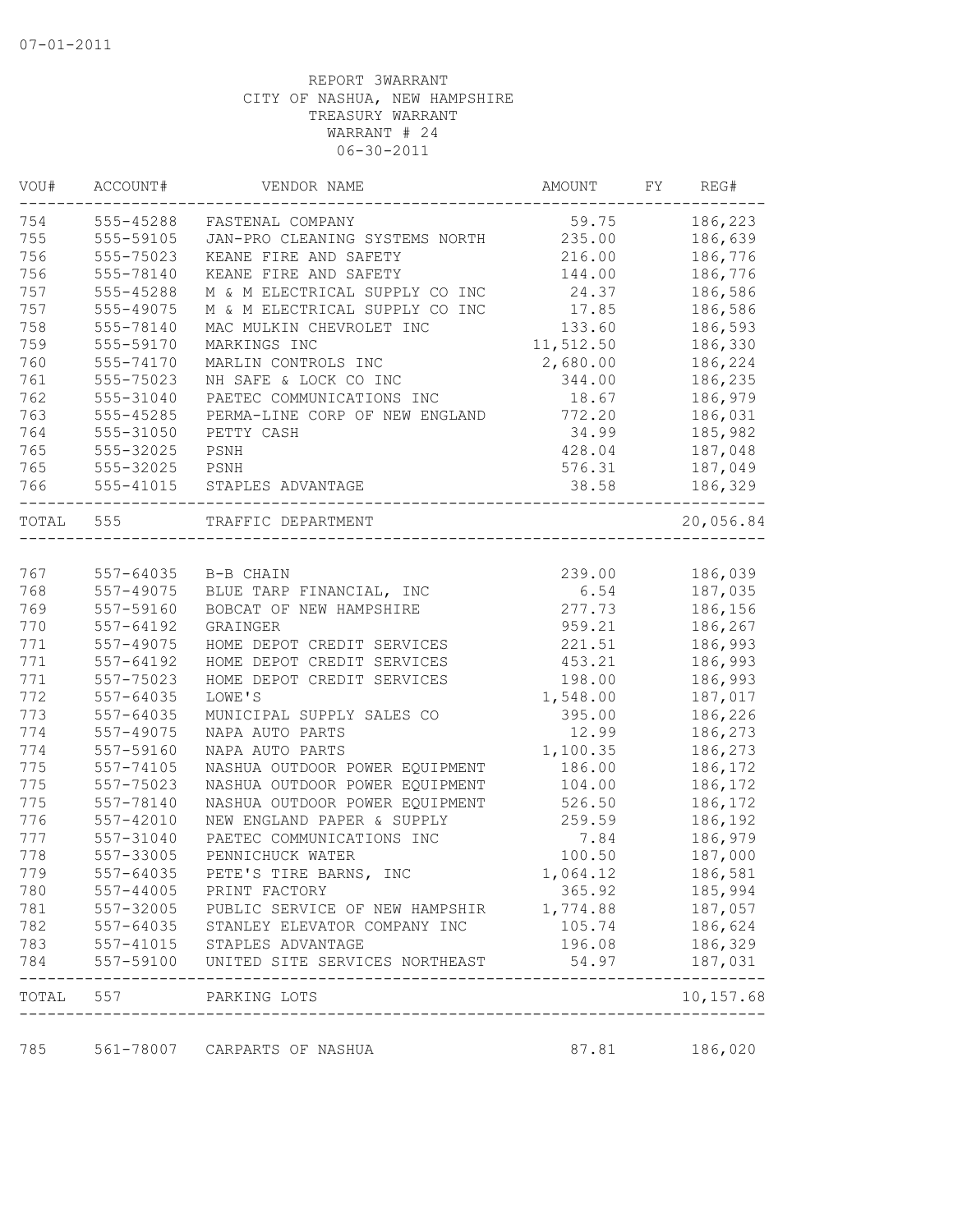| VOU#       | ACCOUNT#               | VENDOR NAME                                              | AMOUNT             | FY | REG#     |
|------------|------------------------|----------------------------------------------------------|--------------------|----|----------|
| 786        | 561-48015              | DENNIS K BURKE INC                                       | 693.20             |    | 187,065  |
| 787        | 561-75023              | HOME DEPOT CREDIT SERVICES                               | 408.00             |    | 186,993  |
| 787        | 561-75023              | HOME DEPOT CREDIT SERVICES                               | 14.40              |    | 186,994  |
| 788        | 561-78100              | MAFFEE'S GARAGE INC                                      | 115.40             |    | 186,587  |
| 789        | $561 - 64165$          | NASHUA OUTDOOR POWER EQUIPMENT                           | 494.40             |    | 186,172  |
| 789        | 561-74085              | NASHUA OUTDOOR POWER EQUIPMENT                           | 50.99              |    | 186,172  |
| 790        | 561-75903              | NASHUA WALLPAPER & PAINT CO                              | 472.53             |    | 186,176  |
| 791        | 561-33005              | PENNICHUCK WATER                                         | 123.07             |    | 187,000  |
| 792        | 561-74085              | RICHEY & CLAPPER INC                                     | 7.61               |    | 186,005  |
| 793        | 561-34005              | SHATTUCK MALONE OIL CO                                   | 1,288.56           |    | 186,974  |
| TOTAL      | 561                    | EDGEWOOD CEMETERY                                        |                    |    | 3,755.97 |
| 794        | 562-33005              | PENNICHUCK WATER                                         | 73.56              |    | 187,000  |
| 795        | 562-75023              | TRIPLE H COMPANY                                         | 194.45             |    | 186,576  |
| TOTAL      | 562                    | SUBURBAN CEMETERIES                                      |                    |    | 268.01   |
|            |                        |                                                          |                    |    |          |
| 796        | 563-75023              | HOME DEPOT CREDIT SERVICES                               | 166.61             |    | 186,994  |
| 797        | 563-75055              | MARK K COULOMBE & SONS LLC                               | 600.00             |    | 186,693  |
| 798        | 563-74092              | MAYNARD & LESIEUR INCORPORATED                           | 293.00             |    | 186,603  |
| 799        | 563-75903              | NASHUA WALLPAPER & PAINT CO                              | 801.83             |    | 186,176  |
| 800        | 563-34015              | NATIONAL GRID                                            | 1.35               |    | 187,020  |
| 801        | 563-31040              | PAETEC COMMUNICATIONS INC                                | 10.24              |    | 186,979  |
| 802        | 563-78007              | SANEL AUTO PARTS CO                                      | 192.78             |    | 186,166  |
| TOTAL      | 563                    | WOODLAWN CEMETERY                                        |                    |    | 2,065.81 |
|            |                        |                                                          |                    |    |          |
| 803<br>804 | 572-95005<br>572-95005 | AMERICAN PLANNING ASSOC<br>AMERICAN PLANNING ASSOCIATION | 1,873.00<br>592.00 |    | 187,066  |
|            | 572-59100              |                                                          |                    |    | 186,991  |
| 805        |                        | DELL MARKETING LP<br>FALK CARTER                         | 1,139.24<br>96.39  |    | 186,097  |
| 806        | 572-91005              |                                                          |                    |    | 186,945  |
| 807        | 572-91005              | HOUSTON ROGER                                            | 143.82             |    | 186,946  |
| 808        | 572-91005              | PETTY CASH                                               | 139.74             |    | 185,982  |
| 808        | 572-98029              | PETTY CASH                                               | 50.00              |    | 185,982  |
| 809        |                        | 572-91005 ST JOHN LUCY                                   | 25.50              |    | 186,947  |
| 810        |                        | 572-49075 STAPLES ADVANTAGE                              | 197.99             |    | 186,329  |
| TOTAL      | 572                    | PLANNING DEPARTMENT                                      |                    |    | 4,257.68 |
| 811        | 573-95010              | CITIZENS BANK                                            | 200.00             |    | 12,675   |
| 812        | 573-91005              | GALLIGANI THOMAS                                         | 93.80              |    | 186,948  |
| 813        | 573-94005              | GREATER NASHUA CHAMBER OF COMM                           | 20.00              |    | 186,286  |
| 814        | 573-41015              | STAPLES ADVANTAGE                                        | 74.41              |    | 186,329  |
|            |                        |                                                          |                    |    |          |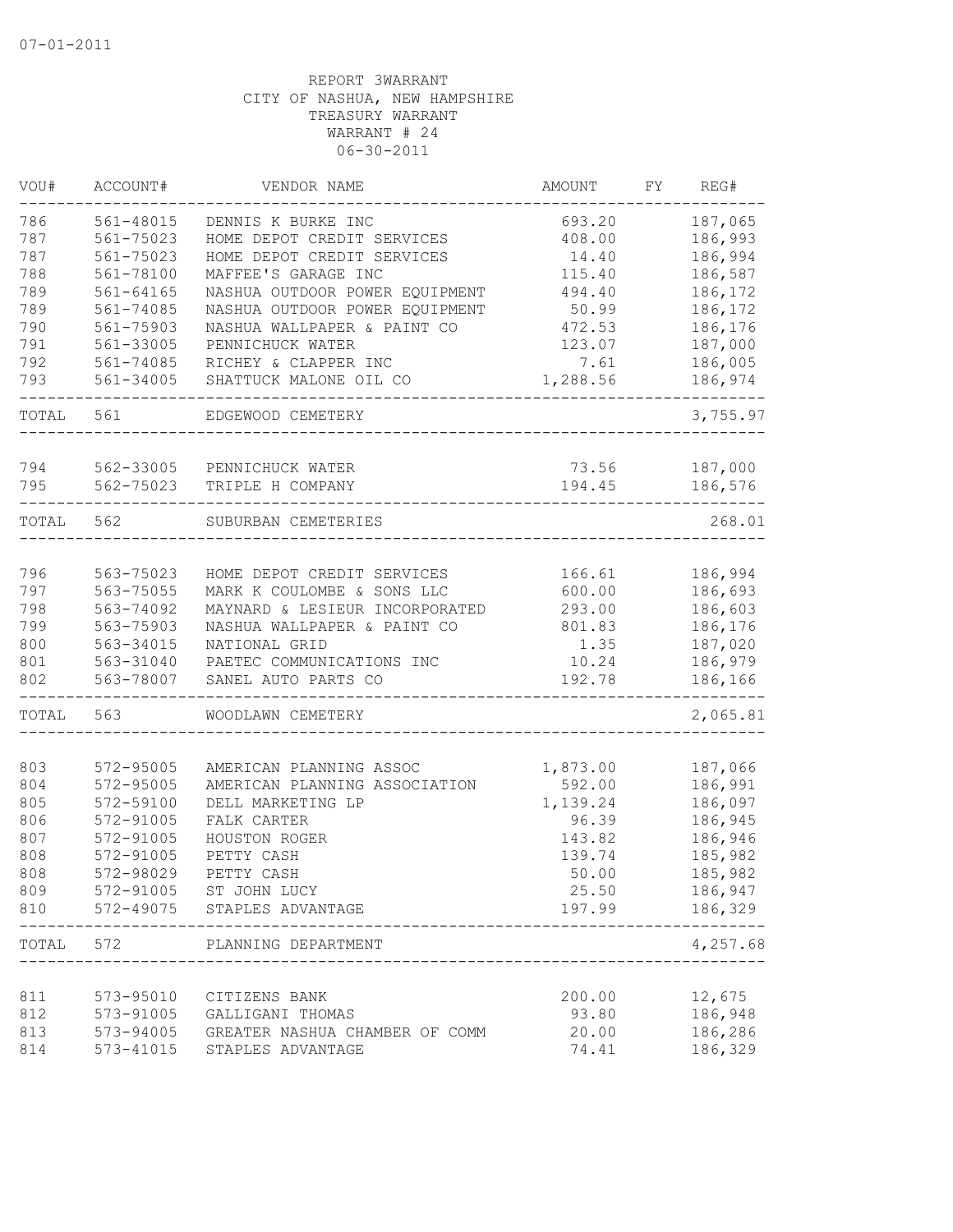| VOU# ACCOUNT# |               |                                | AMOUNT<br>REG# |  |                |  |
|---------------|---------------|--------------------------------|----------------|--|----------------|--|
|               | TOTAL 573     | ECONOMIC DEVELOPMENT           |                |  | 388.21         |  |
|               |               |                                |                |  |                |  |
| 815           |               | 575-45050 BAKER & TAYLOR       | 2,505.77       |  | 186,074        |  |
| 815           | 575-45050     | BAKER & TAYLOR                 | 3,642.83       |  | 186,075        |  |
| 815           | 575-45050     | BAKER & TAYLOR                 | 583.30         |  | 186,076        |  |
| 815           | 575-45085     | BAKER & TAYLOR                 | 113.20         |  | 186,074        |  |
| 816           | 575-91005     | BOLTON KATHY                   | 90.82 186,247  |  |                |  |
| 817           | $575 - 45050$ | <b>GALE</b>                    | 154.31 186,280 |  |                |  |
| 818           | $575 - 45220$ | GAYLORD BROS INC               | 357.31         |  | 186,614        |  |
| 819           | 575-75160     | GRANITE GROUP WHOLESALERS LLC  | 21.73 186,289  |  |                |  |
| 820           | 575-75160     | HARRY W WELLS & SON INC        | 96.00          |  | 186,617        |  |
| 821           | 575-75023     | HOME DEPOT CREDIT SERVICES     | 18.49          |  | 186,994        |  |
| 822           | 575-91005     | HOSKING JENNIFER               | 26.78          |  | 186,610        |  |
| 823           | $575 - 45050$ | INFOBASE PUBLISHING            | 109.14         |  | 187,009        |  |
| 824           | $575 - 45050$ | INGRAM LIBRARY SERVICES INC    | 97.80          |  | 186,319        |  |
| 825           | $575 - 45150$ | LAKESHORE LEARNING MATERIALS   | 652.94         |  | 186,109        |  |
| 826           | 575-91015     | MATTHEWS CHARLES               | 40.72          |  | 186,090        |  |
| 826           | 575-94005     | MATTHEWS CHARLES               | 50.00          |  | 186,090        |  |
| 827           | 575-57010     | MV COMMUNICATIONS INC          | 12.00          |  | 186,017        |  |
| 828           | 575-94005     | NELA                           | 35.00          |  | 187,023        |  |
| 829           | 575-42005     | NEW ENGLAND PAPER & SUPPLY     | 95.40          |  | 186,192        |  |
| 829           | 575-42020     | NEW ENGLAND PAPER & SUPPLY     | 437.00         |  | 186,192        |  |
| 830           | 575-45085     | NEWSOUND                       | 550.10         |  | 186,561        |  |
| 831           | $575 - 45150$ | ORIENTAL TRADING CO INC        | 267.85         |  | 186,399        |  |
| 832           | 575-31040     | PAETEC COMMUNICATIONS INC      | 12.44          |  | 186,979        |  |
| 833           | 575-33005     | PENNICHUCK WATER               | 277.33         |  | 187,000        |  |
| 834           | 575-45050     | PERMA-BOUND                    | 2,735.53       |  | 186,611        |  |
| 835           | 575-41015     | PETTY CASH                     | 18.07          |  | 186,949        |  |
| 835           | $575 - 45220$ | PETTY CASH                     | 10.64          |  | 186,949        |  |
| 835           | 575-94005     | PETTY CASH                     | 50.00          |  | 186,949        |  |
| 836           | 575-45085     | RANDOM HOUSE INC               | 1,521.96       |  | 186,336        |  |
| 837           | 575-45085     | RECORDED BOOKS                 | 105.95         |  | 186,114        |  |
| 838           | 575-78100     | ROBBINS AUTO PARTS             | 51.89          |  | 186,557        |  |
| 839           | 575-95005     | SEE SCIENCE CENTER             | 200.00         |  | 187,058        |  |
| 840           | $575 - 45050$ | SIMON & SCHUSTER               | 34.44          |  | 186,066        |  |
| 841           | 575-41015     | STAPLES ADVANTAGE              | 68.41          |  | 186,329        |  |
| 842           | 575-45085     | TANTOR MEDIA INC               | 44.99          |  | 186,739        |  |
| 843           |               | 575-45904 UNION LEADER         | 106.60         |  | 186,146        |  |
| 844           | 575-91005     | WILLMORE SUSAN M               | 57.70          |  | 186,264        |  |
| TOTAL         | 575           | PUBLIC LIBRARIES               |                |  | .<br>15,254.44 |  |
|               |               |                                |                |  |                |  |
| 845           | 576-91005     | COLLINS MARK                   | 109.97         |  | 186,951        |  |
| 846           | 576-49075     | EMBROIDME OF NASHUA            | 419.70         |  | 186,496        |  |
| 847           | 576-95005     | HOME BUILDERS & REMODELERS ASS | 465.00         |  | 187,039        |  |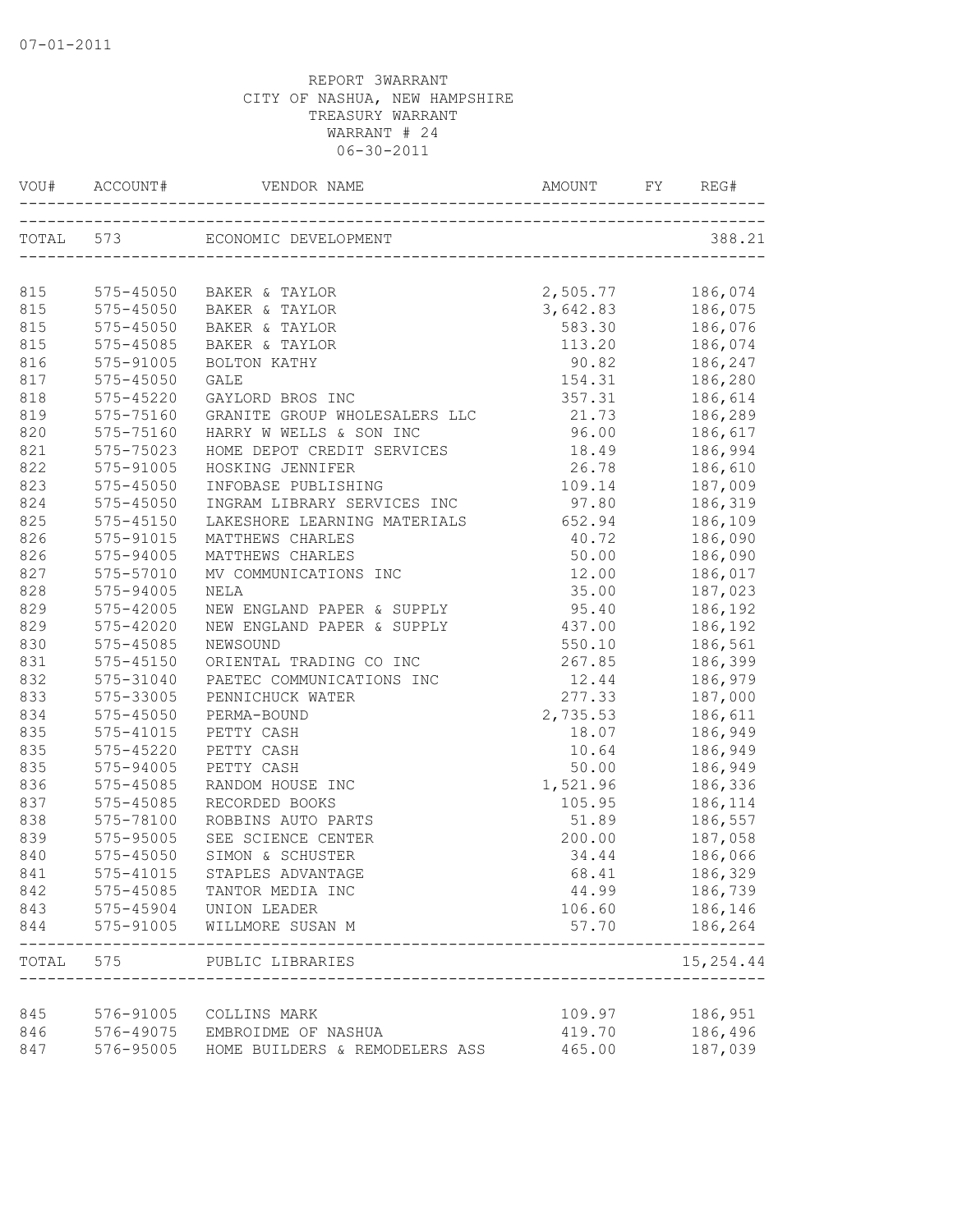| 848<br>576-49025<br>186,992<br>ICC<br>769.08<br>849<br>576-49025<br>NFPA<br>8.95<br>186,296<br>850<br>576-94005<br>2,020.00<br>187,027<br>PEARSON VUE<br>851<br>576-91005<br>PETTY CASH<br>39.52<br>185,982<br>851<br>576-94005<br>PETTY CASH<br>50.00<br>185,982<br>852<br>576-91005<br>58.65<br>186,952<br>PRINCE JILL<br>853<br>576-49025<br>69.00<br>186,950<br>TRACY WILLIAM<br>853<br>576-91005<br>186,950<br>TRACY WILLIAM<br>241.23<br>-------<br>TOTAL 576<br>BUILDING DEPARTMENT<br>577-62022<br>211.19<br>186,329<br>854<br>STAPLES ADVANTAGE<br>TOTAL 577<br>211.19<br>CODE ENFORCEMENT<br>2,394.47<br>186,369<br>229,162 581-53103<br>ACUCARE NURSING PROFESSIONALS<br>26,500.00<br>186,297<br>ADULT LEARNING CENTER<br>229,164 581-49050<br>182.04<br>186,819<br>ADVANCED LAMPS<br>229,165 581-74092<br>2,995.00<br>ALERT SCIENTIFIC INC<br>186,305<br>ALTERNATIVE COMMUNICATIONS SER<br>100.00<br>186,268<br>229,166 581-74092<br>100.00<br>ALTERNATIVE COMMUNICATIONS SER<br>186,268<br>229,167 581-49035<br>90.96<br>187,060<br>AMAZON.COM LLC<br>229,167 581-49050<br>303.43<br>187,060<br>AMAZON.COM LLC<br>229,168 581-91005<br>15.43<br>186,602<br>ANASTAS ROBERT<br>229,169 581-41015<br>59.50<br>186,983<br>ANCO SIGNS & STAMPS INC<br>229,170 581-64045<br>APPLE COMPUTER INC<br>185.00<br>186,429<br>229,171 581-49050<br>APS LIGHTING-SOUND-A/V<br>199.98<br>186,534<br>229,172 581-91005<br>186,368<br>ARCARO JANICE<br>204.44<br>229, 173 581-49050<br>69.85<br>186,458<br>ART VIDEO WORLD<br>229,174 581-95005<br>89.00<br>187,068<br>ASCD<br>229, 175 581-49035<br>346.20<br>186,530<br>ASCD<br>229,176 581-31005<br>187,069<br>33.92<br>AT&T<br>229,177 581-75023<br>477.55<br>186,217<br>B & S LOCKSMITH INC<br>186,802<br><b>B E PUBLISHING</b><br>689.35<br>BAILEY DAVID<br>65.00<br>186,064<br>229,180 581-49050<br>BAILEY POTTERY EQUIP CORP<br>1,862.63<br>186,473<br>229,181 581-49050<br>BARBIZON LIGHT O NEW ENGLAND I<br>376.50<br>186,651<br>229,182 581-49050<br>1,526.62<br>185,998<br>BARNES & NOBLE INC<br>229,183 581-42130<br>335.42<br>186,653<br>BEARINGS SPECIALTY CO INC<br>229,184 581-49050<br>212.31<br>186,160<br>BELLETETES INC<br>229,184 581-75023<br>299.77<br>186,160<br>BELLETETES INC<br>229,185 581-49050<br>3,936.00<br>186,594<br>BELTRONICS INC<br>229,186 581-78007<br>55.90<br>186,021<br>BEST FORD<br>229,187 581-49075<br>3.52<br>186,820<br>BLUETARP FINANCIAL INC<br>229,188 581-49050<br>522.01<br>186,460<br>BOOKSOURCE INC | VOU# | ACCOUNT#<br>VENDOR NAME |  | AMOUNT<br>FY |  | REG#     |  |
|--------------------------------------------------------------------------------------------------------------------------------------------------------------------------------------------------------------------------------------------------------------------------------------------------------------------------------------------------------------------------------------------------------------------------------------------------------------------------------------------------------------------------------------------------------------------------------------------------------------------------------------------------------------------------------------------------------------------------------------------------------------------------------------------------------------------------------------------------------------------------------------------------------------------------------------------------------------------------------------------------------------------------------------------------------------------------------------------------------------------------------------------------------------------------------------------------------------------------------------------------------------------------------------------------------------------------------------------------------------------------------------------------------------------------------------------------------------------------------------------------------------------------------------------------------------------------------------------------------------------------------------------------------------------------------------------------------------------------------------------------------------------------------------------------------------------------------------------------------------------------------------------------------------------------------------------------------------------------------------------------------------------------------------------------------------------------------------------------------------------------------------------------------------------------------------------------------------------------------------------------------------------------------------------------------------------------------------------------------------------------------------------------------------------------------------------------------------------------------------------------------|------|-------------------------|--|--------------|--|----------|--|
| 229,163 581-53101<br>229,166 581-72065<br>229,178 581-49050<br>229,179 581-74092                                                                                                                                                                                                                                                                                                                                                                                                                                                                                                                                                                                                                                                                                                                                                                                                                                                                                                                                                                                                                                                                                                                                                                                                                                                                                                                                                                                                                                                                                                                                                                                                                                                                                                                                                                                                                                                                                                                                                                                                                                                                                                                                                                                                                                                                                                                                                                                                                       |      |                         |  |              |  |          |  |
|                                                                                                                                                                                                                                                                                                                                                                                                                                                                                                                                                                                                                                                                                                                                                                                                                                                                                                                                                                                                                                                                                                                                                                                                                                                                                                                                                                                                                                                                                                                                                                                                                                                                                                                                                                                                                                                                                                                                                                                                                                                                                                                                                                                                                                                                                                                                                                                                                                                                                                        |      |                         |  |              |  |          |  |
|                                                                                                                                                                                                                                                                                                                                                                                                                                                                                                                                                                                                                                                                                                                                                                                                                                                                                                                                                                                                                                                                                                                                                                                                                                                                                                                                                                                                                                                                                                                                                                                                                                                                                                                                                                                                                                                                                                                                                                                                                                                                                                                                                                                                                                                                                                                                                                                                                                                                                                        |      |                         |  |              |  |          |  |
|                                                                                                                                                                                                                                                                                                                                                                                                                                                                                                                                                                                                                                                                                                                                                                                                                                                                                                                                                                                                                                                                                                                                                                                                                                                                                                                                                                                                                                                                                                                                                                                                                                                                                                                                                                                                                                                                                                                                                                                                                                                                                                                                                                                                                                                                                                                                                                                                                                                                                                        |      |                         |  |              |  |          |  |
|                                                                                                                                                                                                                                                                                                                                                                                                                                                                                                                                                                                                                                                                                                                                                                                                                                                                                                                                                                                                                                                                                                                                                                                                                                                                                                                                                                                                                                                                                                                                                                                                                                                                                                                                                                                                                                                                                                                                                                                                                                                                                                                                                                                                                                                                                                                                                                                                                                                                                                        |      |                         |  |              |  |          |  |
|                                                                                                                                                                                                                                                                                                                                                                                                                                                                                                                                                                                                                                                                                                                                                                                                                                                                                                                                                                                                                                                                                                                                                                                                                                                                                                                                                                                                                                                                                                                                                                                                                                                                                                                                                                                                                                                                                                                                                                                                                                                                                                                                                                                                                                                                                                                                                                                                                                                                                                        |      |                         |  |              |  |          |  |
|                                                                                                                                                                                                                                                                                                                                                                                                                                                                                                                                                                                                                                                                                                                                                                                                                                                                                                                                                                                                                                                                                                                                                                                                                                                                                                                                                                                                                                                                                                                                                                                                                                                                                                                                                                                                                                                                                                                                                                                                                                                                                                                                                                                                                                                                                                                                                                                                                                                                                                        |      |                         |  |              |  |          |  |
|                                                                                                                                                                                                                                                                                                                                                                                                                                                                                                                                                                                                                                                                                                                                                                                                                                                                                                                                                                                                                                                                                                                                                                                                                                                                                                                                                                                                                                                                                                                                                                                                                                                                                                                                                                                                                                                                                                                                                                                                                                                                                                                                                                                                                                                                                                                                                                                                                                                                                                        |      |                         |  |              |  |          |  |
|                                                                                                                                                                                                                                                                                                                                                                                                                                                                                                                                                                                                                                                                                                                                                                                                                                                                                                                                                                                                                                                                                                                                                                                                                                                                                                                                                                                                                                                                                                                                                                                                                                                                                                                                                                                                                                                                                                                                                                                                                                                                                                                                                                                                                                                                                                                                                                                                                                                                                                        |      |                         |  |              |  | 4,251.10 |  |
|                                                                                                                                                                                                                                                                                                                                                                                                                                                                                                                                                                                                                                                                                                                                                                                                                                                                                                                                                                                                                                                                                                                                                                                                                                                                                                                                                                                                                                                                                                                                                                                                                                                                                                                                                                                                                                                                                                                                                                                                                                                                                                                                                                                                                                                                                                                                                                                                                                                                                                        |      |                         |  |              |  |          |  |
|                                                                                                                                                                                                                                                                                                                                                                                                                                                                                                                                                                                                                                                                                                                                                                                                                                                                                                                                                                                                                                                                                                                                                                                                                                                                                                                                                                                                                                                                                                                                                                                                                                                                                                                                                                                                                                                                                                                                                                                                                                                                                                                                                                                                                                                                                                                                                                                                                                                                                                        |      |                         |  |              |  |          |  |
|                                                                                                                                                                                                                                                                                                                                                                                                                                                                                                                                                                                                                                                                                                                                                                                                                                                                                                                                                                                                                                                                                                                                                                                                                                                                                                                                                                                                                                                                                                                                                                                                                                                                                                                                                                                                                                                                                                                                                                                                                                                                                                                                                                                                                                                                                                                                                                                                                                                                                                        |      |                         |  |              |  |          |  |
|                                                                                                                                                                                                                                                                                                                                                                                                                                                                                                                                                                                                                                                                                                                                                                                                                                                                                                                                                                                                                                                                                                                                                                                                                                                                                                                                                                                                                                                                                                                                                                                                                                                                                                                                                                                                                                                                                                                                                                                                                                                                                                                                                                                                                                                                                                                                                                                                                                                                                                        |      |                         |  |              |  |          |  |
|                                                                                                                                                                                                                                                                                                                                                                                                                                                                                                                                                                                                                                                                                                                                                                                                                                                                                                                                                                                                                                                                                                                                                                                                                                                                                                                                                                                                                                                                                                                                                                                                                                                                                                                                                                                                                                                                                                                                                                                                                                                                                                                                                                                                                                                                                                                                                                                                                                                                                                        |      |                         |  |              |  |          |  |
|                                                                                                                                                                                                                                                                                                                                                                                                                                                                                                                                                                                                                                                                                                                                                                                                                                                                                                                                                                                                                                                                                                                                                                                                                                                                                                                                                                                                                                                                                                                                                                                                                                                                                                                                                                                                                                                                                                                                                                                                                                                                                                                                                                                                                                                                                                                                                                                                                                                                                                        |      |                         |  |              |  |          |  |
|                                                                                                                                                                                                                                                                                                                                                                                                                                                                                                                                                                                                                                                                                                                                                                                                                                                                                                                                                                                                                                                                                                                                                                                                                                                                                                                                                                                                                                                                                                                                                                                                                                                                                                                                                                                                                                                                                                                                                                                                                                                                                                                                                                                                                                                                                                                                                                                                                                                                                                        |      |                         |  |              |  |          |  |
|                                                                                                                                                                                                                                                                                                                                                                                                                                                                                                                                                                                                                                                                                                                                                                                                                                                                                                                                                                                                                                                                                                                                                                                                                                                                                                                                                                                                                                                                                                                                                                                                                                                                                                                                                                                                                                                                                                                                                                                                                                                                                                                                                                                                                                                                                                                                                                                                                                                                                                        |      |                         |  |              |  |          |  |
|                                                                                                                                                                                                                                                                                                                                                                                                                                                                                                                                                                                                                                                                                                                                                                                                                                                                                                                                                                                                                                                                                                                                                                                                                                                                                                                                                                                                                                                                                                                                                                                                                                                                                                                                                                                                                                                                                                                                                                                                                                                                                                                                                                                                                                                                                                                                                                                                                                                                                                        |      |                         |  |              |  |          |  |
|                                                                                                                                                                                                                                                                                                                                                                                                                                                                                                                                                                                                                                                                                                                                                                                                                                                                                                                                                                                                                                                                                                                                                                                                                                                                                                                                                                                                                                                                                                                                                                                                                                                                                                                                                                                                                                                                                                                                                                                                                                                                                                                                                                                                                                                                                                                                                                                                                                                                                                        |      |                         |  |              |  |          |  |
|                                                                                                                                                                                                                                                                                                                                                                                                                                                                                                                                                                                                                                                                                                                                                                                                                                                                                                                                                                                                                                                                                                                                                                                                                                                                                                                                                                                                                                                                                                                                                                                                                                                                                                                                                                                                                                                                                                                                                                                                                                                                                                                                                                                                                                                                                                                                                                                                                                                                                                        |      |                         |  |              |  |          |  |
|                                                                                                                                                                                                                                                                                                                                                                                                                                                                                                                                                                                                                                                                                                                                                                                                                                                                                                                                                                                                                                                                                                                                                                                                                                                                                                                                                                                                                                                                                                                                                                                                                                                                                                                                                                                                                                                                                                                                                                                                                                                                                                                                                                                                                                                                                                                                                                                                                                                                                                        |      |                         |  |              |  |          |  |
|                                                                                                                                                                                                                                                                                                                                                                                                                                                                                                                                                                                                                                                                                                                                                                                                                                                                                                                                                                                                                                                                                                                                                                                                                                                                                                                                                                                                                                                                                                                                                                                                                                                                                                                                                                                                                                                                                                                                                                                                                                                                                                                                                                                                                                                                                                                                                                                                                                                                                                        |      |                         |  |              |  |          |  |
|                                                                                                                                                                                                                                                                                                                                                                                                                                                                                                                                                                                                                                                                                                                                                                                                                                                                                                                                                                                                                                                                                                                                                                                                                                                                                                                                                                                                                                                                                                                                                                                                                                                                                                                                                                                                                                                                                                                                                                                                                                                                                                                                                                                                                                                                                                                                                                                                                                                                                                        |      |                         |  |              |  |          |  |
|                                                                                                                                                                                                                                                                                                                                                                                                                                                                                                                                                                                                                                                                                                                                                                                                                                                                                                                                                                                                                                                                                                                                                                                                                                                                                                                                                                                                                                                                                                                                                                                                                                                                                                                                                                                                                                                                                                                                                                                                                                                                                                                                                                                                                                                                                                                                                                                                                                                                                                        |      |                         |  |              |  |          |  |
|                                                                                                                                                                                                                                                                                                                                                                                                                                                                                                                                                                                                                                                                                                                                                                                                                                                                                                                                                                                                                                                                                                                                                                                                                                                                                                                                                                                                                                                                                                                                                                                                                                                                                                                                                                                                                                                                                                                                                                                                                                                                                                                                                                                                                                                                                                                                                                                                                                                                                                        |      |                         |  |              |  |          |  |
|                                                                                                                                                                                                                                                                                                                                                                                                                                                                                                                                                                                                                                                                                                                                                                                                                                                                                                                                                                                                                                                                                                                                                                                                                                                                                                                                                                                                                                                                                                                                                                                                                                                                                                                                                                                                                                                                                                                                                                                                                                                                                                                                                                                                                                                                                                                                                                                                                                                                                                        |      |                         |  |              |  |          |  |
|                                                                                                                                                                                                                                                                                                                                                                                                                                                                                                                                                                                                                                                                                                                                                                                                                                                                                                                                                                                                                                                                                                                                                                                                                                                                                                                                                                                                                                                                                                                                                                                                                                                                                                                                                                                                                                                                                                                                                                                                                                                                                                                                                                                                                                                                                                                                                                                                                                                                                                        |      |                         |  |              |  |          |  |
|                                                                                                                                                                                                                                                                                                                                                                                                                                                                                                                                                                                                                                                                                                                                                                                                                                                                                                                                                                                                                                                                                                                                                                                                                                                                                                                                                                                                                                                                                                                                                                                                                                                                                                                                                                                                                                                                                                                                                                                                                                                                                                                                                                                                                                                                                                                                                                                                                                                                                                        |      |                         |  |              |  |          |  |
|                                                                                                                                                                                                                                                                                                                                                                                                                                                                                                                                                                                                                                                                                                                                                                                                                                                                                                                                                                                                                                                                                                                                                                                                                                                                                                                                                                                                                                                                                                                                                                                                                                                                                                                                                                                                                                                                                                                                                                                                                                                                                                                                                                                                                                                                                                                                                                                                                                                                                                        |      |                         |  |              |  |          |  |
|                                                                                                                                                                                                                                                                                                                                                                                                                                                                                                                                                                                                                                                                                                                                                                                                                                                                                                                                                                                                                                                                                                                                                                                                                                                                                                                                                                                                                                                                                                                                                                                                                                                                                                                                                                                                                                                                                                                                                                                                                                                                                                                                                                                                                                                                                                                                                                                                                                                                                                        |      |                         |  |              |  |          |  |
|                                                                                                                                                                                                                                                                                                                                                                                                                                                                                                                                                                                                                                                                                                                                                                                                                                                                                                                                                                                                                                                                                                                                                                                                                                                                                                                                                                                                                                                                                                                                                                                                                                                                                                                                                                                                                                                                                                                                                                                                                                                                                                                                                                                                                                                                                                                                                                                                                                                                                                        |      |                         |  |              |  |          |  |
|                                                                                                                                                                                                                                                                                                                                                                                                                                                                                                                                                                                                                                                                                                                                                                                                                                                                                                                                                                                                                                                                                                                                                                                                                                                                                                                                                                                                                                                                                                                                                                                                                                                                                                                                                                                                                                                                                                                                                                                                                                                                                                                                                                                                                                                                                                                                                                                                                                                                                                        |      |                         |  |              |  |          |  |
|                                                                                                                                                                                                                                                                                                                                                                                                                                                                                                                                                                                                                                                                                                                                                                                                                                                                                                                                                                                                                                                                                                                                                                                                                                                                                                                                                                                                                                                                                                                                                                                                                                                                                                                                                                                                                                                                                                                                                                                                                                                                                                                                                                                                                                                                                                                                                                                                                                                                                                        |      |                         |  |              |  |          |  |
|                                                                                                                                                                                                                                                                                                                                                                                                                                                                                                                                                                                                                                                                                                                                                                                                                                                                                                                                                                                                                                                                                                                                                                                                                                                                                                                                                                                                                                                                                                                                                                                                                                                                                                                                                                                                                                                                                                                                                                                                                                                                                                                                                                                                                                                                                                                                                                                                                                                                                                        |      |                         |  |              |  |          |  |
|                                                                                                                                                                                                                                                                                                                                                                                                                                                                                                                                                                                                                                                                                                                                                                                                                                                                                                                                                                                                                                                                                                                                                                                                                                                                                                                                                                                                                                                                                                                                                                                                                                                                                                                                                                                                                                                                                                                                                                                                                                                                                                                                                                                                                                                                                                                                                                                                                                                                                                        |      |                         |  |              |  |          |  |
|                                                                                                                                                                                                                                                                                                                                                                                                                                                                                                                                                                                                                                                                                                                                                                                                                                                                                                                                                                                                                                                                                                                                                                                                                                                                                                                                                                                                                                                                                                                                                                                                                                                                                                                                                                                                                                                                                                                                                                                                                                                                                                                                                                                                                                                                                                                                                                                                                                                                                                        |      |                         |  |              |  |          |  |
|                                                                                                                                                                                                                                                                                                                                                                                                                                                                                                                                                                                                                                                                                                                                                                                                                                                                                                                                                                                                                                                                                                                                                                                                                                                                                                                                                                                                                                                                                                                                                                                                                                                                                                                                                                                                                                                                                                                                                                                                                                                                                                                                                                                                                                                                                                                                                                                                                                                                                                        |      |                         |  |              |  |          |  |
|                                                                                                                                                                                                                                                                                                                                                                                                                                                                                                                                                                                                                                                                                                                                                                                                                                                                                                                                                                                                                                                                                                                                                                                                                                                                                                                                                                                                                                                                                                                                                                                                                                                                                                                                                                                                                                                                                                                                                                                                                                                                                                                                                                                                                                                                                                                                                                                                                                                                                                        |      |                         |  |              |  |          |  |
|                                                                                                                                                                                                                                                                                                                                                                                                                                                                                                                                                                                                                                                                                                                                                                                                                                                                                                                                                                                                                                                                                                                                                                                                                                                                                                                                                                                                                                                                                                                                                                                                                                                                                                                                                                                                                                                                                                                                                                                                                                                                                                                                                                                                                                                                                                                                                                                                                                                                                                        |      |                         |  |              |  |          |  |
|                                                                                                                                                                                                                                                                                                                                                                                                                                                                                                                                                                                                                                                                                                                                                                                                                                                                                                                                                                                                                                                                                                                                                                                                                                                                                                                                                                                                                                                                                                                                                                                                                                                                                                                                                                                                                                                                                                                                                                                                                                                                                                                                                                                                                                                                                                                                                                                                                                                                                                        |      |                         |  |              |  |          |  |
|                                                                                                                                                                                                                                                                                                                                                                                                                                                                                                                                                                                                                                                                                                                                                                                                                                                                                                                                                                                                                                                                                                                                                                                                                                                                                                                                                                                                                                                                                                                                                                                                                                                                                                                                                                                                                                                                                                                                                                                                                                                                                                                                                                                                                                                                                                                                                                                                                                                                                                        |      |                         |  |              |  |          |  |
|                                                                                                                                                                                                                                                                                                                                                                                                                                                                                                                                                                                                                                                                                                                                                                                                                                                                                                                                                                                                                                                                                                                                                                                                                                                                                                                                                                                                                                                                                                                                                                                                                                                                                                                                                                                                                                                                                                                                                                                                                                                                                                                                                                                                                                                                                                                                                                                                                                                                                                        |      |                         |  |              |  |          |  |
|                                                                                                                                                                                                                                                                                                                                                                                                                                                                                                                                                                                                                                                                                                                                                                                                                                                                                                                                                                                                                                                                                                                                                                                                                                                                                                                                                                                                                                                                                                                                                                                                                                                                                                                                                                                                                                                                                                                                                                                                                                                                                                                                                                                                                                                                                                                                                                                                                                                                                                        |      |                         |  |              |  |          |  |
| 229,189 581-91005<br>186,849<br>BOSLEY HEATHER<br>8.29                                                                                                                                                                                                                                                                                                                                                                                                                                                                                                                                                                                                                                                                                                                                                                                                                                                                                                                                                                                                                                                                                                                                                                                                                                                                                                                                                                                                                                                                                                                                                                                                                                                                                                                                                                                                                                                                                                                                                                                                                                                                                                                                                                                                                                                                                                                                                                                                                                                 |      |                         |  |              |  |          |  |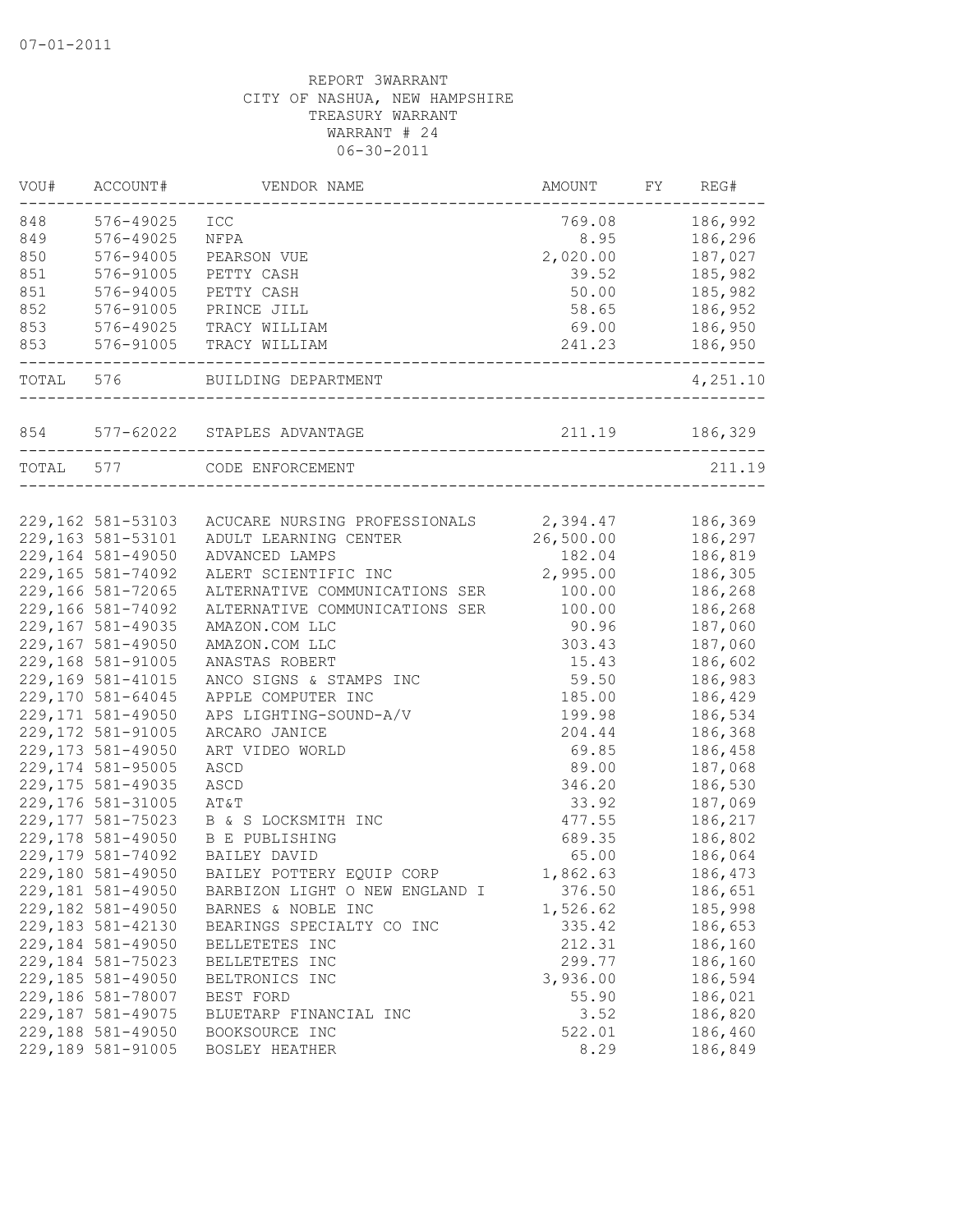| VOU# | ACCOUNT#<br>VENDOR NAME |                                | AMOUNT    | FY | REG#    |
|------|-------------------------|--------------------------------|-----------|----|---------|
|      | 229,190 581-49910       | BRENTWOOD DISTRIBUTION LLC     | 1,921.75  |    | 186,599 |
|      | 229,191 581-49050       | BROWN LYNNE                    | 73.05     |    | 186,453 |
|      | 229,191 581-91005       | BROWN LYNNE                    | 15.30     |    | 186,453 |
|      | 229,192 581-55010       | BUDGET CAR & TRUCK RENTAL      | 99.57     |    | 186,437 |
|      | 229,193 581-59130       | BURKHART DENNIS                | 80.00     |    | 186,139 |
|      | 229,194 581-49050       | CALENDARS                      | 48.78     |    | 187,003 |
|      | 229,195 581-49050       | CALLOWAY HOUSE INC             | 263.97    |    | 186,041 |
|      | 229,196 581-59130       | CAMPBELL BRIAN                 | 80.00     |    | 186,518 |
|      | 229,197 581-55015       | CANTARA DEBORAH                | 153.00    |    | 186,099 |
|      | 229,198 581-42120       | CAPP INC                       | 1,644.00  |    | 186,346 |
|      | 229,198 581-42130       | CAPP INC                       | 975.00    |    | 186,346 |
|      | 229,199 581-59130       | CARON JOHN                     | 80.00     |    | 186,547 |
|      | 229,200 581-49050       | CARTRIDGE WORLD NASHUA         | 62.99     |    | 186,503 |
|      | 229, 201 581-49035      | CENGAGE LEARNING               | 6.87      |    | 186,550 |
|      | 229,202 581-42020       | CENTRAL PAPER PRODUCTS CO      | 3,833.59  |    | 186,615 |
|      | 229,202 581-49910       | CENTRAL PAPER PRODUCTS CO      | 4,972.91  |    | 186,615 |
|      | 229,203 581-78007       | CHAPPELL TRACTOR SALES INC     | 1,805.34  |    | 186,049 |
|      | 229,204 581-91005       | CHAPUT GLENYS                  | 66.30     |    | 186,471 |
|      | 229, 205 581-41015      | CHRISTIAN PARTY RENTAL         | 379.00    |    | 186,175 |
|      | 229,206 581-78007       | CHUCK'S AUTO REPAIR INC        | 164.67    |    | 186,455 |
| 855  | 581-49050               | CITIZENS BANK                  | 413.32    |    | 12,675  |
|      | 229, 207 581-53103      | CLARK ASSOCIATES/DEBRA P CLARK | 29,795.50 |    | 186,053 |
|      | 229,208 581-43005       | CMRS-POC                       | 1,250.00  |    | 187,070 |
|      | 229,209 581-91005       | COCHRANE DONALD                | 156.83    |    | 186,544 |
|      | 229, 210 581-91005      | COLEMAN KEVIN                  | 6.00      |    | 186,826 |
|      | 229, 211 581-53103      |                                | 438.75    |    | 186,185 |
|      | 229, 212 581-41015      | COMPASSIONATE STAFFING LLC     |           |    |         |
|      |                         | COMPUTER HUT OF N E INC        | 135.00    |    | 186,622 |
|      | 229, 212 581-64045      | COMPUTER HUT OF N E INC        | 6,100.50  |    | 186,622 |
|      | 229, 213 581-49050      | CONNECTICUT VALLEY BIOLOGICAL  | 379.17    |    | 186,598 |
|      | 229, 214 581-91005      | CONRAD MARK                    | 152.69    |    | 186,375 |
|      | 229, 215 581-75015      | CONTROL TECHNOLOGIES INC       | 3,800.00  |    | 186,348 |
|      | 229, 215 581-75023      | CONTROL TECHNOLOGIES INC       | 637.94    |    | 186,348 |
|      | 229, 216 581-56030      | CONWAY ARENA                   | 27,725.00 |    | 186,478 |
|      | 229, 217 581-72035      | CONWAY OFFICE PRODUCTS LLC     | 69.00     |    | 186,121 |
|      | 229, 218 581-44005      | COPY SHOP                      | 2,820.00  |    | 186,119 |
|      | 229, 219 581-49050      | COUSIN'S VIDEO INC             | 215.04    |    | 186,545 |
|      | 229,220 581-49050       | CRYSTAL ROCK BOTTLED WATER     | 105.38    |    | 186,529 |
|      | 229, 221 581-49050      | CULINARY ARTS                  | 20.00     |    | 186,009 |
|      | 229, 222 581-53102      | CURIOUS CREATURES              | 300.00    |    | 186,850 |
|      | 229, 223 581-64045      | CUSTOM COMPUTER SPECIALIST INC | 2,664.02  |    | 186,314 |
|      | 229, 224 581-55010      | DAVE'S QUALITY DRY CLEANING    | 800.00    |    | 186,378 |
|      | 229, 225 581-53103      | DAVIS CHARLES B                | 120.00    |    | 186,851 |
|      | 229, 226 581-49050      | DEHNER SANDRA                  | 17.22     |    | 186,385 |
|      | 229, 227 581-49050      | DEMCO INC                      | 77.55     |    | 186,071 |
|      | 229, 228 581-59130      | DEMERS ARTHUR                  | 160.00    |    | 186,537 |
|      | 229, 229 581-91005      | DICHARD ALLAN                  | 99.83     |    | 186,805 |
|      | 229,230 581-49050       | DISCOUNT SCHOOL SUPPLY         | 1,497.14  |    | 186,372 |
|      | 229, 231 581-49050      | DISCOVERY EDUCATION            | 455.66    |    | 186,499 |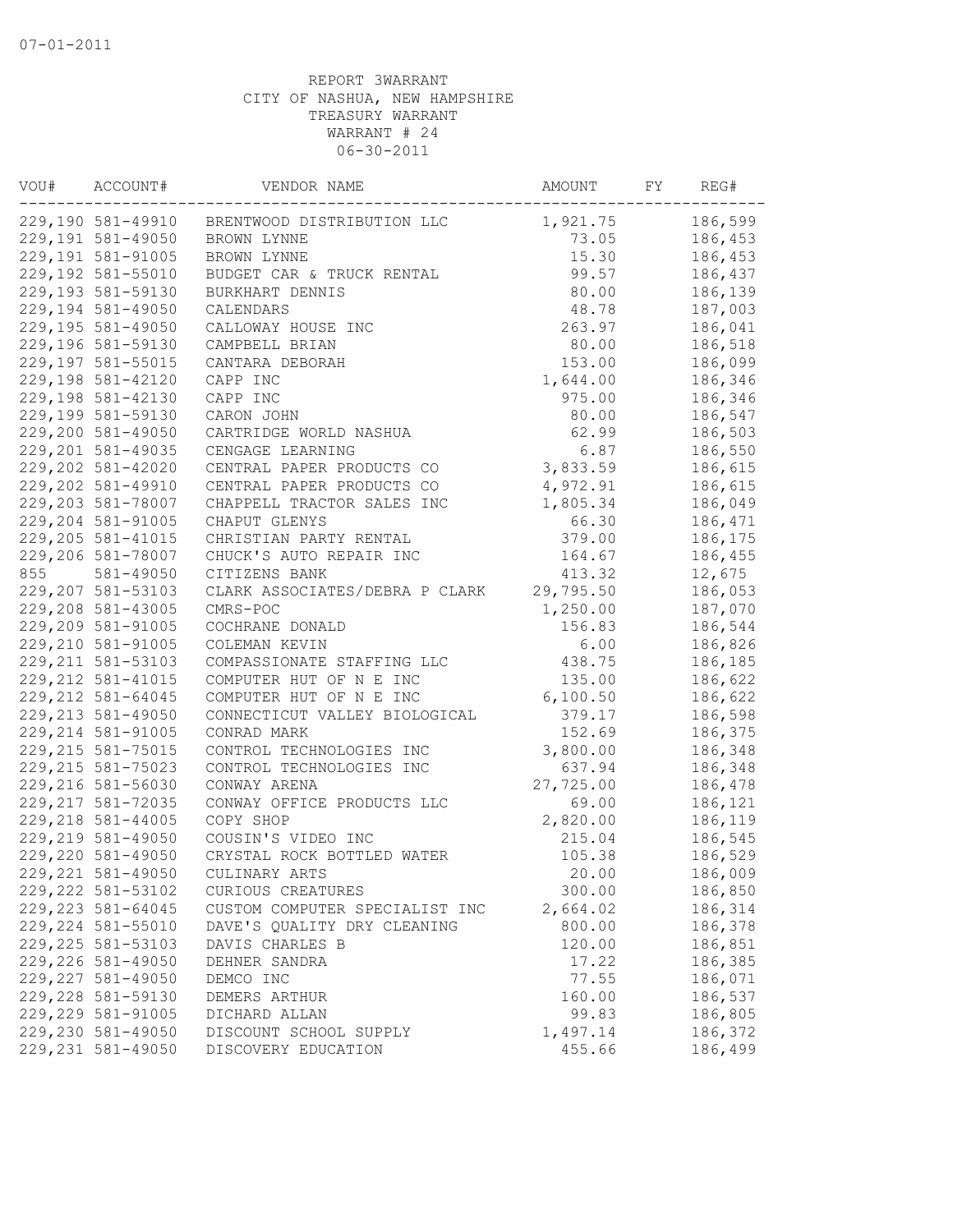| VOU# | ACCOUNT#<br>VENDOR NAME |                                | AMOUNT     | FY | REG#    |
|------|-------------------------|--------------------------------|------------|----|---------|
|      | 229, 232 581-59130      | DUDA MONIQUE                   | 90.00      |    | 186,542 |
|      | 229, 233 581-91040      | DUQUETTE CAROLYN               | 135.00     |    | 186,506 |
|      | 229, 234 581-55018      | EASTER SEALS OF NH INC         | 1,657.08   |    | 186,302 |
|      | 229, 234 581-84030      | EASTER SEALS OF NH INC         | 4,795.60   |    | 186,302 |
|      | 229, 235 581-49025      | EBSCO INFORMATION SERVICES     | 46.00      |    | 186,613 |
|      | 229,236 581-49050       | EPS/SCHOOLSPECIALTY INTERVENTI | 37.25      |    | 186,816 |
|      | 229, 237 581-49050      | ETA CUISENAIRE                 | 46.87      |    | 186,418 |
|      | 229, 238 581-42130      | F W WEBB COMPANY               | 1,149.90   |    | 186,079 |
|      | 229, 239 581-31005      | FAIR POINT COMMUNICATIONS INC  | 52.26      |    | 187,073 |
| 856  | 581-31005               | FAIRPOINT COMMUNICATIONS       | 772.15     |    | 187,028 |
|      | 229, 240 581-31005      | FAIRPOINT COMMUNICATIONS INC   | 28.53      |    | 187,072 |
|      | 229, 241 581-31005      | FAIRPOINT COMMUNICATIONS INC   | 26.42      |    | 187,074 |
|      | 229, 242 581-31005      | FAIRPOINT COMMUNICATIONS INC   | 28.53      |    | 187,075 |
|      | 229, 243 581-34015      | FAIRPOINT COMMUNICATIONS INC   | 28.53      |    | 187,076 |
|      | 229, 244 581-34015      | FAIRPOINT COMMUNICATIONS INC   | 28.53      |    | 187,077 |
|      | 229, 245 581-49075      | FASTENAL COMPANY               | 142.94     |    | 186,223 |
|      | 229, 246 581-43005      | FEDEX                          | 68.38      |    | 187,047 |
|      | 229, 247 581-42130      | FILTER SALES & SERVICE         | 3,688.61   |    | 186,379 |
|      | 229, 248 581-49050      | FIRST STUDENT INC              | 50.00      |    | 186,419 |
|      | 229, 248 581-55005      | FIRST STUDENT INC              | 4,339.60   |    | 186,419 |
|      | 229, 248 581-55005      | FIRST STUDENT INC              | 1,829.04   |    | 186,420 |
|      | 229, 248 581-55010      | FIRST STUDENT INC              | 316.00     |    | 186,419 |
|      | 229, 248 581-55010      | FIRST STUDENT INC              | 258.75     |    | 186,420 |
|      | 229, 248 581-55018      | FIRST STUDENT INC              | 1,580.60   |    | 186,419 |
|      | 229, 248 581-55025      | FIRST STUDENT INC              | 5,546.66   |    | 186,419 |
|      | 229, 249 581-49050      | FLINN SCIENTIFIC INC           | 267.14     |    | 186,087 |
|      | 229,250 581-49035       | FOLLETT EDUCATIONAL SERVICES   | $-257.84$  |    | 186,025 |
|      | 229,250 581-49050       | FOLLETT EDUCATIONAL SERVICES   | 874.50     |    | 186,025 |
|      | 229, 251 581-45910      |                                | 795.00     |    | 186,029 |
|      | 229, 251 581-49030      | FOLLETT LIBRARY RESOURCES      | 468.24     |    | 186,029 |
|      |                         | FOLLETT LIBRARY RESOURCES      | 229.14     |    | 186,840 |
|      | 229, 252 581-49050      | FRANZINI JOHN                  |            |    |         |
|      | 229, 253 581-47010      | FROST CHRISTINE                | 68.45      |    | 186,548 |
|      | 229, 254 581-55015      | GEFFRARD JEAN                  | 61.82      |    | 186,829 |
|      | 229, 255 581-49050      | GENERAL LINEN SERVICE INC      | 50.94      |    | 186,572 |
|      | 229, 255 581-53100      | GENERAL LINEN SERVICE INC      | 76.56      |    | 186,572 |
|      | 229, 256 581-49050      | GILMAN TRACI A OTR/L           | 97.91      |    | 186,553 |
|      | 229, 257 581-49050      | GLOBAL TRADEQUEST INC          | 1,581.00   |    | 186,825 |
|      | 229, 258 581-91005      | GOODWIN JENNIFER               | 36.98      |    | 186,364 |
|      | 229,259 581-49050       | GOPHER SPORT                   | 262.27     |    | 186,357 |
|      | 229,260 581-68092       | GORHAM SAVINGS LEASING GROUP   | 2,484.82   |    | 187,078 |
|      | 229,260 581-68093       | GORHAM SAVINGS LEASING GROUP   | 21, 457.29 |    | 187,078 |
|      | 229, 261 581-42130      | GRAINGER                       | 1,596.06   |    | 186,098 |
|      | 229, 261 581-64192      | GRAINGER                       | 1,398.38   |    | 186,098 |
|      | 229,262 581-94010       | GREENE ROBERT                  | 5,250.00   |    | 186,858 |
|      | 229, 263 581-91005      | GUAL WENDY                     | 34.68      |    | 186,462 |
|      | 229,264 581-53100       | HALLEE ALAN                    | 506.25     |    | 186,841 |
|      | 229, 265 581-49050      | HANNAFORD                      | 210.51     |    | 186,310 |
|      | 229,266 581-59130       | HARTERY ANDREW                 | 80.00      |    | 186,136 |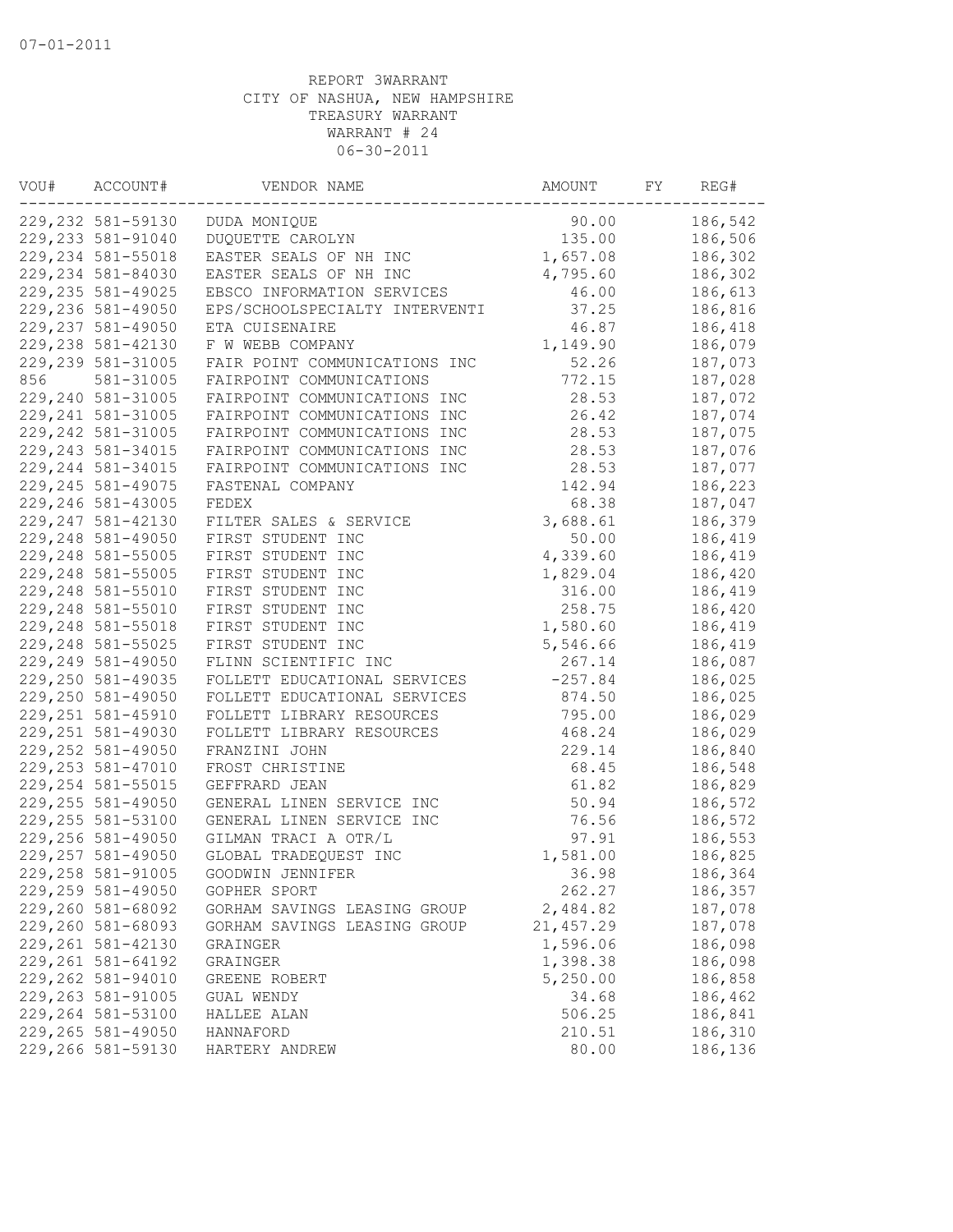| VOU# | ACCOUNT#           | VENDOR NAME                    |            | FY | REG#    |
|------|--------------------|--------------------------------|------------|----|---------|
|      | 229, 267 581-41015 | HASLER INC                     | 119.85     |    | 187,079 |
|      | 229,268 581-91005  | HATFIELD ELAINE                | 7.27       |    | 186,038 |
|      | 229,269 581-42130  | HEATING SPECIALTIES OF NH INC  | 1,177.80   |    | 186,592 |
|      | 229, 270 581-49050 | <b>HEINEMANN</b>               | 341.00     |    | 186,395 |
|      | 229, 270 581-49095 | HEINEMANN                      | 682.00     |    | 186,395 |
|      | 229, 271 581-49050 | HIGGINS VICKI                  | 30.88      |    | 186,383 |
|      | 229, 272 581-49050 | HIGHSMITH LLC                  | 300.06     |    | 186,738 |
|      | 229, 273 581-74092 | HILLYARD/MANCHESTER            | 1,552.64   |    | 186,822 |
|      | 229, 274 581-49050 | HIRNI CHERYL                   | 6.00       |    | 186,370 |
|      | 229, 275 581-49050 | HM RECEIVABLES CO LLC          | 14, 132.96 |    | 186,568 |
|      | 229, 276 581-49075 | HOME DEPOT CREDIT SERVICES     | 350.28     |    | 186,401 |
|      | 229, 277 581-49050 | HOME DEPOT CREDIT SERVICES     | 1,942.80   |    | 186,446 |
|      | 229, 277 581-64192 | HOME DEPOT CREDIT SERVICES     | 249.00     |    | 186,446 |
|      | 229, 278 581-59130 | HOULE BEVERLY                  | 60.00      |    | 186,525 |
|      | 229, 279 581-59130 | HUSBAND WAYNE R                | 60.00      |    | 186,812 |
|      | 229,280 581-91005  | HYNES STACY                    | 60.49      |    | 186,371 |
|      | 229, 281 581-91005 | INSINGA SCOTT                  | 176.97     |    | 186,643 |
|      | 229, 282 581-41040 | INTEGRATED OFFICE SOLUTIONS    | 1,976.00   |    | 186,541 |
|      | 229, 283 581-49050 | J SALLESE & SONS INC           | 5.04       |    | 186,456 |
|      | 229, 283 581-74092 | J SALLESE & SONS INC           | 419.46     |    | 186,456 |
|      | 229,284 581-49050  | J W PEPPER & SON INC           | 475.24     |    | 186,101 |
|      | 229, 285 581-51005 | JACKSON LEWIS LLP              | 652.50     |    | 186,649 |
|      | 229,286 581-49910  | JOHN DEERE LANDSCAPES INC      | 4,961.71   |    | 186,078 |
|      | 229, 287 581-44005 | JOSTENS INC                    | 402.56     |    | 186,390 |
|      | 229,287 581-49050  | JOSTENS INC                    | 57.83      |    | 186,390 |
|      | 229, 288 581-64192 | KARCHER NORTH AMERICA INC      | 22, 141.70 |    | 186,853 |
|      | 229,289 581-94030  | KEENE STATE COLLEGE            | 503.80     |    | 186,389 |
|      | 229,290 581-53100  | LABARGE-NEUMANN SANDRA         | 125.00     |    | 186,837 |
|      | 229, 291 581-91005 | LALIME MAUREEN                 | 26.52      |    | 186,433 |
|      | 229, 292 581-59130 | LARMIE MERL                    | 80.00      |    | 186,538 |
|      | 229, 293 581-49050 | LEARNING SEED COMPANY          | 620.55     |    | 186,642 |
|      | 229, 294 581-49050 | LEARNING ZONEXPRESS            | 303.10     |    | 186,388 |
|      | 229, 295 581-59130 | LEBEL ART                      | 90.00      |    | 186,505 |
|      | 229,296 581-59130  | LEBEL ART                      | 80.00      |    | 186,508 |
|      | 229, 297 581-74092 | LEVESQUES SEW & VAC INC        | 269.70     |    | 186,845 |
|      | 229,298 581-91005  | LEWIS SUSAN A                  | 6.50       |    | 186,451 |
|      | 229,299 581-49055  | LIBRARY VIDEO COMPANY          | 998.36     |    | 186,359 |
|      | 229,300 581-49075  | LINEN & SHADE BIN INC          | 120.00     |    | 186,352 |
|      | 229,301 581-91005  | LOFTUS JUDITH                  | 36.59      |    | 186,387 |
|      | 229,302 581-49075  | LOWE'S                         | 172.78     |    | 186,523 |
|      | 229,303 581-91005  | LUCAS MARK                     | 27.92      |    | 186,580 |
|      | 229,304 581-53100  | LUTHERAN COMMUNITY SERVICES OF | 90.00      |    | 186,439 |
|      | 229,305 581-42110  | M & M ELECTRICAL SUPPLY CO INC | 9,098.26   |    | 186,586 |
|      | 229,305 581-49050  | M & M ELECTRICAL SUPPLY CO INC | 328.06     |    | 186,586 |
|      | 229,306 581-49050  | M & N SPORTS LLC               | 4,306.60   |    | 186,164 |
|      | 229,307 581-94010  | MACDONALD TARA                 | 1,040.00   |    | 186,573 |
|      | 229,308 581-49050  | MAINE OXY-ACETYLENE SUPPLY CO  | 9.92       |    | 185,999 |
|      | 229,309 581-49050  | MARKET BASKET                  | 1,455.21   |    | 186,177 |
|      |                    |                                |            |    |         |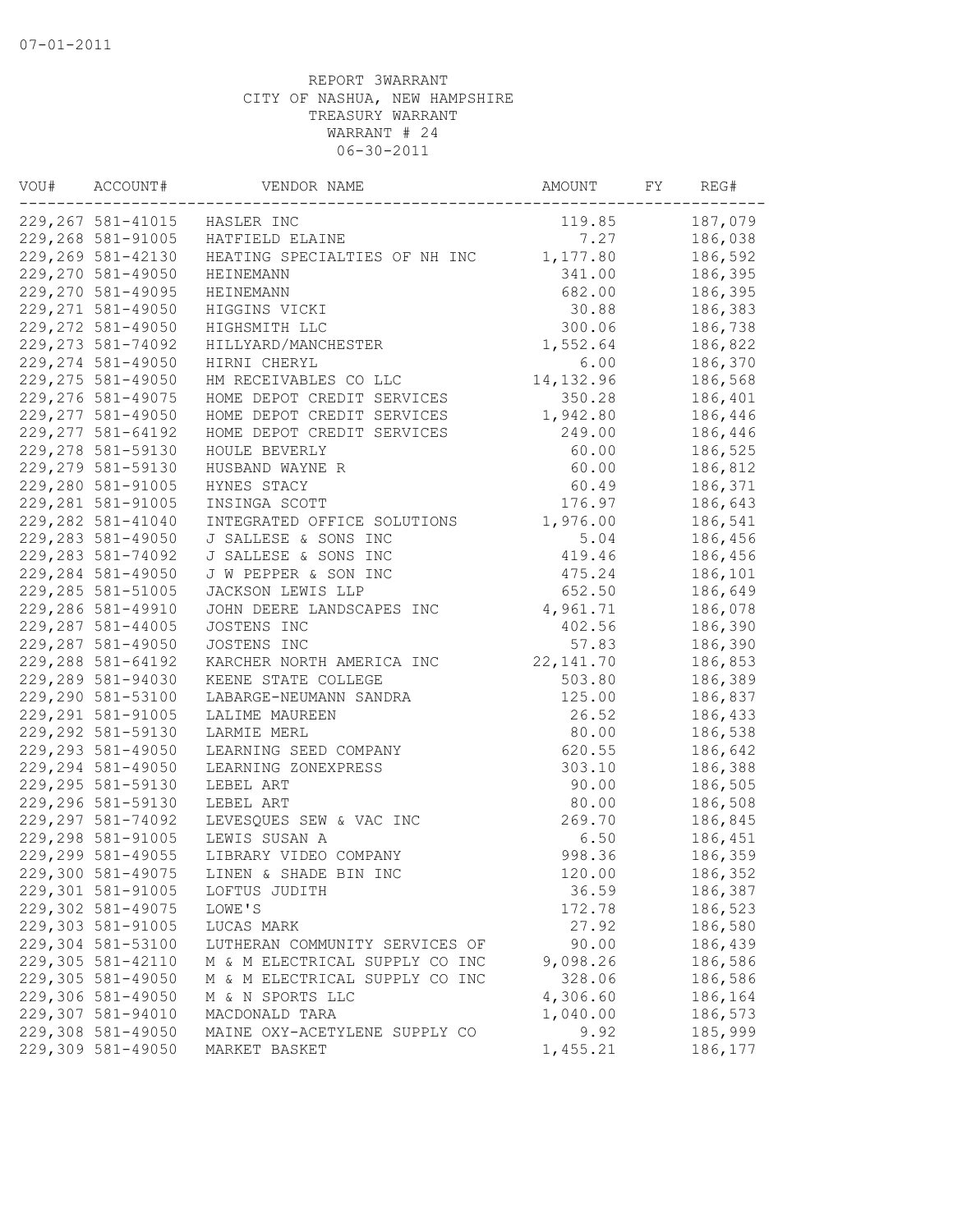| VOU# | ACCOUNT#<br>VENDOR NAME |                                | AMOUNT             | FY | REG#    |
|------|-------------------------|--------------------------------|--------------------|----|---------|
|      | 229,309 581-49050       | MARKET BASKET                  | 353.13             |    | 186,178 |
|      | 229,310 581-59130       | MARTEL CHESTER                 | 80.00              |    | 186,501 |
|      | 229, 311 581-55015      | MARTINO-INGRAM MAURA           | 33.05              |    | 186,855 |
|      | 229, 312 581-75090      | MARVELL PLATE GLASS INC        | 320.72             |    | 186,023 |
|      | 229, 313 581-49050      | MATHEMATICS OLYMPIADS          | 178.00             |    | 186,413 |
|      | 229, 314 581-78007      | MAYNARD & LESIEUR INCORPORATED | 246.20             |    | 186,603 |
|      | 229, 315 581-53103      | MCCARTNEY AMY                  | 6,850.25           |    | 186,531 |
|      | 229, 316 581-59130      | MCCORD GREGORY                 | 60.00              |    | 186,507 |
|      | 229, 317 581-49035      | MCGRAW HILL COMPANIES          | 353.90             |    | 186,135 |
|      | 229, 317 581-49050      | MCGRAW HILL COMPANIES          | 16, 417.64         |    | 186,135 |
|      | 229,318 581-42120       | MCMASTER-CARR SUPPLY CO        | 57.68              |    | 186,154 |
|      | 229, 319 581-49075      | MERRIMACK BUILDING SUPPLY INC  | 741.67             |    | 186,355 |
|      | 229,320 581-34015       | METROMEDIA ENERGY INC          | 16,120.49          |    | 187,071 |
|      | 229, 321 581-47010      | MFASCO                         | 1,494.19           |    | 186,028 |
|      | 229,322 581-49050       | MOORE SANDY                    | 34.98              |    | 186,798 |
|      | 229, 323 581-53100      | MULTI-STATE BILLING SERVICES L | 7,081.74           |    | 186,533 |
|      | 229, 324 581-59130      | MURPHY DENNIS JR               | 60.00              |    | 186,140 |
|      | 229, 325 581-49050      | MUSIC & ART CENTERS            | 2,002.80           |    | 186,582 |
|      | 229,326 581-64192       | MUSICIAN'S FRIEND INC          | 1,199.00           |    | 186,483 |
|      | 229,327 581-49050       | <b>NASCO</b>                   | 43.75              |    | 186,616 |
|      | 229,328 581-49050       | NASHUA OUTDOOR POWER EQUIPMENT | 644.12             |    | 186,172 |
|      | 229,328 581-49910       | NASHUA OUTDOOR POWER EQUIPMENT | 897.00             |    | 186,172 |
|      | 229,329 581-49075       | NASHUA WALLPAPER & PAINT CO    | 40.99              |    | 186,176 |
|      | 229,330 581-34015       | NATIONAL GRID                  | 5, 116.75          |    | 187,081 |
|      | 229,331 581-49050       | NATIONAL SCHOOL PRODUCTS       | 61.47              |    | 185,996 |
|      | 229,332 581-49050       | NCS PEARSON INC                | 1,012.47           |    | 186,422 |
|      | 229,332 581-49095       | NCS PEARSON INC                | 123.40             |    | 186,422 |
|      | 229,333 581-72060       | NELSON PIANO SERVICE/FRANK J N | 420.00             |    | 186,144 |
|      | 229, 333 581-74092      | NELSON PIANO SERVICE/FRANK J N | 630.00             |    | 186,144 |
|      | 229,334 581-49050       | NESMITH RICHARD                | 183.64             |    | 186,333 |
|      | 229,335 581-49050       | NORTHCENTER FOODSERVICES LLC   | 1,643.83           |    | 186,425 |
|      | 229,336 581-42110       | NORTHEAST ELECTRICAL DISTRIBUT | 114.74             |    | 186,595 |
|      | 229,337 581-49050       | NORTHEAST FOOD SVC EQUIPMENT & | 756.70             |    | 186,042 |
|      | 229,338 581-49910       | NORTHERN NURSERIES INC         | 198.00             |    | 186,406 |
|      | 229,339 581-94030       | NRRA                           | 120.00             |    | 186,996 |
|      | 229,340 581-31005       |                                |                    |    |         |
|      |                         | ONE COMMUNICATIONS             | 5,335.18<br>903.81 |    | 187,055 |
|      | 229,340 581-31040       | ONE COMMUNICATIONS             |                    |    | 187,055 |
|      | 229,341 581-31005       | ONE COMMUNICATIONS             | 6,507.70           |    | 187,080 |
|      | 229,342 581-49050       | ORIENTAL TRADING CO INC        | 20.27              |    | 186,399 |
|      | 229, 343 581-91005      | OUELLETTE MARTHA               | 41.89              |    | 186,469 |
|      | 229,344 581-91005       | PAPANICOLAOU ATHENA            | 31.24              |    | 186,428 |
|      | 229,345 581-42110       | PASEK CORP                     | 1,831.21           |    | 186,351 |
|      | 229,346 581-49050       | PAXTON/PATTERSON LLC           | 2,073.11           |    | 186,188 |
|      | 229,347 581-42120       | PEABODY SUPPLY CO INC          | 688.50             |    | 186,821 |
|      | 229,348 581-49050       | PEARSON EDUCATION              | 1,085.62           |    | 186,391 |
|      | 229,349 581-49035       | PEARSON EDUCATION INC          | 399.48             |    | 186,474 |
|      | 229,349 581-49050       | PEARSON EDUCATION INC          | 2,492.43           |    | 186,474 |
|      | 229,350 581-49050       | PENN STATE INDUSTRIES INC      | 334.45             |    | 186,504 |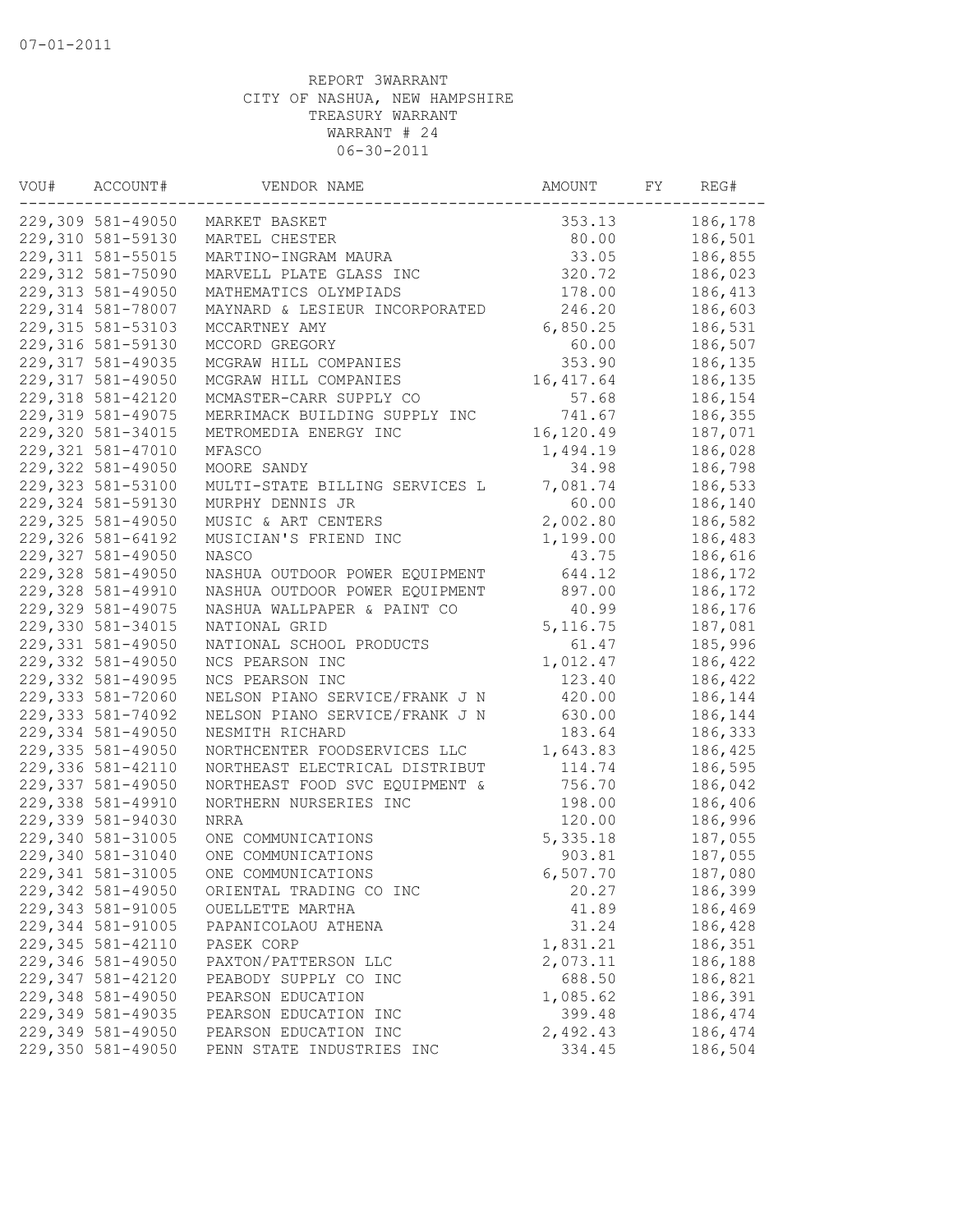| 229,351 581-33005 PENNICHUCK WATER WORKS INC<br>186,982<br>10,712.57<br>229,352 581-94010<br>PEREZ MICHAEL<br>2,836.80<br>186,857<br>229,353 581-43005<br>PETTY CASH<br>186,953<br>24.28<br>229,353 581-49050<br>PETTY CASH<br>123.54<br>186,953<br>229,354 581-43005<br>PETTY CASH<br>17.79<br>186,954<br>229,354 581-49050<br>146.08<br>PETTY CASH<br>186,954<br>229, 355 581-43005<br>186,955<br>PETTY CASH<br>13.64<br>229, 355 581-49050<br>64.62<br>PETTY CASH<br>186,955<br>229,356 581-43005<br>57.86<br>186,956<br>PETTY CASH<br>229,356 581-47010<br>PETTY CASH<br>79.76<br>186,956<br>229,356 581-49050<br>PETTY CASH<br>22.58<br>186,956<br>229,357 581-49050<br>PETTY CASH<br>177.79<br>186,957<br>229,358 581-43005<br>PETTY CASH<br>23.44<br>186,958<br>229,359 581-43005<br>52.80<br>186,959<br>PETTY CASH<br>229,359 581-49075<br>PETTY CASH<br>58.16<br>186,959<br>229,360 581-49050<br>PETTY CASH<br>5.80<br>186,960<br>229,361 581-53100<br>465.00<br>186,063<br>PITNEY BOWES<br>229,362 581-49075<br>77.48<br>186,621<br>PITNEY BOWES INCORPORATED<br>229,363 581-49050<br>2,389.71<br>PITSCO INC<br>186,004<br>229,364 581-43005<br>POSTMASTER<br>820.00<br>187,004<br>229,365 581-49050<br>POWER SYSTEMS INC<br>352.39<br>186,207<br>229,366 581-49050<br>PRESSTEK INC<br>202.03<br>186,815<br>229,367 581-49050<br>PRO AV SYSTEMS INC<br>2,675.00<br>186,509<br>229,367 581-64192<br>16,676.20<br>186,509<br>PRO AV SYSTEMS INC<br>229,367 581-74092<br>186,509<br>PRO AV SYSTEMS INC<br>284.00<br>229,368 581-49050<br>175.61<br>186,846<br>PROMOMENTO<br>229,369 581-55018<br>PROVIDER ENTERPRISES INC (THE)<br>21,752.30<br>186,402<br>229,370 581-32005<br>2,236.83<br>187,054<br>PSNH<br>229,371 581-32005<br>PUBLIC SERVICE OF NH<br>147, 199. 76<br>187,052<br>229,372 581-53103<br>READYNURSE STAFFING SERVICES<br>6, 211.38<br>186,094<br>229,373 581-49050<br>REALLY GOOD STUFF INC<br>436.65<br>186,367<br>229,374 581-46040<br>RED BRICK CLOTHING CO<br>33.60<br>186,095<br>725.11<br>229,375 581-49050<br>REMOTE & MANUAL SERVICE<br>186,847<br>229,376 581-43005<br>1,300.00<br>187,051<br>RESERVE ACCOUNT<br>229,377 581-42110<br>REXEL CLS<br>9.59<br>186,524<br>229,378 581-91005<br>ROJAS MARIA<br>52.79<br>186,838<br>229,379 581-94010<br>ROY SARA<br>1,794.00<br>186,290<br>229,380 581-42110<br>S G TORRICE CO INC<br>271.01<br>186,578<br>229,381 581-49050<br>1,615.21<br>186,015<br>SAGE PUBLICATIONS INC<br>229,382 581-49050<br>1,615.80<br>186,416<br>SANE<br>229,383 581-78007<br>39.68<br>186,166<br>SANEL AUTO PARTS CO<br>229,383 581-78007<br>37.83<br>186,167<br>SANEL AUTO PARTS CO<br>229,384 581-59130<br>186,519<br>SAWYER THOMAS<br>130.00<br>229,385 581-49050<br>679.16<br>186,620<br>SCHOLASTIC INCORPORATED<br>229,386 581-47010<br>1,378.95<br>186,358<br>SCHOOL NURSE SUPPLY INC<br>229,387 581-49050<br>1,344.45<br>186,415<br>SCHOOL OUTFITTERS<br>229,388 581-41015<br>186,392<br>SCHOOL SPECIALTY INC<br>440.17<br>229,388 581-41015<br>186,393<br>SCHOOL SPECIALTY INC<br>119.91 | VOU# | ACCOUNT#<br>VENDOR NAME |  | AMOUNT | FY | REG# |
|------------------------------------------------------------------------------------------------------------------------------------------------------------------------------------------------------------------------------------------------------------------------------------------------------------------------------------------------------------------------------------------------------------------------------------------------------------------------------------------------------------------------------------------------------------------------------------------------------------------------------------------------------------------------------------------------------------------------------------------------------------------------------------------------------------------------------------------------------------------------------------------------------------------------------------------------------------------------------------------------------------------------------------------------------------------------------------------------------------------------------------------------------------------------------------------------------------------------------------------------------------------------------------------------------------------------------------------------------------------------------------------------------------------------------------------------------------------------------------------------------------------------------------------------------------------------------------------------------------------------------------------------------------------------------------------------------------------------------------------------------------------------------------------------------------------------------------------------------------------------------------------------------------------------------------------------------------------------------------------------------------------------------------------------------------------------------------------------------------------------------------------------------------------------------------------------------------------------------------------------------------------------------------------------------------------------------------------------------------------------------------------------------------------------------------------------------------------------------------------------------------------------------------------------------------------------------------------------------------------------------------------------------------------------------------------------------------------------------------------------------------------------------------------------------------------------------------------------------------------------------------------------------------------------------------------------------------------------------------------------------------------------------------------------------------|------|-------------------------|--|--------|----|------|
|                                                                                                                                                                                                                                                                                                                                                                                                                                                                                                                                                                                                                                                                                                                                                                                                                                                                                                                                                                                                                                                                                                                                                                                                                                                                                                                                                                                                                                                                                                                                                                                                                                                                                                                                                                                                                                                                                                                                                                                                                                                                                                                                                                                                                                                                                                                                                                                                                                                                                                                                                                                                                                                                                                                                                                                                                                                                                                                                                                                                                                                            |      |                         |  |        |    |      |
|                                                                                                                                                                                                                                                                                                                                                                                                                                                                                                                                                                                                                                                                                                                                                                                                                                                                                                                                                                                                                                                                                                                                                                                                                                                                                                                                                                                                                                                                                                                                                                                                                                                                                                                                                                                                                                                                                                                                                                                                                                                                                                                                                                                                                                                                                                                                                                                                                                                                                                                                                                                                                                                                                                                                                                                                                                                                                                                                                                                                                                                            |      |                         |  |        |    |      |
|                                                                                                                                                                                                                                                                                                                                                                                                                                                                                                                                                                                                                                                                                                                                                                                                                                                                                                                                                                                                                                                                                                                                                                                                                                                                                                                                                                                                                                                                                                                                                                                                                                                                                                                                                                                                                                                                                                                                                                                                                                                                                                                                                                                                                                                                                                                                                                                                                                                                                                                                                                                                                                                                                                                                                                                                                                                                                                                                                                                                                                                            |      |                         |  |        |    |      |
|                                                                                                                                                                                                                                                                                                                                                                                                                                                                                                                                                                                                                                                                                                                                                                                                                                                                                                                                                                                                                                                                                                                                                                                                                                                                                                                                                                                                                                                                                                                                                                                                                                                                                                                                                                                                                                                                                                                                                                                                                                                                                                                                                                                                                                                                                                                                                                                                                                                                                                                                                                                                                                                                                                                                                                                                                                                                                                                                                                                                                                                            |      |                         |  |        |    |      |
|                                                                                                                                                                                                                                                                                                                                                                                                                                                                                                                                                                                                                                                                                                                                                                                                                                                                                                                                                                                                                                                                                                                                                                                                                                                                                                                                                                                                                                                                                                                                                                                                                                                                                                                                                                                                                                                                                                                                                                                                                                                                                                                                                                                                                                                                                                                                                                                                                                                                                                                                                                                                                                                                                                                                                                                                                                                                                                                                                                                                                                                            |      |                         |  |        |    |      |
|                                                                                                                                                                                                                                                                                                                                                                                                                                                                                                                                                                                                                                                                                                                                                                                                                                                                                                                                                                                                                                                                                                                                                                                                                                                                                                                                                                                                                                                                                                                                                                                                                                                                                                                                                                                                                                                                                                                                                                                                                                                                                                                                                                                                                                                                                                                                                                                                                                                                                                                                                                                                                                                                                                                                                                                                                                                                                                                                                                                                                                                            |      |                         |  |        |    |      |
|                                                                                                                                                                                                                                                                                                                                                                                                                                                                                                                                                                                                                                                                                                                                                                                                                                                                                                                                                                                                                                                                                                                                                                                                                                                                                                                                                                                                                                                                                                                                                                                                                                                                                                                                                                                                                                                                                                                                                                                                                                                                                                                                                                                                                                                                                                                                                                                                                                                                                                                                                                                                                                                                                                                                                                                                                                                                                                                                                                                                                                                            |      |                         |  |        |    |      |
|                                                                                                                                                                                                                                                                                                                                                                                                                                                                                                                                                                                                                                                                                                                                                                                                                                                                                                                                                                                                                                                                                                                                                                                                                                                                                                                                                                                                                                                                                                                                                                                                                                                                                                                                                                                                                                                                                                                                                                                                                                                                                                                                                                                                                                                                                                                                                                                                                                                                                                                                                                                                                                                                                                                                                                                                                                                                                                                                                                                                                                                            |      |                         |  |        |    |      |
|                                                                                                                                                                                                                                                                                                                                                                                                                                                                                                                                                                                                                                                                                                                                                                                                                                                                                                                                                                                                                                                                                                                                                                                                                                                                                                                                                                                                                                                                                                                                                                                                                                                                                                                                                                                                                                                                                                                                                                                                                                                                                                                                                                                                                                                                                                                                                                                                                                                                                                                                                                                                                                                                                                                                                                                                                                                                                                                                                                                                                                                            |      |                         |  |        |    |      |
|                                                                                                                                                                                                                                                                                                                                                                                                                                                                                                                                                                                                                                                                                                                                                                                                                                                                                                                                                                                                                                                                                                                                                                                                                                                                                                                                                                                                                                                                                                                                                                                                                                                                                                                                                                                                                                                                                                                                                                                                                                                                                                                                                                                                                                                                                                                                                                                                                                                                                                                                                                                                                                                                                                                                                                                                                                                                                                                                                                                                                                                            |      |                         |  |        |    |      |
|                                                                                                                                                                                                                                                                                                                                                                                                                                                                                                                                                                                                                                                                                                                                                                                                                                                                                                                                                                                                                                                                                                                                                                                                                                                                                                                                                                                                                                                                                                                                                                                                                                                                                                                                                                                                                                                                                                                                                                                                                                                                                                                                                                                                                                                                                                                                                                                                                                                                                                                                                                                                                                                                                                                                                                                                                                                                                                                                                                                                                                                            |      |                         |  |        |    |      |
|                                                                                                                                                                                                                                                                                                                                                                                                                                                                                                                                                                                                                                                                                                                                                                                                                                                                                                                                                                                                                                                                                                                                                                                                                                                                                                                                                                                                                                                                                                                                                                                                                                                                                                                                                                                                                                                                                                                                                                                                                                                                                                                                                                                                                                                                                                                                                                                                                                                                                                                                                                                                                                                                                                                                                                                                                                                                                                                                                                                                                                                            |      |                         |  |        |    |      |
|                                                                                                                                                                                                                                                                                                                                                                                                                                                                                                                                                                                                                                                                                                                                                                                                                                                                                                                                                                                                                                                                                                                                                                                                                                                                                                                                                                                                                                                                                                                                                                                                                                                                                                                                                                                                                                                                                                                                                                                                                                                                                                                                                                                                                                                                                                                                                                                                                                                                                                                                                                                                                                                                                                                                                                                                                                                                                                                                                                                                                                                            |      |                         |  |        |    |      |
|                                                                                                                                                                                                                                                                                                                                                                                                                                                                                                                                                                                                                                                                                                                                                                                                                                                                                                                                                                                                                                                                                                                                                                                                                                                                                                                                                                                                                                                                                                                                                                                                                                                                                                                                                                                                                                                                                                                                                                                                                                                                                                                                                                                                                                                                                                                                                                                                                                                                                                                                                                                                                                                                                                                                                                                                                                                                                                                                                                                                                                                            |      |                         |  |        |    |      |
|                                                                                                                                                                                                                                                                                                                                                                                                                                                                                                                                                                                                                                                                                                                                                                                                                                                                                                                                                                                                                                                                                                                                                                                                                                                                                                                                                                                                                                                                                                                                                                                                                                                                                                                                                                                                                                                                                                                                                                                                                                                                                                                                                                                                                                                                                                                                                                                                                                                                                                                                                                                                                                                                                                                                                                                                                                                                                                                                                                                                                                                            |      |                         |  |        |    |      |
|                                                                                                                                                                                                                                                                                                                                                                                                                                                                                                                                                                                                                                                                                                                                                                                                                                                                                                                                                                                                                                                                                                                                                                                                                                                                                                                                                                                                                                                                                                                                                                                                                                                                                                                                                                                                                                                                                                                                                                                                                                                                                                                                                                                                                                                                                                                                                                                                                                                                                                                                                                                                                                                                                                                                                                                                                                                                                                                                                                                                                                                            |      |                         |  |        |    |      |
|                                                                                                                                                                                                                                                                                                                                                                                                                                                                                                                                                                                                                                                                                                                                                                                                                                                                                                                                                                                                                                                                                                                                                                                                                                                                                                                                                                                                                                                                                                                                                                                                                                                                                                                                                                                                                                                                                                                                                                                                                                                                                                                                                                                                                                                                                                                                                                                                                                                                                                                                                                                                                                                                                                                                                                                                                                                                                                                                                                                                                                                            |      |                         |  |        |    |      |
|                                                                                                                                                                                                                                                                                                                                                                                                                                                                                                                                                                                                                                                                                                                                                                                                                                                                                                                                                                                                                                                                                                                                                                                                                                                                                                                                                                                                                                                                                                                                                                                                                                                                                                                                                                                                                                                                                                                                                                                                                                                                                                                                                                                                                                                                                                                                                                                                                                                                                                                                                                                                                                                                                                                                                                                                                                                                                                                                                                                                                                                            |      |                         |  |        |    |      |
|                                                                                                                                                                                                                                                                                                                                                                                                                                                                                                                                                                                                                                                                                                                                                                                                                                                                                                                                                                                                                                                                                                                                                                                                                                                                                                                                                                                                                                                                                                                                                                                                                                                                                                                                                                                                                                                                                                                                                                                                                                                                                                                                                                                                                                                                                                                                                                                                                                                                                                                                                                                                                                                                                                                                                                                                                                                                                                                                                                                                                                                            |      |                         |  |        |    |      |
|                                                                                                                                                                                                                                                                                                                                                                                                                                                                                                                                                                                                                                                                                                                                                                                                                                                                                                                                                                                                                                                                                                                                                                                                                                                                                                                                                                                                                                                                                                                                                                                                                                                                                                                                                                                                                                                                                                                                                                                                                                                                                                                                                                                                                                                                                                                                                                                                                                                                                                                                                                                                                                                                                                                                                                                                                                                                                                                                                                                                                                                            |      |                         |  |        |    |      |
|                                                                                                                                                                                                                                                                                                                                                                                                                                                                                                                                                                                                                                                                                                                                                                                                                                                                                                                                                                                                                                                                                                                                                                                                                                                                                                                                                                                                                                                                                                                                                                                                                                                                                                                                                                                                                                                                                                                                                                                                                                                                                                                                                                                                                                                                                                                                                                                                                                                                                                                                                                                                                                                                                                                                                                                                                                                                                                                                                                                                                                                            |      |                         |  |        |    |      |
|                                                                                                                                                                                                                                                                                                                                                                                                                                                                                                                                                                                                                                                                                                                                                                                                                                                                                                                                                                                                                                                                                                                                                                                                                                                                                                                                                                                                                                                                                                                                                                                                                                                                                                                                                                                                                                                                                                                                                                                                                                                                                                                                                                                                                                                                                                                                                                                                                                                                                                                                                                                                                                                                                                                                                                                                                                                                                                                                                                                                                                                            |      |                         |  |        |    |      |
|                                                                                                                                                                                                                                                                                                                                                                                                                                                                                                                                                                                                                                                                                                                                                                                                                                                                                                                                                                                                                                                                                                                                                                                                                                                                                                                                                                                                                                                                                                                                                                                                                                                                                                                                                                                                                                                                                                                                                                                                                                                                                                                                                                                                                                                                                                                                                                                                                                                                                                                                                                                                                                                                                                                                                                                                                                                                                                                                                                                                                                                            |      |                         |  |        |    |      |
|                                                                                                                                                                                                                                                                                                                                                                                                                                                                                                                                                                                                                                                                                                                                                                                                                                                                                                                                                                                                                                                                                                                                                                                                                                                                                                                                                                                                                                                                                                                                                                                                                                                                                                                                                                                                                                                                                                                                                                                                                                                                                                                                                                                                                                                                                                                                                                                                                                                                                                                                                                                                                                                                                                                                                                                                                                                                                                                                                                                                                                                            |      |                         |  |        |    |      |
|                                                                                                                                                                                                                                                                                                                                                                                                                                                                                                                                                                                                                                                                                                                                                                                                                                                                                                                                                                                                                                                                                                                                                                                                                                                                                                                                                                                                                                                                                                                                                                                                                                                                                                                                                                                                                                                                                                                                                                                                                                                                                                                                                                                                                                                                                                                                                                                                                                                                                                                                                                                                                                                                                                                                                                                                                                                                                                                                                                                                                                                            |      |                         |  |        |    |      |
|                                                                                                                                                                                                                                                                                                                                                                                                                                                                                                                                                                                                                                                                                                                                                                                                                                                                                                                                                                                                                                                                                                                                                                                                                                                                                                                                                                                                                                                                                                                                                                                                                                                                                                                                                                                                                                                                                                                                                                                                                                                                                                                                                                                                                                                                                                                                                                                                                                                                                                                                                                                                                                                                                                                                                                                                                                                                                                                                                                                                                                                            |      |                         |  |        |    |      |
|                                                                                                                                                                                                                                                                                                                                                                                                                                                                                                                                                                                                                                                                                                                                                                                                                                                                                                                                                                                                                                                                                                                                                                                                                                                                                                                                                                                                                                                                                                                                                                                                                                                                                                                                                                                                                                                                                                                                                                                                                                                                                                                                                                                                                                                                                                                                                                                                                                                                                                                                                                                                                                                                                                                                                                                                                                                                                                                                                                                                                                                            |      |                         |  |        |    |      |
|                                                                                                                                                                                                                                                                                                                                                                                                                                                                                                                                                                                                                                                                                                                                                                                                                                                                                                                                                                                                                                                                                                                                                                                                                                                                                                                                                                                                                                                                                                                                                                                                                                                                                                                                                                                                                                                                                                                                                                                                                                                                                                                                                                                                                                                                                                                                                                                                                                                                                                                                                                                                                                                                                                                                                                                                                                                                                                                                                                                                                                                            |      |                         |  |        |    |      |
|                                                                                                                                                                                                                                                                                                                                                                                                                                                                                                                                                                                                                                                                                                                                                                                                                                                                                                                                                                                                                                                                                                                                                                                                                                                                                                                                                                                                                                                                                                                                                                                                                                                                                                                                                                                                                                                                                                                                                                                                                                                                                                                                                                                                                                                                                                                                                                                                                                                                                                                                                                                                                                                                                                                                                                                                                                                                                                                                                                                                                                                            |      |                         |  |        |    |      |
|                                                                                                                                                                                                                                                                                                                                                                                                                                                                                                                                                                                                                                                                                                                                                                                                                                                                                                                                                                                                                                                                                                                                                                                                                                                                                                                                                                                                                                                                                                                                                                                                                                                                                                                                                                                                                                                                                                                                                                                                                                                                                                                                                                                                                                                                                                                                                                                                                                                                                                                                                                                                                                                                                                                                                                                                                                                                                                                                                                                                                                                            |      |                         |  |        |    |      |
|                                                                                                                                                                                                                                                                                                                                                                                                                                                                                                                                                                                                                                                                                                                                                                                                                                                                                                                                                                                                                                                                                                                                                                                                                                                                                                                                                                                                                                                                                                                                                                                                                                                                                                                                                                                                                                                                                                                                                                                                                                                                                                                                                                                                                                                                                                                                                                                                                                                                                                                                                                                                                                                                                                                                                                                                                                                                                                                                                                                                                                                            |      |                         |  |        |    |      |
|                                                                                                                                                                                                                                                                                                                                                                                                                                                                                                                                                                                                                                                                                                                                                                                                                                                                                                                                                                                                                                                                                                                                                                                                                                                                                                                                                                                                                                                                                                                                                                                                                                                                                                                                                                                                                                                                                                                                                                                                                                                                                                                                                                                                                                                                                                                                                                                                                                                                                                                                                                                                                                                                                                                                                                                                                                                                                                                                                                                                                                                            |      |                         |  |        |    |      |
|                                                                                                                                                                                                                                                                                                                                                                                                                                                                                                                                                                                                                                                                                                                                                                                                                                                                                                                                                                                                                                                                                                                                                                                                                                                                                                                                                                                                                                                                                                                                                                                                                                                                                                                                                                                                                                                                                                                                                                                                                                                                                                                                                                                                                                                                                                                                                                                                                                                                                                                                                                                                                                                                                                                                                                                                                                                                                                                                                                                                                                                            |      |                         |  |        |    |      |
|                                                                                                                                                                                                                                                                                                                                                                                                                                                                                                                                                                                                                                                                                                                                                                                                                                                                                                                                                                                                                                                                                                                                                                                                                                                                                                                                                                                                                                                                                                                                                                                                                                                                                                                                                                                                                                                                                                                                                                                                                                                                                                                                                                                                                                                                                                                                                                                                                                                                                                                                                                                                                                                                                                                                                                                                                                                                                                                                                                                                                                                            |      |                         |  |        |    |      |
|                                                                                                                                                                                                                                                                                                                                                                                                                                                                                                                                                                                                                                                                                                                                                                                                                                                                                                                                                                                                                                                                                                                                                                                                                                                                                                                                                                                                                                                                                                                                                                                                                                                                                                                                                                                                                                                                                                                                                                                                                                                                                                                                                                                                                                                                                                                                                                                                                                                                                                                                                                                                                                                                                                                                                                                                                                                                                                                                                                                                                                                            |      |                         |  |        |    |      |
|                                                                                                                                                                                                                                                                                                                                                                                                                                                                                                                                                                                                                                                                                                                                                                                                                                                                                                                                                                                                                                                                                                                                                                                                                                                                                                                                                                                                                                                                                                                                                                                                                                                                                                                                                                                                                                                                                                                                                                                                                                                                                                                                                                                                                                                                                                                                                                                                                                                                                                                                                                                                                                                                                                                                                                                                                                                                                                                                                                                                                                                            |      |                         |  |        |    |      |
|                                                                                                                                                                                                                                                                                                                                                                                                                                                                                                                                                                                                                                                                                                                                                                                                                                                                                                                                                                                                                                                                                                                                                                                                                                                                                                                                                                                                                                                                                                                                                                                                                                                                                                                                                                                                                                                                                                                                                                                                                                                                                                                                                                                                                                                                                                                                                                                                                                                                                                                                                                                                                                                                                                                                                                                                                                                                                                                                                                                                                                                            |      |                         |  |        |    |      |
|                                                                                                                                                                                                                                                                                                                                                                                                                                                                                                                                                                                                                                                                                                                                                                                                                                                                                                                                                                                                                                                                                                                                                                                                                                                                                                                                                                                                                                                                                                                                                                                                                                                                                                                                                                                                                                                                                                                                                                                                                                                                                                                                                                                                                                                                                                                                                                                                                                                                                                                                                                                                                                                                                                                                                                                                                                                                                                                                                                                                                                                            |      |                         |  |        |    |      |
|                                                                                                                                                                                                                                                                                                                                                                                                                                                                                                                                                                                                                                                                                                                                                                                                                                                                                                                                                                                                                                                                                                                                                                                                                                                                                                                                                                                                                                                                                                                                                                                                                                                                                                                                                                                                                                                                                                                                                                                                                                                                                                                                                                                                                                                                                                                                                                                                                                                                                                                                                                                                                                                                                                                                                                                                                                                                                                                                                                                                                                                            |      |                         |  |        |    |      |
|                                                                                                                                                                                                                                                                                                                                                                                                                                                                                                                                                                                                                                                                                                                                                                                                                                                                                                                                                                                                                                                                                                                                                                                                                                                                                                                                                                                                                                                                                                                                                                                                                                                                                                                                                                                                                                                                                                                                                                                                                                                                                                                                                                                                                                                                                                                                                                                                                                                                                                                                                                                                                                                                                                                                                                                                                                                                                                                                                                                                                                                            |      |                         |  |        |    |      |
|                                                                                                                                                                                                                                                                                                                                                                                                                                                                                                                                                                                                                                                                                                                                                                                                                                                                                                                                                                                                                                                                                                                                                                                                                                                                                                                                                                                                                                                                                                                                                                                                                                                                                                                                                                                                                                                                                                                                                                                                                                                                                                                                                                                                                                                                                                                                                                                                                                                                                                                                                                                                                                                                                                                                                                                                                                                                                                                                                                                                                                                            |      |                         |  |        |    |      |
|                                                                                                                                                                                                                                                                                                                                                                                                                                                                                                                                                                                                                                                                                                                                                                                                                                                                                                                                                                                                                                                                                                                                                                                                                                                                                                                                                                                                                                                                                                                                                                                                                                                                                                                                                                                                                                                                                                                                                                                                                                                                                                                                                                                                                                                                                                                                                                                                                                                                                                                                                                                                                                                                                                                                                                                                                                                                                                                                                                                                                                                            |      |                         |  |        |    |      |
|                                                                                                                                                                                                                                                                                                                                                                                                                                                                                                                                                                                                                                                                                                                                                                                                                                                                                                                                                                                                                                                                                                                                                                                                                                                                                                                                                                                                                                                                                                                                                                                                                                                                                                                                                                                                                                                                                                                                                                                                                                                                                                                                                                                                                                                                                                                                                                                                                                                                                                                                                                                                                                                                                                                                                                                                                                                                                                                                                                                                                                                            |      |                         |  |        |    |      |
|                                                                                                                                                                                                                                                                                                                                                                                                                                                                                                                                                                                                                                                                                                                                                                                                                                                                                                                                                                                                                                                                                                                                                                                                                                                                                                                                                                                                                                                                                                                                                                                                                                                                                                                                                                                                                                                                                                                                                                                                                                                                                                                                                                                                                                                                                                                                                                                                                                                                                                                                                                                                                                                                                                                                                                                                                                                                                                                                                                                                                                                            |      |                         |  |        |    |      |
|                                                                                                                                                                                                                                                                                                                                                                                                                                                                                                                                                                                                                                                                                                                                                                                                                                                                                                                                                                                                                                                                                                                                                                                                                                                                                                                                                                                                                                                                                                                                                                                                                                                                                                                                                                                                                                                                                                                                                                                                                                                                                                                                                                                                                                                                                                                                                                                                                                                                                                                                                                                                                                                                                                                                                                                                                                                                                                                                                                                                                                                            |      |                         |  |        |    |      |
|                                                                                                                                                                                                                                                                                                                                                                                                                                                                                                                                                                                                                                                                                                                                                                                                                                                                                                                                                                                                                                                                                                                                                                                                                                                                                                                                                                                                                                                                                                                                                                                                                                                                                                                                                                                                                                                                                                                                                                                                                                                                                                                                                                                                                                                                                                                                                                                                                                                                                                                                                                                                                                                                                                                                                                                                                                                                                                                                                                                                                                                            |      |                         |  |        |    |      |
|                                                                                                                                                                                                                                                                                                                                                                                                                                                                                                                                                                                                                                                                                                                                                                                                                                                                                                                                                                                                                                                                                                                                                                                                                                                                                                                                                                                                                                                                                                                                                                                                                                                                                                                                                                                                                                                                                                                                                                                                                                                                                                                                                                                                                                                                                                                                                                                                                                                                                                                                                                                                                                                                                                                                                                                                                                                                                                                                                                                                                                                            |      |                         |  |        |    |      |
|                                                                                                                                                                                                                                                                                                                                                                                                                                                                                                                                                                                                                                                                                                                                                                                                                                                                                                                                                                                                                                                                                                                                                                                                                                                                                                                                                                                                                                                                                                                                                                                                                                                                                                                                                                                                                                                                                                                                                                                                                                                                                                                                                                                                                                                                                                                                                                                                                                                                                                                                                                                                                                                                                                                                                                                                                                                                                                                                                                                                                                                            |      |                         |  |        |    |      |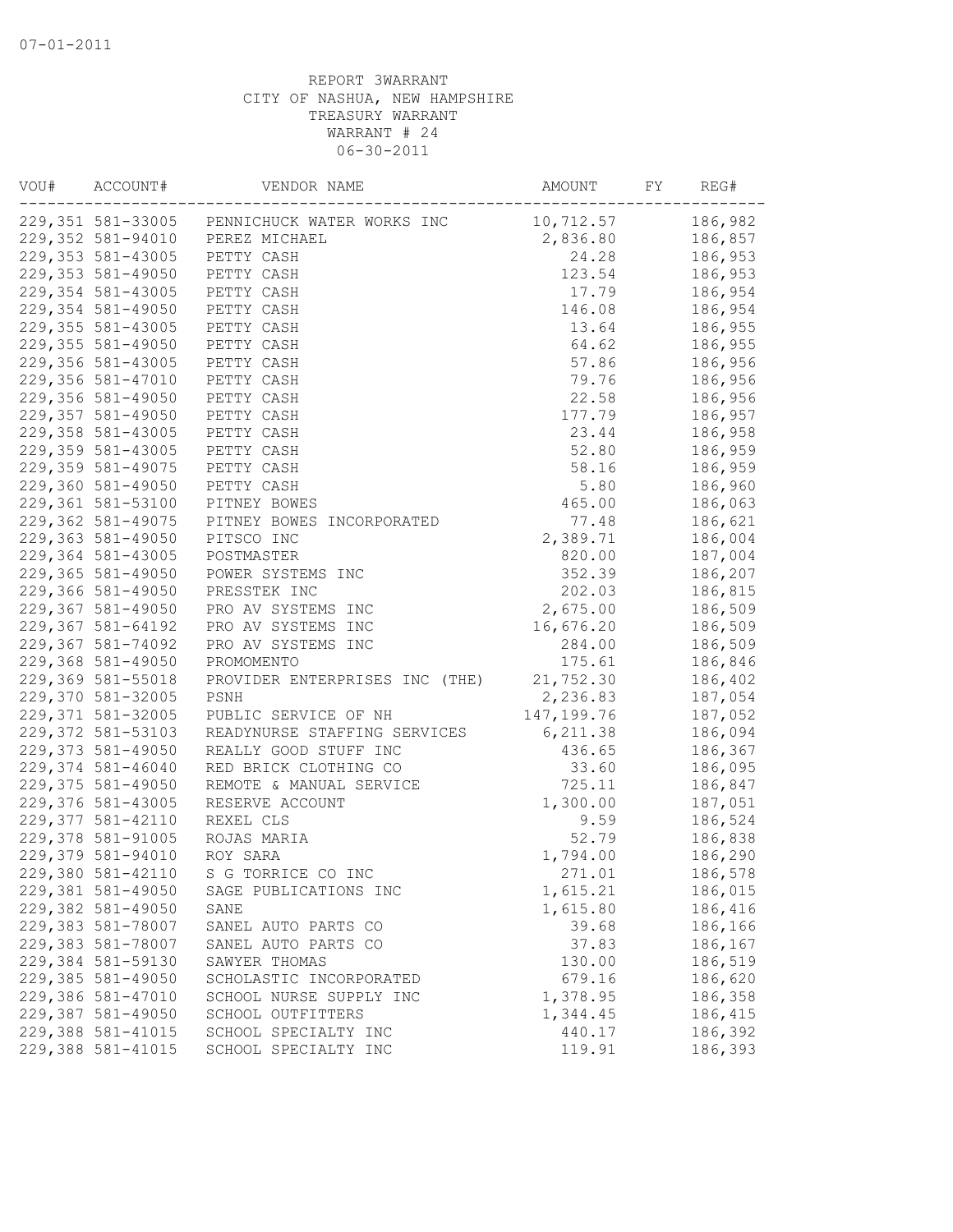| VOU# | ACCOUNT#           | VENDOR NAME                    |           | FY | REG#    |
|------|--------------------|--------------------------------|-----------|----|---------|
|      | 229,388 581-41015  | SCHOOL SPECIALTY INC           | 682.76    |    | 186,394 |
|      | 229,388 581-41045  | SCHOOL SPECIALTY INC           | 704.13    |    | 186,393 |
|      | 229,388 581-41045  | SCHOOL SPECIALTY INC           | 26.69     |    | 186,394 |
|      | 229,388 581-47010  | SCHOOL SPECIALTY INC           | 63.45     |    | 186,393 |
|      | 229,388 581-47010  | SCHOOL SPECIALTY INC           | .90       |    | 186,394 |
|      | 229,388 581-49025  | SCHOOL SPECIALTY INC           | 8.08      |    | 186,392 |
|      | 229,388 581-49025  | SCHOOL SPECIALTY INC           | 272.73    |    | 186,393 |
|      | 229,388 581-49050  | SCHOOL SPECIALTY INC           | 5,672.19  |    | 186,392 |
|      | 229,388 581-49050  | SCHOOL SPECIALTY INC           | 15,294.48 |    | 186,393 |
|      | 229,388 581-49050  | SCHOOL SPECIALTY INC           | 13,853.35 |    | 186,394 |
|      | 229,388 581-64192  | SCHOOL SPECIALTY INC           | 970.44    |    | 186,394 |
|      | 229,388 581-74092  | SCHOOL SPECIALTY INC           | 200.00    |    | 186,394 |
|      | 229,389 581-49075  | SHIFFLER EQUIPMENT SALES INC   | 314.55    |    | 186,353 |
|      | 229,389 581-75023  | SHIFFLER EQUIPMENT SALES INC   | 79.42     |    | 186,353 |
|      | 229,390 581-53100  | SIEMENS INDUSTRY, INC          | 1,102.20  |    | 186,476 |
|      | 229,391 581-42110  | SIMPLEXGRINNELL                | 942.00    |    | 186,012 |
|      | 229,392 581-94010  | SIX STACEY                     | 1,094.40  |    | 186,836 |
|      | 229,393 581-49050  | SMARTSCHOOL SYSTEMS            | 827.84    |    | 186,842 |
|      | 229,394 581-53100  | STANLEY ELEVATOR COMPANY INC   | 510.58    |    | 186,624 |
|      | 229,395 581-41015  | STAPLES BUSINESS ADVANTAGE     | 2,637.34  |    | 186,256 |
|      | 229,395 581-41040  | STAPLES BUSINESS ADVANTAGE     | 3,359.92  |    | 186,256 |
|      | 229,395 581-49050  | STAPLES BUSINESS ADVANTAGE     | 5,361.98  |    | 186,256 |
|      | 229,395 581-49110  | STAPLES BUSINESS ADVANTAGE     | 61.50     |    | 186,256 |
|      | 229,396 581-53100  | STATE OF NH CRIMINAL RECORDS   | 743.50    |    | 186,961 |
|      | 229,397 581-64192  | STELLOS ELECTRIC INC           | 1,650.00  |    | 186,212 |
|      | 229,398 581-49050  | STONE HALLIE                   | 175.00    |    | 186,562 |
|      | 229,399 581-49050  | TEACHER'S DISCOVERY            | 333.60    |    | 186,403 |
|      | 229,400 581-49050  | TECH ED CONCEPTS INC           | 63.60     |    | 186,606 |
|      | 229,401 581-53100  | TERMINIX PROCESSING CENTER     | 200.00    |    | 186,492 |
|      | 229,402 581-49050  | TIGER DIRECT                   | 845.06    |    | 186,126 |
|      | 229,403 581-78007  | TOWERS MOTOR PARTS CORP        | 120.69    |    | 186,279 |
|      | 229,404 581-59130  | TUFTS JIM                      | 60.00     |    | 186,577 |
|      | 229,405 581-43005  | U S POSTAL SERVICE             | 704.00    |    | 186,962 |
|      | 229,406 581-53100  | UNGER SANDRA                   | 180.40    |    | 186,856 |
|      | 229,407 581-49095  | UNIVERSITY OF OREGON           | 41.00     |    | 186,565 |
|      | 229,408 581-83102  | UNUM LIFE INSURANCE CO OF AMER | 1,480.08  |    | 186,567 |
|      | 229,408 581-83103  | UNUM LIFE INSURANCE CO OF AMER | 1,882.56  |    | 186,567 |
|      | 229,409 581-49050  | UPSTART                        | 30.00     |    | 186,737 |
|      | 229,410 581-59130  | VIENS PAUL                     | 170.00    |    | 186,522 |
|      | 229, 411 581-75180 | VIKING ROOFING, INC.           | 2,697.00  |    | 186,491 |
|      | 229, 412 581-49050 | WALMART COMMUNITY              | 269.97    |    | 186,335 |
|      | 229, 413 581-41040 | WB MASON COMPANY INC           | 290.30    |    | 186,040 |
|      | 229, 413 581-41045 | WB MASON COMPANY INC           | 5,620.21  |    | 186,040 |
|      | 229, 414 581-49050 | WESTERN PSYCHOLOGICAL SERVICES | 317.90    |    | 186,467 |
|      | 229, 415 581-91005 | WILBORG SUSAN                  | 43.45     |    | 186,839 |
|      | 229,416 581-49050  | WILLIAM V. MACGILL & COMPANY   | 254.21    |    | 186,117 |
|      | 229, 417 581-64192 | WOODWIND & BRASSWIND           | 2,290.00  |    | 186,397 |
|      | 229,418 581-53100  | X2 DEVELOPMENT                 | 800.00    |    | 186,517 |
|      |                    |                                |           |    |         |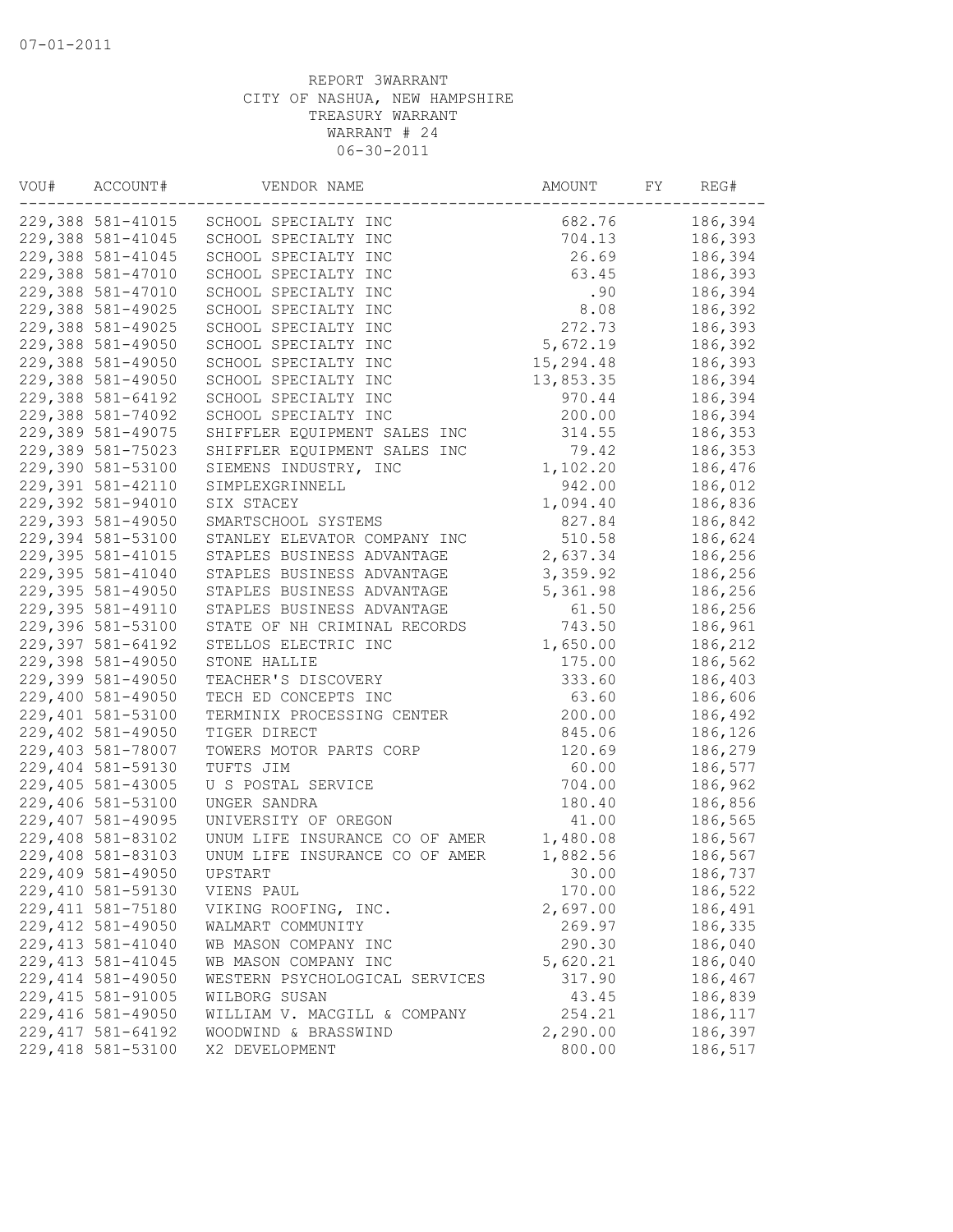| VOU#                                                                                                                       | ACCOUNT#                                                                                                                                                                                                                               | VENDOR NAME                                                                                                                                                                                                                                                                                                                                                                                                                           | AMOUNT                                                                                                                                                           | FY REG#                                                                                                                                                                                            |
|----------------------------------------------------------------------------------------------------------------------------|----------------------------------------------------------------------------------------------------------------------------------------------------------------------------------------------------------------------------------------|---------------------------------------------------------------------------------------------------------------------------------------------------------------------------------------------------------------------------------------------------------------------------------------------------------------------------------------------------------------------------------------------------------------------------------------|------------------------------------------------------------------------------------------------------------------------------------------------------------------|----------------------------------------------------------------------------------------------------------------------------------------------------------------------------------------------------|
|                                                                                                                            |                                                                                                                                                                                                                                        | 229,419 581-53101 YOUTH COUNCIL (THE)<br>229,420 581-75023 ZAX SIGNAGE                                                                                                                                                                                                                                                                                                                                                                | 4,512.50 186,450<br>926.00                                                                                                                                       | 186,216                                                                                                                                                                                            |
| TOTAL                                                                                                                      | 581<br>SCHOOL DEPARTMENT                                                                                                                                                                                                               |                                                                                                                                                                                                                                                                                                                                                                                                                                       |                                                                                                                                                                  | 674,020.22                                                                                                                                                                                         |
| 857<br>858                                                                                                                 |                                                                                                                                                                                                                                        | 590-23532 CITIZENS BANK<br>590-23555 MARKINGS INC                                                                                                                                                                                                                                                                                                                                                                                     | 374.96<br>850.00                                                                                                                                                 | 12,675<br>186,330                                                                                                                                                                                  |
| TOTAL                                                                                                                      | 590                                                                                                                                                                                                                                    | PRIOR YEAR OBLIGATIONS                                                                                                                                                                                                                                                                                                                                                                                                                |                                                                                                                                                                  | 1,224.96                                                                                                                                                                                           |
| 859<br>860<br>861<br>862<br>863<br>864<br>865<br>866<br>867<br>868<br>869<br>870<br>871<br>872<br>873<br>874<br>875<br>876 | 595-22015<br>595-22015<br>595-22015<br>595-22015<br>595-22015<br>595-22015<br>595-22015<br>595-22015<br>595-22015<br>595-22015<br>595-22015<br>595-22015<br>595-22015<br>595-22015<br>595-22015<br>595-22015<br>595-22025<br>595-22025 | ACKERMAN NICHOLAS & JESSICA<br>AUCOIN DEBORAH<br>BELL AUTO SERVICE<br>CAFASSO PETER & MYRA DYBICK<br>CCAM LLC<br>COBB CRYSTAL<br>DEDRICK MARIA & WILLIAM<br>DINOVO JAMES<br>FISHER RONALD & JENNIFER<br>FREUND STEVEN & MARY<br>MALARET EDUARDO & LYNN<br>NOEL JUDITH & MICHAEL MURRAY<br>OUELLETTE LAURENT & JOY<br>TAMPOSI DOUGLAS<br>VANGAVOLU RAMA K<br>WILLETT JOSHUA & KRISTINE<br>GARDNER FULTON & WAUGH PLLC<br>HAGE HODES PA | 97.44<br>14.21<br>42.63<br>7.08<br>40.60<br>12.18<br>34.51<br>42.63<br>20.30<br>10.15<br>20.30<br>16.24<br>30.45<br>36.54<br>27.30<br>38.57<br>88.21<br>2,722.50 | 186,749<br>186,745<br>186,733<br>186,748<br>186,741<br>186,703<br>186,734<br>186,742<br>186,726<br>186,743<br>186,747<br>186,746<br>186,744<br>186,735<br>186,713<br>186,750<br>186,654<br>186,700 |
| TOTAL                                                                                                                      | 595                                                                                                                                                                                                                                    | OVERLAY                                                                                                                                                                                                                                                                                                                                                                                                                               |                                                                                                                                                                  | 3,301.84                                                                                                                                                                                           |
| 877                                                                                                                        |                                                                                                                                                                                                                                        | 599-68045 GRAPPONE AUTOMOTIVE GROUP                                                                                                                                                                                                                                                                                                                                                                                                   | 24,706.00                                                                                                                                                        | 186,220                                                                                                                                                                                            |
| TOTAL                                                                                                                      | 599                                                                                                                                                                                                                                    | "CERF" - EQUIPMENT PURCHASES                                                                                                                                                                                                                                                                                                                                                                                                          |                                                                                                                                                                  | 24,706.00                                                                                                                                                                                          |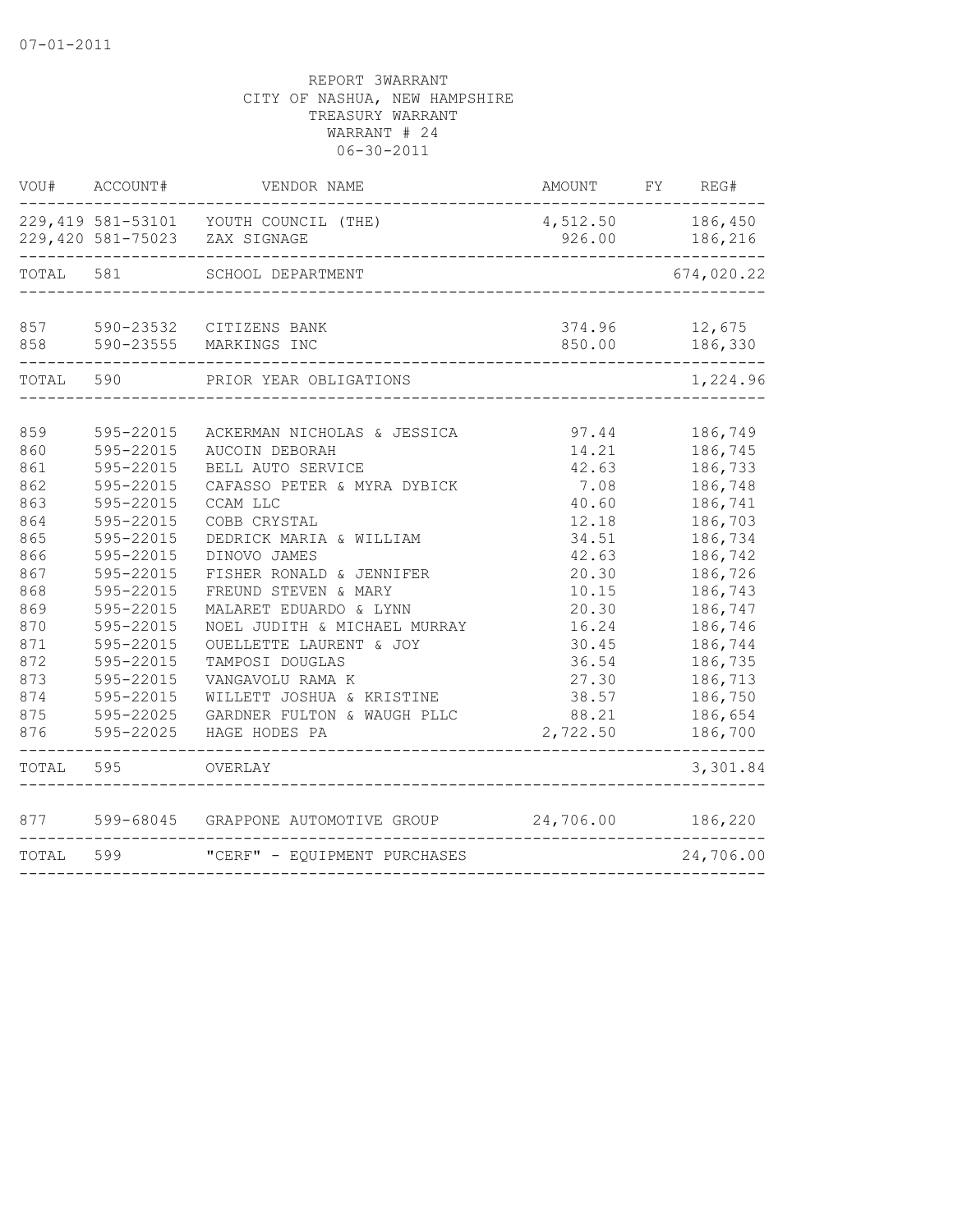| VOU#       | ACCOUNT#             | VENDOR NAME                                                 | AMOUNT                 | FY | REG#               |
|------------|----------------------|-------------------------------------------------------------|------------------------|----|--------------------|
| 878<br>879 | $632 - 10$           | 632-10 BELLETETES INC<br>POST CONSTRUCTION/HERBERT POST     | 210.70<br>2,350.00     |    | 186,160<br>186,558 |
| TOTAL      | 632-10               | CAP IMP - FIRE<br>DEFERRED BUILDING MAINT FY10              | 2,560.70               |    |                    |
| 880<br>881 | 652-24<br>$652 - 24$ | NATARE CORPORATION<br>QUALITY DESIGN NOREASTER SWIMM        | 24,402.00<br>10,004.74 |    |                    |
| TOTAL      |                      | $652-24$ CAP IMP - PARK & REC<br>POOL UPGRADES/REPAIRS      |                        |    |                    |
| 881        | $652 - 58$           | QUALITY DESIGN NOREASTER SWIMM 5,255.26                     |                        |    | 186,093            |
| TOTAL      |                      | $652 - 58$ CAP IMP - PARK & REC<br>ROTARY & CROWN HILL POOL |                        |    | 5,255.26           |
| 882        | 653-28               | IMTEK REPROGRAPHICS INC                                     | 205.65                 |    | 186,414            |
| TOTAL      |                      | 653-28 CAP IMP - STREET DEPT<br>SIDEWALK PROGRAM FY10       |                        |    | 205.65             |
|            |                      | 229,421 681-13 GALE ASSOCIATES INC                          | 1,943.71               |    | 186,833            |
|            | TOTAL 681-13         | CAP IMP - SCHOOL<br>DEFERRED MAINTENANCE/                   |                        |    | 1,943.71           |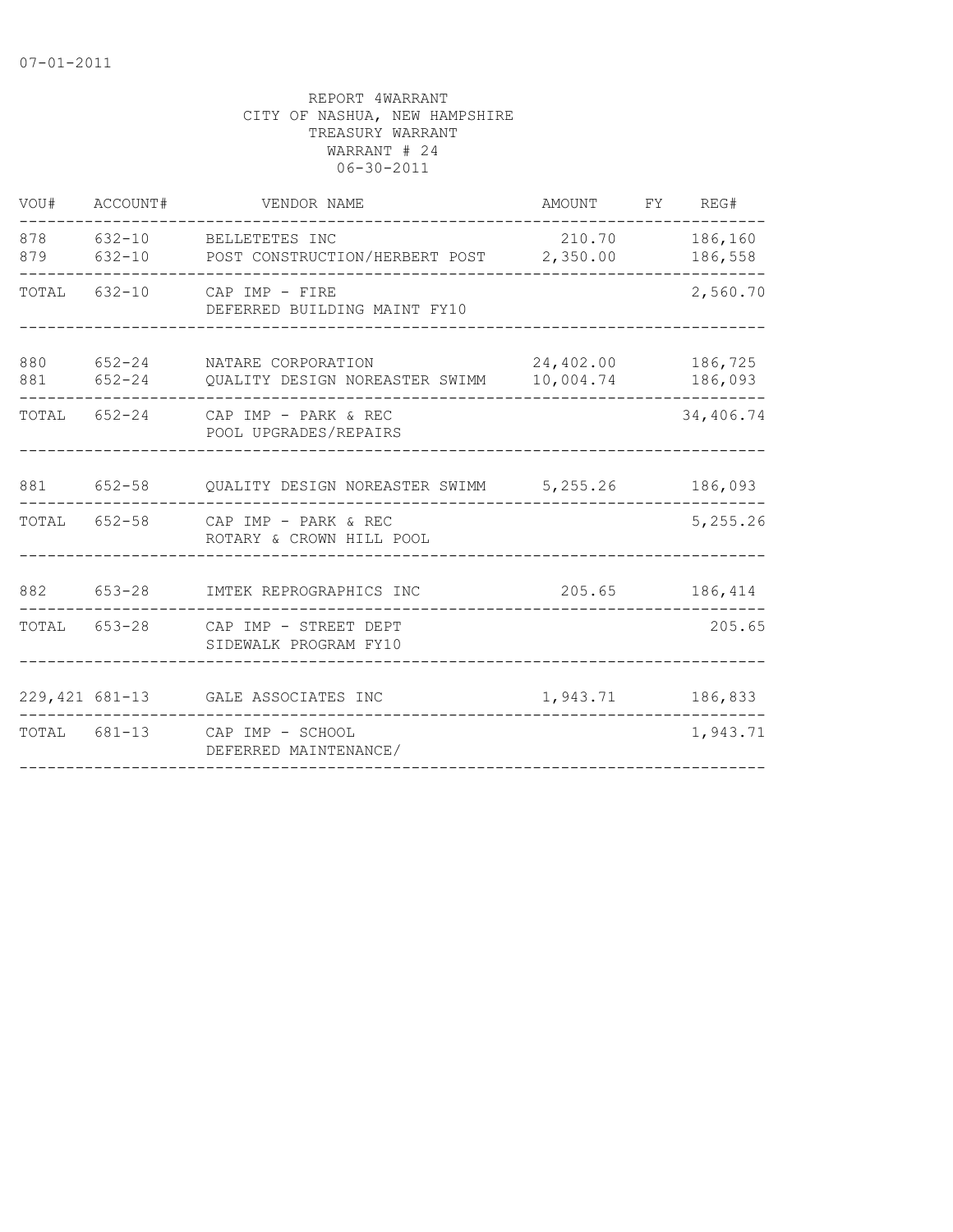| VOU#                            | ACCOUNT#                                                      | PROGRAM<br>VENDOR NAME                                                                                                                          | AMOUNT                                                   | FY.<br>REG#                                         |
|---------------------------------|---------------------------------------------------------------|-------------------------------------------------------------------------------------------------------------------------------------------------|----------------------------------------------------------|-----------------------------------------------------|
| 884<br>883<br>885               | 701-51005<br>701-51005<br>701-53025                           | 3753 RATH YOUNG & PIGNATELLI PC<br>3753 RATH YOUNG & PIGNATELLI PC<br>3753 C W DOWNER & CO                                                      | 25,632.38<br>30,466.03<br>293.82                         | 185,980<br>186,321<br>186,338                       |
| 886                             | 701-53025                                                     | 3753 PATENAUDE JOHN L                                                                                                                           | 8,693.40                                                 | 186,668                                             |
| TOTAL                           | 701                                                           | CPF-MAYOR'S OFFICE                                                                                                                              | 65,085.63                                                |                                                     |
| 887<br>888<br>889               | 720-53186<br>720-53186<br>720-53186                           | 3738 CRAM & FERGUSON ARCHITECTS<br>3738 SCHROEDER CONSTRUCTION MANAGEM<br>3738 SCHROEDER CONSTRUCTION/ RETAIN                                   | 4,547.93<br>68,784.49<br>7,642.72                        | 186,675<br>186,707<br>12,647                        |
| TOTAL                           | 720                                                           | CPF - HUNT BUILDING                                                                                                                             | 80, 975.14                                               |                                                     |
| 890<br>891<br>892<br>893<br>894 | 722-12890<br>722-53036<br>722-53036<br>722-53140<br>722-64040 | 3735 CAREER CONNECTIONS<br>3735 COURTYARD BY MARRIOTT<br>3735 CROWNE PLAZA NASHUA<br>3735 CAREER CONNECTIONS<br>3735 DATANGO INC                | 1,373.23<br>1,720.00<br>2,314.00<br>2,240.53<br>5,664.00 | 186,120<br>186,691<br>187,056<br>186,120<br>187,036 |
| 895<br>896<br>897<br>898        | $722 - 64045$<br>722-94016<br>722-98033<br>722-98033          | 3735 ACCESS A/V<br>3735 DATANGO INC<br>3735 CITIZENS BANK<br>3735 PETTY CASH                                                                    | 2,145.00<br>5,664.00<br>47.19<br>7.98                    | 186,196<br>187,036<br>12,675<br>185,982             |
| TOTAL                           | 722                                                           | CPF-INFORMATION TECHNOLOGY                                                                                                                      | 21, 175.93                                               |                                                     |
| 899                             | 753-53075                                                     | 3740 HAYNER/SWANSON INC                                                                                                                         | 93,603.45                                                | 186,457                                             |
| TOTAL                           | 753                                                           | CPF-STREET DEPT                                                                                                                                 | 93,603.45                                                |                                                     |
| 900<br>900                      | 757-53184<br>757-53184                                        | 3736 NATIONAL RESTORATION SYSTEMS I<br>3737 NATIONAL RESTORATION SYSTEMS I                                                                      | 66,376.50<br>66,376.50                                   | 187,037<br>187,037                                  |
| TOTAL                           | 757                                                           | CPF-PARKING LOTS                                                                                                                                | 132,753.00                                               |                                                     |
|                                 |                                                               | 229,422 781-01310 3775 HARVEY CONSTRUCTION CO<br>229,423 781-01680 3775 ENVIROVANTAGE INC<br>229,424 781-53095 3775 TURNER BUILDING SCIENCE LLC | 50, 275.19<br>15,800.00<br>27,376.80                     | 186,002<br>186,536<br>186,526                       |
| TOTAL 781                       |                                                               | CPF-SCHOOL DEPARTMENT                                                                                                                           | 93,451.99                                                |                                                     |
| 901<br>902                      |                                                               | 792-44005 3795 IMTEK REPROGRAPHICS INC<br>792-53030 3742 HAYNER/SWANSON INC                                                                     | 818.80<br>6,070.55                                       | 186,414<br>186,457                                  |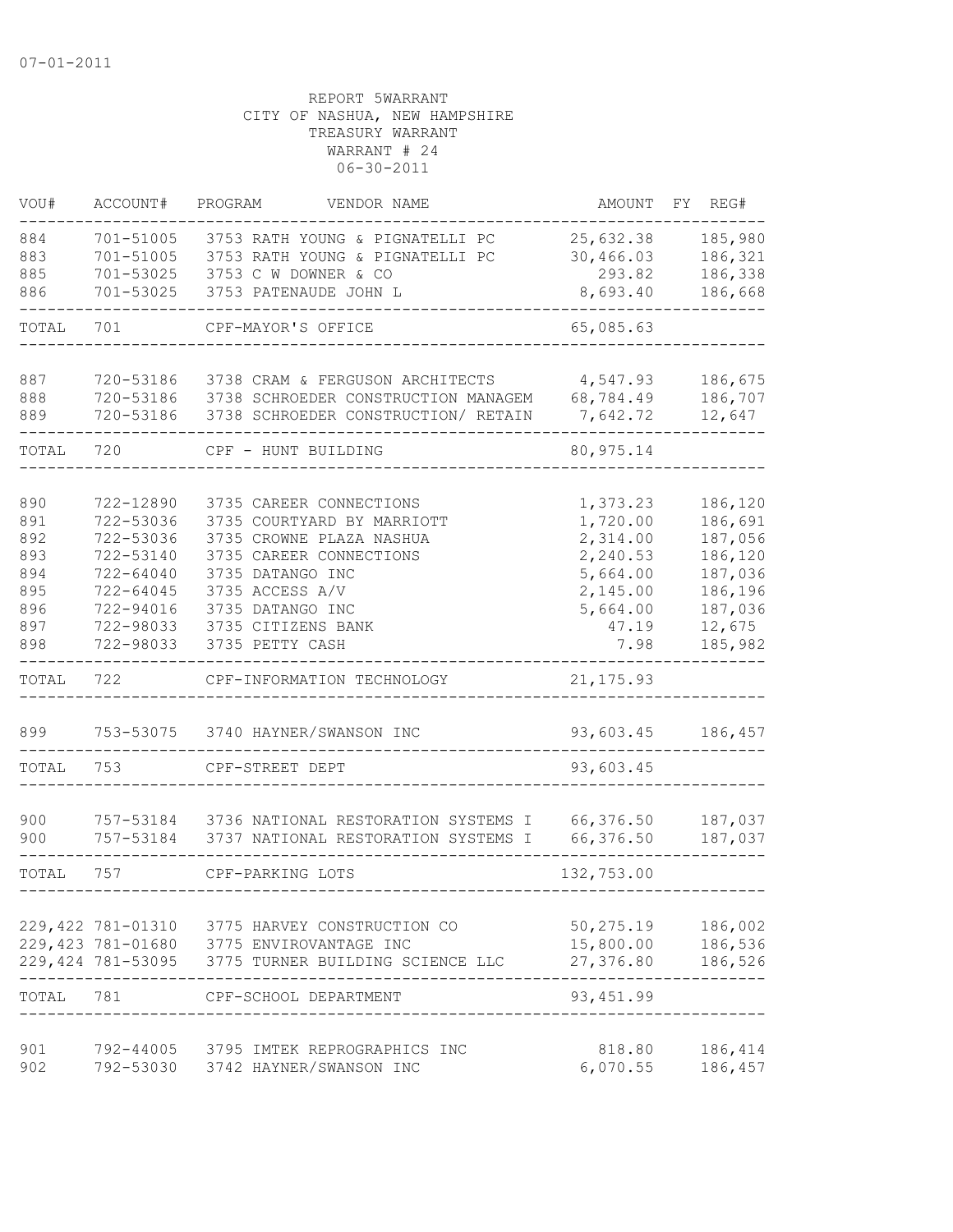| VOU#       | ACCOUNT#               | PROGRAM                                            | VENDOR NAME | AMOUNT FY REG#       |                    |
|------------|------------------------|----------------------------------------------------|-------------|----------------------|--------------------|
| 902<br>903 | 792-53030<br>792-53030 | 3795 HAYNER/SWANSON INC<br>3741 HAZEN & SAWYER, PC |             | 9,165.73<br>2,894.73 | 186,457<br>186,325 |
| TOTAL      | 792                    | CPF-WASTEWATER USER FUND                           |             | 18,949.81            |                    |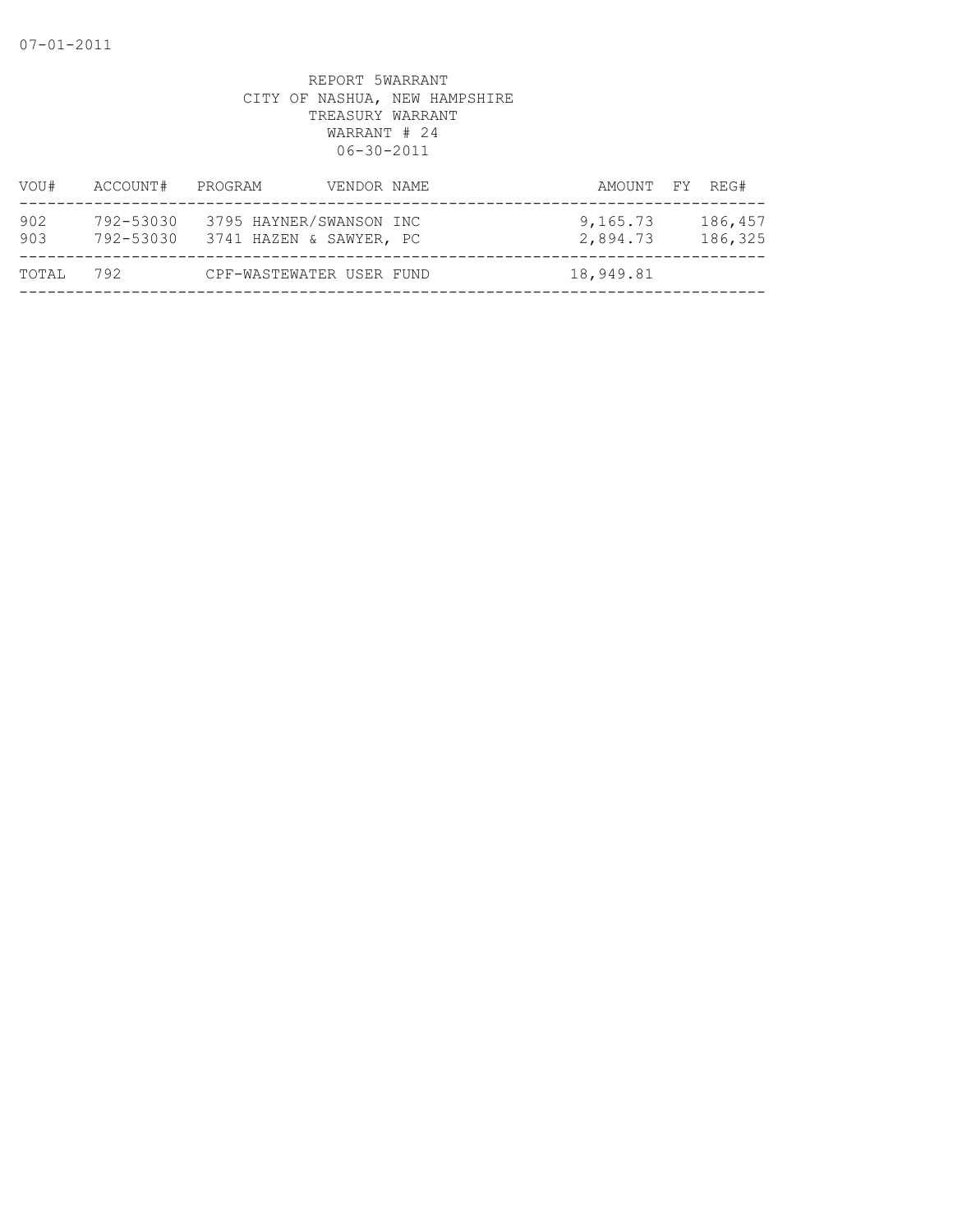| 186,979<br>801-31040<br>PAETEC COMMUNICATIONS INC<br>4.65<br>801-32005<br>PSNH<br>187,049<br>639.79<br>801-33005<br>PENNICHUCK WATER<br>278.66<br>187,000<br>1,351.98<br>801-34015<br>ENERGYNORTH PROPANE<br>186,995<br>801-41015<br>91.95<br>186,329<br>STAPLES ADVANTAGE<br>801-43005<br>15.21<br>186,981<br>FEDEX<br>5,500.00<br>186,764<br>801-45060<br>DANIEL T LADD SITE WORK LLC<br>82.00<br>801-46030<br>LEHIGH OUTFITTERS<br>186,142<br>801-46045<br>423.95<br>186,164<br>M & N SPORTS LLC<br>801-48005<br>10, 411.42<br>186,974<br>SHATTUCK MALONE OIL CO<br>801-48005<br>SHATTUCK MALONE OIL CO<br>11,973.13<br>186,974<br>801-48005<br>SHATTUCK MALONE OIL CO<br>3,643.99<br>186,974<br>801-53030<br>EASTERN ANALYTICAL INC<br>35.75<br>186,163<br>801-53075<br>5,441.67<br>187,001<br>USDA APHIS<br>801-53080<br>ECS, INC<br>186,317<br>4,311.15<br>801-53082<br>507.00<br>186,201<br>ENDYNE INC<br>568.00<br>186,201<br>801-53088<br>ENDYNE INC<br>801-53109<br>197.32<br>186,666<br>INTEGRATED PAPER RECYCLERS<br>801-59100<br>4,753.00<br>186,200<br>AMHERST APPLIANCE REPAIR/STEVE<br>801-59100<br>COLUMBIA ANALYTICAL SERVICES I<br>807.00<br>186,199<br>801-59100<br>250.00<br>KENT'S<br>186,104<br>801-59100<br>2,525.00<br>MAJOR SAFETY SERVICE INC<br>186,765<br>923<br>801-59100<br>NORTHEAST SCALE CO INC<br>2,438.00<br>186,006<br>924<br>801-59100<br>UNIVERSAL RECYCLING TECH LLC<br>915.47<br>186,638<br>801-59245<br>996.50<br>186,591<br>D & R TOWING INC<br>256.24<br>186,103<br>801-74175<br>ACTION KING SERVICES<br>139.60<br>186,143<br>801-75023<br>AFFILIATED HVAC SERVICES LLC<br>801-75023<br>87.76<br>186,160<br>BELLETETES INC<br>801-75023<br>5.95<br>186,079<br>F W WEBB COMPANY<br>28.66<br>801-75023<br>HOME DEPOT CREDIT SERVICES<br>186,994<br>801-75023<br>LOWE'S<br>340.09<br>187,017<br>932<br>801-75085<br>AIRGAS EAST<br>586.73<br>187,062<br>933<br>801-77020<br>966.88<br>186,600<br>LIBERTY INTN'L TRUCKS OF NH LL<br>801-77020<br>LIBERTY INTN'L TRUCKS OF NH LL<br>1,547.02<br>186,600<br>933<br>801-77020<br>LIBERTY INTN'L TRUCKS OF NH LL<br>55.95<br>186,600<br>MCDEVITT TRUCKS INC<br>68.66<br>801-77020<br>186,307<br>801-77020<br>NEW HAMPSHIRE PETERBILT INC<br>440.43<br>187,019<br>801-77020<br>NORTH AMERICAN EOUIPMENT UPFIT<br>1,656.38<br>186,698<br>937<br>801-77020<br>NORTHLAND INDUSTRIAL TRUCK CO.<br>330.41<br>186,699<br>938<br>801-77020<br>3,012.92<br>186,308<br>POWERPLAN<br>938<br>801-77020<br>9,865.27<br>186,308<br>POWERPLAN<br>939<br>801-77020<br>8,603.07<br>186,978<br>SOUTHWORTH MILTON INC<br>15.90<br>940<br>801-77020<br>186,447<br>THG CORPORATION<br>941<br>801-78065<br>428.33<br>186,603<br>MAYNARD & LESIEUR INCORPORATED<br>941<br>801-78065<br>465.00<br>186,603<br>MAYNARD & LESIEUR INCORPORATED<br>942<br>801-78100<br>186,292<br>FREIGHTLINER OF NH INC<br>211.24<br>943<br>801-78100<br>MILL METALS CORP<br>485.00<br>186,252<br>801-78100<br>NAPA AUTO PARTS<br>104.76<br>186,273 | VOU# | ACCOUNT# | VENDOR NAME | AMOUNT | FY | REG# |
|----------------------------------------------------------------------------------------------------------------------------------------------------------------------------------------------------------------------------------------------------------------------------------------------------------------------------------------------------------------------------------------------------------------------------------------------------------------------------------------------------------------------------------------------------------------------------------------------------------------------------------------------------------------------------------------------------------------------------------------------------------------------------------------------------------------------------------------------------------------------------------------------------------------------------------------------------------------------------------------------------------------------------------------------------------------------------------------------------------------------------------------------------------------------------------------------------------------------------------------------------------------------------------------------------------------------------------------------------------------------------------------------------------------------------------------------------------------------------------------------------------------------------------------------------------------------------------------------------------------------------------------------------------------------------------------------------------------------------------------------------------------------------------------------------------------------------------------------------------------------------------------------------------------------------------------------------------------------------------------------------------------------------------------------------------------------------------------------------------------------------------------------------------------------------------------------------------------------------------------------------------------------------------------------------------------------------------------------------------------------------------------------------------------------------------------------------------------------------------------------------------------------------------------------------------------------------------------------------------------------------------------------------------------------------------------------------------------------------------------------------------------------------------------------------------------------------------------------------------------------------------------------------------------------------------------------------------------------------------------------|------|----------|-------------|--------|----|------|
|                                                                                                                                                                                                                                                                                                                                                                                                                                                                                                                                                                                                                                                                                                                                                                                                                                                                                                                                                                                                                                                                                                                                                                                                                                                                                                                                                                                                                                                                                                                                                                                                                                                                                                                                                                                                                                                                                                                                                                                                                                                                                                                                                                                                                                                                                                                                                                                                                                                                                                                                                                                                                                                                                                                                                                                                                                                                                                                                                                                              | 904  |          |             |        |    |      |
|                                                                                                                                                                                                                                                                                                                                                                                                                                                                                                                                                                                                                                                                                                                                                                                                                                                                                                                                                                                                                                                                                                                                                                                                                                                                                                                                                                                                                                                                                                                                                                                                                                                                                                                                                                                                                                                                                                                                                                                                                                                                                                                                                                                                                                                                                                                                                                                                                                                                                                                                                                                                                                                                                                                                                                                                                                                                                                                                                                                              | 905  |          |             |        |    |      |
|                                                                                                                                                                                                                                                                                                                                                                                                                                                                                                                                                                                                                                                                                                                                                                                                                                                                                                                                                                                                                                                                                                                                                                                                                                                                                                                                                                                                                                                                                                                                                                                                                                                                                                                                                                                                                                                                                                                                                                                                                                                                                                                                                                                                                                                                                                                                                                                                                                                                                                                                                                                                                                                                                                                                                                                                                                                                                                                                                                                              | 906  |          |             |        |    |      |
|                                                                                                                                                                                                                                                                                                                                                                                                                                                                                                                                                                                                                                                                                                                                                                                                                                                                                                                                                                                                                                                                                                                                                                                                                                                                                                                                                                                                                                                                                                                                                                                                                                                                                                                                                                                                                                                                                                                                                                                                                                                                                                                                                                                                                                                                                                                                                                                                                                                                                                                                                                                                                                                                                                                                                                                                                                                                                                                                                                                              | 907  |          |             |        |    |      |
|                                                                                                                                                                                                                                                                                                                                                                                                                                                                                                                                                                                                                                                                                                                                                                                                                                                                                                                                                                                                                                                                                                                                                                                                                                                                                                                                                                                                                                                                                                                                                                                                                                                                                                                                                                                                                                                                                                                                                                                                                                                                                                                                                                                                                                                                                                                                                                                                                                                                                                                                                                                                                                                                                                                                                                                                                                                                                                                                                                                              | 908  |          |             |        |    |      |
|                                                                                                                                                                                                                                                                                                                                                                                                                                                                                                                                                                                                                                                                                                                                                                                                                                                                                                                                                                                                                                                                                                                                                                                                                                                                                                                                                                                                                                                                                                                                                                                                                                                                                                                                                                                                                                                                                                                                                                                                                                                                                                                                                                                                                                                                                                                                                                                                                                                                                                                                                                                                                                                                                                                                                                                                                                                                                                                                                                                              | 909  |          |             |        |    |      |
|                                                                                                                                                                                                                                                                                                                                                                                                                                                                                                                                                                                                                                                                                                                                                                                                                                                                                                                                                                                                                                                                                                                                                                                                                                                                                                                                                                                                                                                                                                                                                                                                                                                                                                                                                                                                                                                                                                                                                                                                                                                                                                                                                                                                                                                                                                                                                                                                                                                                                                                                                                                                                                                                                                                                                                                                                                                                                                                                                                                              | 910  |          |             |        |    |      |
|                                                                                                                                                                                                                                                                                                                                                                                                                                                                                                                                                                                                                                                                                                                                                                                                                                                                                                                                                                                                                                                                                                                                                                                                                                                                                                                                                                                                                                                                                                                                                                                                                                                                                                                                                                                                                                                                                                                                                                                                                                                                                                                                                                                                                                                                                                                                                                                                                                                                                                                                                                                                                                                                                                                                                                                                                                                                                                                                                                                              | 911  |          |             |        |    |      |
|                                                                                                                                                                                                                                                                                                                                                                                                                                                                                                                                                                                                                                                                                                                                                                                                                                                                                                                                                                                                                                                                                                                                                                                                                                                                                                                                                                                                                                                                                                                                                                                                                                                                                                                                                                                                                                                                                                                                                                                                                                                                                                                                                                                                                                                                                                                                                                                                                                                                                                                                                                                                                                                                                                                                                                                                                                                                                                                                                                                              | 912  |          |             |        |    |      |
|                                                                                                                                                                                                                                                                                                                                                                                                                                                                                                                                                                                                                                                                                                                                                                                                                                                                                                                                                                                                                                                                                                                                                                                                                                                                                                                                                                                                                                                                                                                                                                                                                                                                                                                                                                                                                                                                                                                                                                                                                                                                                                                                                                                                                                                                                                                                                                                                                                                                                                                                                                                                                                                                                                                                                                                                                                                                                                                                                                                              | 913  |          |             |        |    |      |
|                                                                                                                                                                                                                                                                                                                                                                                                                                                                                                                                                                                                                                                                                                                                                                                                                                                                                                                                                                                                                                                                                                                                                                                                                                                                                                                                                                                                                                                                                                                                                                                                                                                                                                                                                                                                                                                                                                                                                                                                                                                                                                                                                                                                                                                                                                                                                                                                                                                                                                                                                                                                                                                                                                                                                                                                                                                                                                                                                                                              | 913  |          |             |        |    |      |
|                                                                                                                                                                                                                                                                                                                                                                                                                                                                                                                                                                                                                                                                                                                                                                                                                                                                                                                                                                                                                                                                                                                                                                                                                                                                                                                                                                                                                                                                                                                                                                                                                                                                                                                                                                                                                                                                                                                                                                                                                                                                                                                                                                                                                                                                                                                                                                                                                                                                                                                                                                                                                                                                                                                                                                                                                                                                                                                                                                                              | 913  |          |             |        |    |      |
|                                                                                                                                                                                                                                                                                                                                                                                                                                                                                                                                                                                                                                                                                                                                                                                                                                                                                                                                                                                                                                                                                                                                                                                                                                                                                                                                                                                                                                                                                                                                                                                                                                                                                                                                                                                                                                                                                                                                                                                                                                                                                                                                                                                                                                                                                                                                                                                                                                                                                                                                                                                                                                                                                                                                                                                                                                                                                                                                                                                              | 914  |          |             |        |    |      |
|                                                                                                                                                                                                                                                                                                                                                                                                                                                                                                                                                                                                                                                                                                                                                                                                                                                                                                                                                                                                                                                                                                                                                                                                                                                                                                                                                                                                                                                                                                                                                                                                                                                                                                                                                                                                                                                                                                                                                                                                                                                                                                                                                                                                                                                                                                                                                                                                                                                                                                                                                                                                                                                                                                                                                                                                                                                                                                                                                                                              | 915  |          |             |        |    |      |
|                                                                                                                                                                                                                                                                                                                                                                                                                                                                                                                                                                                                                                                                                                                                                                                                                                                                                                                                                                                                                                                                                                                                                                                                                                                                                                                                                                                                                                                                                                                                                                                                                                                                                                                                                                                                                                                                                                                                                                                                                                                                                                                                                                                                                                                                                                                                                                                                                                                                                                                                                                                                                                                                                                                                                                                                                                                                                                                                                                                              | 916  |          |             |        |    |      |
|                                                                                                                                                                                                                                                                                                                                                                                                                                                                                                                                                                                                                                                                                                                                                                                                                                                                                                                                                                                                                                                                                                                                                                                                                                                                                                                                                                                                                                                                                                                                                                                                                                                                                                                                                                                                                                                                                                                                                                                                                                                                                                                                                                                                                                                                                                                                                                                                                                                                                                                                                                                                                                                                                                                                                                                                                                                                                                                                                                                              | 917  |          |             |        |    |      |
|                                                                                                                                                                                                                                                                                                                                                                                                                                                                                                                                                                                                                                                                                                                                                                                                                                                                                                                                                                                                                                                                                                                                                                                                                                                                                                                                                                                                                                                                                                                                                                                                                                                                                                                                                                                                                                                                                                                                                                                                                                                                                                                                                                                                                                                                                                                                                                                                                                                                                                                                                                                                                                                                                                                                                                                                                                                                                                                                                                                              | 917  |          |             |        |    |      |
|                                                                                                                                                                                                                                                                                                                                                                                                                                                                                                                                                                                                                                                                                                                                                                                                                                                                                                                                                                                                                                                                                                                                                                                                                                                                                                                                                                                                                                                                                                                                                                                                                                                                                                                                                                                                                                                                                                                                                                                                                                                                                                                                                                                                                                                                                                                                                                                                                                                                                                                                                                                                                                                                                                                                                                                                                                                                                                                                                                                              | 918  |          |             |        |    |      |
|                                                                                                                                                                                                                                                                                                                                                                                                                                                                                                                                                                                                                                                                                                                                                                                                                                                                                                                                                                                                                                                                                                                                                                                                                                                                                                                                                                                                                                                                                                                                                                                                                                                                                                                                                                                                                                                                                                                                                                                                                                                                                                                                                                                                                                                                                                                                                                                                                                                                                                                                                                                                                                                                                                                                                                                                                                                                                                                                                                                              | 919  |          |             |        |    |      |
|                                                                                                                                                                                                                                                                                                                                                                                                                                                                                                                                                                                                                                                                                                                                                                                                                                                                                                                                                                                                                                                                                                                                                                                                                                                                                                                                                                                                                                                                                                                                                                                                                                                                                                                                                                                                                                                                                                                                                                                                                                                                                                                                                                                                                                                                                                                                                                                                                                                                                                                                                                                                                                                                                                                                                                                                                                                                                                                                                                                              | 920  |          |             |        |    |      |
|                                                                                                                                                                                                                                                                                                                                                                                                                                                                                                                                                                                                                                                                                                                                                                                                                                                                                                                                                                                                                                                                                                                                                                                                                                                                                                                                                                                                                                                                                                                                                                                                                                                                                                                                                                                                                                                                                                                                                                                                                                                                                                                                                                                                                                                                                                                                                                                                                                                                                                                                                                                                                                                                                                                                                                                                                                                                                                                                                                                              | 921  |          |             |        |    |      |
|                                                                                                                                                                                                                                                                                                                                                                                                                                                                                                                                                                                                                                                                                                                                                                                                                                                                                                                                                                                                                                                                                                                                                                                                                                                                                                                                                                                                                                                                                                                                                                                                                                                                                                                                                                                                                                                                                                                                                                                                                                                                                                                                                                                                                                                                                                                                                                                                                                                                                                                                                                                                                                                                                                                                                                                                                                                                                                                                                                                              | 922  |          |             |        |    |      |
|                                                                                                                                                                                                                                                                                                                                                                                                                                                                                                                                                                                                                                                                                                                                                                                                                                                                                                                                                                                                                                                                                                                                                                                                                                                                                                                                                                                                                                                                                                                                                                                                                                                                                                                                                                                                                                                                                                                                                                                                                                                                                                                                                                                                                                                                                                                                                                                                                                                                                                                                                                                                                                                                                                                                                                                                                                                                                                                                                                                              |      |          |             |        |    |      |
|                                                                                                                                                                                                                                                                                                                                                                                                                                                                                                                                                                                                                                                                                                                                                                                                                                                                                                                                                                                                                                                                                                                                                                                                                                                                                                                                                                                                                                                                                                                                                                                                                                                                                                                                                                                                                                                                                                                                                                                                                                                                                                                                                                                                                                                                                                                                                                                                                                                                                                                                                                                                                                                                                                                                                                                                                                                                                                                                                                                              |      |          |             |        |    |      |
|                                                                                                                                                                                                                                                                                                                                                                                                                                                                                                                                                                                                                                                                                                                                                                                                                                                                                                                                                                                                                                                                                                                                                                                                                                                                                                                                                                                                                                                                                                                                                                                                                                                                                                                                                                                                                                                                                                                                                                                                                                                                                                                                                                                                                                                                                                                                                                                                                                                                                                                                                                                                                                                                                                                                                                                                                                                                                                                                                                                              | 925  |          |             |        |    |      |
|                                                                                                                                                                                                                                                                                                                                                                                                                                                                                                                                                                                                                                                                                                                                                                                                                                                                                                                                                                                                                                                                                                                                                                                                                                                                                                                                                                                                                                                                                                                                                                                                                                                                                                                                                                                                                                                                                                                                                                                                                                                                                                                                                                                                                                                                                                                                                                                                                                                                                                                                                                                                                                                                                                                                                                                                                                                                                                                                                                                              | 926  |          |             |        |    |      |
|                                                                                                                                                                                                                                                                                                                                                                                                                                                                                                                                                                                                                                                                                                                                                                                                                                                                                                                                                                                                                                                                                                                                                                                                                                                                                                                                                                                                                                                                                                                                                                                                                                                                                                                                                                                                                                                                                                                                                                                                                                                                                                                                                                                                                                                                                                                                                                                                                                                                                                                                                                                                                                                                                                                                                                                                                                                                                                                                                                                              | 927  |          |             |        |    |      |
|                                                                                                                                                                                                                                                                                                                                                                                                                                                                                                                                                                                                                                                                                                                                                                                                                                                                                                                                                                                                                                                                                                                                                                                                                                                                                                                                                                                                                                                                                                                                                                                                                                                                                                                                                                                                                                                                                                                                                                                                                                                                                                                                                                                                                                                                                                                                                                                                                                                                                                                                                                                                                                                                                                                                                                                                                                                                                                                                                                                              | 928  |          |             |        |    |      |
|                                                                                                                                                                                                                                                                                                                                                                                                                                                                                                                                                                                                                                                                                                                                                                                                                                                                                                                                                                                                                                                                                                                                                                                                                                                                                                                                                                                                                                                                                                                                                                                                                                                                                                                                                                                                                                                                                                                                                                                                                                                                                                                                                                                                                                                                                                                                                                                                                                                                                                                                                                                                                                                                                                                                                                                                                                                                                                                                                                                              | 929  |          |             |        |    |      |
|                                                                                                                                                                                                                                                                                                                                                                                                                                                                                                                                                                                                                                                                                                                                                                                                                                                                                                                                                                                                                                                                                                                                                                                                                                                                                                                                                                                                                                                                                                                                                                                                                                                                                                                                                                                                                                                                                                                                                                                                                                                                                                                                                                                                                                                                                                                                                                                                                                                                                                                                                                                                                                                                                                                                                                                                                                                                                                                                                                                              | 930  |          |             |        |    |      |
|                                                                                                                                                                                                                                                                                                                                                                                                                                                                                                                                                                                                                                                                                                                                                                                                                                                                                                                                                                                                                                                                                                                                                                                                                                                                                                                                                                                                                                                                                                                                                                                                                                                                                                                                                                                                                                                                                                                                                                                                                                                                                                                                                                                                                                                                                                                                                                                                                                                                                                                                                                                                                                                                                                                                                                                                                                                                                                                                                                                              | 931  |          |             |        |    |      |
|                                                                                                                                                                                                                                                                                                                                                                                                                                                                                                                                                                                                                                                                                                                                                                                                                                                                                                                                                                                                                                                                                                                                                                                                                                                                                                                                                                                                                                                                                                                                                                                                                                                                                                                                                                                                                                                                                                                                                                                                                                                                                                                                                                                                                                                                                                                                                                                                                                                                                                                                                                                                                                                                                                                                                                                                                                                                                                                                                                                              |      |          |             |        |    |      |
|                                                                                                                                                                                                                                                                                                                                                                                                                                                                                                                                                                                                                                                                                                                                                                                                                                                                                                                                                                                                                                                                                                                                                                                                                                                                                                                                                                                                                                                                                                                                                                                                                                                                                                                                                                                                                                                                                                                                                                                                                                                                                                                                                                                                                                                                                                                                                                                                                                                                                                                                                                                                                                                                                                                                                                                                                                                                                                                                                                                              |      |          |             |        |    |      |
|                                                                                                                                                                                                                                                                                                                                                                                                                                                                                                                                                                                                                                                                                                                                                                                                                                                                                                                                                                                                                                                                                                                                                                                                                                                                                                                                                                                                                                                                                                                                                                                                                                                                                                                                                                                                                                                                                                                                                                                                                                                                                                                                                                                                                                                                                                                                                                                                                                                                                                                                                                                                                                                                                                                                                                                                                                                                                                                                                                                              | 933  |          |             |        |    |      |
|                                                                                                                                                                                                                                                                                                                                                                                                                                                                                                                                                                                                                                                                                                                                                                                                                                                                                                                                                                                                                                                                                                                                                                                                                                                                                                                                                                                                                                                                                                                                                                                                                                                                                                                                                                                                                                                                                                                                                                                                                                                                                                                                                                                                                                                                                                                                                                                                                                                                                                                                                                                                                                                                                                                                                                                                                                                                                                                                                                                              |      |          |             |        |    |      |
|                                                                                                                                                                                                                                                                                                                                                                                                                                                                                                                                                                                                                                                                                                                                                                                                                                                                                                                                                                                                                                                                                                                                                                                                                                                                                                                                                                                                                                                                                                                                                                                                                                                                                                                                                                                                                                                                                                                                                                                                                                                                                                                                                                                                                                                                                                                                                                                                                                                                                                                                                                                                                                                                                                                                                                                                                                                                                                                                                                                              | 934  |          |             |        |    |      |
|                                                                                                                                                                                                                                                                                                                                                                                                                                                                                                                                                                                                                                                                                                                                                                                                                                                                                                                                                                                                                                                                                                                                                                                                                                                                                                                                                                                                                                                                                                                                                                                                                                                                                                                                                                                                                                                                                                                                                                                                                                                                                                                                                                                                                                                                                                                                                                                                                                                                                                                                                                                                                                                                                                                                                                                                                                                                                                                                                                                              | 935  |          |             |        |    |      |
|                                                                                                                                                                                                                                                                                                                                                                                                                                                                                                                                                                                                                                                                                                                                                                                                                                                                                                                                                                                                                                                                                                                                                                                                                                                                                                                                                                                                                                                                                                                                                                                                                                                                                                                                                                                                                                                                                                                                                                                                                                                                                                                                                                                                                                                                                                                                                                                                                                                                                                                                                                                                                                                                                                                                                                                                                                                                                                                                                                                              | 936  |          |             |        |    |      |
|                                                                                                                                                                                                                                                                                                                                                                                                                                                                                                                                                                                                                                                                                                                                                                                                                                                                                                                                                                                                                                                                                                                                                                                                                                                                                                                                                                                                                                                                                                                                                                                                                                                                                                                                                                                                                                                                                                                                                                                                                                                                                                                                                                                                                                                                                                                                                                                                                                                                                                                                                                                                                                                                                                                                                                                                                                                                                                                                                                                              |      |          |             |        |    |      |
|                                                                                                                                                                                                                                                                                                                                                                                                                                                                                                                                                                                                                                                                                                                                                                                                                                                                                                                                                                                                                                                                                                                                                                                                                                                                                                                                                                                                                                                                                                                                                                                                                                                                                                                                                                                                                                                                                                                                                                                                                                                                                                                                                                                                                                                                                                                                                                                                                                                                                                                                                                                                                                                                                                                                                                                                                                                                                                                                                                                              |      |          |             |        |    |      |
|                                                                                                                                                                                                                                                                                                                                                                                                                                                                                                                                                                                                                                                                                                                                                                                                                                                                                                                                                                                                                                                                                                                                                                                                                                                                                                                                                                                                                                                                                                                                                                                                                                                                                                                                                                                                                                                                                                                                                                                                                                                                                                                                                                                                                                                                                                                                                                                                                                                                                                                                                                                                                                                                                                                                                                                                                                                                                                                                                                                              |      |          |             |        |    |      |
|                                                                                                                                                                                                                                                                                                                                                                                                                                                                                                                                                                                                                                                                                                                                                                                                                                                                                                                                                                                                                                                                                                                                                                                                                                                                                                                                                                                                                                                                                                                                                                                                                                                                                                                                                                                                                                                                                                                                                                                                                                                                                                                                                                                                                                                                                                                                                                                                                                                                                                                                                                                                                                                                                                                                                                                                                                                                                                                                                                                              |      |          |             |        |    |      |
|                                                                                                                                                                                                                                                                                                                                                                                                                                                                                                                                                                                                                                                                                                                                                                                                                                                                                                                                                                                                                                                                                                                                                                                                                                                                                                                                                                                                                                                                                                                                                                                                                                                                                                                                                                                                                                                                                                                                                                                                                                                                                                                                                                                                                                                                                                                                                                                                                                                                                                                                                                                                                                                                                                                                                                                                                                                                                                                                                                                              |      |          |             |        |    |      |
|                                                                                                                                                                                                                                                                                                                                                                                                                                                                                                                                                                                                                                                                                                                                                                                                                                                                                                                                                                                                                                                                                                                                                                                                                                                                                                                                                                                                                                                                                                                                                                                                                                                                                                                                                                                                                                                                                                                                                                                                                                                                                                                                                                                                                                                                                                                                                                                                                                                                                                                                                                                                                                                                                                                                                                                                                                                                                                                                                                                              |      |          |             |        |    |      |
|                                                                                                                                                                                                                                                                                                                                                                                                                                                                                                                                                                                                                                                                                                                                                                                                                                                                                                                                                                                                                                                                                                                                                                                                                                                                                                                                                                                                                                                                                                                                                                                                                                                                                                                                                                                                                                                                                                                                                                                                                                                                                                                                                                                                                                                                                                                                                                                                                                                                                                                                                                                                                                                                                                                                                                                                                                                                                                                                                                                              |      |          |             |        |    |      |
|                                                                                                                                                                                                                                                                                                                                                                                                                                                                                                                                                                                                                                                                                                                                                                                                                                                                                                                                                                                                                                                                                                                                                                                                                                                                                                                                                                                                                                                                                                                                                                                                                                                                                                                                                                                                                                                                                                                                                                                                                                                                                                                                                                                                                                                                                                                                                                                                                                                                                                                                                                                                                                                                                                                                                                                                                                                                                                                                                                                              |      |          |             |        |    |      |
|                                                                                                                                                                                                                                                                                                                                                                                                                                                                                                                                                                                                                                                                                                                                                                                                                                                                                                                                                                                                                                                                                                                                                                                                                                                                                                                                                                                                                                                                                                                                                                                                                                                                                                                                                                                                                                                                                                                                                                                                                                                                                                                                                                                                                                                                                                                                                                                                                                                                                                                                                                                                                                                                                                                                                                                                                                                                                                                                                                                              |      |          |             |        |    |      |
|                                                                                                                                                                                                                                                                                                                                                                                                                                                                                                                                                                                                                                                                                                                                                                                                                                                                                                                                                                                                                                                                                                                                                                                                                                                                                                                                                                                                                                                                                                                                                                                                                                                                                                                                                                                                                                                                                                                                                                                                                                                                                                                                                                                                                                                                                                                                                                                                                                                                                                                                                                                                                                                                                                                                                                                                                                                                                                                                                                                              | 944  |          |             |        |    |      |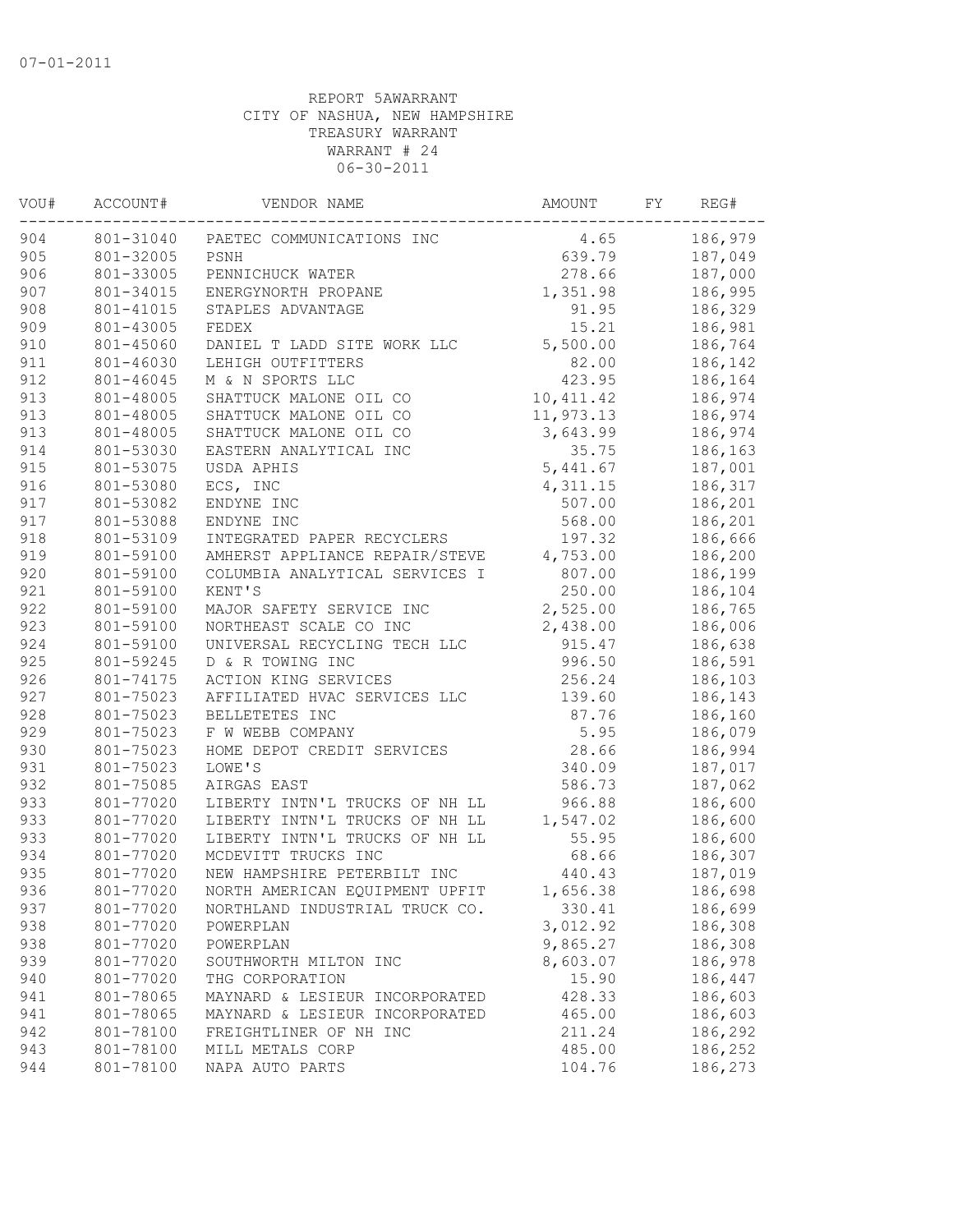| VOU#  | ACCOUNT#         | VENDOR NAME                              | AMOUNT   | FY | REG#      |
|-------|------------------|------------------------------------------|----------|----|-----------|
| 945   | 801-78100        | NEW G.H. BERLIN OIL COMPANY              | 3,242.77 |    | 186,197   |
| 946   | 801-78100        | SANEL AUTO PARTS CO                      | 95.56    |    | 186,167   |
| 947   | 801-82025        | NH RETIREMENT SYSTEM                     | 70.88    |    | 12,650    |
| 947   | 801-82025        | NH RETIREMENT SYSTEM                     | 287.08   |    | 12,650    |
| 948   | 801-91005        | LAFLEUR JEFF                             | 102.00   |    | 186,963   |
| 949   | 801-91005        | NARO KEVIN                               | 44.29    |    | 186,964   |
| 950   | 801-94005        | LAFLEUR JEFF                             | 35.00    |    | 186,963   |
| 951   | 801-94005        | SWANA                                    | 876.00   |    | 186,998   |
| 952   | 801-94005        | TREASURER STATE OF N H                   | 925.00   |    | 187,011   |
| 953   | 801-94005        | TREASURER STATE OF NH                    | 100.00   |    | 187,022   |
| TOTAL | 801              | SOLID WASTE DISPOSAL                     |          |    | 93,643.42 |
|       |                  |                                          |          |    |           |
| 954   | $802 - 215 - 00$ | CUSHMAN & WAKEFIELD OF NH INC            | 960.20   |    | 186,715   |
| 955   | $802 - 215 - 00$ | SUMMIT TITLE SERVICES                    | 77.10    |    | 186,635   |
| 956   | 802-31005        | FAIRPOINT COMMUNICATIONS                 | 674.12   |    | 187,028   |
| 957   | 802-31005        | FAIRPOINT COMMUNICATIONS                 | 212.04   |    | 187,029   |
| 958   | 802-31005        | PETTY CASH                               | 25.00    |    | 185,982   |
| 959   | 802-31040        | PAETEC COMMUNICATIONS INC                | 4.81     |    | 186,979   |
| 960   | 802-32005        | PUBLIC SERVICE OF NEW HAMPSHIR 44,583.68 |          |    | 187,057   |
| 961   | 802-33005        | PENNICHUCK WATER                         | 20.34    |    | 187,000   |
| 961   | 802-33005        | PENNICHUCK WATER                         | 1,000.08 |    | 187,000   |
| 962   | 802-34015        | METROMEDIA ENERGY INC                    | 4,129.15 |    | 187,026   |
| 963   | 802-34015        | NATIONAL GRID                            | 1,032.91 |    | 187,020   |
| 964   | 802-41015        | MOORE MEDICAL LLC                        | 256.20   |    | 186,284   |
| 965   | 802-41015        | STAPLES ADVANTAGE                        | 812.44   |    | 186,329   |
| 966   | 802-42010        | OMEGA INDUSTRIAL SUPPLY INC              | 1,212.85 |    | 186,225   |
| 967   | 802-43005        | PETTY CASH                               | 19.55    |    | 185,982   |
| 968   | 802-45101        | BASF CORPORATION                         | 4,519.08 |    | 186,660   |
| 969   | 802-45103        | JCI JONES                                | 9,734.83 |    | 186,685   |
| 970   | 802-45110        | PETTY CASH                               | 10.35    |    | 185,982   |
| 971   | 802-45175        | ARCSOURCE INC                            | 38.00    |    | 186,168   |
| 972   | 802-46045        | STITCH AMERICA INC                       | 139.25   |    | 187,002   |
| 973   | 802-46045        | UNIFIRST CORPORATION                     | 61.60    |    | 186,294   |
| 973   | 802-46045        | UNIFIRST CORPORATION                     | 337.23   |    | 186,294   |
| 974   | 802-49070        | ENVIRONMENTAL RESOURCE ASSOCIA           | 687.84   |    | 186,052   |
| 975   | 802-49070        | ENVIROSYSTEMS INC                        | 50.00    |    | 186,081   |
| 976   | 802-49070        | HACH COMPANY                             | 1,472.93 |    | 186,281   |
| 977   | 802-49070        | IDEXX DISTRIBUTION INC                   | 1,324.11 |    | 186,210   |
| 978   | 802-49070        | LAB SAFETY SUPPY INC                     | 347.81   |    | 186,327   |
| 979   | 802-49070        | PETTY CASH                               | 81.55    |    | 185,982   |
| 980   | 802-49070        | QC SERVICES                              | 513.08   |    | 186,987   |
| 981   | 802-49070        | VWR INTERNATIONAL INC                    | 1,466.54 |    | 186,331   |
| 982   | 802-53030        | CHEMSERVE ENVIRONMENTAL ANALYS           | 1,822.42 |    | 186,254   |
| 983   | 802-53030        | EASTERN ANALYTICAL INC                   | 65.00    |    | 186,163   |
| 984   | 802-59100        | ACE NEW ENGLAND FIRE PROTECTIO           | 595.00   |    | 186,694   |
| 985   | 802-59100        | B & D SEPTIC SERVICE                     | 500.00   |    | 186,710   |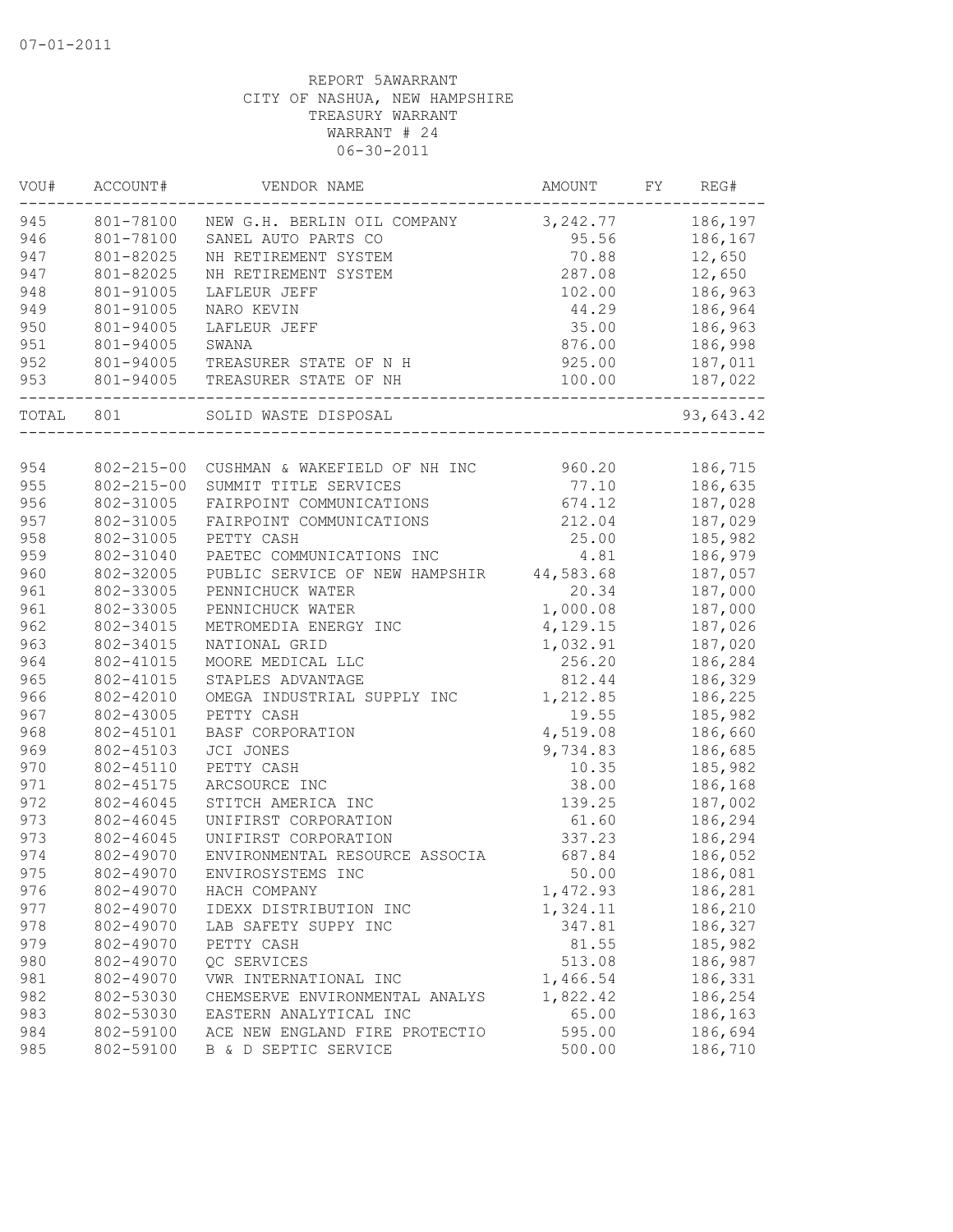| VOU#  | ACCOUNT#  | VENDOR NAME                    | AMOUNT    | FΥ | REG#    |
|-------|-----------|--------------------------------|-----------|----|---------|
| 986   | 802-59100 | HAZEN & SAWYER, PC             | 2,470.56  |    | 186,325 |
| 987   | 802-59225 | RESOURCE MANAGEMENT INC        | 28,631.95 |    | 186,648 |
| 988   | 802-59230 | BROX INDUSTRIES INC            | 5,828.05  |    | 186,047 |
| 989   | 802-59230 | CONCRETE CORING CO             | 750.00    |    | 186,067 |
| 990   | 802-59230 | CONCRETE SYSTEMS INC           | 468.00    |    | 186,640 |
| 991   | 802-59230 | CONTINENTAL PAVING INC         | 671.30    |    | 186,612 |
| 992   | 802-59230 | CORRIVEAU ROUTHIER INC         | 1,435.03  |    | 186,590 |
| 993   | 802-59230 | CRISP CONTRACTING LLC          | 2,500.00  |    | 186,122 |
| 994   | 802-59230 | EVANS LINE CONSTRUCTION INC    | 2,457.00  |    | 186,767 |
| 995   | 802-59230 | EVERETT J PRESCOTT INC         | 993.17    |    | 186,082 |
| 996   | 802-59230 | UNITED RENTALS NORTH AMERICA I | 8,755.92  |    | 186,546 |
| 997   | 802-59265 | CITIZENS BANK                  | 903.59    |    | 12,658  |
| 998   | 802-59265 | CITIZENS BANK                  | 2,300.25  |    | 12,659  |
| 999   | 802-59275 | PENNICHUCK WATER               | 8,269.94  |    | 186,193 |
| 1,000 | 802-59320 | CN WOOD CO INC                 | 86.70     |    | 186,486 |
| 1,001 | 802-59320 | MAYNARD & LESIEUR INCORPORATED | 25.00     |    | 186,603 |
| 1,002 | 802-59320 | SANEL AUTO PARTS CO            | 517.12    |    | 186,167 |
| 1,003 | 802-64045 | DELL MARKETING LP              | 1,957.14  |    | 186,097 |
| 1,004 | 802-64192 | F W WEBB COMPANY               | 1,021.34  |    | 186,079 |
| 1,005 | 802-64192 | GRAINGER                       | 857.58    |    | 186,098 |
| 1,006 | 802-64192 | NH BRAGG & SONS INC            | 453.30    |    | 186,016 |
| 1,006 | 802-64192 | NH BRAGG & SONS INC            | 473.52    |    | 186,016 |
| 1,007 | 802-64192 | RADIO SHACK                    | 12.99     |    | 186,589 |
| 1,008 | 802-64192 | SAM'S CLUB DIRECT              | 45.28     |    | 187,005 |
| 1,009 | 802-77050 | HOME DEPOT CREDIT SERVICES     | 113.82    |    | 186,994 |
| 1,010 | 802-77065 | EASTERN INDUSTRIAL AUTOMATION  | 2,502.06  |    | 186,687 |
| 1,011 | 802-77066 | FASTENAL COMPANY               | 510.57    |    | 186,223 |
| 1,012 | 802-77067 | MCMASTER-CARR SUPPLY CO        | 118.08    |    | 186,154 |
| 1,013 | 802-77067 | PEABODY SUPPLY COMPANY         | 11.29     |    | 186,681 |
| 1,014 | 802-77069 | ATCO INTERNATIONAL             | 369.00    |    | 186,306 |
| 1,014 | 802-77069 | ATCO INTERNATIONAL             | 552.80    |    | 186,306 |
| 1,015 | 802-77069 | BELLETETES INC                 | 23.34     |    | 186,160 |
| 1,016 | 802-77069 | FASTENAL COMPANY               | 41.60     |    | 187,043 |
| 1,017 | 802-77069 | GRAINGER                       | 1,664.30  |    | 186,098 |
| 1,018 | 802-77069 | HACH COMPANY                   | 3,759.00  |    | 186,281 |
| 1,019 | 802-77069 | HEATING SPECIALTIES OF NH INC  | 20.71     |    | 186,592 |
| 1,020 | 802-77069 | HOME DEPOT CREDIT SERVICES     | 410.91    |    | 186,994 |
| 1,021 | 802-77069 | MCMASTER-CARR SUPPLY CO        | 1,020.09  |    | 186,154 |
|       |           |                                |           |    |         |
| 1,022 | 802-77069 | PEABODY SUPPLY COMPANY         | 914.89    |    | 186,681 |
| 1,023 | 802-77069 | PETTY CASH                     | 18.45     |    | 185,982 |
| 1,024 | 802-77069 | PINE MOTOR PARTS               | 103.37    |    | 186,604 |
| 1,025 | 802-77070 | NASHUA OUTDOOR POWER EQUIPMENT | 24.42     |    | 186,172 |
| 1,026 | 802-77070 | WINDWARD PETROLEUM             | 925.49    |    | 186,070 |
| 1,027 | 802-77072 | G H PHILBRICK SONS INC         | 1,401.25  |    | 186,191 |
| 1,028 | 802-77072 | GRAINGER                       | 15.91     |    | 186,098 |
| 1,029 | 802-77072 | HIGHLAND POWER                 | 2,713.31  |    | 186,315 |
| 1,030 | 802-82025 | NH RETIREMENT SYSTEM           | 123.88    |    | 12,650  |
| 1,030 | 802-82025 | NH RETIREMENT SYSTEM           | 565.80    |    | 12,650  |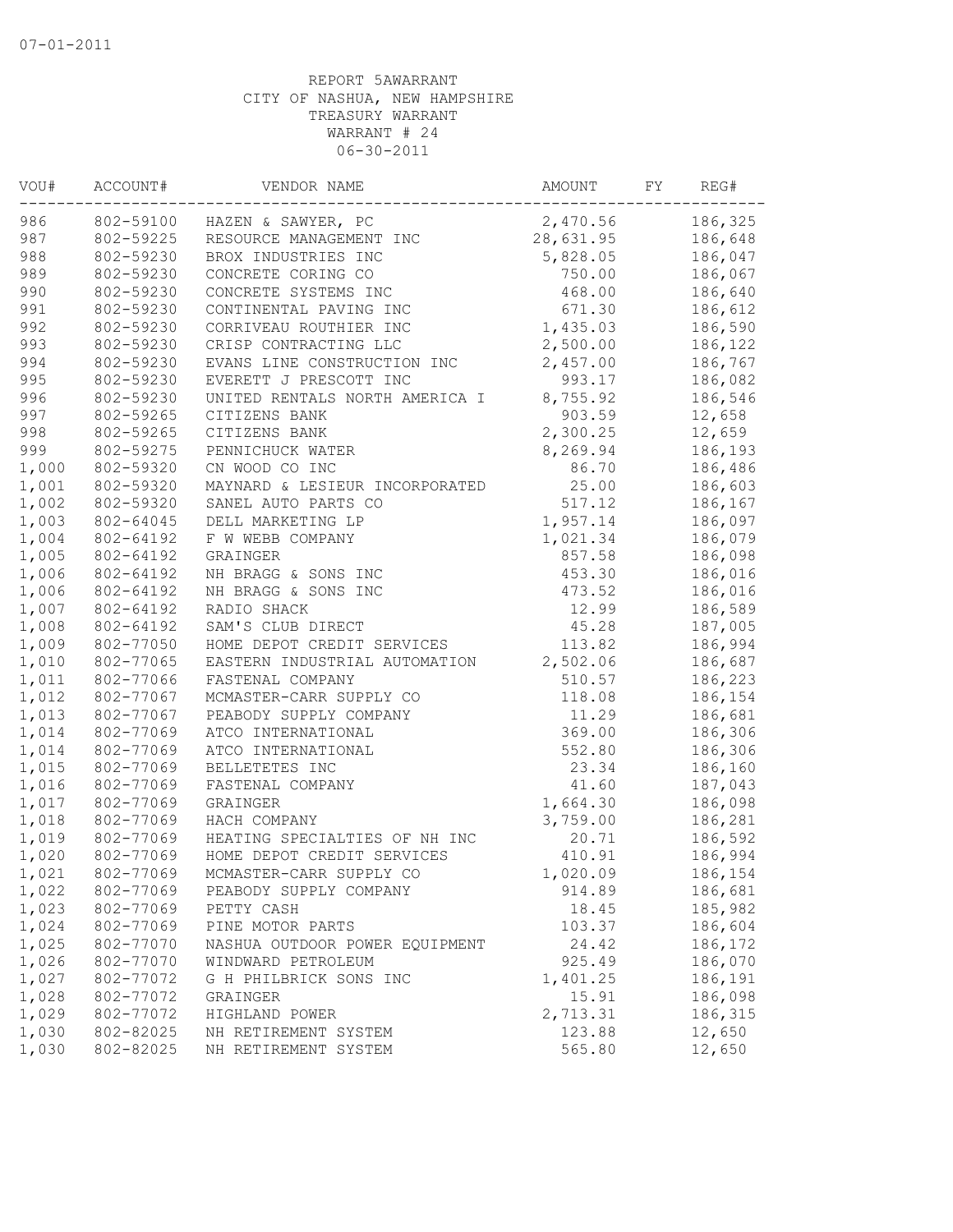| VOU#                                      | ACCOUNT#                                                      | VENDOR NAME                                                                          | AMOUNT                                             | REG#<br>FY                                          |
|-------------------------------------------|---------------------------------------------------------------|--------------------------------------------------------------------------------------|----------------------------------------------------|-----------------------------------------------------|
| 1,031<br>1,032<br>1,033<br>1,034<br>1,035 | 802-91010<br>802-94005<br>802-96004<br>802-96004<br>802-96100 | DOOKRAN STEPHEN<br>NHWPCA<br>REXEL<br>STAPLES ADVANTAGE<br>GRAPPONE AUTOMOTIVE GROUP | 184.62<br>50.00<br>4,999.05<br>390.67<br>25,241.00 | 186,965<br>187,013<br>186,751<br>186,329<br>186,220 |
| TOTAL                                     | 802                                                           | SEWERAGE DISPOSAL SYSTEM                                                             |                                                    | 199,461.50                                          |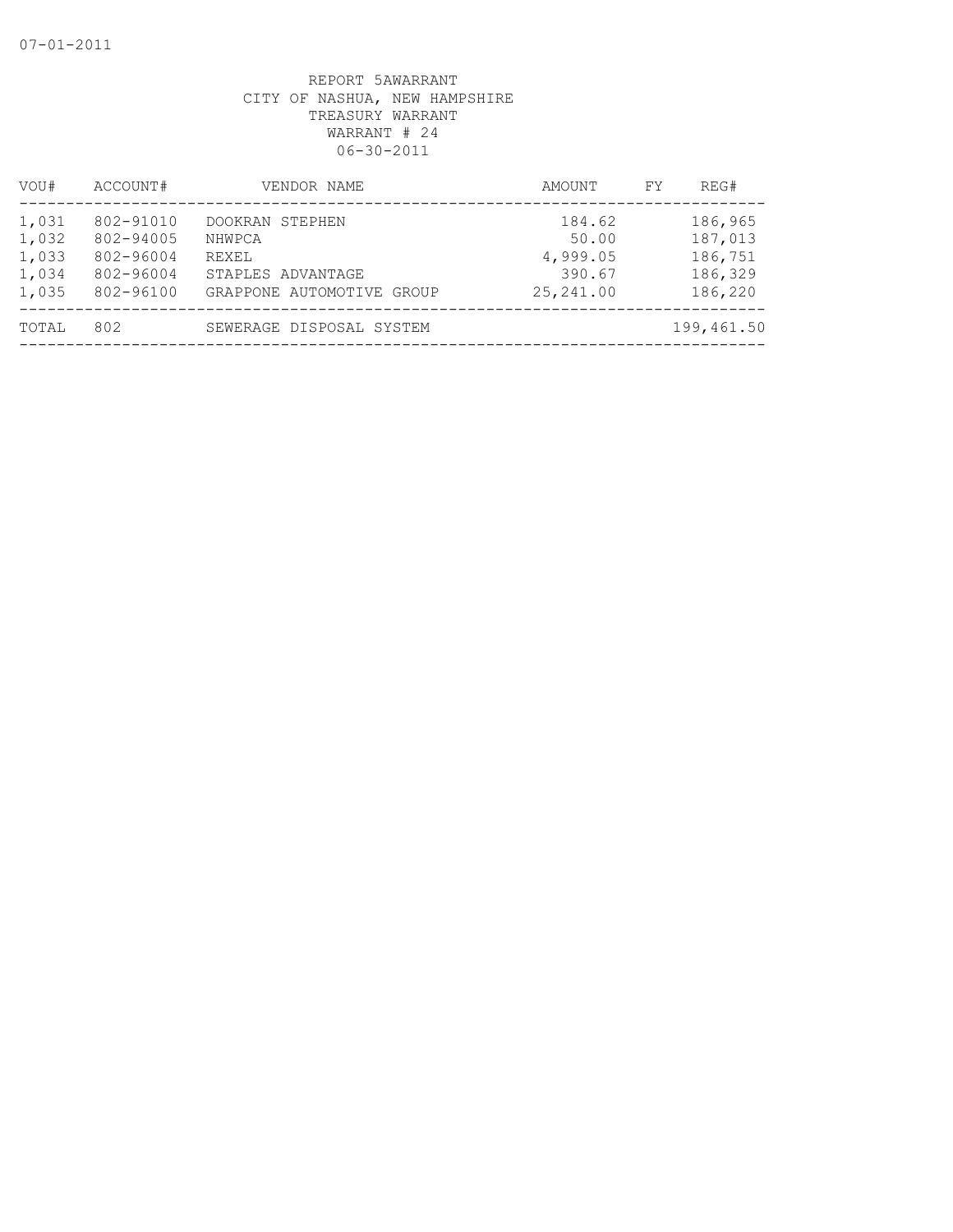| VOU#  | ACCOUNT#      | VENDOR NAME                    | AMOUNT   | FY | REG#       |
|-------|---------------|--------------------------------|----------|----|------------|
| 1,036 | 941-05050     | EARLY CHILDHOOD ADVENTURES     | 1,080.00 |    | 186,969    |
| 1,037 | 941-05050     | GINGERBREAD HOUSE OF HUDSON    | 465.00   |    | 186,970    |
| 1,038 | 941-05050     | HUMPTY DUMPTY SCHOOL           | 465.00   |    | 186,967    |
| 1,039 | 941-05050     | MARGUERITE'S PLACE             | 485.00   |    | 186,966    |
| 1,040 | 941-05050     | MINDS IN MOTION CHILD CARE CEN | 915.00   |    | 186,968    |
| 1,041 | 941-05050     | SOUTHERN NH SERVICES INC       | 1,585.00 |    | 186,108    |
| 1,042 | 941-98029     | ALUKONIS LINDA                 | 55.98    |    | 186,971    |
| TOTAL | 941           | HEALTH & COMM SVCS TRUST FUND  |          |    | 5,050.98   |
|       |               |                                |          |    |            |
| 1,043 | 952-01310     | HILLSBOROUGH COUNTY REGISTRY O | 52.00    |    | 186,972    |
| 1,044 | $952 - 05058$ | ASAP FIRE & SAFETY             | 465.00   |    | 186,106    |
| 1,045 | 952-05058     | B & S LOCKSMITH INC            | 14.05    |    | 186,217    |
| 1,046 | $952 - 05058$ | DREAMWORLD BACKDROPS.COM       | 529.00   |    | 185,984    |
| 1,047 | $952 - 05058$ | IMTEK REPROGRAPHICS INC        | 315.75   |    | 186,414    |
| 1,048 | 952-05058     | MARY'S CLOSET                  | 535.00   |    | 186,579    |
| 1,049 | $952 - 05058$ | PRINT SOLUTIONS INC            | 139.00   |    | 186,775    |
| 1,050 | $952 - 05058$ | STRATNER CO LLC                | 500.00   |    | 186,221    |
| 1,051 | 952-05058     | THE BULK BOOK STORE            | 1,498.20 |    | 185,986    |
| 1,052 | 952-05058     | UNITED SITE SERVICES NORTHEAST | 54.97    |    | 187,031    |
| 1,053 | $952 - 45285$ | MARSHALL SIGNS INC             | 29.67    |    | 186,627    |
| 1,054 | $952 - 46005$ | M & N SPORTS LLC               | 1,172.15 |    | 186,164    |
| 1,055 | 952-59020     | JEANNOTTE'S MARKET             | 67.56    |    | 186,091    |
| 1,056 | 952-75021     | CORRIVEAU ROUTHIER INC         | 121.88   |    | 186,590    |
| 1,057 | 952-75021     | HOME DEPOT CREDIT SERVICES     | 110.62   |    | 186,994    |
| 1,058 | 952-75021     | NASHUA WALLPAPER & PAINT CO    | 258.19   |    | 186,176    |
| 1,058 | 952-75021     | NASHUA WALLPAPER & PAINT CO    | 30.99    |    | 186,176    |
| 1,059 | 952-75021     | PEABODY SUPPLY COMPANY         | 40.74    |    | 186,681    |
| 1,060 | 952-75170     | STONE EDGE DESIGN              | 7,477.00 |    | 186,780    |
| TOTAL | 952           | PARK & RECREATION TRUST FUND   |          |    | 13, 411.77 |
| 1,061 | $960 - 36$    | PINEWOOD CEMETARY PERPETUAL    | 3,000.00 |    | 186,973    |
| TOTAL | 960           | PINE WOOD CEMETERY             |          |    | 3,000.00   |
|       |               |                                |          |    |            |
| 1,062 | $963 - 229$   | DORSETT DAVID                  | 400.00   |    | 187,046    |
| 1,063 | $963 - 229$   | MANDRAVELIS FAYE               | 513.00   |    | 186,760    |
| 1,064 | 963-239       | PRAIRIE GEORGE                 | 1,221.00 |    | 186,778    |
| 1,065 |               | 963-48015 DENNIS K BURKE INC   | 865.22   |    | 187,065    |
| TOTAL | 963           | WOODLAWN CEMETERY TRUST FUND   |          |    | 2,999.22   |
| 1,066 | 974-10        | HARBOR HOMES INC               | 1,659.27 |    | 186,722    |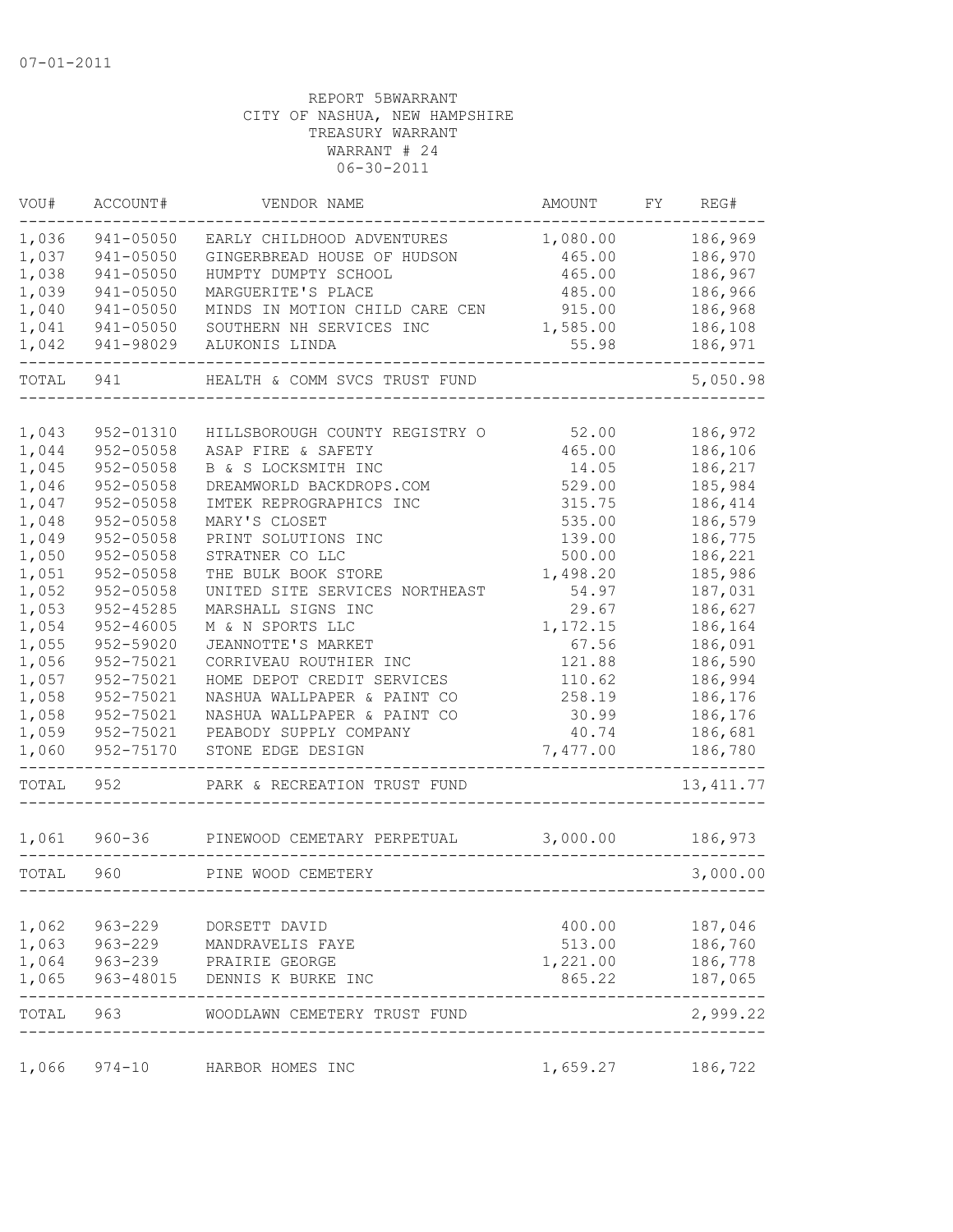| VOU#      | ACCOUNT#  | VENDOR NAME                     | AMOUNT FY | REG#     |
|-----------|-----------|---------------------------------|-----------|----------|
|           |           |                                 |           |          |
| TOTAL 974 |           | URBAN PROGRAM TRUST FUND        |           | 1,659.27 |
|           |           |                                 |           |          |
| 1,067     | 975-33005 | PENNICHUCK WATER                | 20.34     | 187,000  |
| 1,068     |           | 975-34015 METROMEDIA ENERGY INC | 18.07     | 187,026  |
|           |           | TOTAL 975 LIBRARY TRUST FUND    |           | 38.41    |
|           |           |                                 |           |          |
| 229,42    | 981-49050 | RICE COLLEEN                    | 89.59     | 186,859  |
| 229,42    | 981-49075 | GOPHER SPORT                    | 261.49    | 186,357  |
| 229, 42   | 981-49075 | O'CONNOR MARIANNE               | 60.24     | 186,459  |
| 229, 42   | 981-55005 | FIRST STUDENT INC               | 176.25    | 186,420  |
| TOTAL     | 981       | SCHOOL TRUST FUND               |           | 587.57   |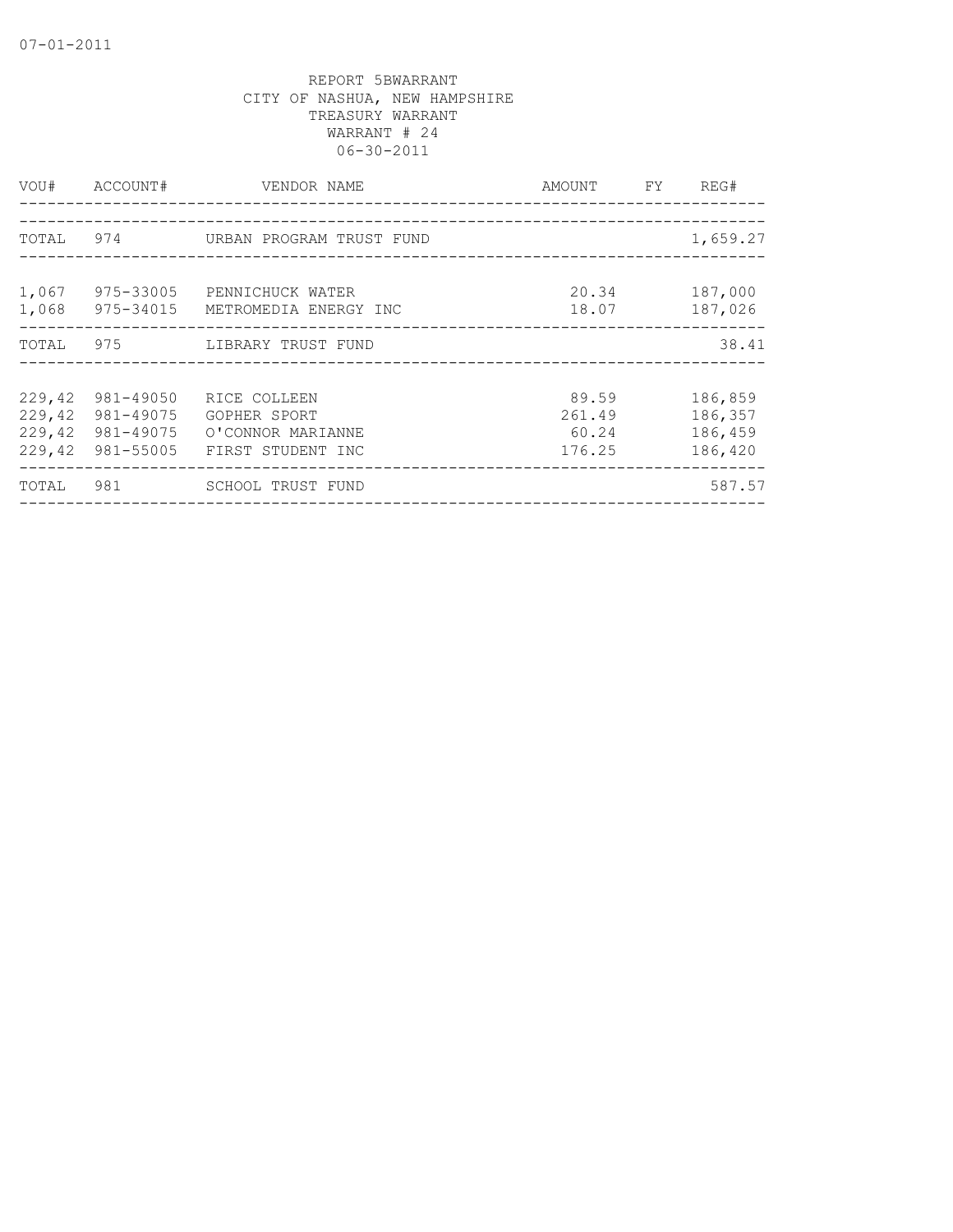|           | ACCOUNT# PAYROLL WEEK ENDING |  |  | AMOUNT |  |
|-----------|------------------------------|--|--|--------|--|
|           |                              |  |  |        |  |
| TOTAL 952 |                              |  |  |        |  |
|           |                              |  |  |        |  |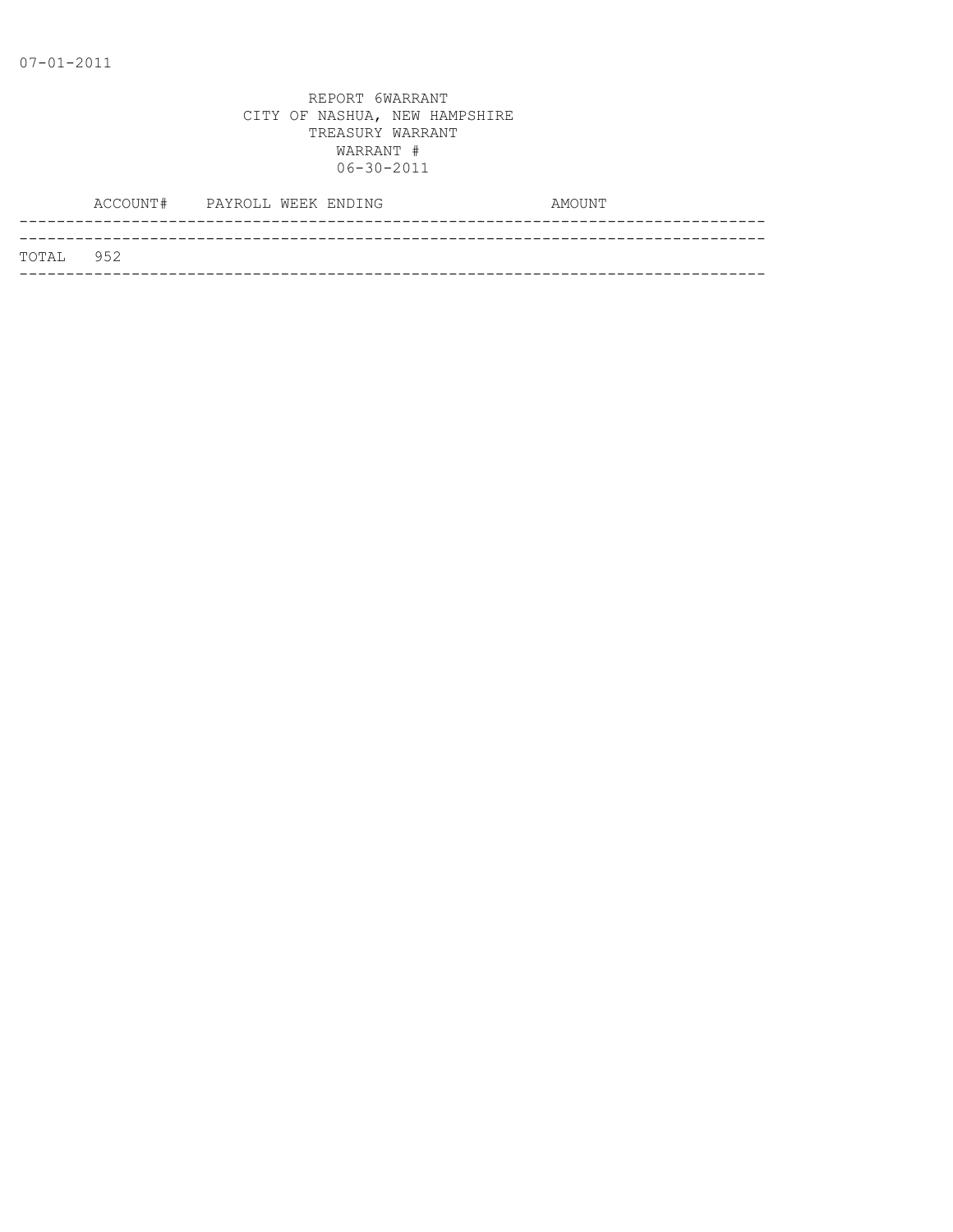|           | ACCOUNT#               | PAYROLL WEEK ENDING                               | AMOUNT               |          |
|-----------|------------------------|---------------------------------------------------|----------------------|----------|
|           |                        | 305-11125  11-JUN-2011                            | 957.28               |          |
|           |                        | 305-11125  18-JUN-2011                            | 957.28               |          |
|           |                        | 305-11125 25-JUN-2011                             | 957.28               |          |
|           | 305-11239              | $11 - JUN - 2011$                                 | 1,075.15             |          |
|           | 305-11239              | 18-JUN-2011                                       | 1,075.15             |          |
|           | 305-11239              | 25-JUN-2011                                       | 1,075.15             |          |
|           |                        | 305-31050 25-JUN-2011                             | 80.00                |          |
|           |                        | 305-59100 25-JUN-2011<br>------------------------ | 50.00                |          |
| TOTAL 305 |                        |                                                   |                      | 6,227.29 |
|           |                        |                                                   |                      |          |
|           | 308-11130              | 11-JUN-2011                                       | 858.45               |          |
|           | 308-11130              | $18 - JUN - 2011$                                 | 858.43               |          |
|           | 308-11130              | 25-JUN-2011                                       | 858.43               |          |
|           | 308-11418              | 11-JUN-2011                                       | 493.53               |          |
|           | 308-11418              | 18-JUN-2011                                       | 493.53               |          |
|           | 308-11418              | 25-JUN-2011<br>$11 - JUN - 2011$                  | 493.53               |          |
|           | 308-11441              | 18-JUN-2011                                       | 1,446.40             |          |
|           | 308-11441<br>308-11441 | 25-JUN-2011                                       | 1,446.40<br>1,446.40 |          |
|           | 308-11446              | 11-JUN-2011                                       | 1,150.52             |          |
|           | 308-11446              | 18-JUN-2011                                       | 1,150.52             |          |
|           | 308-11446              | 25-JUN-2011                                       | 1,150.52             |          |
|           | 308-11540              | 11-JUN-2011                                       | 1,078.50             |          |
|           | 308-11540              | 18-JUN-2011                                       | 1,078.50             |          |
|           | 308-11540              | 25-JUN-2011                                       | 1,078.50             |          |
|           | 308-11578              | $11 - JUN - 2011$                                 | 992.86               |          |
|           | 308-11578              | 18-JUN-2011                                       | 992.86               |          |
|           | 308-11578              | 25-JUN-2011                                       | 992.87               |          |
|           | 308-11589              | 11-JUN-2011                                       | 1,075.15             |          |
|           | 308-11589              | 18-JUN-2011                                       | 752.60               |          |
|           | 308-11589              | 25-JUN-2011                                       | 1,075.15             |          |
|           | 308-11608              | $11 - JUN - 2011$                                 | 976.17               |          |
|           | 308-11608              | 18-JUN-2011                                       | 976.17               |          |
|           | 308-11608              | 25-JUN-2011                                       | 976.17               |          |
|           | 308-83051              | 11-JUN-2011                                       | 1,398.45             |          |
|           |                        | 308-83051  18-JUN-2011                            | 1,525.22             |          |
|           | 308-83051              | 25-JUN-2011                                       | 1,205.91             |          |
|           | 308-83052              | 11-JUN-2011                                       | 1,650.50             |          |
|           | 308-83052              | 18-JUN-2011                                       | 1,650.50             |          |
|           | 308-83052              | 25-JUN-2011                                       | 1,650.50             |          |
|           | 308-83102              | 11-JUN-2011                                       | 692.31               |          |
|           | 308-83102              | 18-JUN-2011                                       | 692.31               |          |
|           | 308-83102              | 25-JUN-2011                                       | 692.31               |          |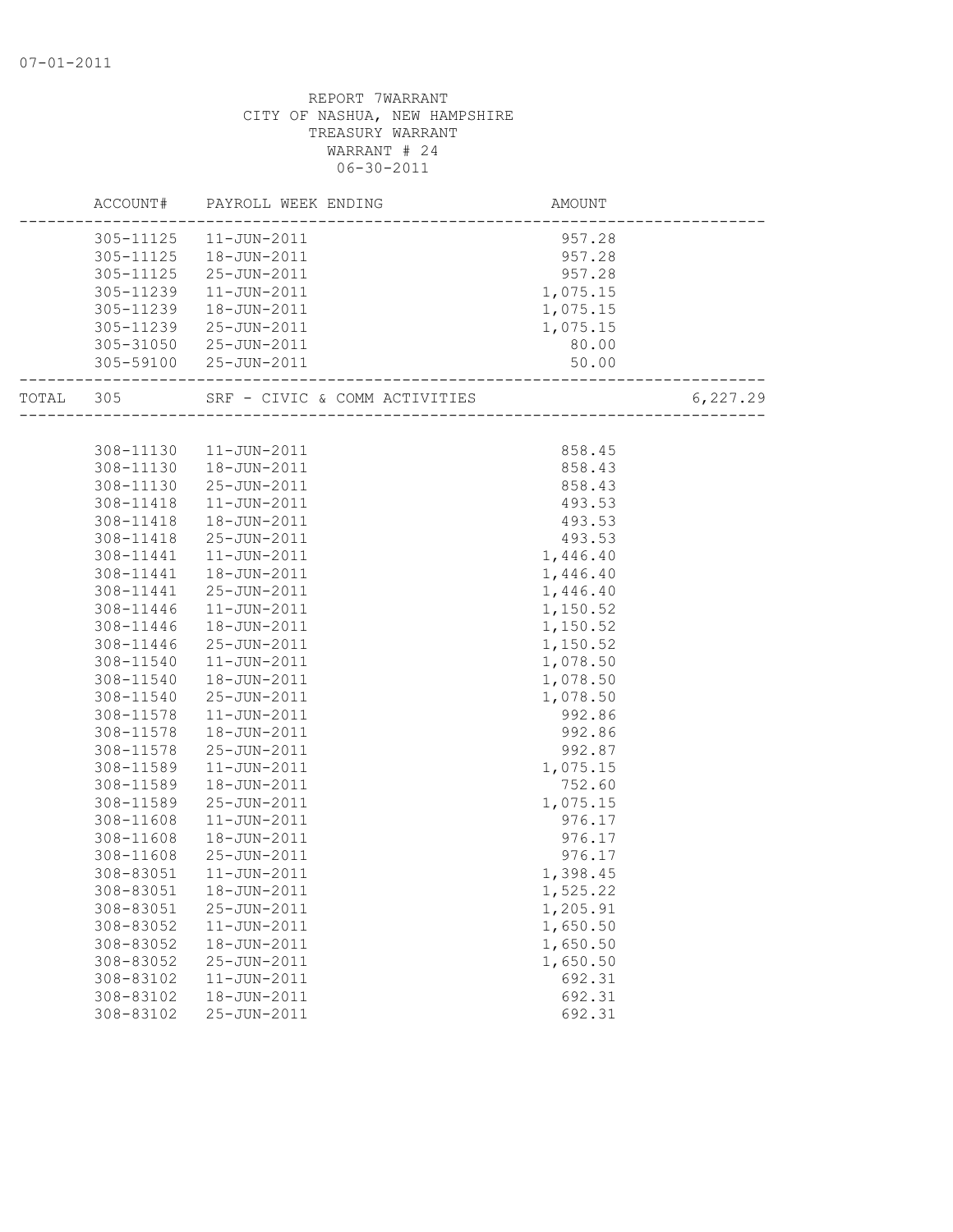|       |            | ACCOUNT# PAYROLL WEEK ENDING                           | AMOUNT    |            |
|-------|------------|--------------------------------------------------------|-----------|------------|
|       |            |                                                        |           |            |
|       |            | TOTAL 308 SRF - INSURANCE<br>_________________________ |           | 35,050.17  |
|       |            | 3091-13004 11-JUN-2011                                 | 602.01    |            |
|       |            | 3091-13004  18-JUN-2011                                | 1,343.50  |            |
|       |            | 3091-13004 25-JUN-2011                                 | 338.19    |            |
|       |            | TOTAL 309 FY11 FRESH FRUIT & VEG GRANT                 |           | 2,283.70   |
|       |            |                                                        |           |            |
|       |            | 3097-11162  11-JUN-2011                                | 644.25    |            |
|       |            | 3097-11162  18-JUN-2011                                | 644.25    |            |
|       |            | 3097-11162 25-JUN-2011                                 | 644.25    |            |
|       |            | 3097-11408 11-JUN-2011                                 | 5,694.50  |            |
|       | 3097-11408 | 18-JUN-2011                                            | 618.50    |            |
|       | 3097-11408 | 25-JUN-2011                                            | 492.00    |            |
|       | 3097-12112 | 11-JUN-2011                                            | 568.75    |            |
|       | 3097-12112 | 18-JUN-2011                                            | 524.13    |            |
|       | 3097-12112 | 25-JUN-2011                                            | 233.63    |            |
|       | 3097-12830 | 11-JUN-2011                                            | 187.04    |            |
|       | 3097-12830 | 18-JUN-2011                                            | 40.48     |            |
|       | 3097-12830 | 25-JUN-2011                                            | 20.75     |            |
|       | 3097-19138 | 18-JUN-2011                                            | 3,011.20  |            |
|       | 3097-19139 | 18-JUN-2011                                            | 13,063.77 |            |
|       | 3097-19140 | 11-JUN-2011                                            | 9,305.90  |            |
|       | 3097-19140 | 18-JUN-2011                                            | 9,305.90  |            |
|       | 3097-19140 | 25-JUN-2011                                            | 7,789.18  |            |
|       | 3097-19540 | 11-JUN-2011                                            | 18,956.18 |            |
|       | 3097-19540 | 18-JUN-2011                                            | 23,426.50 |            |
|       | 3097-19540 | 25-JUN-2011                                            | 17,945.85 |            |
|       | 3097-19544 | 11-JUN-2011                                            | 680.10    |            |
|       | 3097-19544 | 18-JUN-2011                                            | 686.75    |            |
|       | 3097-19544 | 25-JUN-2011                                            | 451.92    |            |
|       | 3097-19545 | 11-JUN-2011                                            | 2,124.19  |            |
|       |            | 3097-19545  18-JUN-2011                                | 1,989.05  |            |
|       |            | 3097-19545 25-JUN-2011                                 | 1,170.19  |            |
| TOTAL | 309        | SRF - FOOD SERVICES                                    |           | 120,219.21 |
|       |            |                                                        |           |            |
|       | 3117-12006 | 11-JUN-2011                                            | 725.00    |            |
|       | 3117-12006 | 18-JUN-2011                                            | 625.00    |            |
|       | 3117-13032 | $11 - JUN - 2011$                                      | 54.06     |            |
|       |            | 3117-13032 25-JUN-2011                                 | 54.06     |            |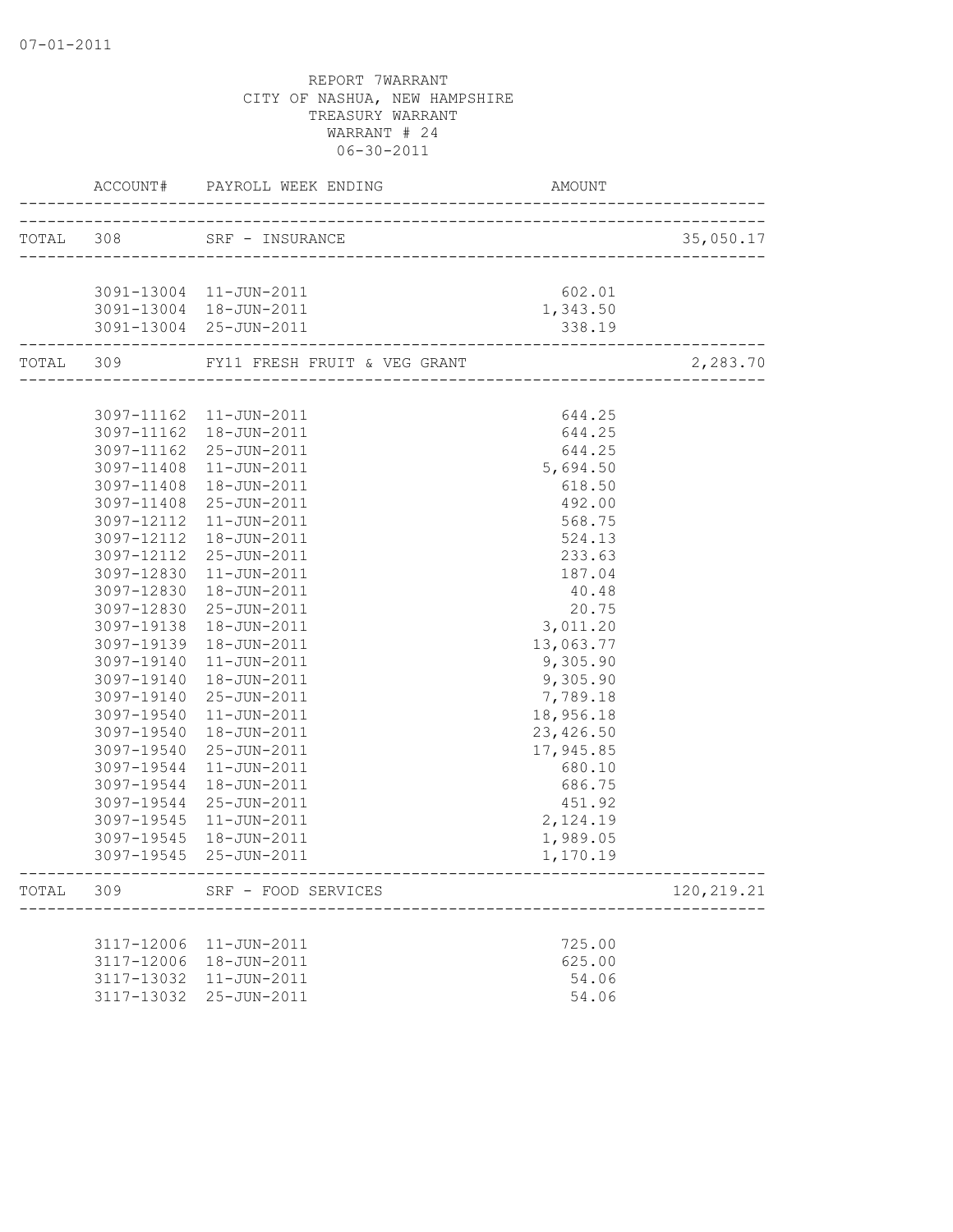|           | ACCOUNT#  | PAYROLL WEEK ENDING                              | AMOUNT                          |           |
|-----------|-----------|--------------------------------------------------|---------------------------------|-----------|
|           |           | TOTAL 311 DRIVER'S EDUCATION                     |                                 | 1,458.12  |
|           |           |                                                  |                                 |           |
|           | 312-11165 | 11-JUN-2011                                      | 794.78                          |           |
|           | 312-11165 | 18-JUN-2011                                      | 854.96                          |           |
|           | 312-11165 | 25-JUN-2011                                      | 788.09                          |           |
|           | 312-11167 | $11 - JUN - 2011$                                | 290.45                          |           |
|           | 312-11167 | 18-JUN-2011                                      | 290.45                          |           |
|           | 312-11167 | 25-JUN-2011                                      | 290.45                          |           |
|           | 312-11191 | $11 - JUN - 2011$                                | 827.27                          |           |
|           | 312-11191 | 18-JUN-2011                                      | 827.27                          |           |
|           | 312-11191 | 25-JUN-2011                                      | 827.27                          |           |
|           | 312-11445 | $11 - JUN - 2011$                                | 87.49                           |           |
|           | 312-11445 | 18-JUN-2011                                      | 109.36                          |           |
|           | 312-11445 | 25-JUN-2011                                      | 21.87                           |           |
|           | 312-11547 | $11 - JUN - 2011$                                | 2,224.37                        |           |
|           | 312-11547 | 18-JUN-2011                                      | 2,224.37                        |           |
|           | 312-11547 | 25-JUN-2011                                      | 2,224.38                        |           |
|           | 312-12116 | 11-JUN-2011                                      | 630.24                          |           |
|           | 312-12116 | 18-JUN-2011                                      | 630.24                          |           |
|           | 312-12116 | 25-JUN-2011                                      | 630.24                          |           |
|           | 312-13004 | 11-JUN-2011                                      | 385.69                          |           |
|           |           | 312-13004  18-JUN-2011                           | 250.57                          |           |
|           |           | 312-13004 25-JUN-2011                            | 487.36                          |           |
| TOTAL 312 |           | SRF - FINANCIAL SERVICES<br>-------------        |                                 | 15,697.17 |
|           |           | 3122-12006 18-JUN-2011<br>---------------------- | 600.00                          |           |
| TOTAL 312 |           | ADULT ED/CONTINUING ED                           |                                 | 600.00    |
|           |           | 3211-12006 18-JUN-2011                           | 900.00                          |           |
|           |           |                                                  |                                 |           |
| TOTAL 321 |           | ADULT ED/COLLEGE TRANSITIONS<br>------------     | ------------------------------- | 900.00    |
|           |           | 3231-11870  18-JUN-2011                          | 300.00                          |           |
|           |           | 3231-12006 18-JUN-2011                           | 1,362.50                        |           |
| TOTAL     | 323       | ADULT ED/HS ALTERNATIVE ED                       |                                 | 1,662.50  |

3261-11860 18-JUN-2011 11,057.30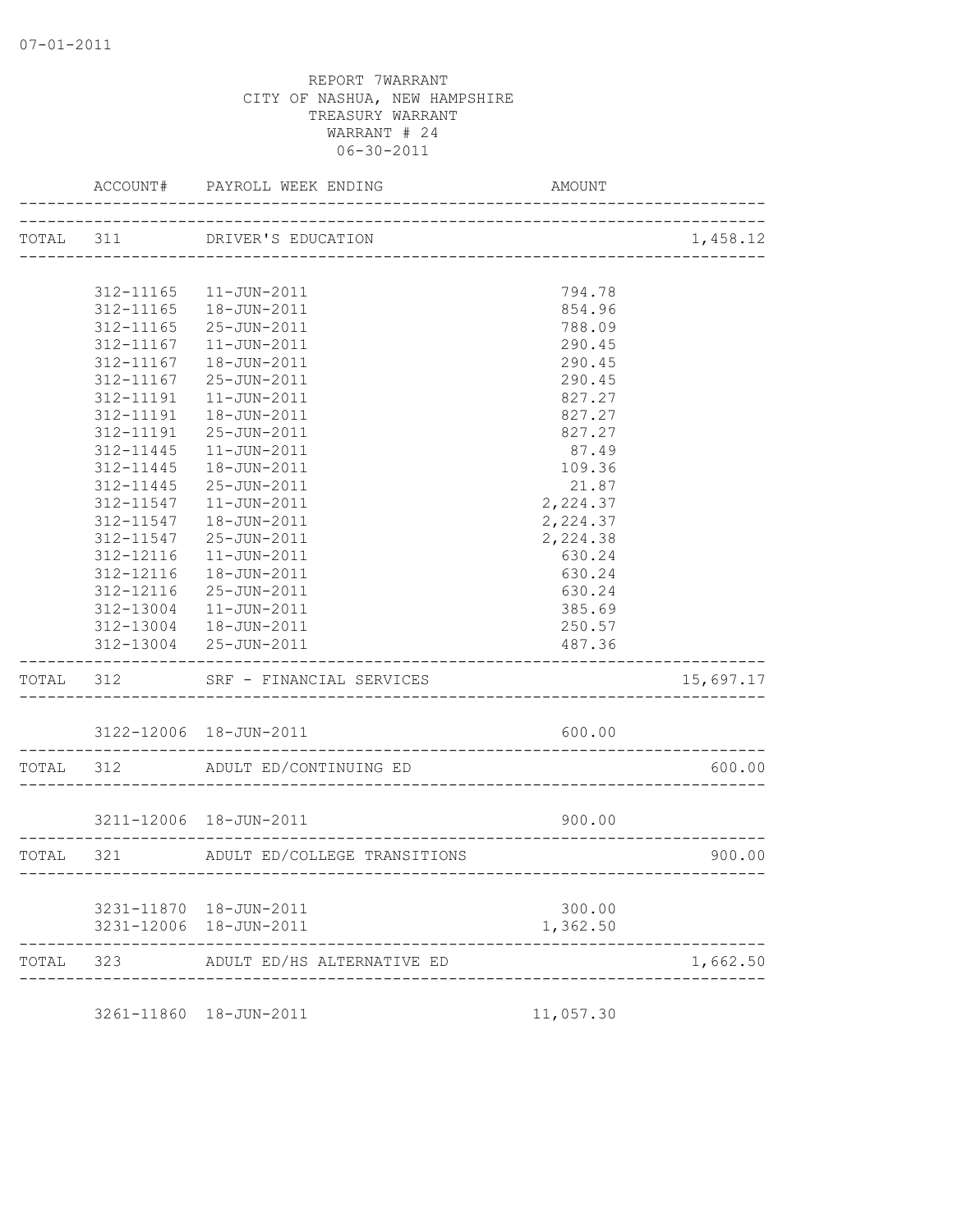|           |               | ACCOUNT# PAYROLL WEEK ENDING                    | AMOUNT                 |           |
|-----------|---------------|-------------------------------------------------|------------------------|-----------|
|           |               | TOTAL 326 NH ALTERNATE ASSESS COACH             | _____________________  | 11,057.30 |
|           |               |                                                 |                        |           |
|           |               | 331-11250  11-JUN-2011                          | 717.44                 |           |
|           |               | 331-11250  18-JUN-2011                          | 717.44                 |           |
|           | 331-11250     | 25-JUN-2011                                     | 717.44                 |           |
|           | 331-11561     | 11-JUN-2011                                     | 1,173.90               |           |
|           | 331-11561     | 18-JUN-2011                                     | 1,173.90               |           |
|           | 331-11561     | 25-JUN-2011                                     | 1,173.90               |           |
|           | 331-12115     | $11 - JUN - 2011$                               | 590.21                 |           |
|           | 331-12115     | 18-JUN-2011                                     | 590.21                 |           |
|           | 331-12115     | 25-JUN-2011                                     | 590.21                 |           |
|           | 331-13038     | $11 - JUN - 2011$                               | 1,349.49               |           |
|           | 331-13038     | 18-JUN-2011                                     | 425.22                 |           |
|           | 331-13038     | 25-JUN-2011                                     | 1,442.41               |           |
|           | 331-13044     | 11-JUN-2011                                     | 2,178.83               |           |
|           | 331-13044     | 18-JUN-2011                                     | 2,413.28               |           |
|           | 331-13044     | 25-JUN-2011                                     | 3,483.05               |           |
|           | 331-15002     | 18-JUN-2011                                     | 234.78                 |           |
|           | 331-18036     | 11-JUN-2011                                     | 14,379.68              |           |
|           |               | 331-18036  18-JUN-2011<br>331-18036 25-JUN-2011 | 13,007.31<br>12,078.93 |           |
| TOTAL 331 |               | SRF - POLICE DEPARTMENT                         |                        | 58,437.63 |
|           |               |                                                 |                        |           |
|           |               | 332-18084  18-JUN-2011                          | 412.90                 |           |
|           |               | 332-18084 25-JUN-2011                           | 161.77                 |           |
|           |               |                                                 |                        |           |
|           |               | TOTAL 332 SRF - FIRE DEPARTMENT                 |                        | 574.67    |
|           |               | 3351-12201 11-JUN-2011                          | 186.00                 |           |
|           |               | 3351-12201 18-JUN-2011                          | 194.08                 |           |
|           |               |                                                 |                        |           |
| TOTAL 335 |               | TITLE I RESTRUCTURING MT PLSNT                  |                        | 380.08    |
|           |               |                                                 |                        |           |
|           | 341-01210     | $11 - JUN - 2011$                               | 435.31                 |           |
|           | 341-01210     | 18-JUN-2011                                     | 435.31                 |           |
|           | 341-01210     | 25-JUN-2011                                     | 435.31                 |           |
|           | 341-11024     | 11-JUN-2011                                     | 394.55                 |           |
|           | 341-11024     | 18-JUN-2011                                     | 394.55                 |           |
|           | 341-11024     | 25-JUN-2011                                     | 394.55                 |           |
|           | $341 - 11235$ | $11 - JUN - 2011$                               | 1,211.11               |           |
|           | 341-11235     | 18-JUN-2011                                     | 1,211.11               |           |
|           | 341-11235     | 25-JUN-2011                                     | 1,211.11               |           |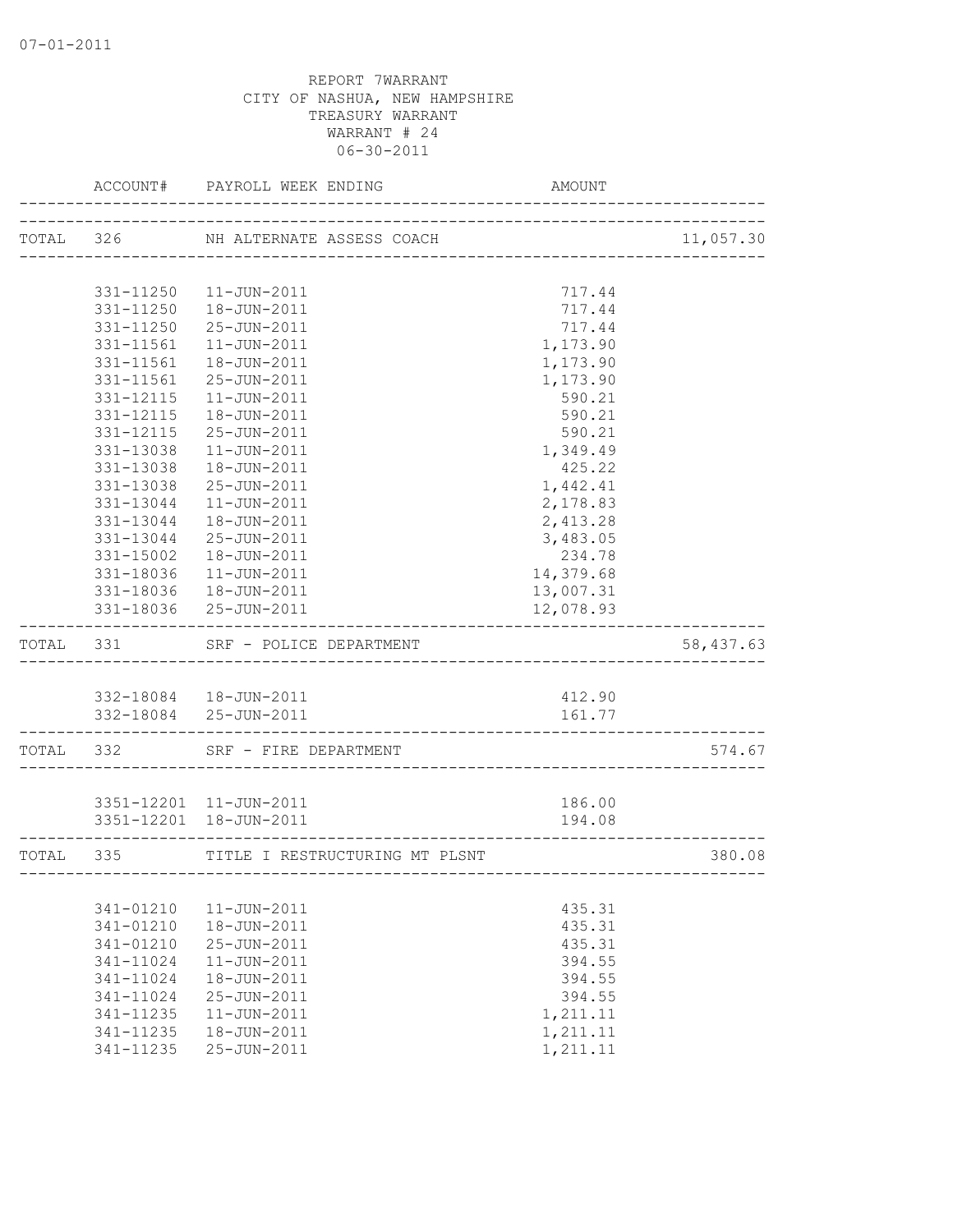|           | ACCOUNT#   | PAYROLL WEEK ENDING                         | AMOUNT               |           |
|-----------|------------|---------------------------------------------|----------------------|-----------|
|           | 341-11484  | $11 - JUN - 2011$                           | 1,440.00             |           |
|           | 341-11484  | 18-JUN-2011                                 | 1,440.00             |           |
|           | 341-11484  | 25-JUN-2011                                 | 1,440.00             |           |
|           | 341-11563  | $11 - JUN - 2011$                           | 1,014.26             |           |
|           | 341-11563  | 18-JUN-2011                                 | 1,014.27             |           |
|           | 341-11563  | 25-JUN-2011                                 | 1,014.26             |           |
|           | 341-12037  | 11-JUN-2011                                 | 176.62               |           |
|           | 341-12037  | 18-JUN-2011                                 | 176.62               |           |
|           | 341-12037  | 25-JUN-2011                                 | 176.62               |           |
|           | 341-12101  | $11 - JUN - 2011$                           | 199.52               |           |
|           | 341-12101  | 18-JUN-2011                                 | 199.52               |           |
|           | 341-12101  | 25-JUN-2011                                 | 199.52               |           |
|           | 341-12205  | $11 - JUN - 2011$                           | 1,200.00             |           |
|           | 341-12205  | 18-JUN-2011                                 | 1,200.00             |           |
|           | 341-12205  | 25-JUN-2011                                 | 1,600.00             |           |
|           | 341-31050  | 18-JUN-2011                                 |                      |           |
|           | 341-31050  | 25-JUN-2011                                 | 80.00                |           |
| TOTAL     | 341        | SRF - COMMUNITY SERVICES                    | ____________________ | 18,694.12 |
|           |            |                                             |                      |           |
|           | 342-11499  | $11 - JUN - 2011$                           | 1,036.26             |           |
|           | 342-11499  | 18-JUN-2011                                 | 1,036.26             |           |
|           | 342-11499  | 25-JUN-2011                                 | 1,036.26             |           |
|           | 342-11584  | $11 - JUN - 2011$                           | 1,577.59             |           |
|           | 342-11584  | 18-JUN-2011                                 | 1,577.57             |           |
|           | 342-11584  | 25-JUN-2011                                 | 1,577.59             |           |
|           | 342-12000  | $11 - JUN - 2011$                           | 652.84               |           |
|           | 342-12000  | 18-JUN-2011                                 | 652.84               |           |
|           | 342-12000  | 25-JUN-2011                                 | 652.84               |           |
|           | 342-12081  | 11-JUN-2011                                 | 73.20                |           |
|           | 342-12081  | 18-JUN-2011                                 | 97.60                |           |
|           | 342-12081  | 25-JUN-2011                                 | 73.20                |           |
| TOTAL 342 |            | SRF - COMMUNITY HEALTH                      | -------------------  | 10,044.05 |
|           |            |                                             |                      |           |
|           |            | 3440-12006 11-JUN-2011                      | 3,768.04             |           |
|           |            | 3440-12006 18-JUN-2011                      | 276.88               |           |
|           |            | 3440-12006 25-JUN-2011                      | 120.15               |           |
|           |            | 3440-12078  18-JUN-2011                     | 12.50                |           |
| TOTAL     | 344        | AFTER SCHOOL PROGRAM<br>___________________ |                      | 4,177.57  |
|           |            | 3451-11162  11-JUN-2011                     | 709.50               |           |
|           |            | 3451-11162  18-JUN-2011                     | 671.66               |           |
|           | 3451-11162 | 25-JUN-2011                                 | 709.50               |           |
|           |            |                                             |                      |           |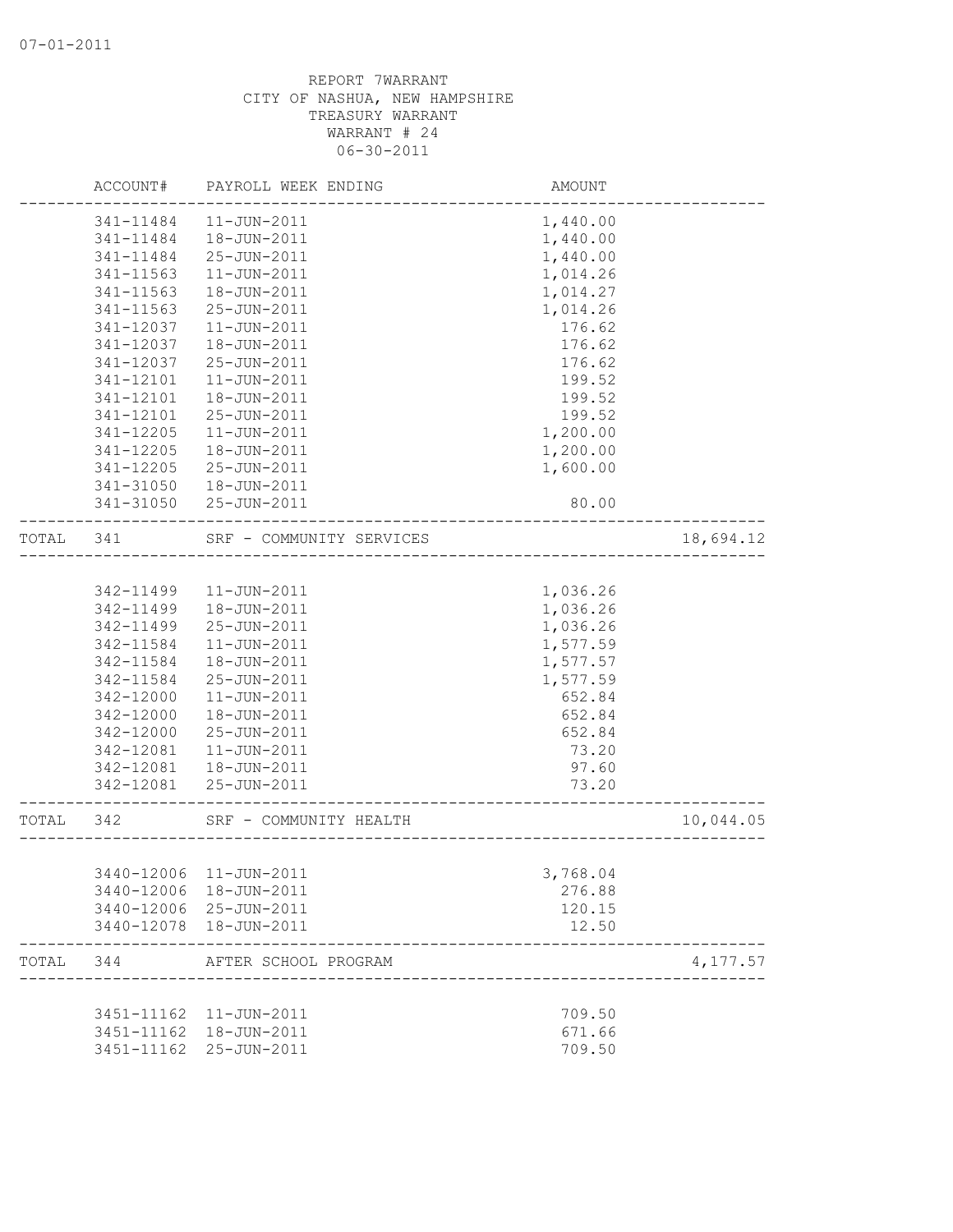|       |           | ACCOUNT# PAYROLL WEEK ENDING                                  | AMOUNT                            |           |
|-------|-----------|---------------------------------------------------------------|-----------------------------------|-----------|
|       |           | 3451-11860  18-JUN-2011<br>---------------------------------- | 6,598.37                          |           |
|       |           | TOTAL 345 TITLE IV 21ST CENT ELEM                             | _________________________________ | 8,689.03  |
|       |           | 3461-11860  18-JUN-2011                                       | 4,210.86                          |           |
|       |           | 3461-12006 11-JUN-2011<br>3461-12006 18-JUN-2011              | 1,255.53<br>1,790.05              |           |
|       |           | TOTAL 346 21 ST CENTURY AFTER SCH MIDDLE                      |                                   | 7,256.44  |
|       |           | 3468-11162  11-JUN-2011                                       | 644.25                            |           |
|       |           | 3468-11162  18-JUN-2011                                       | 644.25                            |           |
|       |           | 3468-11162 25-JUN-2011                                        | 644.25                            |           |
|       |           | 3468-11870  18-JUN-2011<br>3468-19230  18-JUN-2011            | 4,461.44<br>3,975.00              |           |
|       | TOTAL 346 | SMALLER LEARNING COMMUNITY<br>_____________________           |                                   | 10,369.19 |
|       |           | 3500-13133 18-JUN-2011                                        | 450.00                            |           |
|       | TOTAL 350 | TITLE IIA HQT                                                 |                                   | 450.00    |
|       |           |                                                               |                                   |           |
|       |           | 3501-11726  18-JUN-2011                                       | 95,469.01                         |           |
|       |           | 3501-12201 11-JUN-2011                                        | 31.00                             |           |
|       |           | 3501-12201  18-JUN-2011                                       | 62.00                             |           |
|       |           | 3501-12201 25-JUN-2011                                        | 31.00                             |           |
| TOTAL | 350       | TITLE IIA QUALITY TEACHERS                                    |                                   | 95,593.01 |
|       |           | 352-11562  11-JUN-2011                                        | 420.52                            |           |
|       |           | 352-11562  18-JUN-2011                                        | 420.52                            |           |
|       | 352-11562 | 25-JUN-2011                                                   | 420.52                            |           |
| TOTAL | 352       | SRF - PARKS AND RECREATION                                    |                                   | 1,261.56  |
|       |           | 3520-11802 11-JUN-2011                                        | 212.00                            |           |
|       |           | 3520-11802  18-JUN-2011                                       | 212.00                            |           |
|       |           | 3520-11802 25-JUN-2011                                        | 106.00                            |           |
| TOTAL | 352       | ARRA TITLE IID 21C CLASSROOMS                                 |                                   | 530.00    |
|       |           |                                                               |                                   |           |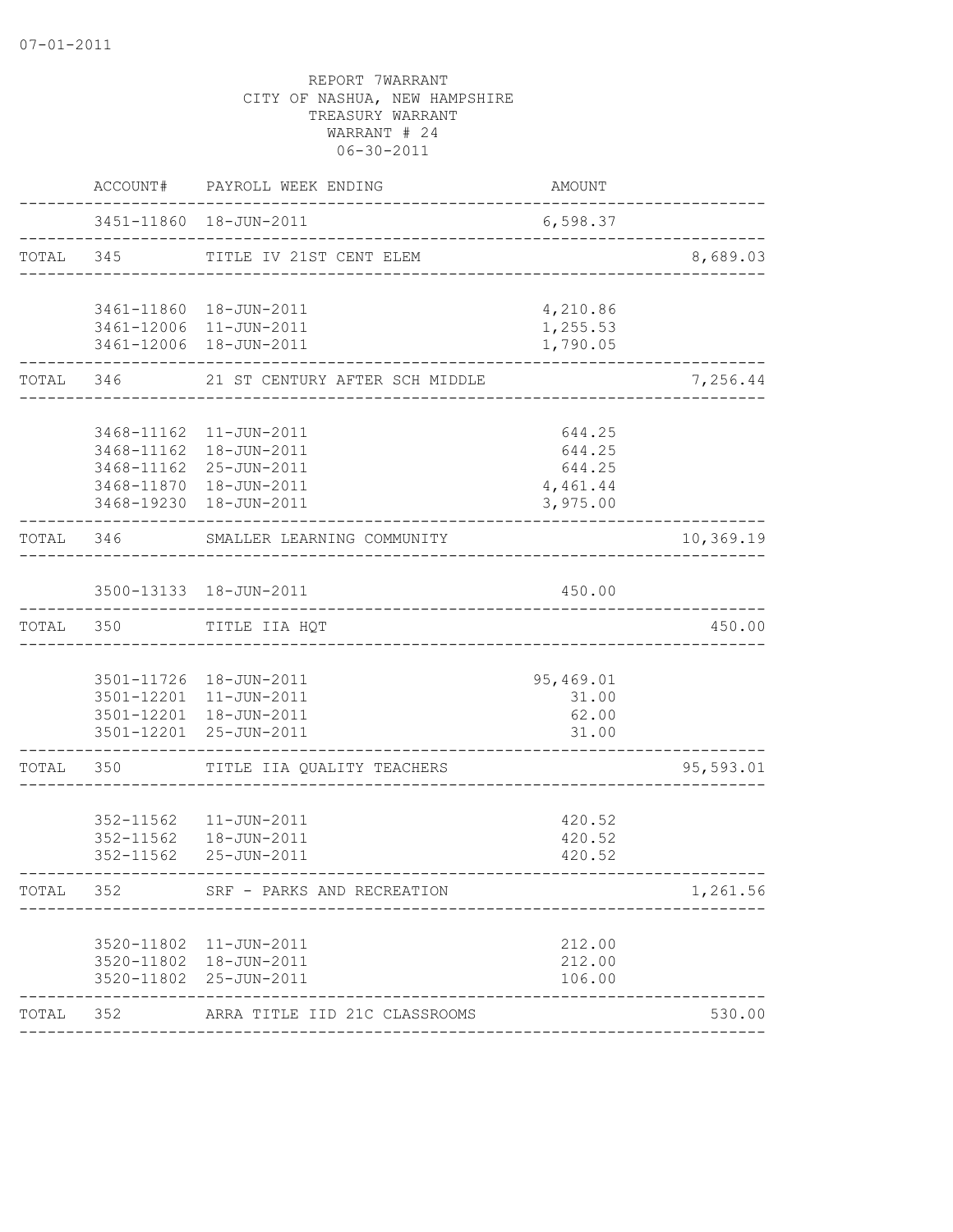|       |                        | ACCOUNT# PAYROLL WEEK ENDING                     | AMOUNT                                  |           |
|-------|------------------------|--------------------------------------------------|-----------------------------------------|-----------|
|       |                        | 3531-12006 11-JUN-2011<br>3531-12006 18-JUN-2011 | 450.00<br>2,675.00                      |           |
|       |                        | 3531-13032 11-JUN-2011<br>3531-13032 18-JUN-2011 | 261.06<br>343.50                        |           |
|       |                        | 3531-13032 25-JUN-2011                           | 370.98<br>_____________________________ |           |
|       |                        | TOTAL 353 ADULT ED/HS DIPLOMA PROGRAM            |                                         | 4,100.54  |
|       |                        | 3601-11515  18-JUN-2011                          | 12,622.76                               |           |
|       | ___________________    | 3601-13133  18-JUN-2011                          | 100.00                                  |           |
|       |                        | TOTAL 360 DROPOUT PREVENTION ADULT ED            |                                         | 12,722.76 |
|       |                        | 373-53075   11-JUN-2011                          | 36.86                                   |           |
|       |                        | 373-53075  18-JUN-2011<br>373-53075 25-JUN-2011  | 73.72<br>221.16                         |           |
|       |                        | TOTAL 373 SRF - ECONOMIC DEVELOPMENT             | _____________                           | 331.74    |
|       |                        |                                                  |                                         |           |
|       |                        | 374-0705M 25-JUN-2011                            | 170.00                                  |           |
|       |                        | 374-0705P 11-JUN-2011                            | 1,727.37                                |           |
|       | 374-0705P              | 18-JUN-2011                                      | 1,727.37                                |           |
|       |                        | 374-0705P 25-JUN-2011                            | 1,727.37                                |           |
|       | 374-07235              | 11-JUN-2011                                      | 505.21                                  |           |
|       |                        | 374-07235  18-JUN-2011                           | 505.21                                  |           |
|       |                        | 374-07235 25-JUN-2011                            | 505.21                                  |           |
|       |                        | 374-07285  18-JUN-2011                           | 92.15                                   |           |
|       | 374-07285              | 25-JUN-2011                                      | 129.01                                  |           |
|       | 374-0734P              | 11-JUN-2011                                      | 1,658.69                                |           |
|       | 374-0734P              | 18-JUN-2011                                      | 1,658.69                                |           |
|       | 374-0734P              | 25-JUN-2011                                      | 1,658.69                                |           |
|       | 374-0734R              | $11 - JUN - 2011$                                | 49.28                                   |           |
|       | 374-0734R              | 18-JUN-2011                                      | 49.28                                   |           |
|       | 374-0734R              | 25-JUN-2011                                      | 49.28                                   |           |
|       |                        | 374-07506 11-JUN-2011                            | 18.43                                   |           |
|       | 374-07506<br>374-31050 | 25-JUN-2011<br>25-JUN-2011                       | 18.43<br>17.00                          |           |
| TOTAL | 374                    | SRF - URBAN PROGRAMS                             |                                         | 12,266.67 |
|       |                        |                                                  |                                         |           |
|       | 3751-11726             | 18-JUN-2011                                      | 12,017.55                               |           |
|       | 3751-11870             | $11 - JUN - 2011$                                | 750.00                                  |           |
|       | 3751-11870             | 18-JUN-2011                                      | 750.00                                  |           |
|       | 3751-11870             | 25-JUN-2011                                      | 150.00                                  |           |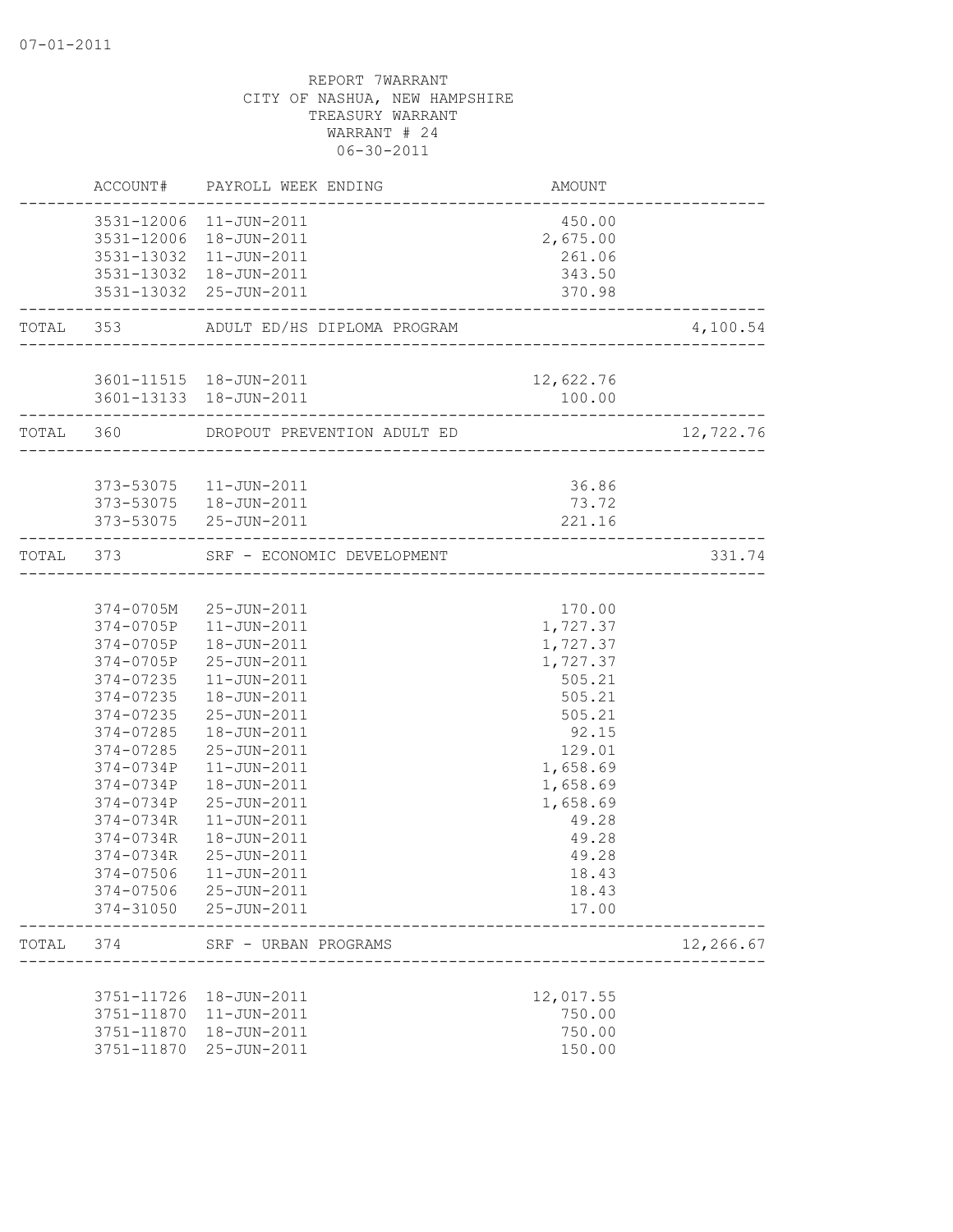|       | ACCOUNT#                 | PAYROLL WEEK ENDING             | AMOUNT               |            |
|-------|--------------------------|---------------------------------|----------------------|------------|
|       | 3751-12111               | $11 - JUN - 2011$               | 1,936.30             |            |
|       | 3751-12111               | 18-JUN-2011                     | 1,814.46             |            |
|       | 3751-12111               | 25-JUN-2011                     | 1,342.94             |            |
|       | 3751-12198               | 18-JUN-2011                     | 60,212.08            |            |
|       | 3751-13133               | 18-JUN-2011                     | 2,500.00             |            |
|       | 3751-19000               | 11-JUN-2011                     | $-60.29$             |            |
|       | 3751-19000               | 18-JUN-2011                     | 8,826.81             |            |
| TOTAL | 375                      | ARRA TITLE I                    |                      | 90,239.85  |
|       |                          |                                 |                      |            |
|       | 3761-11726               | 18-JUN-2011                     | 17,780.81            |            |
|       | 3761-11802               | 18-JUN-2011<br>18-JUN-2011      | 2,051.77             |            |
|       | 3761-11805               |                                 | 2,214.36             |            |
|       | 3761-11870               | 18-JUN-2011<br>11-JUN-2011      | 2,843.02             |            |
|       | 3761-12111<br>3761-12111 | 18-JUN-2011                     | 6,318.58             |            |
|       |                          | 25-JUN-2011                     | 6,366.20<br>3,731.27 |            |
|       | 3761-12111<br>3761-12126 | $11 - JUN - 2011$               | 614.90               |            |
|       | 3761-12126               | 18-JUN-2011                     | 368.94               |            |
|       | 3761-12198               | 18-JUN-2011                     | 164,826.26           |            |
|       | 3761-12201               | 18-JUN-2011                     | 52.70                |            |
|       | 3761-13133               | 18-JUN-2011                     | 1,262.50             |            |
|       | 3761-19000               | 11-JUN-2011                     | 4,947.00             |            |
|       | 3761-19000               | 18-JUN-2011                     | 4,196.42             |            |
|       | 3761-19000               | 25-JUN-2011                     | 1,517.93             |            |
| TOTAL | 376                      | TITLE IA                        |                      | 219,092.66 |
|       |                          |                                 |                      |            |
|       | 3770-12006               | 11-JUN-2011                     | 735.00               |            |
|       |                          | 3770-12006 18-JUN-2011          | 350.00               |            |
|       | 3770-13133               | 18-JUN-2011                     | 275.00               |            |
| TOTAL | 377                      | TITLE III ENHANCE ENG. LANGUAGE |                      | 1,360.00   |
|       |                          |                                 |                      |            |
|       |                          |                                 | 312.50               |            |
|       | 3771-11515               | 18-JUN-2011                     | 1,225.00             |            |
|       | 3771-11515               | 25-JUN-2011                     | 475.00               |            |
|       | 3771-12006               | $11 - JUN - 2011$               | 175.00               |            |
|       | 3771-12078               | $11 - JUN - 2011$               |                      |            |
|       | 3771-12078               | 18-JUN-2011                     | 900.00               |            |
|       | 3771-12078               | 25-JUN-2011                     | 200.00               |            |
|       | 3771-13133               | 11-JUN-2011                     | $-22.50$             |            |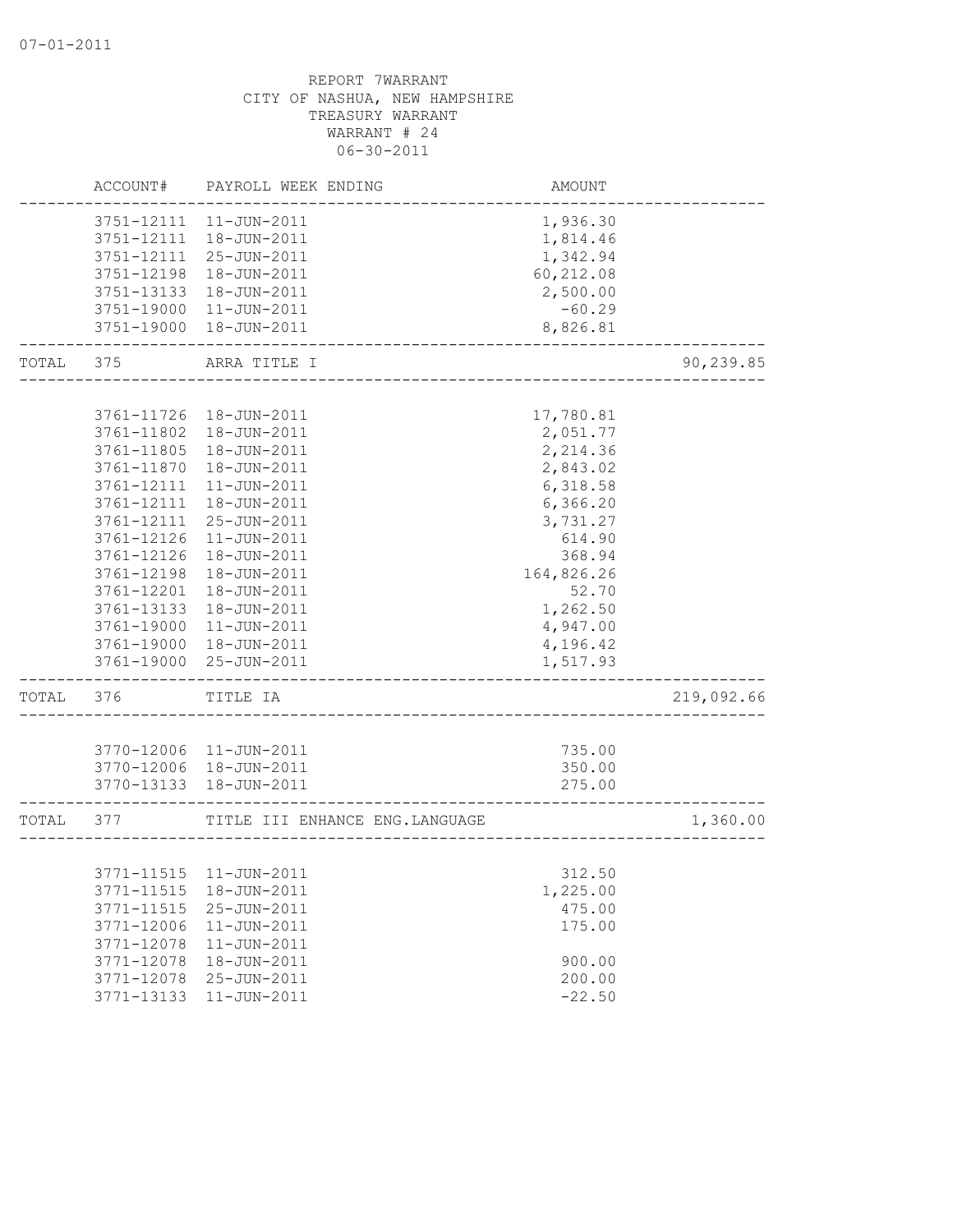|           | ACCOUNT#   | PAYROLL WEEK ENDING                                    | AMOUNT                    |            |
|-----------|------------|--------------------------------------------------------|---------------------------|------------|
| TOTAL 377 |            |                                                        |                           | 3,265.00   |
|           |            |                                                        |                           |            |
|           | 378-01210  | 11-JUN-2011                                            | 550.36                    |            |
|           | 378-01210  | 18-JUN-2011                                            | 550.36                    |            |
|           | 378-01210  | 25-JUN-2011                                            | 550.37                    |            |
|           | 378-09003  | $11 - JUN - 2011$                                      | 550.37                    |            |
|           | 378-09003  | 18-JUN-2011                                            | 550.37                    |            |
|           | 378-09003  | 25-JUN-2011                                            | 550.37                    |            |
|           | 378-11676  | 11-JUN-2011                                            | 929.42                    |            |
|           | 378-11676  | 18-JUN-2011                                            | 929.42                    |            |
|           | 378-11676  | 25-JUN-2011                                            | 929.42                    |            |
|           | 378-11677  | 11-JUN-2011                                            | 783.71                    |            |
|           | 378-11677  | 18-JUN-2011                                            | 783.71                    |            |
|           | 378-11677  | 25-JUN-2011                                            | 783.71                    |            |
|           | 378-11679  | 11-JUN-2011                                            | 928.77                    |            |
|           | 378-11679  | 18-JUN-2011                                            | 928.77                    |            |
|           | 378-11679  | $25 - JUN - 2011$                                      | 928.77                    |            |
|           | 378-11680  | $11 - JUN - 2011$                                      | 833.90                    |            |
|           | 378-11680  | 18-JUN-2011                                            | 833.90                    |            |
|           | 378-11680  | $25 - JUN - 2011$                                      | 833.90                    |            |
|           | 378-11683  | $11 - JUN - 2011$                                      | 1,684.46                  |            |
|           | 378-11683  | 18-JUN-2011                                            | 1,684.46                  |            |
|           | 378-11683  | 25-JUN-2011                                            | 1,684.46                  |            |
|           | 378-11688  | 11-JUN-2011                                            | 620.55                    |            |
|           | 378-11688  | 18-JUN-2011                                            | 620.55                    |            |
|           | 378-11688  | 25-JUN-2011                                            | 620.56                    |            |
|           | 378-11751  | 11-JUN-2011                                            | 1,377.50                  |            |
|           | 378-11751  | 18-JUN-2011                                            | 1,377.50                  |            |
|           | 378-11751  | 25-JUN-2011                                            | 1,377.50                  |            |
|           | 378-12188  | 11-JUN-2011                                            | 148.61                    |            |
|           | 378-12188  | 18-JUN-2011                                            | 222.92                    |            |
|           | 378-12188  | 25-JUN-2011                                            | 148.61                    |            |
| TOTAL     | 378        | TRANSPORTATION                                         |                           | 25, 297.28 |
|           |            |                                                        |                           |            |
|           |            | 3897-11726  18-JUN-2011<br>--------------------------- | 2,424.35                  |            |
| TOTAL     | 389        | GEN VOCATIONAL ED                                      | ------------------------- | 2,424.35   |
|           |            |                                                        |                           |            |
|           |            | 3901-12111 11-JUN-2011                                 | 428.63                    |            |
|           | 3901-12111 | 18-JUN-2011                                            | 498.63                    |            |
|           |            | 3901-12111 25-JUN-2011                                 | 342.90                    |            |
|           | 3901-13133 | 18-JUN-2011                                            | 8,850.00                  |            |
|           |            | 3901-19000 18-JUN-2011                                 | 1,600.61                  |            |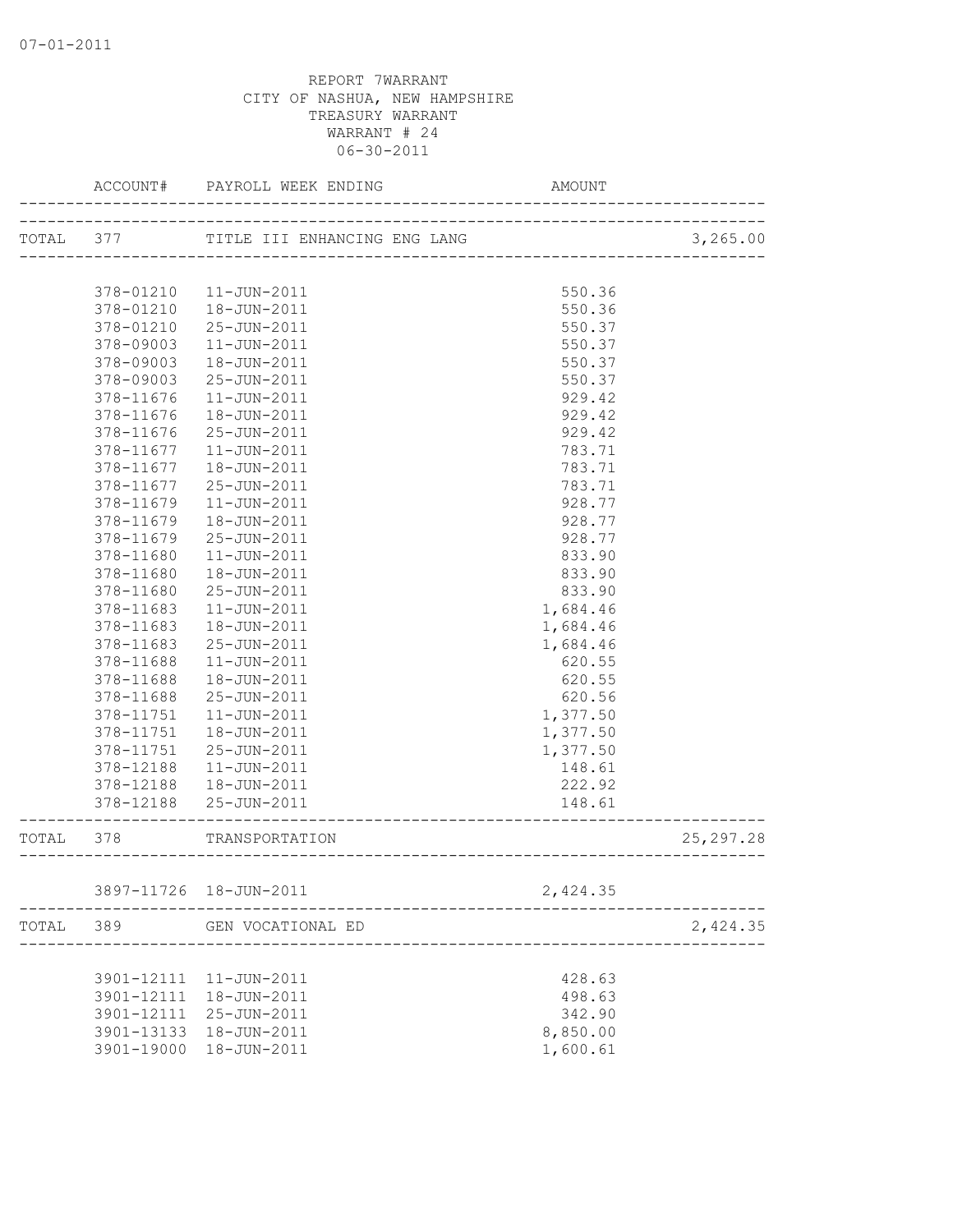|           | ACCOUNT#   | PAYROLL WEEK ENDING                               | AMOUNT                                |            |
|-----------|------------|---------------------------------------------------|---------------------------------------|------------|
|           |            | 3901-19230  18-JUN-2011                           | 12,750.00<br>________________________ |            |
| TOTAL 390 |            | PERKINS VOCATIONAL ED                             | ---------------                       | 24,470.77  |
|           |            | 3927-13133  18-JUN-2011                           | 675.00                                |            |
| TOTAL 392 |            | CULINARY ARTS                                     |                                       | 675.00     |
|           |            | 3930-13133  18-JUN-2011                           | 262.50                                |            |
| TOTAL 393 |            | ARRA IDEA PRESCHOOL                               |                                       | 262.50     |
|           |            | 3937-19000 18-JUN-2011                            | 841.70                                |            |
| TOTAL 393 |            | DAY CARE                                          | ---------------------------           | 841.70     |
|           |            |                                                   |                                       |            |
|           | 3940-11579 | 18-JUN-2011                                       | 914.75                                |            |
|           | 3940-11726 | 18-JUN-2011                                       | 38,293.98                             |            |
|           | 3940-11803 | 18-JUN-2011                                       | 1,318.15                              |            |
|           | 3940-12111 | 11-JUN-2011                                       | 15, 113.55                            |            |
|           | 3940-12111 | 3940-12111  18-JUN-2011<br>25-JUN-2011            | 15,201.32<br>13,086.30                |            |
|           | 3940-12198 | 18-JUN-2011                                       | 8,019.50                              |            |
|           | 3940-19000 | 11-JUN-2011                                       | 529.08                                |            |
|           | 3940-19000 | 18-JUN-2011                                       | 529.08                                |            |
|           | 3940-19000 | 25-JUN-2011                                       | 529.08                                |            |
|           |            | 3940-19230 25-JUN-2011                            | 8,500.00                              |            |
| TOTAL     | 394        | ARRA IDEA SPEC ED                                 |                                       | 102,034.79 |
|           |            |                                                   |                                       |            |
|           |            | 3951-11726  18-JUN-2011                           | 137, 416.49                           |            |
|           |            | 3951-11803  18-JUN-2011<br>3951-12201 11-JUN-2011 | 459.49<br>93.00                       |            |
|           |            | 3951-12201  18-JUN-2011                           | 279.00                                |            |
|           |            | 3951-12201 25-JUN-2011                            | 31.00                                 |            |
| TOTAL     | 395        | IDEA B SPECIAL EDUCATION                          | _______________________________       | 138,278.98 |
|           |            |                                                   |                                       |            |

3961-11726 18-JUN-2011 1,696.93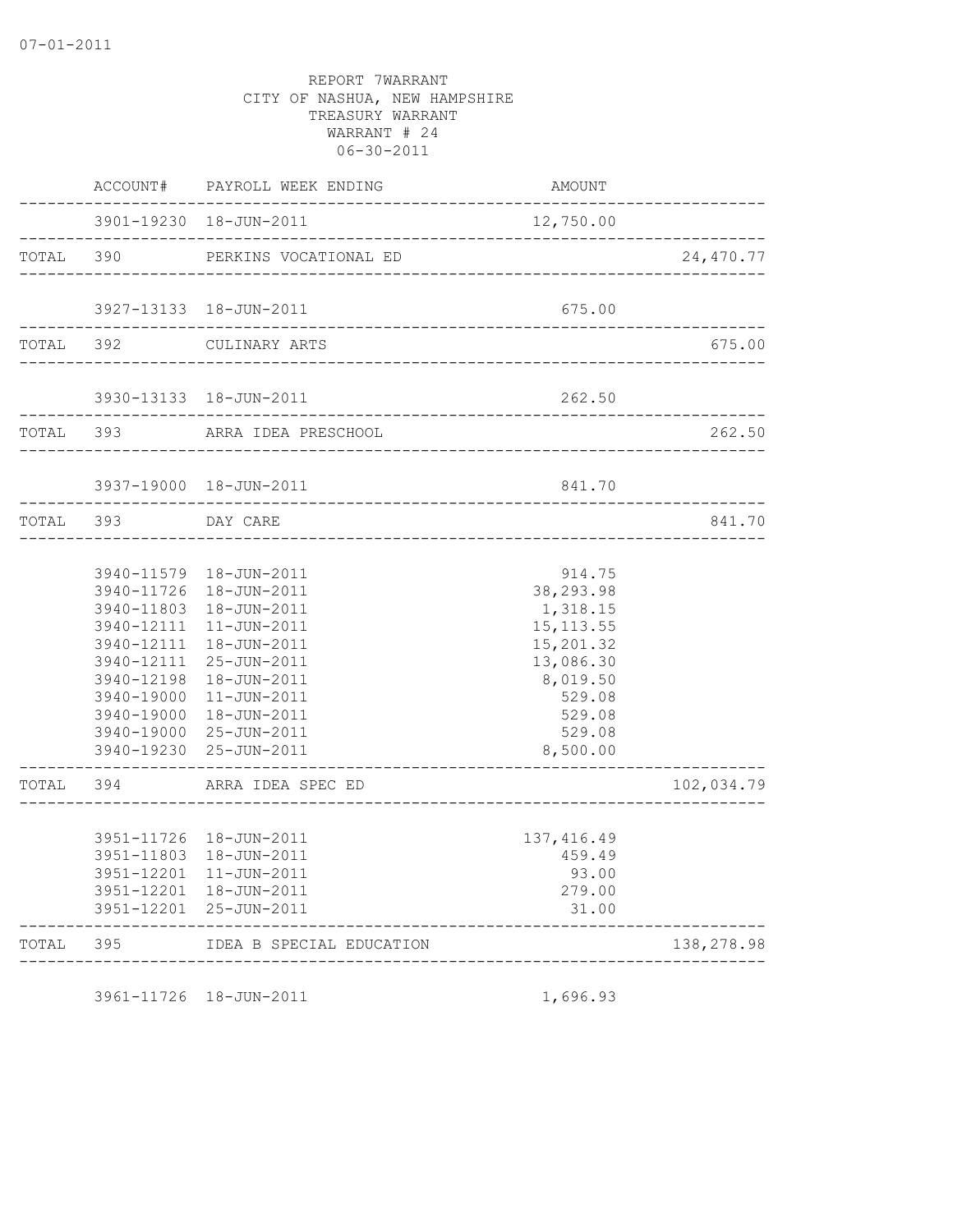|       | ACCOUNT# | PAYROLL WEEK ENDING                                                        | AMOUNT                           |  |
|-------|----------|----------------------------------------------------------------------------|----------------------------------|--|
| TOTAL | 396      | IDEA PRESCHOOL                                                             | 1,696.93                         |  |
|       |          | 3977-12111 11-JUN-2011<br>3977-12111 18-JUN-2011<br>3977-12111 25-JUN-2011 | 1,451.92<br>1,439.56<br>1,262.89 |  |
| TOTAL | 397      | SPECIAL ED LOCAL                                                           | 4,154.37                         |  |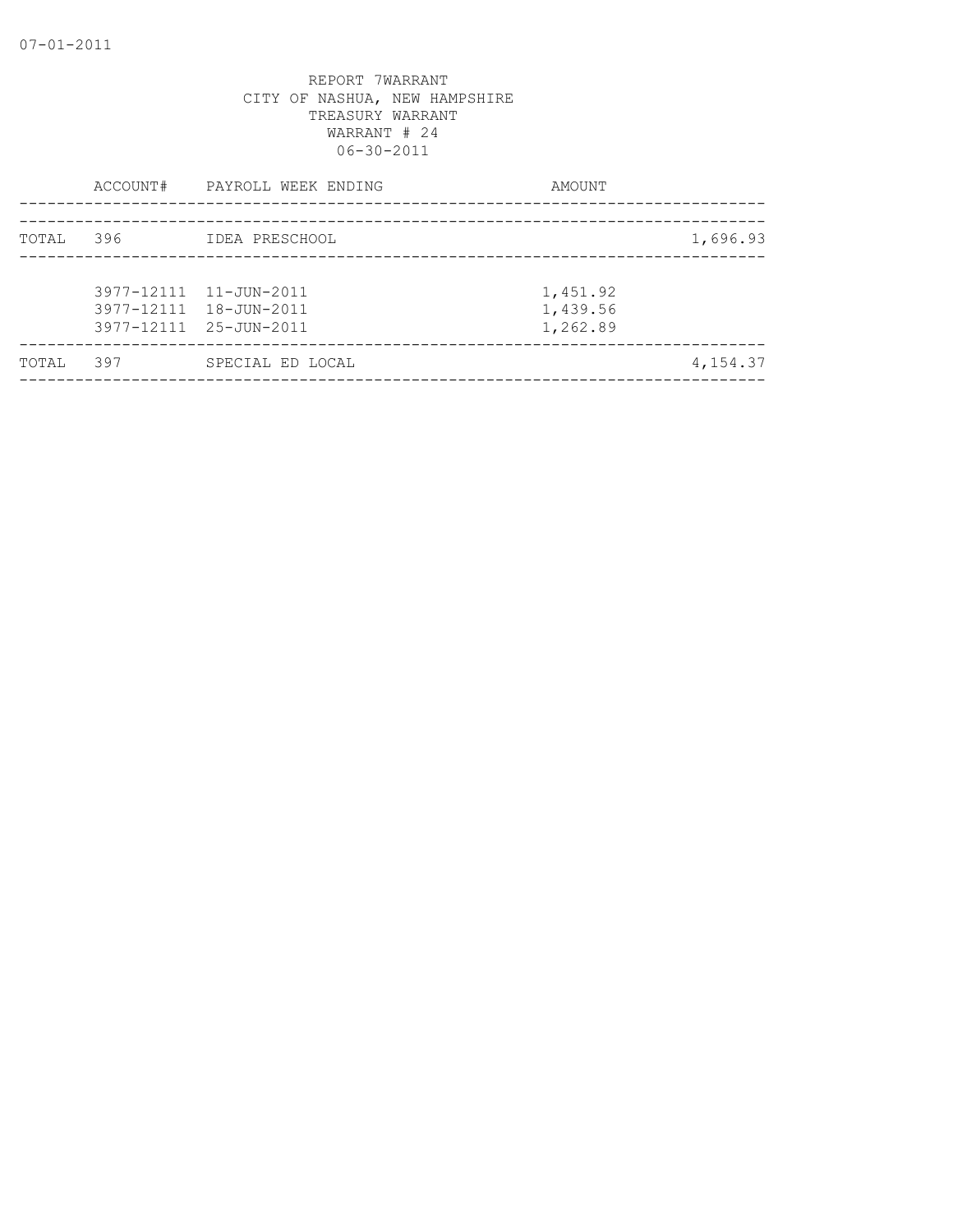|       | ACCOUNT#      | PAYROLL WEEK ENDING   | AMOUNT                              |           |
|-------|---------------|-----------------------|-------------------------------------|-----------|
|       | 501-11033     | $11 - JUN - 2011$     | 852.14                              |           |
|       | 501-11033     | 18-JUN-2011           | 852.14                              |           |
|       | 501-11033     | 25-JUN-2011           | 852.14                              |           |
|       | 501-11445     | $11 - JUN - 2011$     | 349.95                              |           |
|       | 501-11445     | 18-JUN-2011           | 437.44                              |           |
|       | 501-11445     | 25-JUN-2011           | 87.49                               |           |
|       | $501 - 11463$ | $11 - JUN - 2011$     | 905.25                              |           |
|       | $501 - 11463$ | 18-JUN-2011           | 905.25                              |           |
|       | $501 - 11463$ | 25-JUN-2011           | 905.25                              |           |
|       | 501-11470     | $11 - JUN - 2011$     | 877.27                              |           |
|       | 501-11470     | 18-JUN-2011           | 877.27                              |           |
|       | 501-11470     | 25-JUN-2011           | 877.27                              |           |
|       | 501-11471     | $11 - JUN - 2011$     | 1,990.00                            |           |
|       | 501-11471     | 18-JUN-2011           | 1,990.00                            |           |
|       | 501-11471     | 25-JUN-2011           | 1,990.00                            |           |
|       | 501-11611     | $11 - JUN - 2011$     | 546.80                              |           |
|       | 501-11611     | 18-JUN-2011           | 546.80                              |           |
|       | 501-11611     | 25-JUN-2011           | 546.80                              |           |
|       |               | 501-31050 25-JUN-2011 | 80.00                               |           |
| TOTAL | 501           | MAYOR'S OFFICE        | ___________________________________ | 16,469.26 |
|       |               |                       |                                     |           |
|       | 502-11113     | 11-JUN-2011           | 1,819.33                            |           |
|       | 502-11113     | 18-JUN-2011           | 1,819.34                            |           |
|       | 502-11113     | 25-JUN-2011           | 1,819.34                            |           |
|       | 502-11195     | 11-JUN-2011           | 2,059.24                            |           |
|       | $502 - 11195$ | 18-JUN-2011           | 2,059.23                            |           |
|       | 502-11195     | 25-JUN-2011           | 2,059.24                            |           |
|       | 502-11219     | $11 - JUN - 2011$     | 1,873.48                            |           |
|       | 502-11219     | 18-JUN-2011           | 1,873.48                            |           |
|       | 502-11219     | 25-JUN-2011           | 1,873.48                            |           |
|       | 502-11518     | $11 - JUN - 2011$     | 1,767.52                            |           |
|       | 502-11518     | 18-JUN-2011           | 1,767.52                            |           |
|       | 502-11518     | 25-JUN-2011           | 1,767.52                            |           |
|       | $502 - 31050$ | 25-JUN-2011           | 80.00                               |           |
| TOTAL | 502           | LEGAL DEPARTMENT      |                                     | 22,638.72 |
|       |               |                       |                                     |           |
|       | 503-11071     | $11 - JUN - 2011$     | 1,286.71                            |           |
|       | 503-11071     | 18-JUN-2011           | 1,286.72                            |           |
|       | 503-11071     | 25-JUN-2011           | 1,286.72                            |           |
|       | 503-12092     | 11-JUN-2011           | 519.86                              |           |
|       | 503-12092     | 18-JUN-2011           | 519.85                              |           |
|       | 503-12092     | 25-JUN-2011           | 519.86                              |           |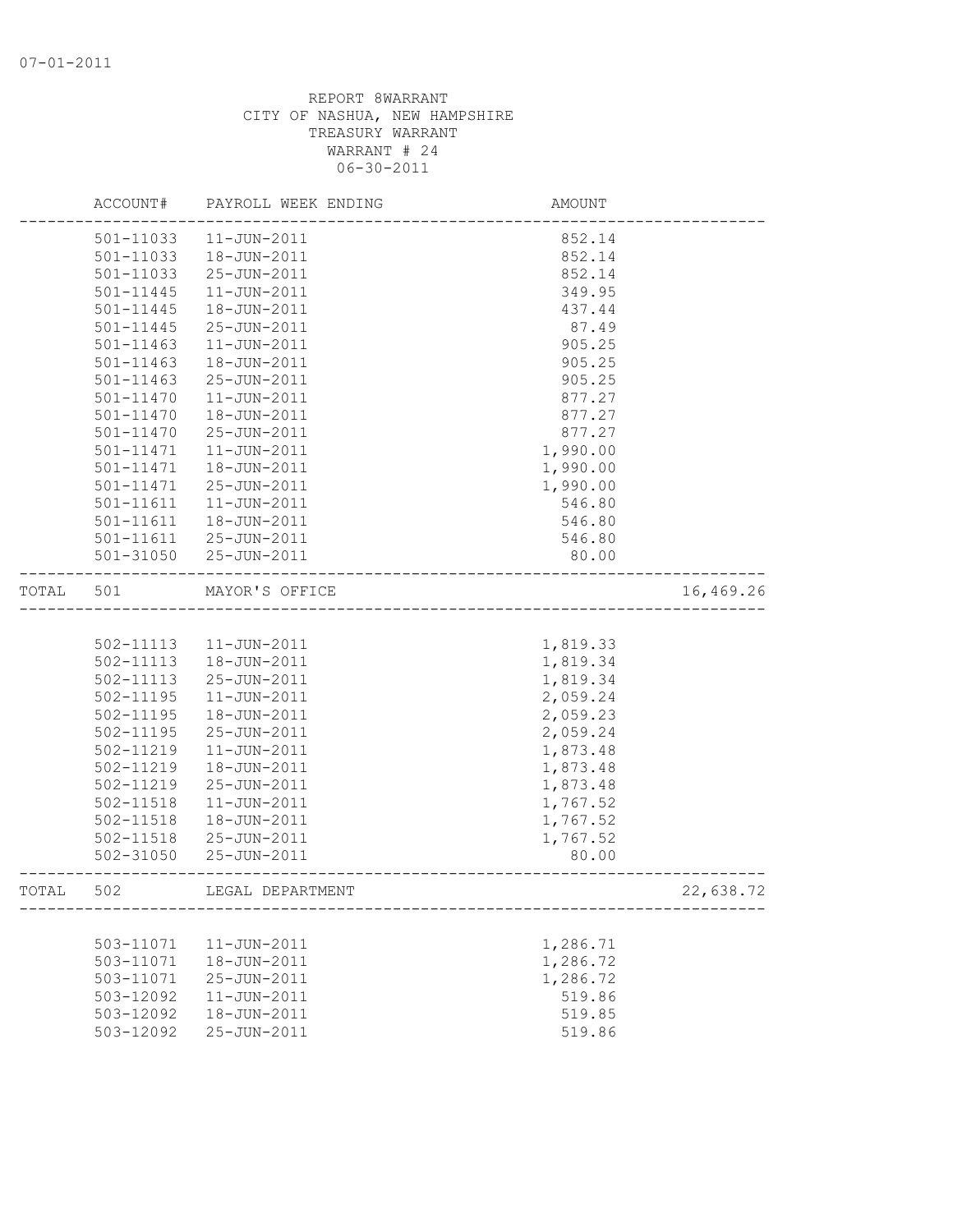| ____________________ | ACCOUNT# PAYROLL WEEK ENDING      | AMOUNT   |           |
|----------------------|-----------------------------------|----------|-----------|
|                      | TOTAL 503 BOARD OF ALDERMEN       |          | 5,419.72  |
|                      |                                   |          |           |
|                      | 507-82010 25-JUN-2011             | 381.59   |           |
| TOTAL 507 PENSIONS   |                                   |          | 381.59    |
|                      |                                   |          |           |
|                      | 511-11247   11-JUN-2011           | 666.95   |           |
|                      | 511-11247  18-JUN-2011            | 666.94   |           |
|                      | 511-11247 25-JUN-2011             | 666.94   |           |
|                      | 511-11248  11-JUN-2011            | 1,401.23 |           |
|                      | 511-11248  18-JUN-2011            | 1,401.23 |           |
|                      | 511-11248 25-JUN-2011             | 1,401.23 |           |
| TOTAL 511 CITI-STAT  | --------------------------------- |          | 6, 204.52 |
|                      |                                   |          |           |
|                      | 512-11005  11-JUN-2011            | 1,201.06 |           |
|                      | 512-11005  18-JUN-2011            | 1,238.56 |           |
|                      | 512-11005 25-JUN-2011             | 1,226.06 |           |
| 512-11050            | $11 - JUN - 2011$                 | 742.05   |           |
| 512-11050            | 18-JUN-2011                       | 742.06   |           |
| 512-11050            | 25-JUN-2011                       | 742.05   |           |
| 512-11064            | 11-JUN-2011                       | 1,012.48 |           |
| 512-11064            | 18-JUN-2011                       | 1,012.48 |           |
| 512-11064            | 25-JUN-2011                       | 1,012.48 |           |
|                      | 512-11073  11-JUN-2011            | 1,627.84 |           |
| 512-11073            | 18-JUN-2011                       | 1,627.85 |           |
| 512-11073            | 25-JUN-2011                       | 1,627.85 |           |
| 512-11134            | $11 - JUN - 2011$                 | 796.65   |           |
| 512-11134            | 18-JUN-2011                       | 796.65   |           |
| 512-11134            | 25-JUN-2011                       | 796.65   |           |
| 512-11165            | $11 - JUN - 2011$                 | 1,918.03 |           |
| 512-11165            | 18-JUN-2011                       | 1,404.43 |           |
| 512-11165            | 25-JUN-2011                       | 1,404.43 |           |
|                      | 512-11167    11-JUN-2011          | 290.45   |           |
| 512-11167            | 18-JUN-2011                       | 290.45   |           |
| 512-11167            | 25-JUN-2011                       | 290.45   |           |
| 512-11173            | 11-JUN-2011                       | 1,446.40 |           |
| 512-11173            | 18-JUN-2011                       | 1,446.40 |           |
| 512-11173            | 25-JUN-2011                       | 1,446.40 |           |
| 512-11177            | 11-JUN-2011                       | 1,885.72 |           |
| 512-11177            | 18-JUN-2011                       | 1,885.72 |           |
| 512-11177            | 25-JUN-2011                       | 1,885.72 |           |
| 512-11222            | $11 - JUN - 2011$                 | 1,015.00 |           |
| 512-11222            | 18-JUN-2011                       | 1,015.00 |           |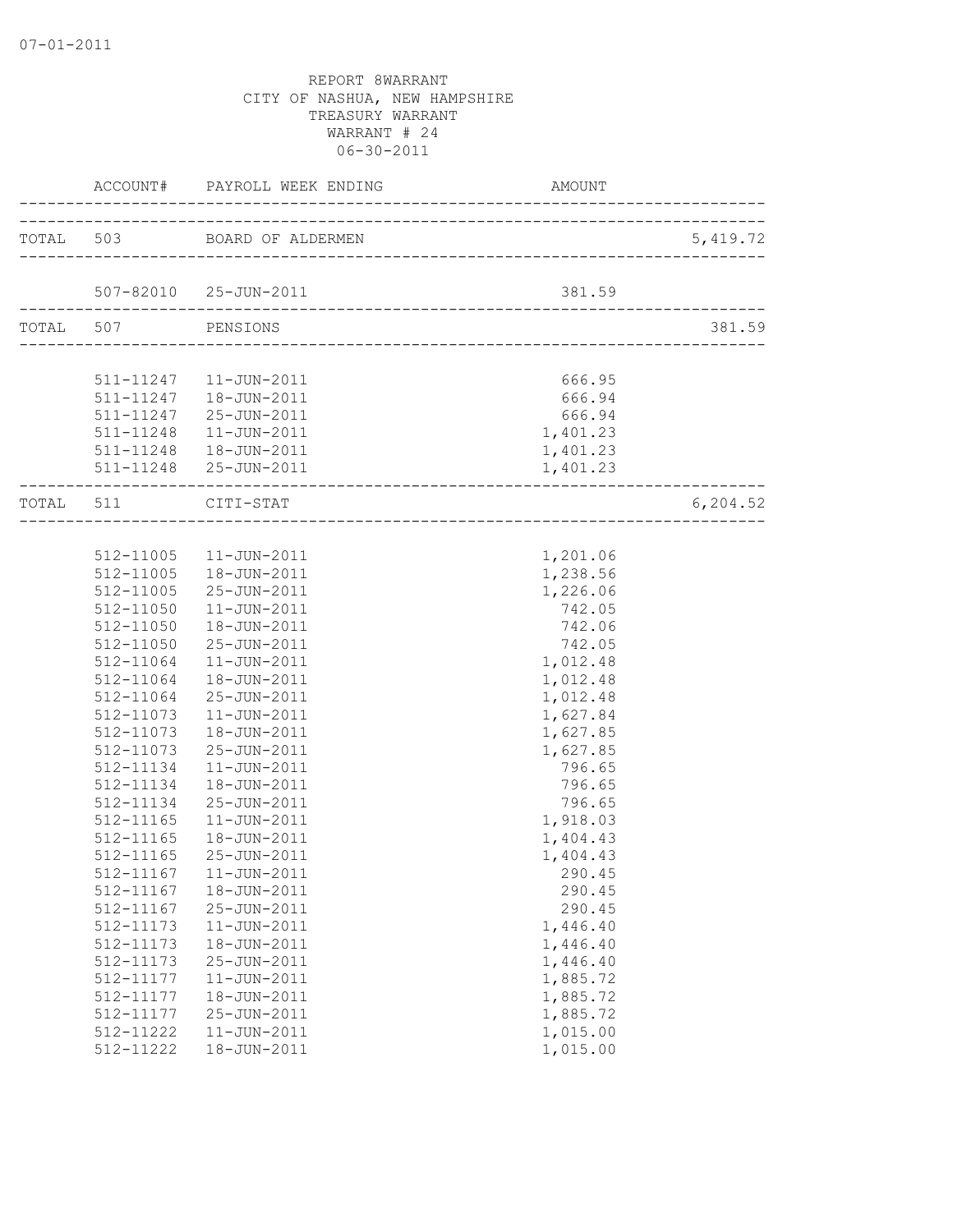| 512-11222<br>25-JUN-2011<br>1,015.00<br>$11 - JUN - 2011$<br>1,005.33<br>512-11224<br>1,005.34<br>512-11224<br>18-JUN-2011<br>1,005.33<br>512-11224<br>25-JUN-2011<br>512-11265<br>$11 - JUN - 2011$<br>883.76<br>512-11265<br>18-JUN-2011<br>883.76<br>512-11265<br>25-JUN-2011<br>883.76<br>2,192.84<br>512-11431<br>$11 - JUN - 2011$<br>2,192.85<br>512-11431<br>18-JUN-2011<br>512-11431<br>2,192.84<br>25-JUN-2011<br>512-11531<br>11-JUN-2011<br>1,643.85<br>1,643.85<br>512-11531<br>18-JUN-2011<br>25-JUN-2011<br>1,643.85<br>512-11531<br>512-11673<br>$11 - JUN - 2011$<br>1,062.18<br>512-11673<br>18-JUN-2011<br>1,062.19<br>512-11673<br>25-JUN-2011<br>1,062.20<br>877.27<br>512-11684<br>25-JUN-2011<br>957.28<br>512-11714<br>11-JUN-2011<br>512-11714<br>18-JUN-2011<br>957.28<br>957.28<br>512-11714<br>25-JUN-2011<br>512-11740<br>$11 - JUN - 2011$<br>1,670.34<br>512-11740<br>18-JUN-2011<br>1,670.35<br>512-11740<br>25-JUN-2011<br>1,670.35<br>512-12033<br>11-JUN-2011<br>665.26<br>512-12033<br>18-JUN-2011<br>615.98<br>652.94<br>512-12033<br>25-JUN-2011<br>573.99<br>512-12052<br>11-JUN-2011<br>573.99<br>512-12052<br>18-JUN-2011<br>512-12052<br>25-JUN-2011<br>579.72<br>512-12056<br>$11 - JUN - 2011$<br>363.07<br>512-12056<br>18-JUN-2011<br>363.07<br>512-12056<br>25-JUN-2011<br>392.11<br>512-12749<br>11-JUN-2011<br>622.72<br>512-12749<br>18-JUN-2011<br>622.72<br>512-12749<br>25-JUN-2011<br>622.71<br>512-13004<br>128.51<br>11-JUN-2011<br>512-13004<br>98.83<br>18-JUN-2011<br>512-13004<br>25-JUN-2011<br>111.27<br>---------------------------------<br>TOTAL 512 FINANCIAL SERVICES<br>70,953.34<br>--------------------------<br>513-11117<br>$11 - JUN - 2011$<br>1,579.19<br>18-JUN-2011<br>1,579.18<br>513-11117<br>1,579.18<br>513-11117<br>25-JUN-2011<br>2,056.01<br>513-11171<br>11-JUN-2011<br>2,056.01<br>18-JUN-2011<br>513-11171 | ACCOUNT#  | PAYROLL WEEK ENDING | AMOUNT   |  |
|---------------------------------------------------------------------------------------------------------------------------------------------------------------------------------------------------------------------------------------------------------------------------------------------------------------------------------------------------------------------------------------------------------------------------------------------------------------------------------------------------------------------------------------------------------------------------------------------------------------------------------------------------------------------------------------------------------------------------------------------------------------------------------------------------------------------------------------------------------------------------------------------------------------------------------------------------------------------------------------------------------------------------------------------------------------------------------------------------------------------------------------------------------------------------------------------------------------------------------------------------------------------------------------------------------------------------------------------------------------------------------------------------------------------------------------------------------------------------------------------------------------------------------------------------------------------------------------------------------------------------------------------------------------------------------------------------------------------------------------------------------------------------------------------------------------------------------------------------------------------------------------------------|-----------|---------------------|----------|--|
|                                                                                                                                                                                                                                                                                                                                                                                                                                                                                                                                                                                                                                                                                                                                                                                                                                                                                                                                                                                                                                                                                                                                                                                                                                                                                                                                                                                                                                                                                                                                                                                                                                                                                                                                                                                                                                                                                                   |           |                     |          |  |
|                                                                                                                                                                                                                                                                                                                                                                                                                                                                                                                                                                                                                                                                                                                                                                                                                                                                                                                                                                                                                                                                                                                                                                                                                                                                                                                                                                                                                                                                                                                                                                                                                                                                                                                                                                                                                                                                                                   |           |                     |          |  |
|                                                                                                                                                                                                                                                                                                                                                                                                                                                                                                                                                                                                                                                                                                                                                                                                                                                                                                                                                                                                                                                                                                                                                                                                                                                                                                                                                                                                                                                                                                                                                                                                                                                                                                                                                                                                                                                                                                   |           |                     |          |  |
|                                                                                                                                                                                                                                                                                                                                                                                                                                                                                                                                                                                                                                                                                                                                                                                                                                                                                                                                                                                                                                                                                                                                                                                                                                                                                                                                                                                                                                                                                                                                                                                                                                                                                                                                                                                                                                                                                                   |           |                     |          |  |
|                                                                                                                                                                                                                                                                                                                                                                                                                                                                                                                                                                                                                                                                                                                                                                                                                                                                                                                                                                                                                                                                                                                                                                                                                                                                                                                                                                                                                                                                                                                                                                                                                                                                                                                                                                                                                                                                                                   |           |                     |          |  |
|                                                                                                                                                                                                                                                                                                                                                                                                                                                                                                                                                                                                                                                                                                                                                                                                                                                                                                                                                                                                                                                                                                                                                                                                                                                                                                                                                                                                                                                                                                                                                                                                                                                                                                                                                                                                                                                                                                   |           |                     |          |  |
|                                                                                                                                                                                                                                                                                                                                                                                                                                                                                                                                                                                                                                                                                                                                                                                                                                                                                                                                                                                                                                                                                                                                                                                                                                                                                                                                                                                                                                                                                                                                                                                                                                                                                                                                                                                                                                                                                                   |           |                     |          |  |
|                                                                                                                                                                                                                                                                                                                                                                                                                                                                                                                                                                                                                                                                                                                                                                                                                                                                                                                                                                                                                                                                                                                                                                                                                                                                                                                                                                                                                                                                                                                                                                                                                                                                                                                                                                                                                                                                                                   |           |                     |          |  |
|                                                                                                                                                                                                                                                                                                                                                                                                                                                                                                                                                                                                                                                                                                                                                                                                                                                                                                                                                                                                                                                                                                                                                                                                                                                                                                                                                                                                                                                                                                                                                                                                                                                                                                                                                                                                                                                                                                   |           |                     |          |  |
|                                                                                                                                                                                                                                                                                                                                                                                                                                                                                                                                                                                                                                                                                                                                                                                                                                                                                                                                                                                                                                                                                                                                                                                                                                                                                                                                                                                                                                                                                                                                                                                                                                                                                                                                                                                                                                                                                                   |           |                     |          |  |
|                                                                                                                                                                                                                                                                                                                                                                                                                                                                                                                                                                                                                                                                                                                                                                                                                                                                                                                                                                                                                                                                                                                                                                                                                                                                                                                                                                                                                                                                                                                                                                                                                                                                                                                                                                                                                                                                                                   |           |                     |          |  |
|                                                                                                                                                                                                                                                                                                                                                                                                                                                                                                                                                                                                                                                                                                                                                                                                                                                                                                                                                                                                                                                                                                                                                                                                                                                                                                                                                                                                                                                                                                                                                                                                                                                                                                                                                                                                                                                                                                   |           |                     |          |  |
|                                                                                                                                                                                                                                                                                                                                                                                                                                                                                                                                                                                                                                                                                                                                                                                                                                                                                                                                                                                                                                                                                                                                                                                                                                                                                                                                                                                                                                                                                                                                                                                                                                                                                                                                                                                                                                                                                                   |           |                     |          |  |
|                                                                                                                                                                                                                                                                                                                                                                                                                                                                                                                                                                                                                                                                                                                                                                                                                                                                                                                                                                                                                                                                                                                                                                                                                                                                                                                                                                                                                                                                                                                                                                                                                                                                                                                                                                                                                                                                                                   |           |                     |          |  |
|                                                                                                                                                                                                                                                                                                                                                                                                                                                                                                                                                                                                                                                                                                                                                                                                                                                                                                                                                                                                                                                                                                                                                                                                                                                                                                                                                                                                                                                                                                                                                                                                                                                                                                                                                                                                                                                                                                   |           |                     |          |  |
|                                                                                                                                                                                                                                                                                                                                                                                                                                                                                                                                                                                                                                                                                                                                                                                                                                                                                                                                                                                                                                                                                                                                                                                                                                                                                                                                                                                                                                                                                                                                                                                                                                                                                                                                                                                                                                                                                                   |           |                     |          |  |
|                                                                                                                                                                                                                                                                                                                                                                                                                                                                                                                                                                                                                                                                                                                                                                                                                                                                                                                                                                                                                                                                                                                                                                                                                                                                                                                                                                                                                                                                                                                                                                                                                                                                                                                                                                                                                                                                                                   |           |                     |          |  |
|                                                                                                                                                                                                                                                                                                                                                                                                                                                                                                                                                                                                                                                                                                                                                                                                                                                                                                                                                                                                                                                                                                                                                                                                                                                                                                                                                                                                                                                                                                                                                                                                                                                                                                                                                                                                                                                                                                   |           |                     |          |  |
|                                                                                                                                                                                                                                                                                                                                                                                                                                                                                                                                                                                                                                                                                                                                                                                                                                                                                                                                                                                                                                                                                                                                                                                                                                                                                                                                                                                                                                                                                                                                                                                                                                                                                                                                                                                                                                                                                                   |           |                     |          |  |
|                                                                                                                                                                                                                                                                                                                                                                                                                                                                                                                                                                                                                                                                                                                                                                                                                                                                                                                                                                                                                                                                                                                                                                                                                                                                                                                                                                                                                                                                                                                                                                                                                                                                                                                                                                                                                                                                                                   |           |                     |          |  |
|                                                                                                                                                                                                                                                                                                                                                                                                                                                                                                                                                                                                                                                                                                                                                                                                                                                                                                                                                                                                                                                                                                                                                                                                                                                                                                                                                                                                                                                                                                                                                                                                                                                                                                                                                                                                                                                                                                   |           |                     |          |  |
|                                                                                                                                                                                                                                                                                                                                                                                                                                                                                                                                                                                                                                                                                                                                                                                                                                                                                                                                                                                                                                                                                                                                                                                                                                                                                                                                                                                                                                                                                                                                                                                                                                                                                                                                                                                                                                                                                                   |           |                     |          |  |
|                                                                                                                                                                                                                                                                                                                                                                                                                                                                                                                                                                                                                                                                                                                                                                                                                                                                                                                                                                                                                                                                                                                                                                                                                                                                                                                                                                                                                                                                                                                                                                                                                                                                                                                                                                                                                                                                                                   |           |                     |          |  |
|                                                                                                                                                                                                                                                                                                                                                                                                                                                                                                                                                                                                                                                                                                                                                                                                                                                                                                                                                                                                                                                                                                                                                                                                                                                                                                                                                                                                                                                                                                                                                                                                                                                                                                                                                                                                                                                                                                   |           |                     |          |  |
|                                                                                                                                                                                                                                                                                                                                                                                                                                                                                                                                                                                                                                                                                                                                                                                                                                                                                                                                                                                                                                                                                                                                                                                                                                                                                                                                                                                                                                                                                                                                                                                                                                                                                                                                                                                                                                                                                                   |           |                     |          |  |
|                                                                                                                                                                                                                                                                                                                                                                                                                                                                                                                                                                                                                                                                                                                                                                                                                                                                                                                                                                                                                                                                                                                                                                                                                                                                                                                                                                                                                                                                                                                                                                                                                                                                                                                                                                                                                                                                                                   |           |                     |          |  |
|                                                                                                                                                                                                                                                                                                                                                                                                                                                                                                                                                                                                                                                                                                                                                                                                                                                                                                                                                                                                                                                                                                                                                                                                                                                                                                                                                                                                                                                                                                                                                                                                                                                                                                                                                                                                                                                                                                   |           |                     |          |  |
|                                                                                                                                                                                                                                                                                                                                                                                                                                                                                                                                                                                                                                                                                                                                                                                                                                                                                                                                                                                                                                                                                                                                                                                                                                                                                                                                                                                                                                                                                                                                                                                                                                                                                                                                                                                                                                                                                                   |           |                     |          |  |
|                                                                                                                                                                                                                                                                                                                                                                                                                                                                                                                                                                                                                                                                                                                                                                                                                                                                                                                                                                                                                                                                                                                                                                                                                                                                                                                                                                                                                                                                                                                                                                                                                                                                                                                                                                                                                                                                                                   |           |                     |          |  |
|                                                                                                                                                                                                                                                                                                                                                                                                                                                                                                                                                                                                                                                                                                                                                                                                                                                                                                                                                                                                                                                                                                                                                                                                                                                                                                                                                                                                                                                                                                                                                                                                                                                                                                                                                                                                                                                                                                   |           |                     |          |  |
|                                                                                                                                                                                                                                                                                                                                                                                                                                                                                                                                                                                                                                                                                                                                                                                                                                                                                                                                                                                                                                                                                                                                                                                                                                                                                                                                                                                                                                                                                                                                                                                                                                                                                                                                                                                                                                                                                                   |           |                     |          |  |
|                                                                                                                                                                                                                                                                                                                                                                                                                                                                                                                                                                                                                                                                                                                                                                                                                                                                                                                                                                                                                                                                                                                                                                                                                                                                                                                                                                                                                                                                                                                                                                                                                                                                                                                                                                                                                                                                                                   |           |                     |          |  |
|                                                                                                                                                                                                                                                                                                                                                                                                                                                                                                                                                                                                                                                                                                                                                                                                                                                                                                                                                                                                                                                                                                                                                                                                                                                                                                                                                                                                                                                                                                                                                                                                                                                                                                                                                                                                                                                                                                   |           |                     |          |  |
|                                                                                                                                                                                                                                                                                                                                                                                                                                                                                                                                                                                                                                                                                                                                                                                                                                                                                                                                                                                                                                                                                                                                                                                                                                                                                                                                                                                                                                                                                                                                                                                                                                                                                                                                                                                                                                                                                                   |           |                     |          |  |
|                                                                                                                                                                                                                                                                                                                                                                                                                                                                                                                                                                                                                                                                                                                                                                                                                                                                                                                                                                                                                                                                                                                                                                                                                                                                                                                                                                                                                                                                                                                                                                                                                                                                                                                                                                                                                                                                                                   |           |                     |          |  |
|                                                                                                                                                                                                                                                                                                                                                                                                                                                                                                                                                                                                                                                                                                                                                                                                                                                                                                                                                                                                                                                                                                                                                                                                                                                                                                                                                                                                                                                                                                                                                                                                                                                                                                                                                                                                                                                                                                   |           |                     |          |  |
|                                                                                                                                                                                                                                                                                                                                                                                                                                                                                                                                                                                                                                                                                                                                                                                                                                                                                                                                                                                                                                                                                                                                                                                                                                                                                                                                                                                                                                                                                                                                                                                                                                                                                                                                                                                                                                                                                                   |           |                     |          |  |
|                                                                                                                                                                                                                                                                                                                                                                                                                                                                                                                                                                                                                                                                                                                                                                                                                                                                                                                                                                                                                                                                                                                                                                                                                                                                                                                                                                                                                                                                                                                                                                                                                                                                                                                                                                                                                                                                                                   |           |                     |          |  |
|                                                                                                                                                                                                                                                                                                                                                                                                                                                                                                                                                                                                                                                                                                                                                                                                                                                                                                                                                                                                                                                                                                                                                                                                                                                                                                                                                                                                                                                                                                                                                                                                                                                                                                                                                                                                                                                                                                   |           |                     |          |  |
|                                                                                                                                                                                                                                                                                                                                                                                                                                                                                                                                                                                                                                                                                                                                                                                                                                                                                                                                                                                                                                                                                                                                                                                                                                                                                                                                                                                                                                                                                                                                                                                                                                                                                                                                                                                                                                                                                                   |           |                     |          |  |
|                                                                                                                                                                                                                                                                                                                                                                                                                                                                                                                                                                                                                                                                                                                                                                                                                                                                                                                                                                                                                                                                                                                                                                                                                                                                                                                                                                                                                                                                                                                                                                                                                                                                                                                                                                                                                                                                                                   |           |                     |          |  |
|                                                                                                                                                                                                                                                                                                                                                                                                                                                                                                                                                                                                                                                                                                                                                                                                                                                                                                                                                                                                                                                                                                                                                                                                                                                                                                                                                                                                                                                                                                                                                                                                                                                                                                                                                                                                                                                                                                   |           |                     |          |  |
|                                                                                                                                                                                                                                                                                                                                                                                                                                                                                                                                                                                                                                                                                                                                                                                                                                                                                                                                                                                                                                                                                                                                                                                                                                                                                                                                                                                                                                                                                                                                                                                                                                                                                                                                                                                                                                                                                                   |           |                     |          |  |
|                                                                                                                                                                                                                                                                                                                                                                                                                                                                                                                                                                                                                                                                                                                                                                                                                                                                                                                                                                                                                                                                                                                                                                                                                                                                                                                                                                                                                                                                                                                                                                                                                                                                                                                                                                                                                                                                                                   |           |                     |          |  |
|                                                                                                                                                                                                                                                                                                                                                                                                                                                                                                                                                                                                                                                                                                                                                                                                                                                                                                                                                                                                                                                                                                                                                                                                                                                                                                                                                                                                                                                                                                                                                                                                                                                                                                                                                                                                                                                                                                   |           |                     |          |  |
|                                                                                                                                                                                                                                                                                                                                                                                                                                                                                                                                                                                                                                                                                                                                                                                                                                                                                                                                                                                                                                                                                                                                                                                                                                                                                                                                                                                                                                                                                                                                                                                                                                                                                                                                                                                                                                                                                                   | 513-11171 | 25-JUN-2011         | 3,595.35 |  |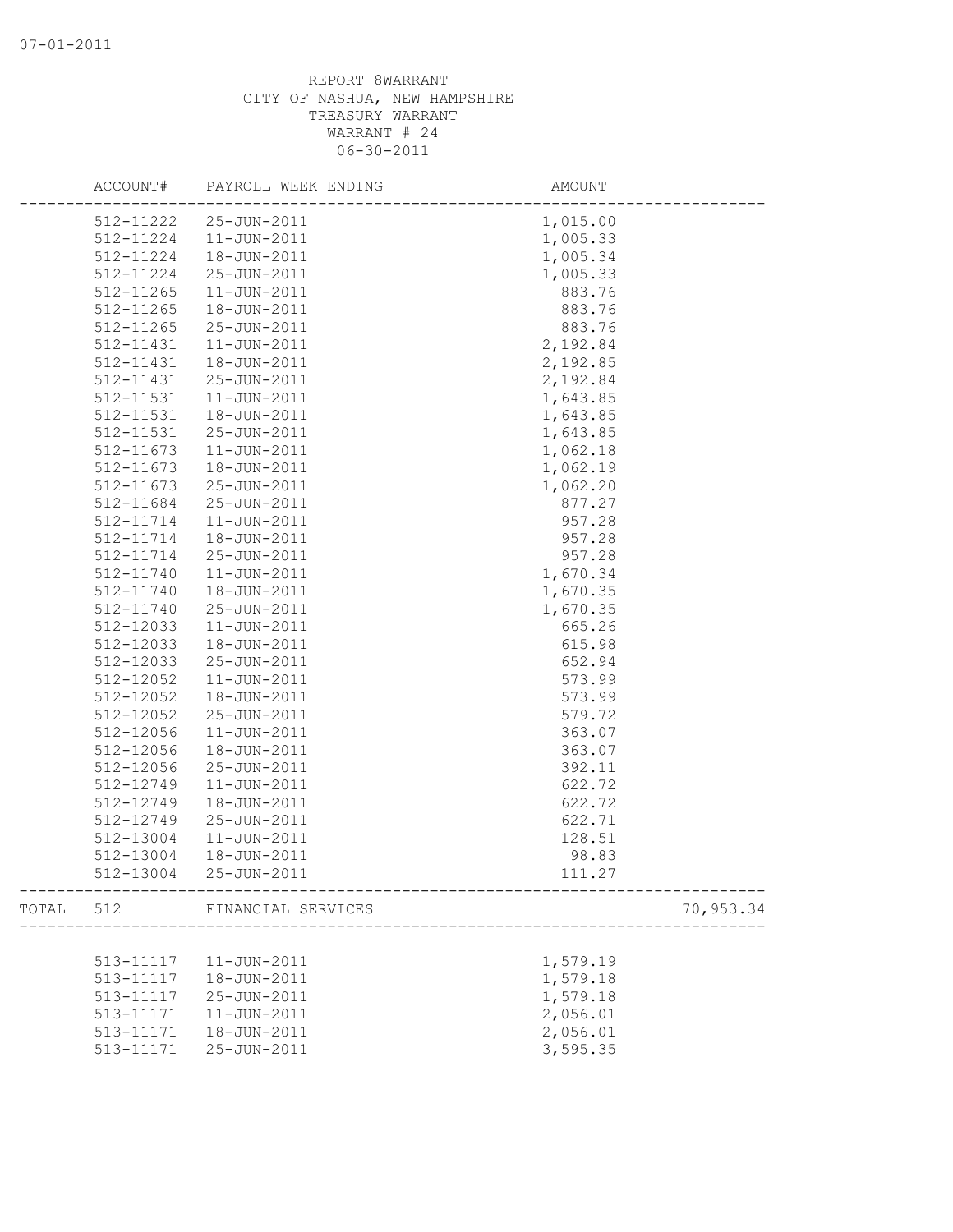|           |           | ACCOUNT# PAYROLL WEEK ENDING | AMOUNT                             |           |
|-----------|-----------|------------------------------|------------------------------------|-----------|
|           |           | 513-11213  11-JUN-2011       | 1,293.11                           |           |
|           |           | 513-11213  18-JUN-2011       | 1,293.11                           |           |
|           | 513-11213 | 25-JUN-2011                  | 1,293.11                           |           |
|           | 513-11223 | $11 - JUN - 2011$            | 774.94                             |           |
|           | 513-11223 | 18-JUN-2011                  | 774.94                             |           |
|           | 513-11223 | 25-JUN-2011                  | 774.94                             |           |
|           | 513-18018 | 25-JUN-2011                  | 131.25                             |           |
|           |           | 513-18021 25-JUN-2011        | 156.25                             |           |
|           |           | 513-18024 25-JUN-2011        | 131.25<br>------------------------ |           |
| TOTAL 513 |           | CITY CLERK'S OFFICE          | ________________                   | 19,067.82 |
|           |           |                              |                                    |           |
|           |           | 515-11031   11-JUN-2011      | 829.65                             |           |
|           | 515-11031 | 18-JUN-2011                  | 834.00                             |           |
|           | 515-11031 | 25-JUN-2011                  | 834.00                             |           |
|           | 515-11350 | $11 - JUN - 2011$            | 957.28                             |           |
|           | 515-11350 | 18-JUN-2011                  | 957.27                             |           |
|           | 515-11350 | 25-JUN-2011                  | 957.28                             |           |
|           | 515-11447 | 11-JUN-2011                  | 350.31                             |           |
|           | 515-11447 | 18-JUN-2011                  | 350.31                             |           |
|           | 515-11447 | 25-JUN-2011                  | 350.31                             |           |
|           | 515-12028 | 11-JUN-2011                  | 609.67                             |           |
|           |           | 515-12028  18-JUN-2011       | 609.66                             |           |
|           |           | 515-12028 25-JUN-2011        | 609.66                             |           |
| TOTAL 515 |           | HUMAN RESOURCES              | ______________________             | 8,249.40  |
|           |           |                              |                                    |           |
|           |           | 516-11147   11-JUN-2011      | 637.19                             |           |
|           | 516-11147 | 18-JUN-2011                  | 637.19                             |           |
|           | 516-11147 | 25-JUN-2011                  | 637.19                             |           |
|           | 516-11148 | $11 - JUN - 2011$            | 985.60                             |           |
|           | 516-11148 | 18-JUN-2011                  | 985.60                             |           |
|           | 516-11148 | 25-JUN-2011                  | 985.60                             |           |
|           | 516-11459 | $11 - JUN - 2011$            | 1,286.72                           |           |
|           | 516-11459 | 18-JUN-2011                  | 1,286.72                           |           |
|           | 516-11459 | 25-JUN-2011                  | 1,286.72                           |           |
|           | 516-11573 | $11 - JUN - 2011$            | 939.12                             |           |
|           | 516-11573 | 18-JUN-2011                  | 939.11                             |           |
|           | 516-11573 | 25-JUN-2011                  | 939.11                             |           |
|           | 516-13004 | 11-JUN-2011                  | 47.79                              |           |
|           | 516-13004 | 18-JUN-2011                  | 71.67                              |           |
| TOTAL     | 516       | PURCHASING DEPARTMENT        | -----------------------------      | 11,665.33 |
|           |           |                              |                                    |           |
|           | 517-11198 | $11 - JUN - 2011$            | 1,127.96                           |           |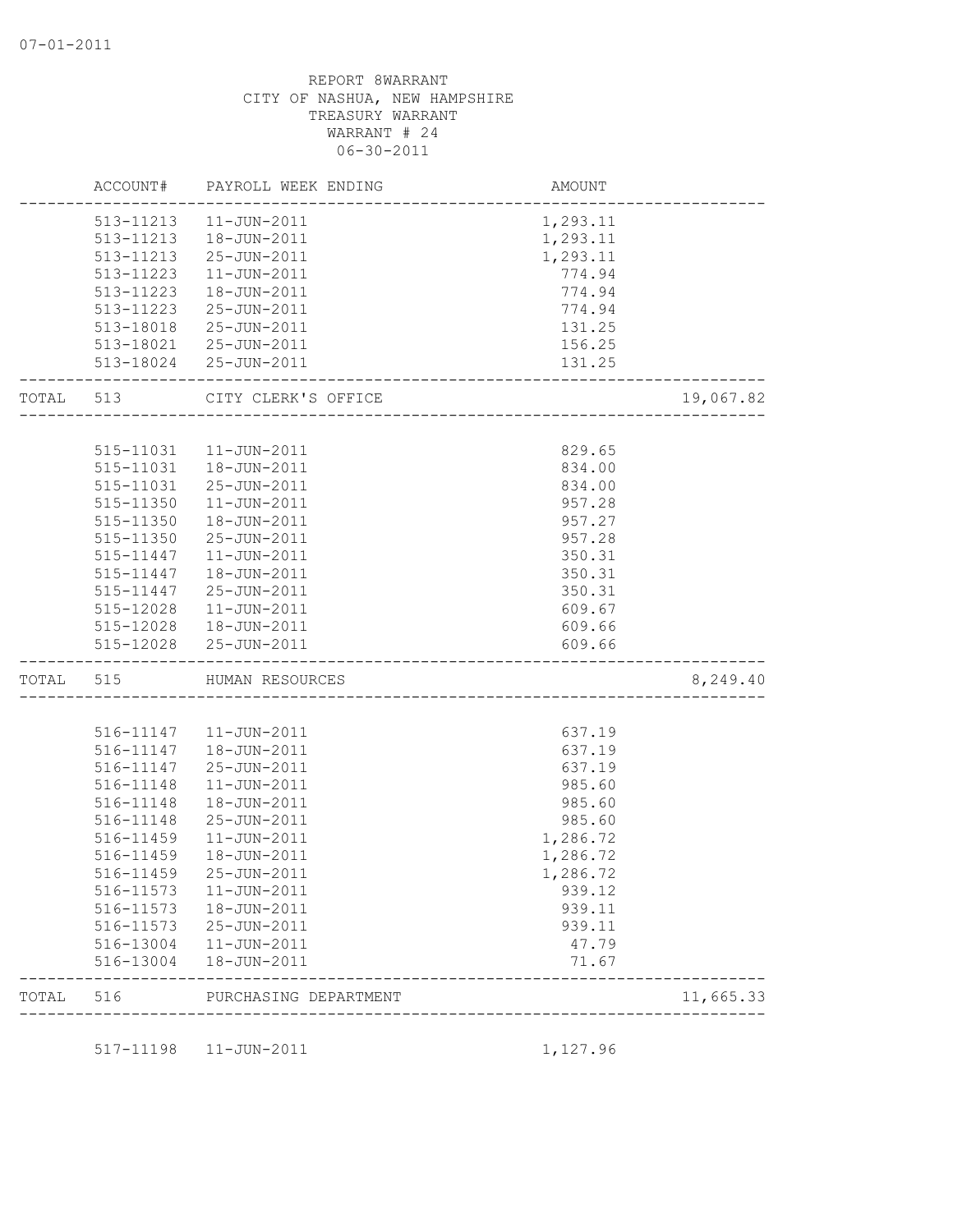|           | ACCOUNT#      | PAYROLL WEEK ENDING         | AMOUNT   |           |
|-----------|---------------|-----------------------------|----------|-----------|
|           |               | 517-11198  18-JUN-2011      | 1,127.97 |           |
|           | 517-11198     | 25-JUN-2011                 | 1,127.96 |           |
|           | 517-11266     | $11 - JUN - 2011$           | 641.15   |           |
|           | 517-11266     | 18-JUN-2011                 | 641.15   |           |
|           | 517-11266     | 25-JUN-2011                 | 641.15   |           |
|           | 517-11420     | $11 - JUN - 2011$           | 744.15   |           |
|           | 517-11420     | 18-JUN-2011                 | 744.15   |           |
|           | $517 - 11420$ | 25-JUN-2011                 | 744.15   |           |
|           | 517-12063     | $11 - JUN - 2011$           |          |           |
|           | 517-12063     | 18-JUN-2011                 |          |           |
|           |               | 517-12063 25-JUN-2011       |          |           |
|           |               | 517-13020 25-JUN-2011       | 253.79   |           |
| TOTAL 517 |               | BUILDING MAINT - CITY ADMIN |          | 7,793.58  |
|           |               |                             |          |           |
|           |               | 519-11014  11-JUN-2011      | 1,122.77 |           |
|           | 519-11014     | 18-JUN-2011                 | 1,122.77 |           |
|           | 519-11014     | $25 - JUN - 2011$           | 1,122.77 |           |
|           | 519-11016     | 11-JUN-2011                 | 985.60   |           |
|           | 519-11016     | 18-JUN-2011                 | 985.60   |           |
|           | 519-11016     | 25-JUN-2011                 | 985.60   |           |
|           | 519-11017     | $11 - JUN - 2011$           | 824.00   |           |
|           | 519-11017     | 18-JUN-2011                 | 824.00   |           |
|           | 519-11017     | 25-JUN-2011                 | 824.00   |           |
|           | 519-11115     | $11 - JUN - 2011$           | 1,986.70 |           |
|           | 519-11115     | 18-JUN-2011                 | 1,986.69 |           |
|           | 519-11115     | 25-JUN-2011                 | 1,986.69 |           |
|           | 519-11146     | $11 - JUN - 2011$           | 858.42   |           |
|           | 519-11146     | 18-JUN-2011                 | 858.42   |           |
|           | 519-11146     | 25-JUN-2011                 | 858.42   |           |
|           | 519-11153     | $11 - JUN - 2011$           | 620.55   |           |
|           | 519-11153     | 18-JUN-2011                 | 620.56   |           |
|           | 519-11153     | 25-JUN-2011                 | 620.56   |           |
|           | 519-11154     | $11 - JUN - 2011$           | 652.12   |           |
|           | 519-11154     | 18-JUN-2011                 | 652.12   |           |
|           | 519-11154     | 25-JUN-2011                 | 652.11   |           |
|           | 519-11205     | $11 - JUN - 2011$           | 815.21   |           |
|           | 519-11205     | 18-JUN-2011                 | 815.21   |           |
|           | 519-11205     | 25-JUN-2011                 | 815.20   |           |
|           | 519-11241     | $11 - JUN - 2011$           | 1,367.59 |           |
|           | 519-11241     | 18-JUN-2011                 | 1,367.59 |           |
|           | 519-11241     | 25-JUN-2011                 | 1,367.59 |           |
|           | 519-18006     | 25-JUN-2011                 | 375.00   |           |
| TOTAL     | 519           | ASSESSORS                   |          | 28,073.86 |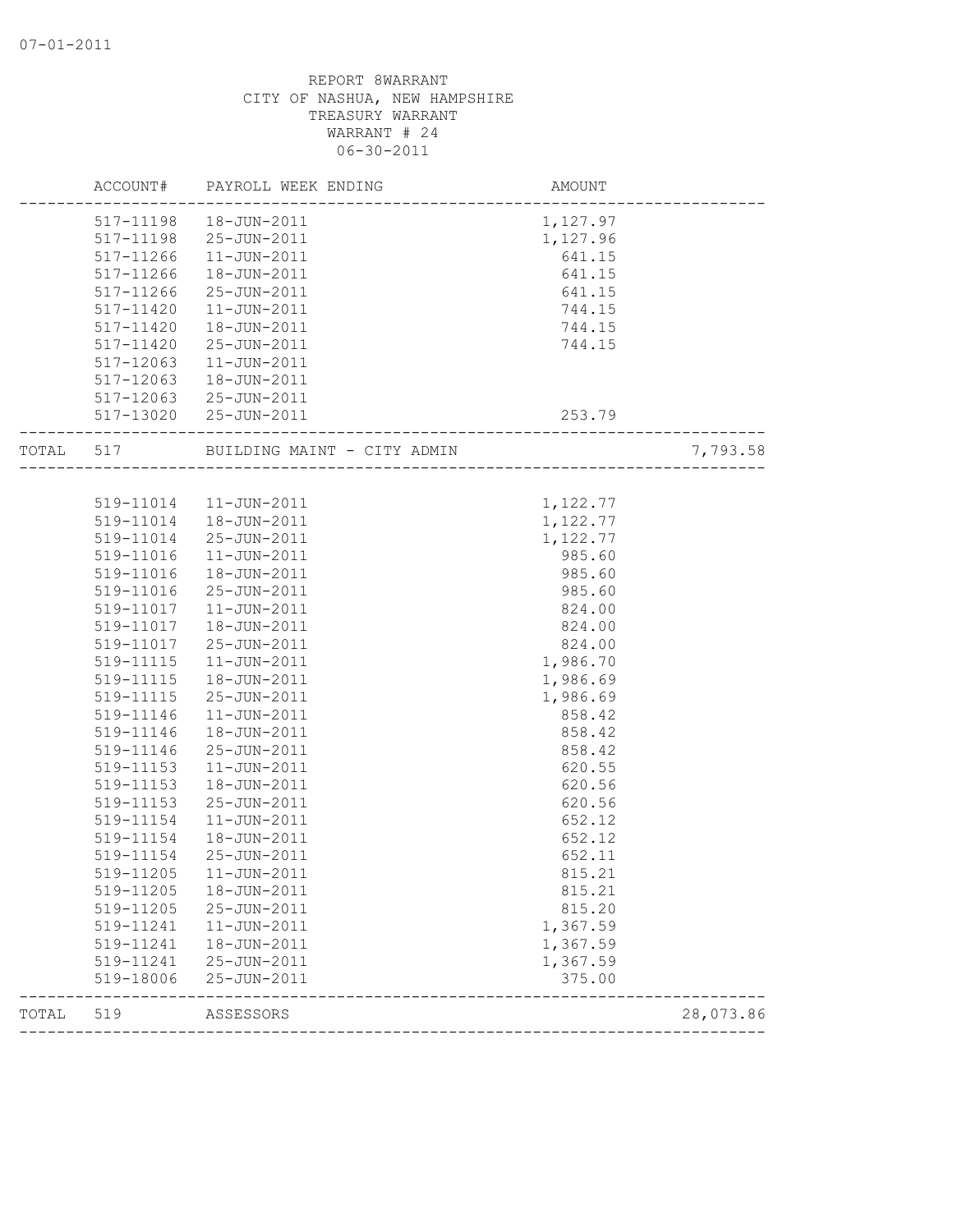|           |               | ACCOUNT# PAYROLL WEEK ENDING                    | AMOUNT                |           |
|-----------|---------------|-------------------------------------------------|-----------------------|-----------|
|           |               | 520-12077  11-JUN-2011                          | 168.70                |           |
|           |               | 520-12077  18-JUN-2011                          | 168.70                |           |
|           |               | 520-12077 25-JUN-2011                           | 168.70                |           |
| TOTAL 520 |               | HUNT BUILDING                                   |                       | 506.10    |
|           |               |                                                 |                       |           |
|           |               | 522-11127   11-JUN-2011                         | 1,709.64              |           |
|           |               | $522 - 11127$ $18 - JUN - 2011$                 | 1,709.64              |           |
|           |               | 522-11127 25-JUN-2011                           | 1,709.64              |           |
|           | 522-11128     | $11 - JUN - 2011$                               | 1,152.83              |           |
|           | 522-11128     | 18-JUN-2011                                     | 1,152.83              |           |
|           | 522-11128     | 25-JUN-2011                                     | 1,152.83              |           |
|           | 522-11286     | 11-JUN-2011                                     | 608.85                |           |
|           | 522-11286     | 18-JUN-2011                                     | 608.85                |           |
|           | 522-11286     | 25-JUN-2011                                     | 608.85                |           |
|           | 522-11429     | 11-JUN-2011                                     | 1,819.33              |           |
|           | 522-11429     | 18-JUN-2011                                     | 1,819.34              |           |
|           | $522 - 11429$ | 25-JUN-2011                                     | 1,819.33              |           |
|           | $522 - 11496$ | 11-JUN-2011                                     | 1,529.82              |           |
|           | 522-11496     | 18-JUN-2011                                     | 1,529.82              |           |
|           | 522-11496     | 25-JUN-2011                                     | 1,529.82              |           |
|           | 522-11641     | 11-JUN-2011                                     | 1,409.39              |           |
|           | 522-11641     | 18-JUN-2011                                     | 1,409.38              |           |
|           | 522-11641     | 25-JUN-2011                                     | 1,409.38              |           |
|           | 522-11652     | 11-JUN-2011                                     | 1,489.36              |           |
|           | 522-11652     | 18-JUN-2011                                     | 1,489.36              |           |
|           | 522-11652     | 25-JUN-2011                                     | 1,489.36              |           |
|           | 522-11721     | $11 - JUN - 2011$                               | 1,556.11              |           |
|           | 522-11721     | 18-JUN-2011                                     | 1,556.11              |           |
|           | 522-11721     | 25-JUN-2011                                     | 1,556.12              |           |
|           | 522-11724     | 11-JUN-2011                                     | 1,370.98              |           |
|           | 522-11724     | 18-JUN-2011                                     | 1,370.98              |           |
|           | 522-11724     | 25-JUN-2011                                     | 1,370.99              |           |
|           | 522-11725     |                                                 |                       |           |
|           | $522 - 11725$ | 11-JUN-2011                                     | 998.11                |           |
|           |               | 18-JUN-2011                                     | 998.11                |           |
|           | 522-11725     | 25-JUN-2011                                     | 998.11                |           |
|           |               | 522-11729  11-JUN-2011                          | 2,231.11              |           |
|           |               | 522-11729  18-JUN-2011                          | 2,231.12              |           |
|           |               | 522-11729 25-JUN-2011                           | 2,231.12              |           |
|           |               | 522-13004  11-JUN-2011                          | 19.66                 |           |
|           |               | 522-13004  18-JUN-2011<br>522-31050 25-JUN-2011 | 287.30<br>257.00      |           |
|           | TOTAL 522     | INFORMATION TECHNOLOGY                          |                       | 48,190.58 |
|           |               |                                                 | _____________________ |           |
|           |               | 523-11332  11-JUN-2011                          | 1,006.33              |           |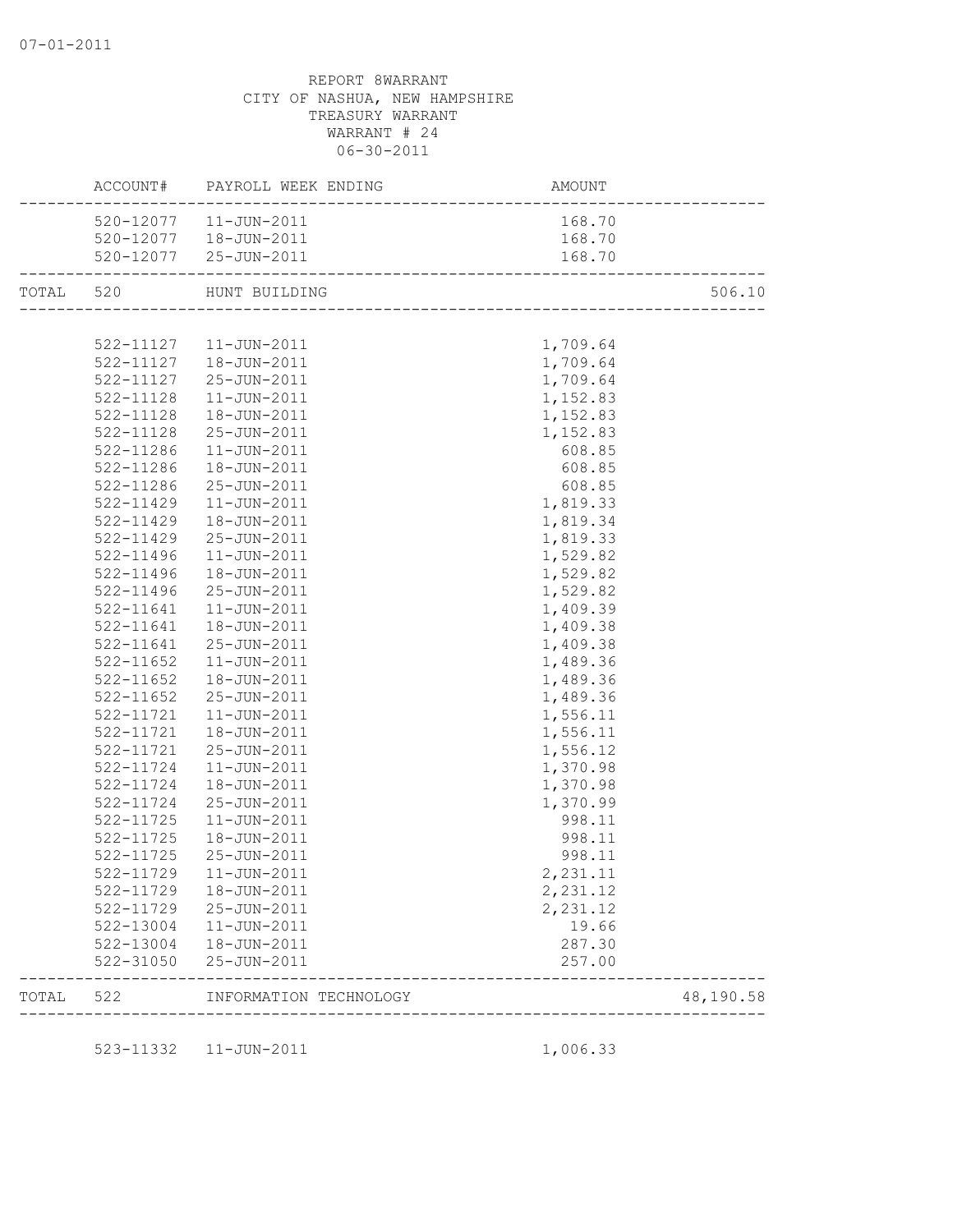|           |               | ACCOUNT# PAYROLL WEEK ENDING | AMOUNT    |          |
|-----------|---------------|------------------------------|-----------|----------|
|           |               | 523-11332  18-JUN-2011       | 1,006.33  |          |
|           |               | 523-11332 25-JUN-2011        | 1,006.33  |          |
| TOTAL 523 |               | GIS                          |           | 3,018.99 |
|           |               |                              |           |          |
|           | 531-11065     | 11-JUN-2011                  | 1,143.31  |          |
|           | 531-11065     | 18-JUN-2011                  | 1,143.31  |          |
|           | 531-11065     | 25-JUN-2011                  | 1,143.31  |          |
|           | 531-11085     | 11-JUN-2011                  | 922.04    |          |
|           | 531-11085     | 18-JUN-2011                  | 922.04    |          |
|           | 531-11085     | 25-JUN-2011                  | 922.04    |          |
|           | 531-11114     | 11-JUN-2011                  | 2,355.26  |          |
|           | 531-11114     | 18-JUN-2011                  | 2,355.27  |          |
|           | 531-11114     | 25-JUN-2011                  | 2,355.27  |          |
|           | 531-11129     | $11 - JUN - 2011$            | 1,998.79  |          |
|           | 531-11129     | 18-JUN-2011                  | 1,998.79  |          |
|           | 531-11129     | 25-JUN-2011                  | 1,998.78  |          |
|           | 531-11164     | 11-JUN-2011                  | 1,178.65  |          |
|           | 531-11164     | 18-JUN-2011                  | 1,178.65  |          |
|           | 531-11164     | 25-JUN-2011                  | 1,178.65  |          |
|           | 531-11166     | 11-JUN-2011                  | 12,890.15 |          |
|           | 531-11166     | 18-JUN-2011                  | 1,937.98  |          |
|           | 531-11166     | 25-JUN-2011                  | 3,464.03  |          |
|           | 531-11170     | 11-JUN-2011                  | 1,526.04  |          |
|           | 531-11170     | 18-JUN-2011                  | 1,526.04  |          |
|           | $531 - 11170$ | 25-JUN-2011                  | 1,526.04  |          |
|           | 531-11201     | 11-JUN-2011                  | 682.42    |          |
|           | 531-11201     | 18-JUN-2011                  | 682.42    |          |
|           | 531-11201     | 25-JUN-2011                  | 682.42    |          |
|           | 531-11203     | 11-JUN-2011                  | 1,349.54  |          |
|           | 531-11203     | 18-JUN-2011                  | 1,349.54  |          |
|           | 531-11203     | 25-JUN-2011                  | 1,349.54  |          |
|           | 531-11226     | 11-JUN-2011                  | 776.25    |          |
|           | 531-11226     | 18-JUN-2011                  | 776.25    |          |
|           | $531 - 11226$ | 25-JUN-2011                  | 776.25    |          |
|           | 531-11242     | $11 - JUN - 2011$            | 1,158.79  |          |
|           | 531-11242     | 18-JUN-2011                  | 1,158.79  |          |
|           | 531-11242     | 25-JUN-2011                  | 1,158.79  |          |
|           | 531-11245     | $11 - JUN - 2011$            | 643.00    |          |
|           | 531-11245     | 18-JUN-2011                  | 643.00    |          |
|           | 531-11245     | 25-JUN-2011                  | 643.00    |          |
|           | 531-11257     | $11 - JUN - 2011$            | 4,403.35  |          |
|           | 531-11257     | 18-JUN-2011                  | 4,403.35  |          |
|           | 531-11257     | 25-JUN-2011                  | 4,403.35  |          |
|           | 531-11287     | $11 - JUN - 2011$            | 846.15    |          |
|           | 531-11287     | 18-JUN-2011                  | 846.15    |          |
|           | 531-11287     | 25-JUN-2011                  | 846.15    |          |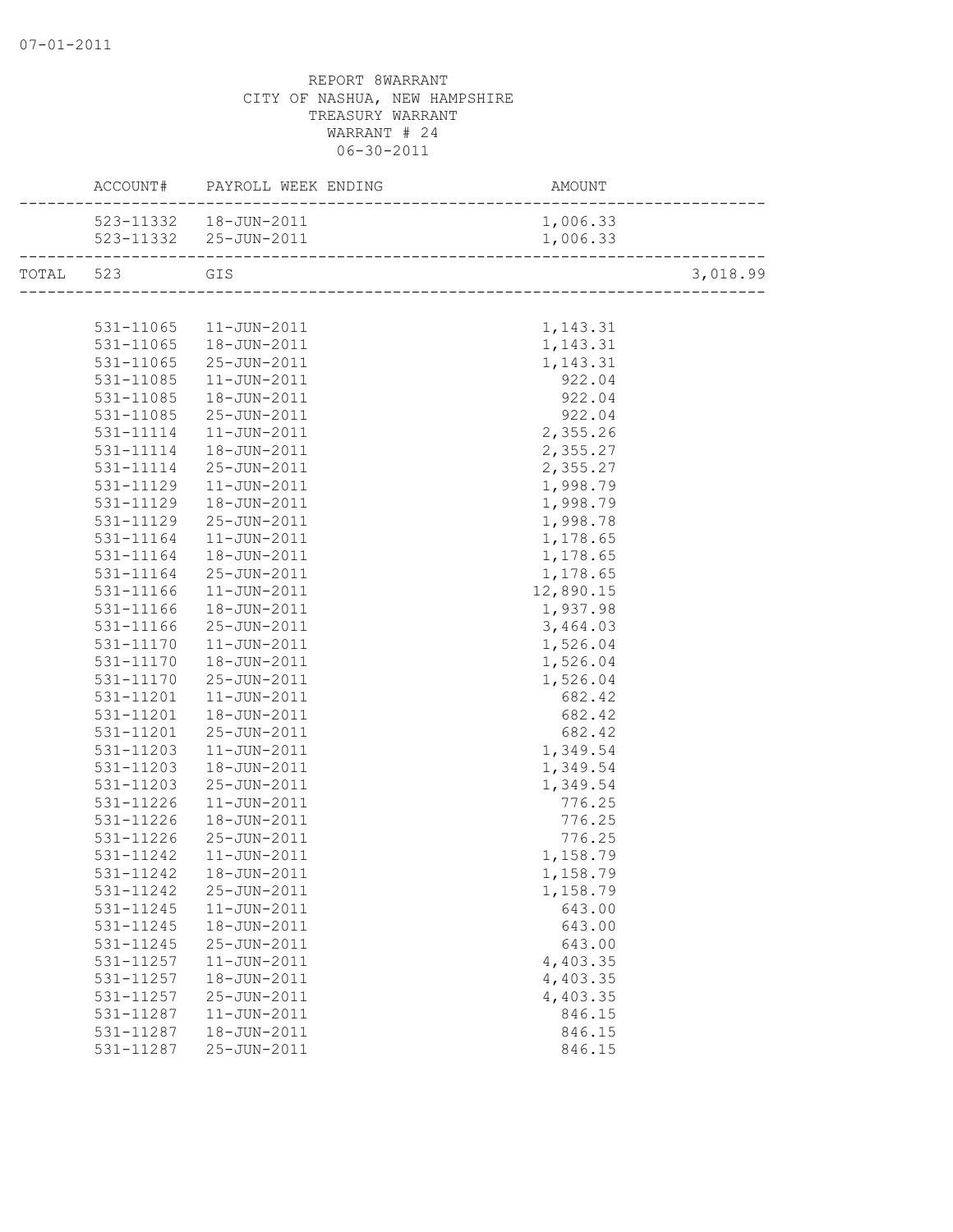| ACCOUNT#      | PAYROLL WEEK ENDING | AMOUNT      |
|---------------|---------------------|-------------|
| 531-11398     | $11 - JUN - 2011$   | 646.25      |
| 531-11398     | 18-JUN-2011         | 646.25      |
| 531-11398     | 25-JUN-2011         | 646.26      |
| 531-11477     | 11-JUN-2011         | 648.93      |
| 531-11477     | 18-JUN-2011         | 648.94      |
| 531-11477     | 25-JUN-2011         | 648.93      |
| 531-11487     | $11 - JUN - 2011$   | 1,400.35    |
| 531-11487     | 18-JUN-2011         | 1,400.35    |
| 531-11487     | 25-JUN-2011         | 1,400.35    |
| 531-11495     | $11 - JUN - 2011$   | 1,037.27    |
| 531-11495     | 18-JUN-2011         | 1,037.27    |
| 531-11495     | 25-JUN-2011         | 1,037.26    |
| 531-11498     | 11-JUN-2011         | 878.18      |
| 531-11498     | 18-JUN-2011         | 878.18      |
| 531-11498     | 25-JUN-2011         | 878.18      |
| 531-11516     | $11 - JUN - 2011$   | 884.57      |
| $531 - 11516$ | 18-JUN-2011         | 884.58      |
| 531-11516     | 25-JUN-2011         | 884.58      |
| 531-11534     | $11 - JUN - 2011$   | 1,496.62    |
| 531-11534     | 18-JUN-2011         | 1,496.62    |
| 531-11534     | 25-JUN-2011         | 1,496.62    |
| 531-11535     | 11-JUN-2011         | 13,380.91   |
| 531-11535     | 18-JUN-2011         | 13,380.91   |
| 531-11535     | 25-JUN-2011         | 13,380.92   |
| 531-11537     | $11 - JUN - 2011$   | 14, 163. 42 |
| 531-11537     | 18-JUN-2011         | 14,807.23   |
| 531-11537     | 25-JUN-2011         | 14,485.32   |
| 531-11538     | 11-JUN-2011         | 922.04      |
| 531-11538     | 18-JUN-2011         | 922.04      |
| 531-11538     | 25-JUN-2011         | 922.04      |
| 531-11539     | $11 - JUN - 2011$   | 1,579.19    |
| 531-11539     | 18-JUN-2011         | 1,579.18    |
| 531-11539     | 25-JUN-2011         | 1,579.19    |
| 531-11544     | $11 - JUN - 2011$   | 72,566.46   |
| 531-11544     | 18-JUN-2011         | 4,268.62    |
| 531-11544     | 25-JUN-2011         | 4,268.62    |
| 531-11549     | $11 - JUN - 2011$   | 7,328.12    |
| 531-11549     | 18-JUN-2011         | 7,328.08    |
| 531-11549     | 25-JUN-2011         | 7,328.04    |
| 531-11550     | 11-JUN-2011         | 1,914.70    |
| 531-11550     | 18-JUN-2011         | 1,914.70    |
| 531-11550     | 25-JUN-2011         | 1,914.70    |
| 531-11552     | 11-JUN-2011         | 10,362.00   |
| 531-11552     | 18-JUN-2011         | 10,362.00   |
| 531-11552     | 25-JUN-2011         | 10,362.00   |
| 531-11555     | $11 - JUN - 2011$   | 44,270.00   |
| 531-11555     | 18-JUN-2011         | 44,270.00   |
| 531-11555     | 25-JUN-2011         | 44,270.00   |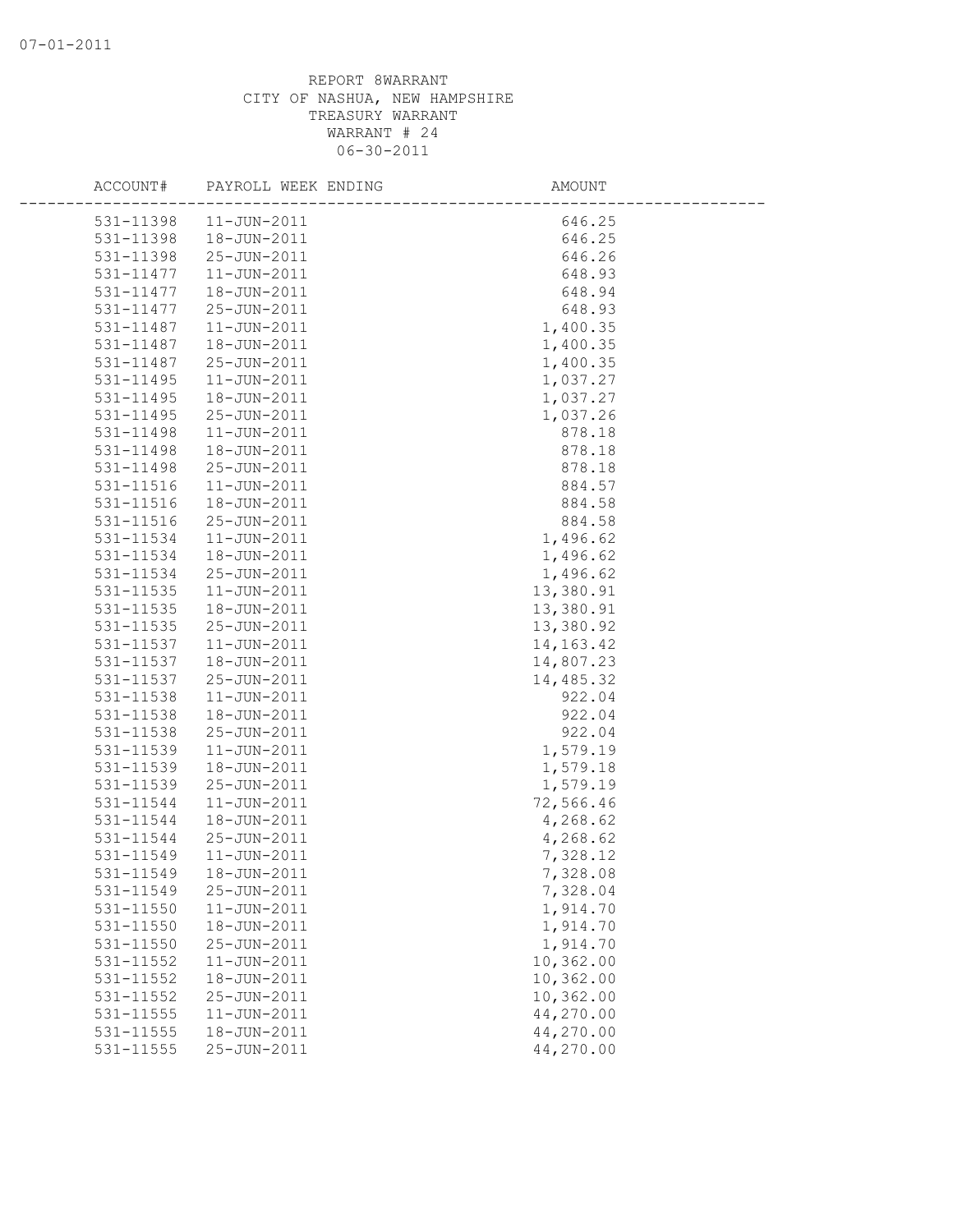| ACCOUNT#      | PAYROLL WEEK ENDING | AMOUNT      |  |
|---------------|---------------------|-------------|--|
| 531-11558     | $11 - JUN - 2011$   | 172,516.96  |  |
| 531-11558     | 18-JUN-2011         | 68,358.18   |  |
| 531-11558     | 25-JUN-2011         | 68,607.20   |  |
| 531-11561     | 11-JUN-2011         | 14,092.65   |  |
| 531-11561     | 18-JUN-2011         | 14,092.65   |  |
| 531-11561     | 25-JUN-2011         | 14,092.65   |  |
| 531-11567     | 11-JUN-2011         | 34, 187. 11 |  |
| 531-11567     | 18-JUN-2011         | 34, 187. 11 |  |
| 531-11567     | 25-JUN-2011         | 34, 187. 13 |  |
| 531-11569     | $11 - JUN - 2011$   | 1,214.02    |  |
| 531-11569     | 18-JUN-2011         | 1,214.02    |  |
| 531-11569     | 25-JUN-2011         | 1,214.02    |  |
| 531-11618     | 11-JUN-2011         | 2,713.46    |  |
| 531-11618     | 18-JUN-2011         | 2,713.46    |  |
| 531-11618     | 25-JUN-2011         | 2,713.47    |  |
| 531-11622     | 11-JUN-2011         | 3,081.19    |  |
| 531-11622     | 18-JUN-2011         | 3,081.19    |  |
| 531-11622     | 25-JUN-2011         | 3,081.17    |  |
| 531-11634     | $11 - JUN - 2011$   | 720.10      |  |
| 531-11634     | 18-JUN-2011         | 720.10      |  |
| 531-11634     | 25-JUN-2011         | 720.10      |  |
| 531-11664     | 11-JUN-2011         | 1,171.18    |  |
| 531-11664     | 18-JUN-2011         | 1,171.17    |  |
| 531-11664     | 25-JUN-2011         | 1,171.18    |  |
| 531-11665     | 11-JUN-2011         | 809.40      |  |
| $531 - 11665$ | 18-JUN-2011         | 809.40      |  |
| 531-11665     | 25-JUN-2011         | 809.40      |  |
| 531-11719     | $11 - JUN - 2011$   | 949.27      |  |
| 531-11719     | 18-JUN-2011         | 949.27      |  |
| 531-11719     | 25-JUN-2011         | 949.27      |  |
| 531-11722     | $11 - JUN - 2011$   | 611.85      |  |
| 531-11722     | 18-JUN-2011         | 611.85      |  |
| 531-11722     | 25-JUN-2011         | 611.85      |  |
| 531-11732     | 11-JUN-2011         | 6,034.25    |  |
| 531-11732     | 18-JUN-2011         | 6,034.25    |  |
| 531-11732     | 25-JUN-2011         | 6,034.25    |  |
| 531-12020     | $11 - JUN - 2011$   | 984.98      |  |
| 531-12020     | 18-JUN-2011         | 984.99      |  |
| 531-12020     | 25-JUN-2011         | 984.98      |  |
| 531-12042     | 11-JUN-2011         | 323.20      |  |
| 531-12042     | 18-JUN-2011         | 727.20      |  |
| 531-12042     | 25-JUN-2011         | 503.12      |  |
| 531-12066     | $11 - JUN - 2011$   | 708.06      |  |
| 531-12066     | 18-JUN-2011         | 708.06      |  |
| 531-12066     | 25-JUN-2011         | 708.06      |  |
| 531-12068     | $11 - JUN - 2011$   | 771.36      |  |
| 531-12068     | 18-JUN-2011         | 771.36      |  |
| 531-12068     | 25-JUN-2011         | 771.36      |  |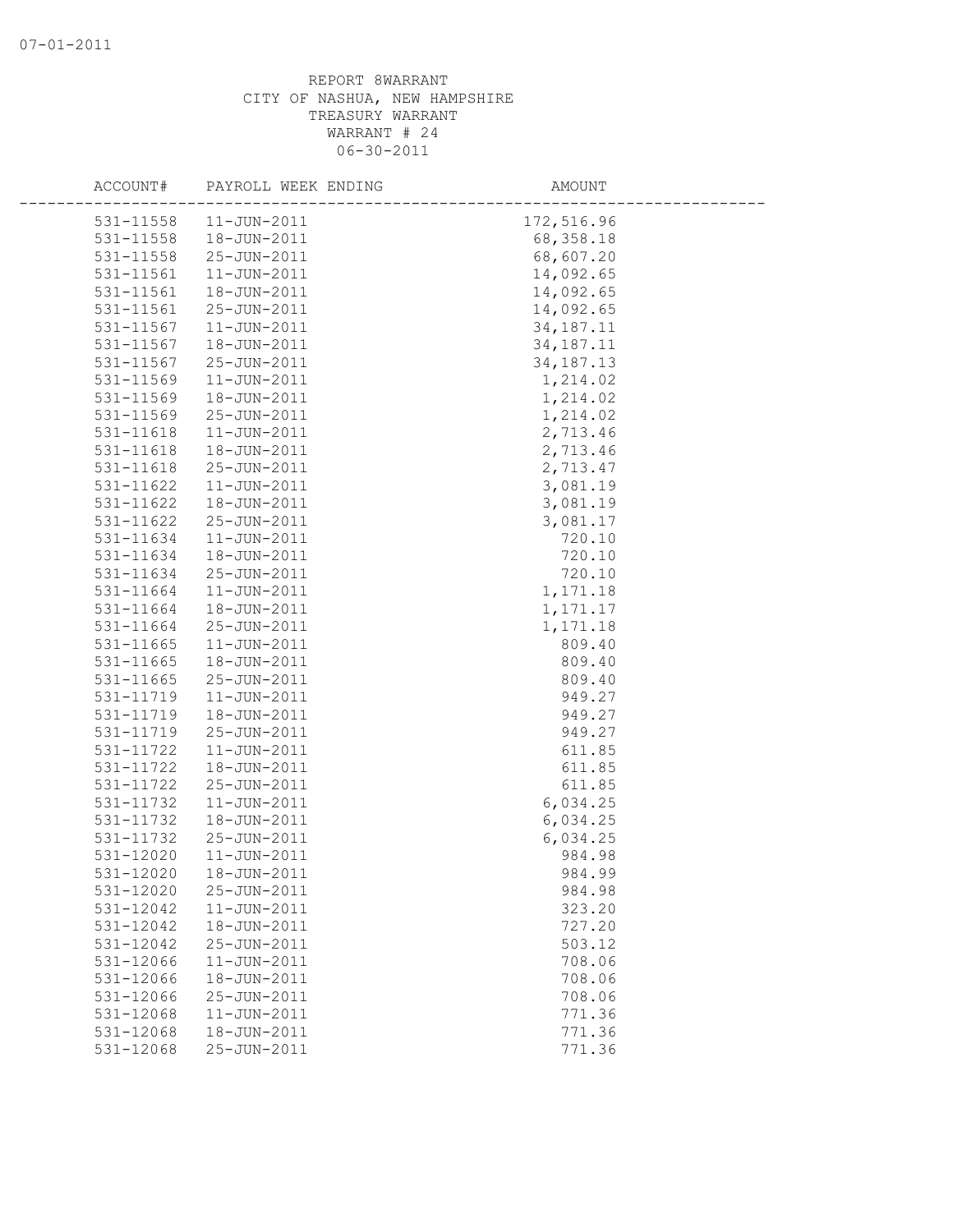|       | ACCOUNT#      | PAYROLL WEEK ENDING    | AMOUNT     |              |
|-------|---------------|------------------------|------------|--------------|
|       | 531-12071     | 11-JUN-2011            | 266.52     |              |
|       | 531-12071     | 18-JUN-2011            | 266.52     |              |
|       | 531-12071     | 25-JUN-2011            | 266.52     |              |
|       | 531-12119     | $11 - JUN - 2011$      | 1,158.52   |              |
|       | 531-12119     | 18-JUN-2011            | 1,158.52   |              |
|       | 531-12119     | 25-JUN-2011            | 1,158.52   |              |
|       | 531-13004     | $11 - JUN - 2011$      | 3,138.60   |              |
|       | 531-13004     | 18-JUN-2011            | 2,016.50   |              |
|       | 531-13004     | 25-JUN-2011            | 2,097.02   |              |
|       | 531-13038     | $11 - JUN - 2011$      | 853.02     |              |
|       | 531-13038     | 25-JUN-2011            | 1,775.18   |              |
|       | 531-13040     | $11 - JUN - 2011$      | 4,452.84   |              |
|       | 531-13040     | 18-JUN-2011            | 3,048.57   |              |
|       | 531-13040     | 25-JUN-2011            | 3,939.41   |              |
|       | 531-13044     | 11-JUN-2011            | 1,220.36   |              |
|       | 531-13044     | 18-JUN-2011            | 827.61     |              |
|       | 531-13044     | 25-JUN-2011            | 761.73     |              |
|       | 531-13047     | $11 - JUN - 2011$      | 12,087.53  |              |
|       | 531-13047     | 18-JUN-2011            | 9,062.02   |              |
|       | 531-13047     | 25-JUN-2011            | 8,097.77   |              |
|       |               | $11 - JUN - 2011$      | 3,501.09   |              |
|       | 531-13048     |                        |            |              |
|       | 531-13048     | 18-JUN-2011            | 6,351.75   |              |
|       | 531-13048     | 25-JUN-2011            | 2,498.77   |              |
|       | $531 - 15002$ | 18-JUN-2011            | 41,830.24  |              |
|       | 531-15002     | 25-JUN-2011            | 382.31     |              |
|       | 531-17006     | 18-JUN-2011            | 3,450.00   |              |
|       | 531-18036     | $11 - JUN - 2011$      | 321.90     |              |
|       | 531-18036     | 18-JUN-2011            | $-321.90$  |              |
|       | 531-31050     | 25-JUN-2011            | 194.00     |              |
| TOTAL | 531           | POLICE DEPARTMENT      |            | 1,091,093.86 |
|       |               |                        |            |              |
|       |               | 532-11024  11-JUN-2011 | 2,120.49   |              |
|       | 532-11024     | 18-JUN-2011            | 2,120.50   |              |
|       | 532-11024     | 25-JUN-2011            | 2,120.50   |              |
|       | 532-11063     | $11 - JUN - 2011$      | 1,439.92   |              |
|       |               | 532-11066 11-JUN-2011  | 30,448.79  |              |
|       | 532-11069     | $11 - JUN - 2011$      | 27, 416.87 |              |
|       | 532-11069     | 18-JUN-2011            | 1,377.02   |              |
|       | 532-11069     | 25-JUN-2011            | 1,377.02   |              |
|       | 532-11111     | 11-JUN-2011            | 2,229.62   |              |
|       | 532-11111     | 18-JUN-2011            | 2,229.62   |              |
|       | 532-11111     | 25-JUN-2011            | 2,229.63   |              |
|       | 532-11207     | 11-JUN-2011            | 5,128.94   |              |
|       | 532-11207     | 18-JUN-2011            | 6,803.43   |              |
|       | 532-11207     | 25-JUN-2011            | 6,803.43   |              |
|       | 532-11281     | 11-JUN-2011            | 1,005.79   |              |
|       |               |                        |            |              |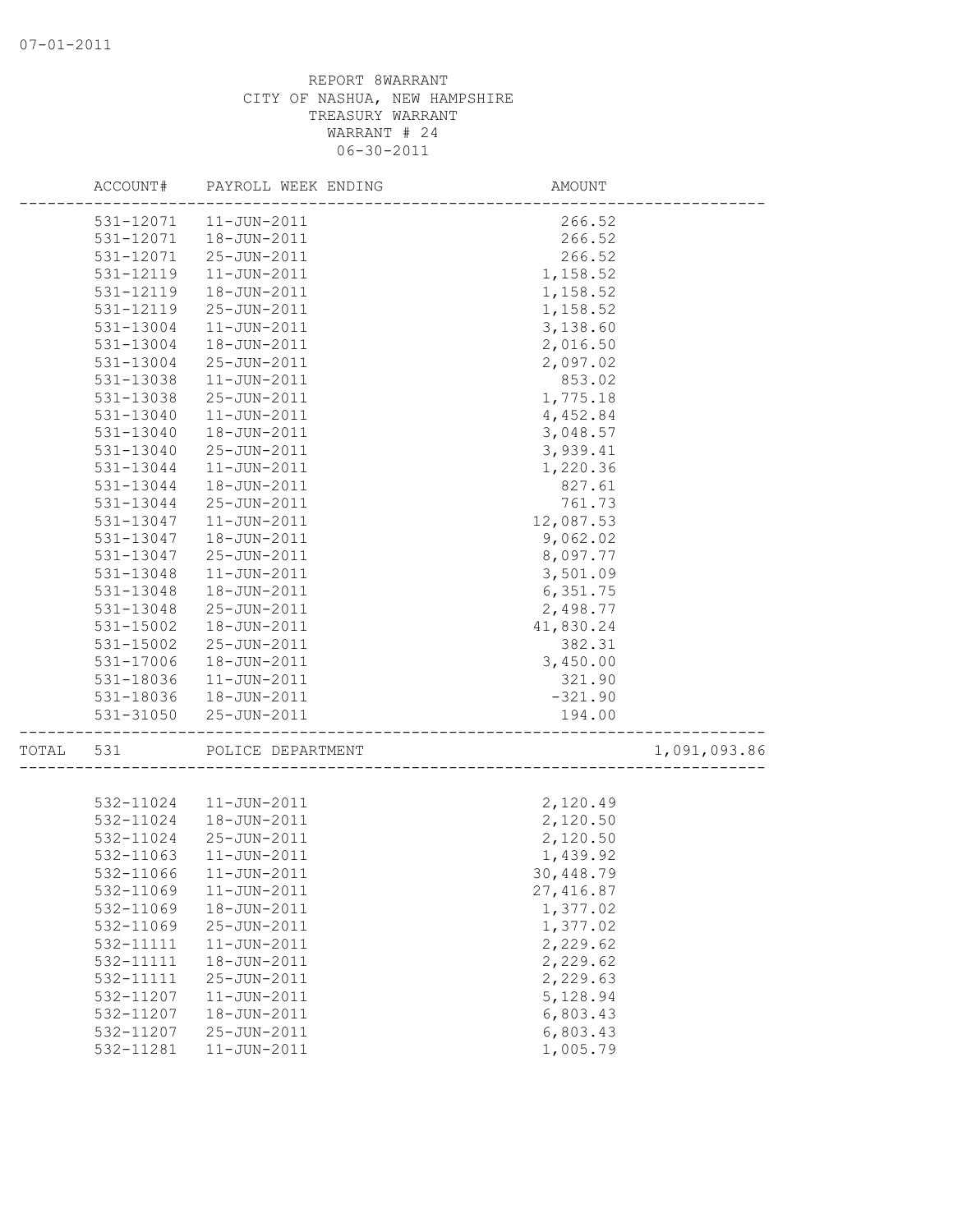| ACCOUNT#  | PAYROLL WEEK ENDING | AMOUNT      |  |
|-----------|---------------------|-------------|--|
| 532-11281 | 18-JUN-2011         | 1,005.79    |  |
| 532-11281 | 25-JUN-2011         | 1,005.79    |  |
| 532-11285 | $11 - JUN - 2011$   | 8,428.46    |  |
| 532-11285 | 18-JUN-2011         | 7,023.73    |  |
| 532-11285 | 25-JUN-2011         | 8,428.48    |  |
| 532-11291 | $11 - JUN - 2011$   | 6, 102.61   |  |
| 532-11291 | 18-JUN-2011         | 5,901.60    |  |
| 532-11291 | 25-JUN-2011         | 6,384.03    |  |
| 532-11298 | $11 - JUN - 2011$   | 1,395.22    |  |
| 532-11298 | 18-JUN-2011         | 988.28      |  |
| 532-11298 | 25-JUN-2011         | 1,104.55    |  |
| 532-11300 | $11 - JUN - 2011$   | 72,895.77   |  |
| 532-11300 | 18-JUN-2011         | 33,810.77   |  |
| 532-11300 | 25-JUN-2011         | 33,739.97   |  |
| 532-11303 | 11-JUN-2011         | 1,233.08    |  |
| 532-11303 | 18-JUN-2011         | 1,233.08    |  |
| 532-11303 | 25-JUN-2011         | 1,233.08    |  |
| 532-11305 | 11-JUN-2011         | 4,932.35    |  |
| 532-11305 | 18-JUN-2011         | 4,932.35    |  |
| 532-11305 | 25-JUN-2011         | 4,932.35    |  |
| 532-11309 | $11 - JUN - 2011$   | 138, 335.22 |  |
| 532-11309 | 18-JUN-2011         | 107,070.06  |  |
| 532-11309 | 25-JUN-2011         | 105, 912.94 |  |
| 532-11660 | $11 - JUN - 2011$   | 41,675.61   |  |
| 532-11660 | 18-JUN-2011         | 1,535.86    |  |
| 532-11660 | 25-JUN-2011         | 1,535.86    |  |
| 532-11663 | $11 - JUN - 2011$   | 1,535.86    |  |
| 532-11663 | 18-JUN-2011         | 1,535.86    |  |
| 532-11663 | 25-JUN-2011         | 1,535.86    |  |
| 532-11666 | $11 - JUN - 2011$   | 1,535.86    |  |
| 532-11666 | 18-JUN-2011         | 1,535.86    |  |
| 532-11666 | 25-JUN-2011         | 1,535.86    |  |
| 532-11668 | $11 - JUN - 2011$   | 1,551.21    |  |
| 532-11668 | 18-JUN-2011         | 1,551.21    |  |
| 532-11668 | 25-JUN-2011         | 1,551.21    |  |
| 532-12070 | $11 - JUN - 2011$   | 36,039.16   |  |
| 532-12070 | 18-JUN-2011         | 37,743.46   |  |
| 532-12070 | 25-JUN-2011         | 38,868.93   |  |
| 532-13003 | $11 - JUN - 2011$   | 153.54      |  |
| 532-13003 | 25-JUN-2011         | 61.42       |  |
| 532-13004 | 25-JUN-2011         | 411.51      |  |
| 532-13018 | $11 - JUN - 2011$   | 3,894.74    |  |
| 532-13018 | 18-JUN-2011         | 5,632.93    |  |
| 532-13018 | 25-JUN-2011         | 4,135.47    |  |
| 532-13024 | $11 - JUN - 2011$   | 2,740.76    |  |
| 532-13024 | 18-JUN-2011         | 3,062.52    |  |
| 532-13024 | 25-JUN-2011         | 1,007.78    |  |
| 532-13050 | 11-JUN-2011         | 12,342.36   |  |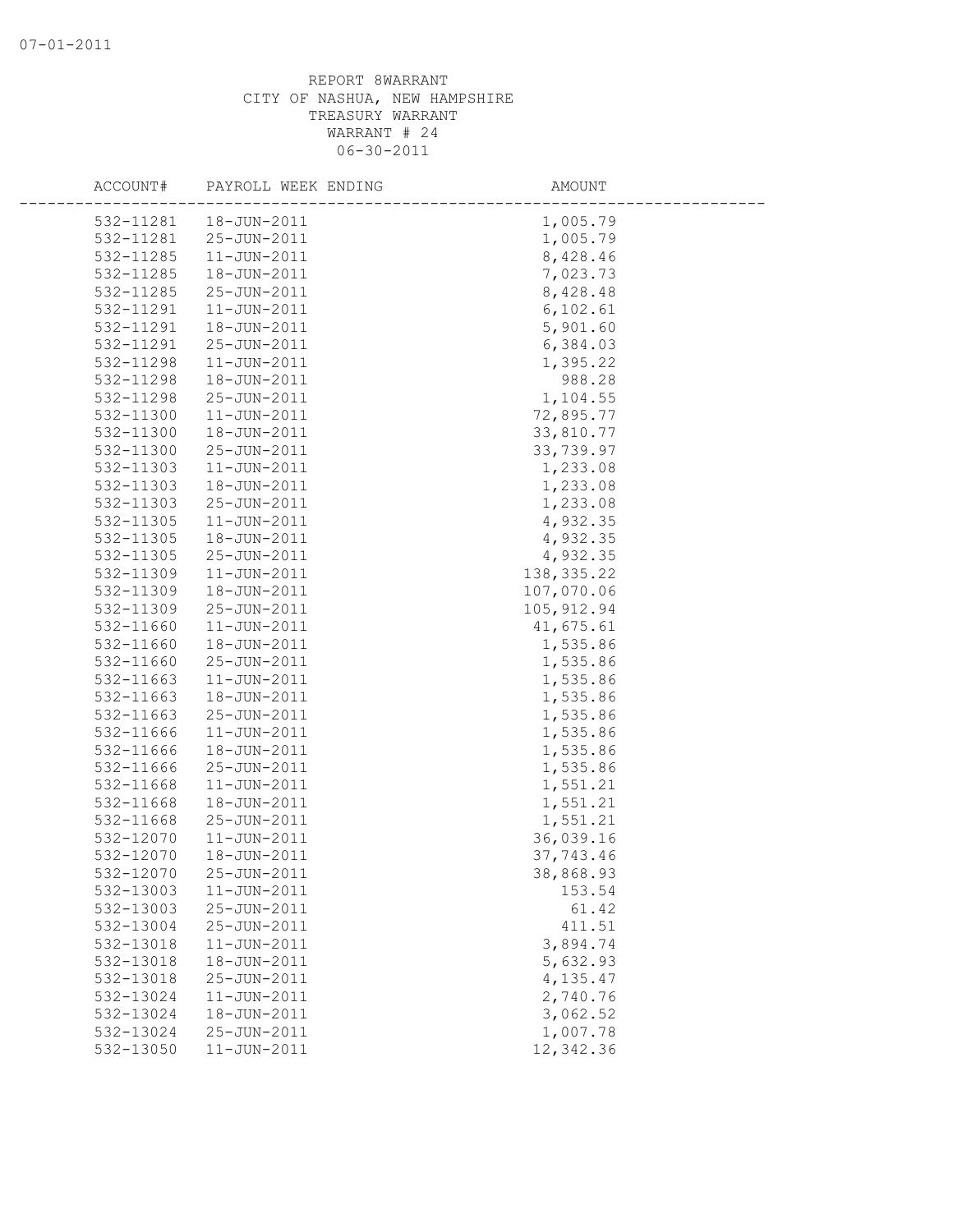|       | ACCOUNT#      | PAYROLL WEEK ENDING     | AMOUNT    |             |
|-------|---------------|-------------------------|-----------|-------------|
|       | 532-13050     | 18-JUN-2011             | 13,614.11 |             |
|       | 532-13050     | 25-JUN-2011             | 12,843.36 |             |
|       | 532-19231     | $11 - JUN - 2011$       | 1,270.79  |             |
|       | 532-19231     | 18-JUN-2011             | 1,254.07  |             |
|       | 532-19231     | 25-JUN-2011             | 1,257.81  |             |
|       | 532-19232     | $11 - JUN - 2011$       | 1,839.92  |             |
|       | 532-19232     | 18-JUN-2011             | 1,834.36  |             |
|       | 532-19232     | 25-JUN-2011             | 1,838.10  |             |
|       | 532-19233     | $11 - JUN - 2011$       | 2,815.82  |             |
|       | 532-19233     | 18-JUN-2011             | 2,800.00  |             |
|       | 532-19233     | 25-JUN-2011             | 2,813.79  |             |
|       | 532-19234     | $11 - JUN - 2011$       | 1,768.73  |             |
|       | 532-19234     | 18-JUN-2011             | 1,813.15  |             |
|       | 532-19234     | 25-JUN-2011             | 1,816.89  |             |
|       | 532-31050     | 25-JUN-2011             | 114.00    |             |
|       | $532 - 46045$ | 11-JUN-2011             | 2,237.64  |             |
| TOTAL | 532           | FIRE DEPARTMENT         |           | 909, 524.37 |
|       |               |                         |           |             |
|       | 535-11980     | 11-JUN-2011             | 96.15     |             |
|       | 535-11980     | 18-JUN-2011             | 96.15     |             |
|       | 535-11980     | 25-JUN-2011             | 96.15     |             |
|       | 535-31050     | 25-JUN-2011             | 80.00     |             |
| TOTAL | 535           | EMERGENCY MANAGEMENT    |           | 368.45      |
|       |               |                         |           |             |
|       | 536-11200     | $11 - JUN - 2011$       | 1,449.60  |             |
|       | 536-11200     | 18-JUN-2011             | 1,449.60  |             |
|       | 536-11200     | 25-JUN-2011             | 1,449.60  |             |
|       | 536-12137     | $11 - JUN - 2011$       | 1,230.12  |             |
|       | 536-12137     | 18-JUN-2011             | 1,230.12  |             |
|       | 536-12137     | 25-JUN-2011             | 1,230.12  |             |
|       | 536-31050     | 25-JUN-2011             | 80.00     |             |
| TOTAL | 536           | CITYWIDE COMMUNICATIONS |           | 8,119.16    |
|       |               |                         |           |             |
|       | 541-11024     | $11 - JUN - 2011$       | 263.04    |             |
|       | 541-11024     | 18-JUN-2011             | 263.04    |             |
|       | 541-11024     | 25-JUN-2011             | 263.04    |             |
|       | 541-11104     | $11 - JUN - 2011$       | 30,792.50 |             |
|       | 541-11240     | $11 - JUN - 2011$       | 1,503.02  |             |
|       | 541-11240     | 18-JUN-2011             | 1,503.02  |             |
|       | 541-11240     | 25-JUN-2011             | 1,503.02  |             |
|       | 541-11346     | $11 - JUN - 2011$       | 435.30    |             |
|       | 541-11346     | 18-JUN-2011             | 435.31    |             |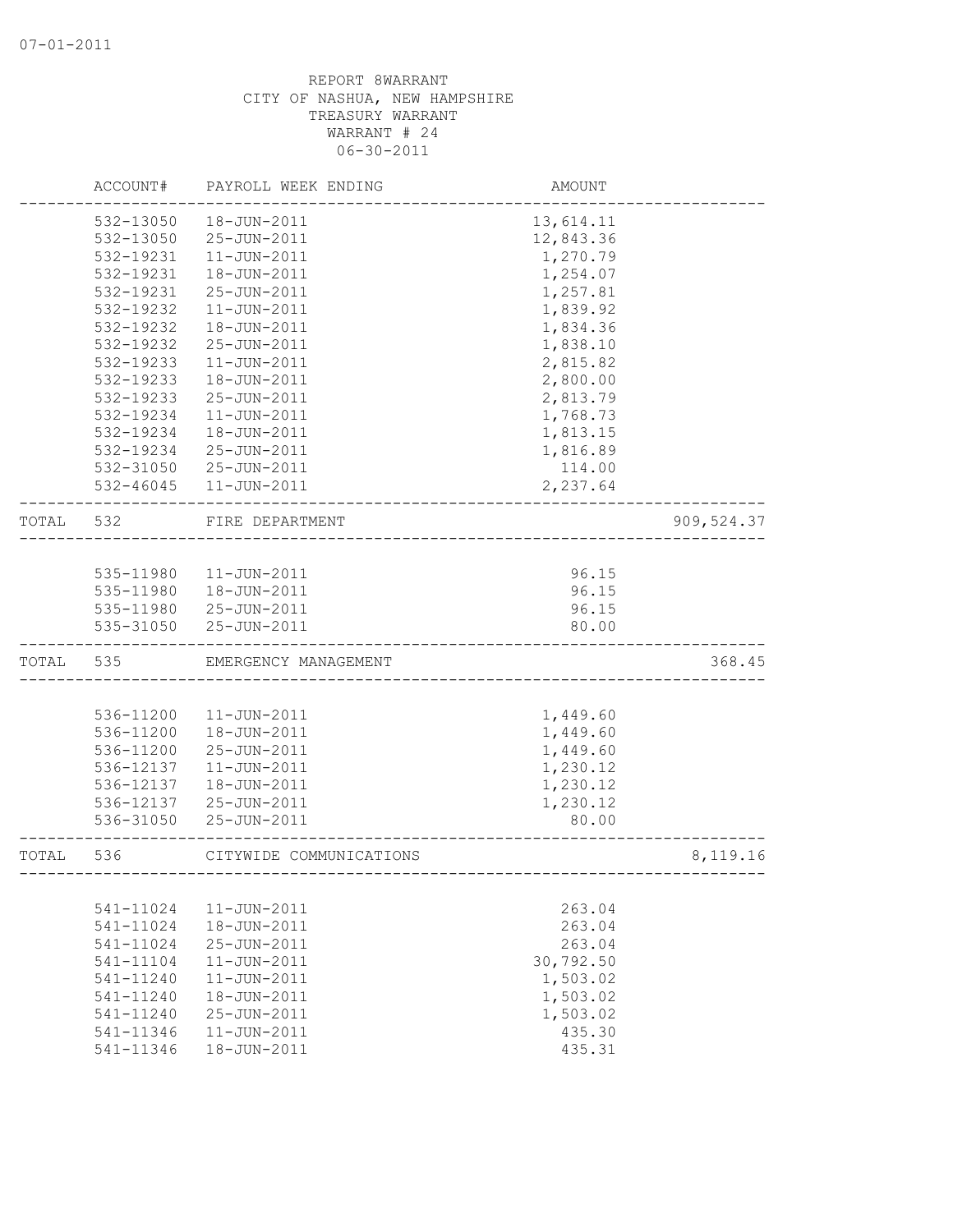|           |           | ACCOUNT# PAYROLL WEEK ENDING                   |                 |           |
|-----------|-----------|------------------------------------------------|-----------------|-----------|
|           |           | 541-11346 25-JUN-2011<br>541-31050 25-JUN-2011 | 435.31<br>80.00 |           |
| TOTAL 541 |           | COMMUNITY SERVICES DIVISION                    |                 | 37,476.60 |
|           |           |                                                |                 |           |
|           |           | 542-11024  11-JUN-2011                         | 657.59          |           |
|           |           | 542-11024  18-JUN-2011                         | 657.59          |           |
|           |           | 542-11024 25-JUN-2011                          | 657.59          |           |
|           | 542-11426 | 11-JUN-2011                                    | 1,404.69        |           |
|           | 542-11426 | 18-JUN-2011                                    | 1,404.69        |           |
|           |           | 542-11426 25-JUN-2011                          | 1,404.69        |           |
|           |           | 542-11484   11-JUN-2011                        | 160.00          |           |
|           |           | 542-11484  18-JUN-2011                         | 160.00          |           |
|           | 542-11484 | 25-JUN-2011                                    | 160.00          |           |
|           | 542-11584 | $11 - JUN - 2011$                              | 3,787.06        |           |
|           | 542-11584 | 18-JUN-2011                                    | 3,787.06        |           |
|           | 542-11584 | 25-JUN-2011                                    | 3,787.05        |           |
|           | 542-12044 | 11-JUN-2011                                    | 482.81          |           |
|           | 542-12044 | 18-JUN-2011                                    | 346.45          |           |
|           |           | 542-12044 25-JUN-2011                          | 338.60          |           |
|           |           | 542-12109  11-JUN-2011                         | 187.00          |           |
|           |           | 542-12109  18-JUN-2011                         | 238.00          |           |
|           |           | 542-12109 25-JUN-2011                          | 187.00          |           |
|           |           | TOTAL 542 COMMUNITY HEALTH                     |                 | 19,807.87 |
|           |           |                                                |                 |           |
|           |           | 543-11380  11-JUN-2011                         | 988.21          |           |
|           |           | 543-11380  18-JUN-2011                         | 988.21          |           |
|           |           | 543-11380 25-JUN-2011                          | 988.21          |           |
|           | 543-11438 | $11 - JUN - 2011$                              | 1,324.88        |           |
|           | 543-11438 | 18-JUN-2011                                    | 1,324.88        |           |
|           | 543-11438 | 25-JUN-2011                                    | 1,324.89        |           |
|           | 543-11602 | 11-JUN-2011                                    | 909.84          |           |
|           | 543-11602 | 18-JUN-2011                                    | 909.84          |           |
|           | 543-11602 | 25-JUN-2011                                    | 909.85          |           |
|           |           | 543-11604  11-JUN-2011                         | 1,573.62        |           |
|           | 543-11604 | 18-JUN-2011                                    | 1,573.64        |           |
|           |           | 543-11604 25-JUN-2011                          | 1,573.64        |           |
|           |           | 543-11605  11-JUN-2011                         | 985.14          |           |
|           | 543-11605 | 18-JUN-2011                                    | 985.14          |           |
|           |           | 543-11605 25-JUN-2011                          | 985.14          |           |
|           | 543-31050 | 25-JUN-2011                                    | 114.00          |           |
| TOTAL 543 |           | ENVIRONMENTAL HEALTH DEPT.                     |                 | 17,459.13 |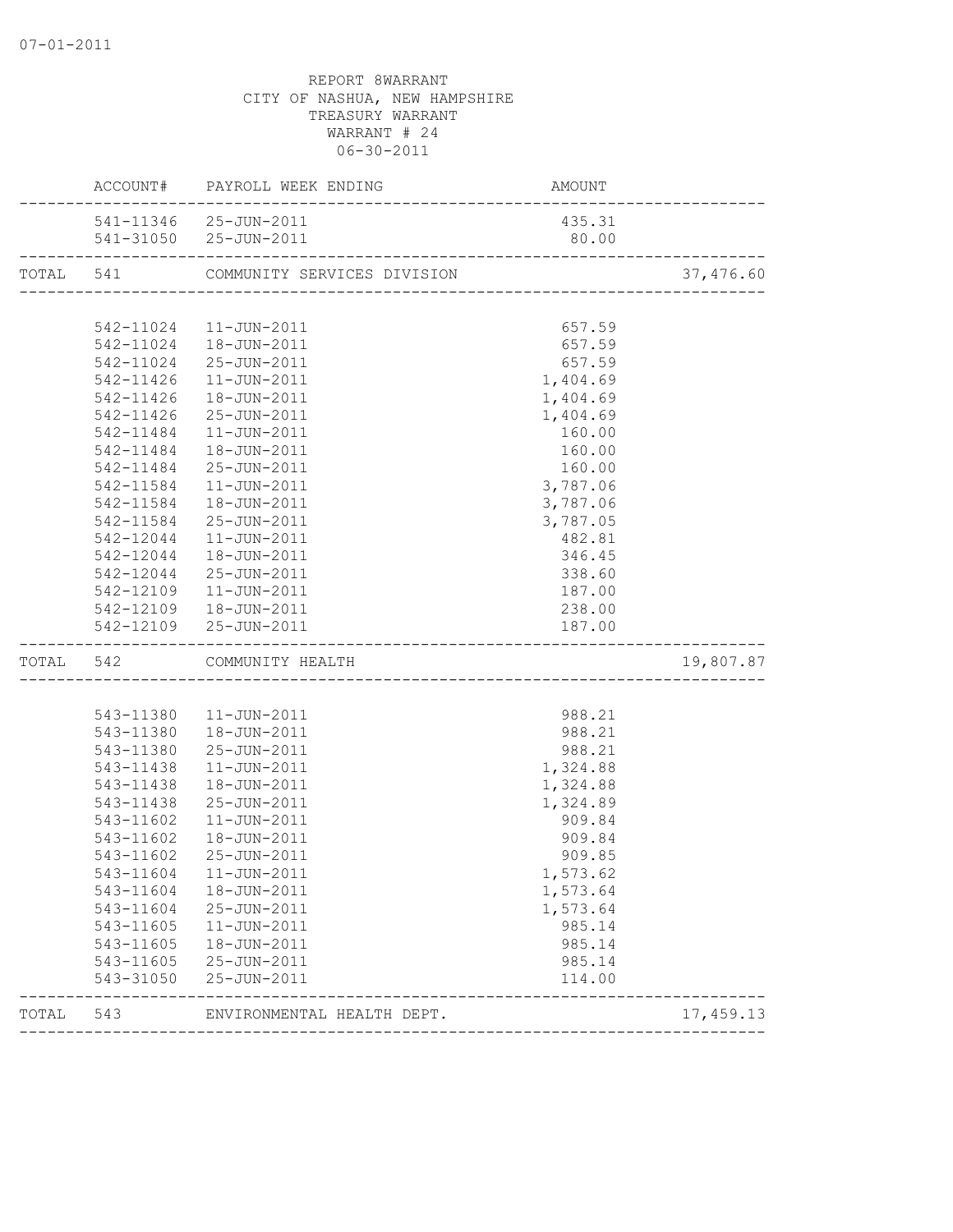|           |               | ACCOUNT# PAYROLL WEEK ENDING | AMOUNT   |           |
|-----------|---------------|------------------------------|----------|-----------|
|           | 544-11008     | 11-JUN-2011                  | 766.45   |           |
|           | 544-11008     | 18-JUN-2011                  | 766.45   |           |
|           | 544-11008     | 25-JUN-2011                  | 766.45   |           |
|           | 544-11099     | $11 - JUN - 2011$            | 2,161.17 |           |
|           | 544-11099     | 18-JUN-2011                  | 2,161.17 |           |
|           | 544-11099     | 25-JUN-2011                  | 2,161.17 |           |
|           | 544-11112     | $11 - JUN - 2011$            | 877.27   |           |
|           | 544-11112     | 18-JUN-2011                  | 877.27   |           |
|           | 544-11112     | 25-JUN-2011                  | 877.26   |           |
|           | 544-11367     | $11 - JUN - 2011$            | 858.43   |           |
|           | 544-11367     | 18-JUN-2011                  | 858.44   |           |
|           | 544-11367     | 25-JUN-2011                  | 858.43   |           |
|           | 544-11777     | $11 - JUN - 2011$            | 1,328.18 |           |
|           | 544-11777     | 18-JUN-2011                  | 1,328.18 |           |
|           | 544-11777     | 25-JUN-2011                  | 1,328.18 |           |
|           | 544-12101     | 11-JUN-2011                  | 441.56   |           |
|           | 544-12101     | 18-JUN-2011                  | 441.56   |           |
|           | 544-12101     | 25-JUN-2011                  | 441.56   |           |
|           |               | 544-31050 25-JUN-2011        | 80.00    |           |
| TOTAL 544 |               | WELFARE ADMINISTRATION       |          | 19,379.18 |
|           |               |                              |          |           |
|           | 551-11024     | 11-JUN-2011                  | 639.71   |           |
|           | 551-11024     | 18-JUN-2011                  | 639.71   |           |
|           | 551-11024     | 25-JUN-2011                  | 639.72   |           |
|           | 551-11028     | $11 - JUN - 2011$            | 557.82   |           |
|           | $551 - 11028$ | 18-JUN-2011                  | 557.82   |           |
|           | 551-11028     | 25-JUN-2011                  | 557.82   |           |
|           | 551-11057     | $11 - JUN - 2011$            | 920.69   |           |
|           | 551-11057     | 18-JUN-2011                  | 920.69   |           |
|           | 551-11057     | 25-JUN-2011                  | 920.69   |           |
|           | 551-11094     | $11 - JUN - 2011$            | 313.79   |           |
|           | 551-11094     | 18-JUN-2011                  | 313.78   |           |
|           | 551-11094     | 25-JUN-2011                  | 313.79   |           |
|           | 551-11097     | $11 - JUN - 2011$            | 1,101.98 |           |
|           | 551-11097     | 18-JUN-2011                  | 1,101.98 |           |
|           | 551-11097     | $25 - JUN - 2011$            | 1,101.98 |           |
|           | 551-11211     | $11 - JUN - 2011$            | 632.11   |           |
|           | 551-11211     | 18-JUN-2011                  | 632.11   |           |
|           | 551-11211     | 25-JUN-2011                  | 632.11   |           |
|           | 551-11249     | $11 - JUN - 2011$            | 1,320.01 |           |
|           | 551-11249     | 18-JUN-2011                  | 1,320.01 |           |
|           | 551-11249     | 25-JUN-2011                  | 1,320.00 |           |
|           | 551-11268     | 11-JUN-2011                  | 650.13   |           |
|           | 551-11268     | 18-JUN-2011                  | 650.13   |           |
|           | 551-11268     | 25-JUN-2011                  | 650.13   |           |
|           | 551-11273     | $11 - JUN - 2011$            | 1,735.80 |           |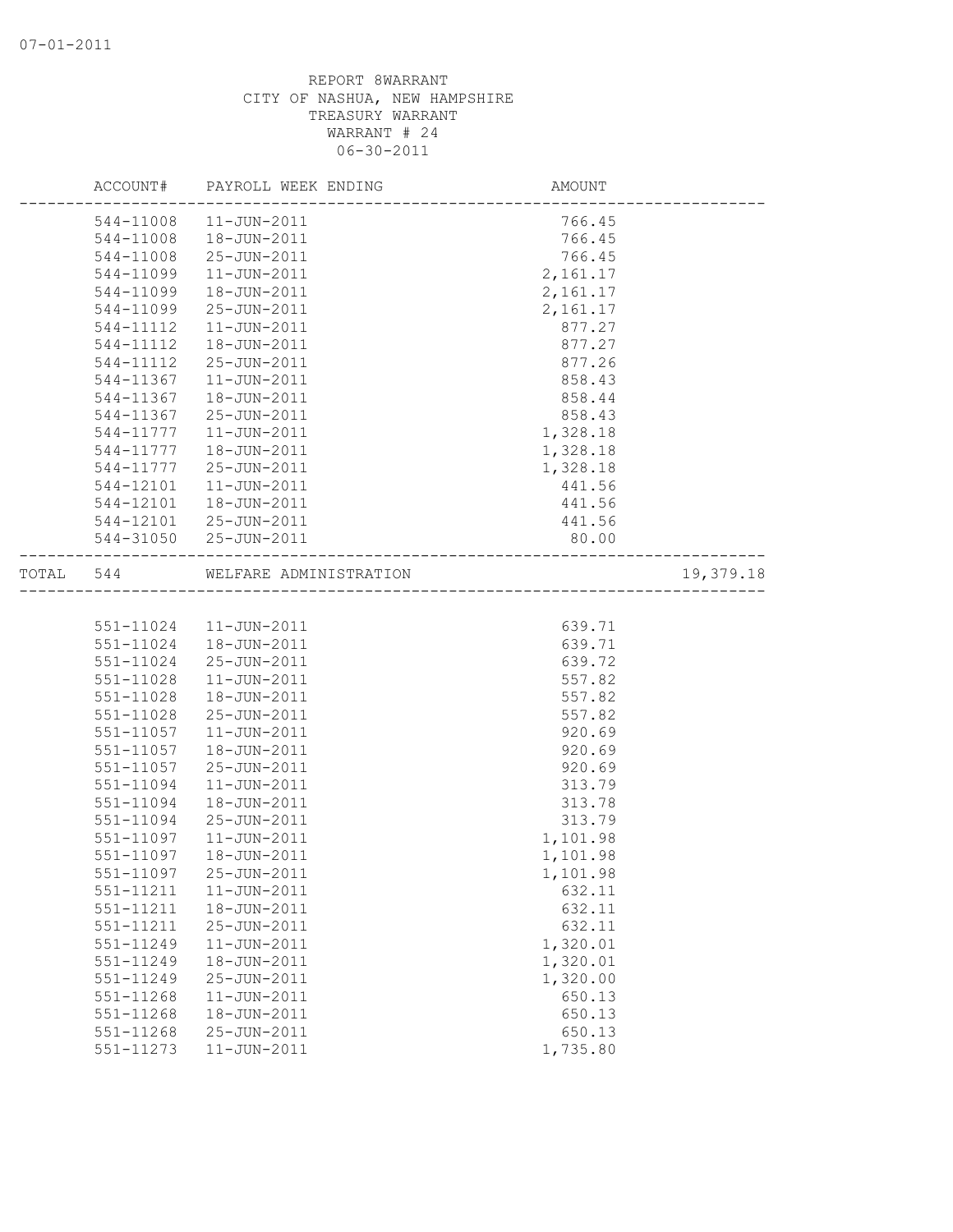|           |               | ACCOUNT# PAYROLL WEEK ENDING                                        | AMOUNT   |           |
|-----------|---------------|---------------------------------------------------------------------|----------|-----------|
|           |               | 551-11273  18-JUN-2011                                              | 1,735.80 |           |
|           |               | 551-11273 25-JUN-2011                                               | 1,735.80 |           |
|           | 551-11435     | $11 - JUN - 2011$                                                   | 936.74   |           |
|           | $551 - 11435$ | 18-JUN-2011                                                         | 936.74   |           |
|           | 551-11435     | 25-JUN-2011                                                         | 936.74   |           |
|           | 551-11462     | $11 - JUN - 2011$                                                   | 1,059.21 |           |
|           | 551-11462     | 18-JUN-2011                                                         | 1,059.21 |           |
|           | 551-11462     | 25-JUN-2011                                                         | 1,059.21 |           |
|           | 551-11620     | $11 - JUN - 2011$                                                   | 1,184.60 |           |
|           | 551-11620     | 18-JUN-2011                                                         | 1,184.61 |           |
|           | 551-11620     | 25-JUN-2011                                                         | 1,184.60 |           |
|           | 551-11638     | $11 - JUN - 2011$                                                   | 1,212.06 |           |
|           | 551-11638     | 18-JUN-2011                                                         | 1,212.06 |           |
|           | 551-11638     | 25-JUN-2011                                                         | 1,212.05 |           |
|           | 551-13004     | $11 - JUN - 2011$                                                   | 32.16    |           |
|           | 551-18015     | 25-JUN-2011                                                         | 2,000.00 |           |
|           | 551-31050     | 25-JUN-2011                                                         | 97.00    |           |
|           |               | 551-91010 25-JUN-2011                                               | 1,860.00 |           |
| TOTAL 551 |               | PUBLIC WORKS DIV & ENGINEERING<br>--------------------------------- |          | 40,783.10 |
|           |               |                                                                     |          |           |
|           |               | 552-11024  11-JUN-2011                                              | 706.27   |           |
|           | 552-11024     | 18-JUN-2011                                                         | 706.27   |           |
|           | 552-11024     | 25-JUN-2011                                                         | 706.27   |           |
|           | 552-11077     | $11 - JUN - 2011$                                                   | 1,331.47 |           |
|           | 552-11077     | 18-JUN-2011                                                         | 1,331.47 |           |
|           | 552-11077     | 25-JUN-2011                                                         | 1,331.47 |           |
|           | 552-11087     | $11 - JUN - 2011$                                                   | 847.92   |           |
|           | 552-11087     | 18-JUN-2011                                                         | 897.36   |           |
|           | 552-11087     | 25-JUN-2011                                                         | 863.54   |           |
|           | 552-11143     | $11 - JUN - 2011$                                                   | 878.00   |           |
|           | 552-11143     | 18-JUN-2011                                                         | 878.00   |           |
|           | 552-11143     | 25-JUN-2011                                                         | 878.01   |           |
|           | 552-11324     | $11 - JUN - 2011$                                                   | 4,236.84 |           |
|           | 552-11324     | 18-JUN-2011                                                         | 4,236.84 |           |
|           | 552-11324     | 25-JUN-2011                                                         | 4,236.84 |           |
|           | 552-11339     | $11 - JUN - 2011$                                                   | 3,035.84 |           |
|           | 552-11339     | 18-JUN-2011                                                         | 3,043.36 |           |
|           | 552-11339     | 25-JUN-2011                                                         | 3,058.89 |           |
|           | 552-11342     | $11 - JUN - 2011$                                                   | 790.80   |           |
|           | 552-11342     | 18-JUN-2011                                                         | 790.80   |           |
|           | 552-11342     | 25-JUN-2011                                                         | 790.80   |           |
|           | 552-11343     | $11 - JUN - 2011$                                                   | 2,686.81 |           |
|           | 552-11343     | 18-JUN-2011                                                         | 2,676.88 |           |
|           | 552-11343     | 25-JUN-2011                                                         | 2,681.40 |           |
|           | 552-11407     | 11-JUN-2011                                                         | 5,013.80 |           |
|           | 552-11407     | 18-JUN-2011                                                         | 4,663.97 |           |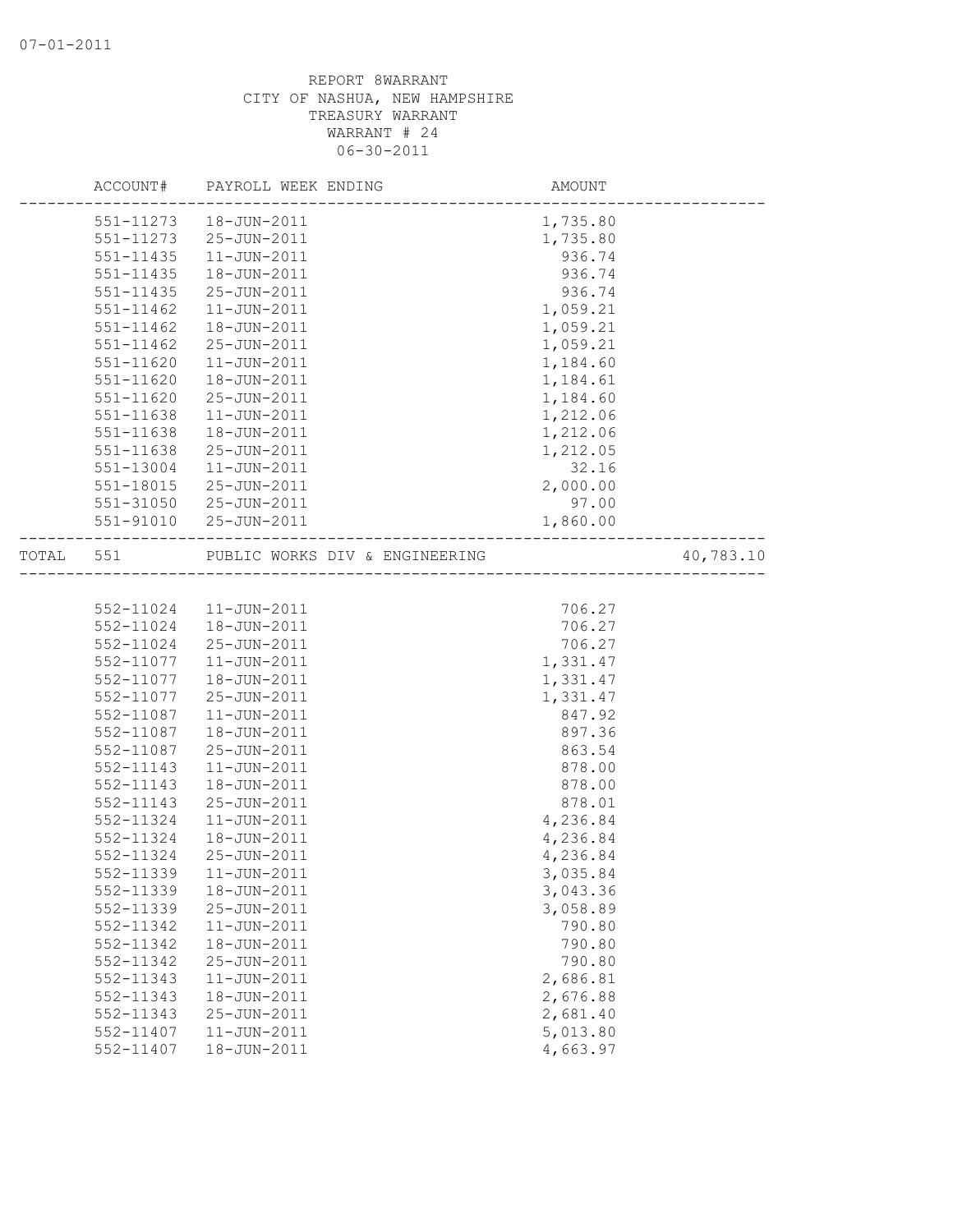|       | ACCOUNT#      | PAYROLL WEEK ENDING  | AMOUNT    |            |
|-------|---------------|----------------------|-----------|------------|
|       | 552-11407     | 25-JUN-2011          | 4,558.00  |            |
|       | 552-11492     | $11 - JUN - 2011$    | 836.40    |            |
|       | 552-11492     | 18-JUN-2011          | 836.40    |            |
|       | 552-11492     | 25-JUN-2011          | 836.40    |            |
|       | 552-11562     | $11 - JUN - 2011$    | 420.52    |            |
|       | 552-11562     | 18-JUN-2011          | 420.52    |            |
|       | 552-11562     | 25-JUN-2011          | 420.52    |            |
|       | 552-11580     | $11 - JUN - 2011$    | 1,014.70  |            |
|       | 552-11580     | 18-JUN-2011          | 1,014.69  |            |
|       | 552-11580     | 25-JUN-2011          | 1,014.70  |            |
|       | 552-11672     | $11 - JUN - 2011$    | 1,489.36  |            |
|       | 552-11672     | 18-JUN-2011          | 1,489.36  |            |
|       | 552-11672     | 25-JUN-2011          | 1,489.36  |            |
|       | 552-11750     | $11 - JUN - 2011$    | 819.60    |            |
|       | $552 - 11750$ | 18-JUN-2011          | 816.40    |            |
|       | 552-11750     | 25-JUN-2011          | 819.60    |            |
|       | 552-12154     | $11 - JUN - 2011$    | 400.00    |            |
|       | 552-12154     | 18-JUN-2011          | 400.00    |            |
|       | 552-12154     | 25-JUN-2011          | 400.00    |            |
|       | 552-12156     | $11 - JUN - 2011$    | 4,640.00  |            |
|       | 552-12156     | 18-JUN-2011          | 4,720.00  |            |
|       | 552-12156     | 25-JUN-2011          | 4,230.00  |            |
|       | 552-12158     | 18-JUN-2011          | 280.00    |            |
|       | $552 - 12158$ | 25-JUN-2011          | 224.00    |            |
|       | 552-12159     | 25-JUN-2011          | 1,276.00  |            |
|       | 552-12162     | 25-JUN-2011          | 248.00    |            |
|       | 552-12186     | 25-JUN-2011          | 270.00    |            |
|       | 552-12192     | 25-JUN-2011          | 386.00    |            |
|       | 552-13004     | $11 - JUN - 2011$    | 3,312.26  |            |
|       | 552-13004     | 18-JUN-2011          | 3, 171.70 |            |
|       | 552-13004     | 25-JUN-2011          | 5,613.15  |            |
|       | 552-17004     | 25-JUN-2011          | 700.00    |            |
|       | 552-31050     | 25-JUN-2011          | 34.00     |            |
|       | 552-59050     | $11 - JUN - 2011$    | 580.00    |            |
|       | 552-59050     | 18-JUN-2011          | 510.00    |            |
|       | 552-59050     | 25-JUN-2011          | 460.00    |            |
| TOTAL | 552           | PARKS AND RECREATION |           | 103,451.56 |
|       |               |                      |           |            |
|       | 553-11024     | 11-JUN-2011          | 322.96    |            |
|       | 553-11024     | 18-JUN-2011          | 368.99    |            |
|       | 553-11024     | 25-JUN-2011          | 310.04    |            |
|       | 553-11078     | 11-JUN-2011          | 1,367.59  |            |
|       | 553-11078     | 18-JUN-2011          | 1,367.59  |            |
|       | 553-11078     | 25-JUN-2011          | 1,367.59  |            |
|       | 553-11098     | $11 - JUN - 2011$    | 1,038.42  |            |
|       | 553-11098     | 18-JUN-2011          | 1,038.42  |            |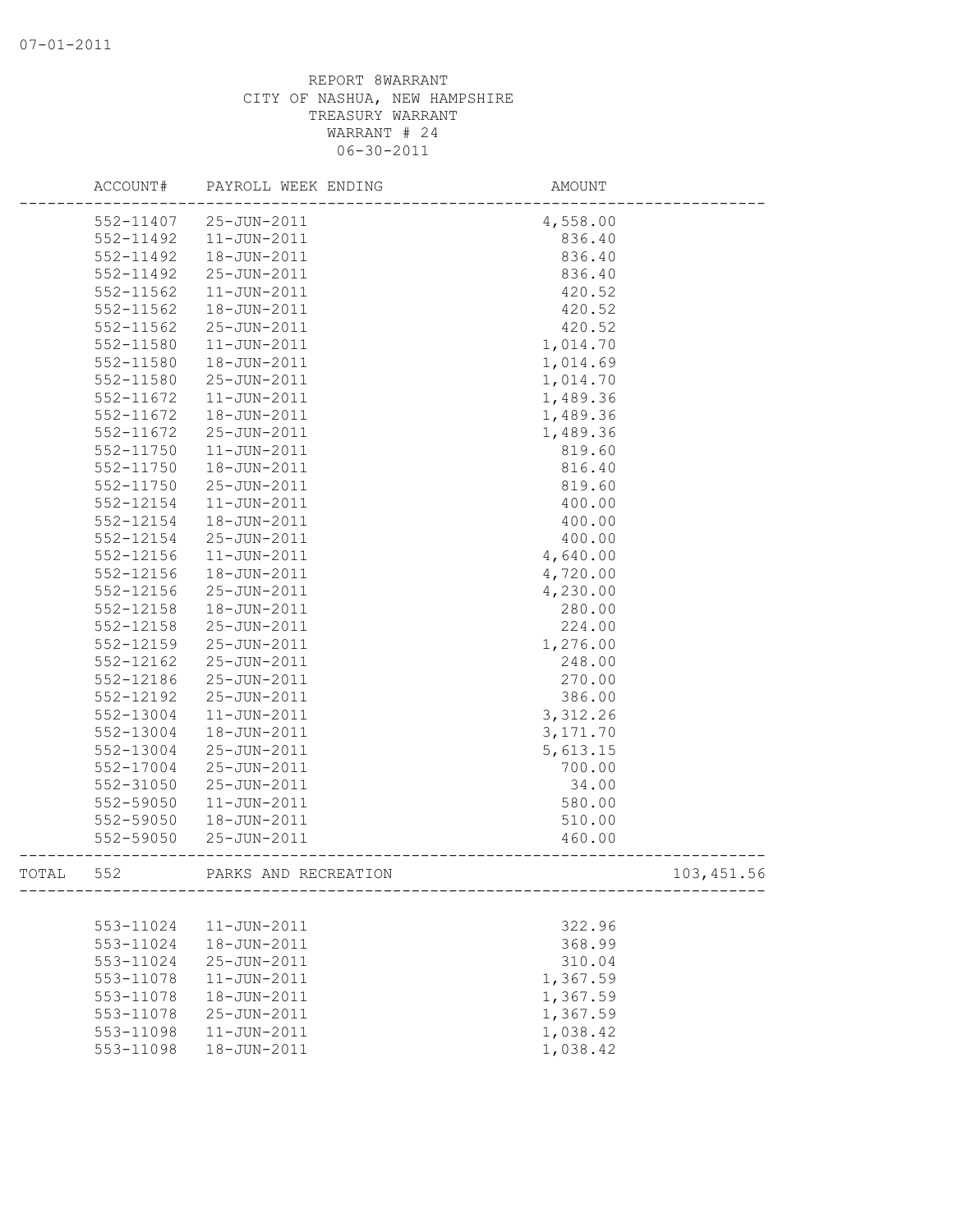|       | ACCOUNT#  | PAYROLL WEEK ENDING | AMOUNT    |            |
|-------|-----------|---------------------|-----------|------------|
|       | 553-11098 | 25-JUN-2011         | 1,038.42  |            |
|       | 553-11169 | $11 - JUN - 2011$   | 1,071.45  |            |
|       | 553-11169 | 18-JUN-2011         | 1,071.44  |            |
|       | 553-11169 | 25-JUN-2011         | 1,071.44  |            |
|       | 553-11192 | $11 - JUN - 2011$   | 977.06    |            |
|       | 553-11192 | 18-JUN-2011         | 977.05    |            |
|       | 553-11192 | 25-JUN-2011         | 977.06    |            |
|       | 553-11279 | 11-JUN-2011         | 8,156.95  |            |
|       | 553-11279 | 18-JUN-2011         | 7,162.57  |            |
|       | 553-11279 | 25-JUN-2011         | 7,058.64  |            |
|       | 553-11327 | $11 - JUN - 2011$   | 4,236.84  |            |
|       | 553-11327 | 18-JUN-2011         | 4,236.84  |            |
|       | 553-11327 | 25-JUN-2011         | 5,296.05  |            |
|       | 553-11375 | $11 - JUN - 2011$   | 837.94    |            |
|       | 553-11375 | 18-JUN-2011         | 1,607.78  |            |
|       | 553-11375 | 25-JUN-2011         | 837.94    |            |
|       | 553-11465 | 11-JUN-2011         | 3,345.60  |            |
|       | 553-11465 | 18-JUN-2011         | 3,345.60  |            |
|       | 553-11465 | 25-JUN-2011         | 3,345.60  |            |
|       | 553-11474 | $11 - JUN - 2011$   | 3,856.80  |            |
|       | 553-11474 | 18-JUN-2011         | 3,856.80  |            |
|       | 553-11474 | 25-JUN-2011         | 3,856.81  |            |
|       | 553-11475 | $11 - JUN - 2011$   | 2,931.61  |            |
|       | 553-11475 | 18-JUN-2011         | 2,931.60  |            |
|       | 553-11475 | 25-JUN-2011         | 2,931.60  |            |
|       | 553-11630 | 11-JUN-2011         | 1,756.00  |            |
|       | 553-11630 | 18-JUN-2011         | 1,756.00  |            |
|       | 553-11630 | 25-JUN-2011         | 1,756.00  |            |
|       | 553-11648 | $11 - JUN - 2011$   | 860.55    |            |
|       | 553-11648 | 18-JUN-2011         | 860.56    |            |
|       | 553-11648 | 25-JUN-2011         | 860.56    |            |
|       | 553-11678 | $11 - JUN - 2011$   | 1,485.69  |            |
|       | 553-11678 | 18-JUN-2011         | 1,485.69  |            |
|       | 553-11678 | 25-JUN-2011         | 1,485.69  |            |
|       | 553-11759 | $11 - JUN - 2011$   | 14,561.25 |            |
|       | 553-11759 | 18-JUN-2011         | 13,752.58 |            |
|       | 553-11759 | 25-JUN-2011         | 14,749.94 |            |
|       | 553-11771 | 11-JUN-2011         | 1,901.60  |            |
|       | 553-11771 | 18-JUN-2011         | 1,901.60  |            |
|       | 553-11771 | 25-JUN-2011         | 2,852.40  |            |
|       | 553-13004 | $11 - JUN - 2011$   | 2,082.45  |            |
|       | 553-13004 | 18-JUN-2011         | 703.99    |            |
|       | 553-13004 | 25-JUN-2011         | 2,851.24  |            |
|       | 553-31050 | 25-JUN-2011         | 17.00     |            |
| TOTAL | 553       | STREET DEPARTMENT   |           | 151,879.88 |
|       |           |                     |           |            |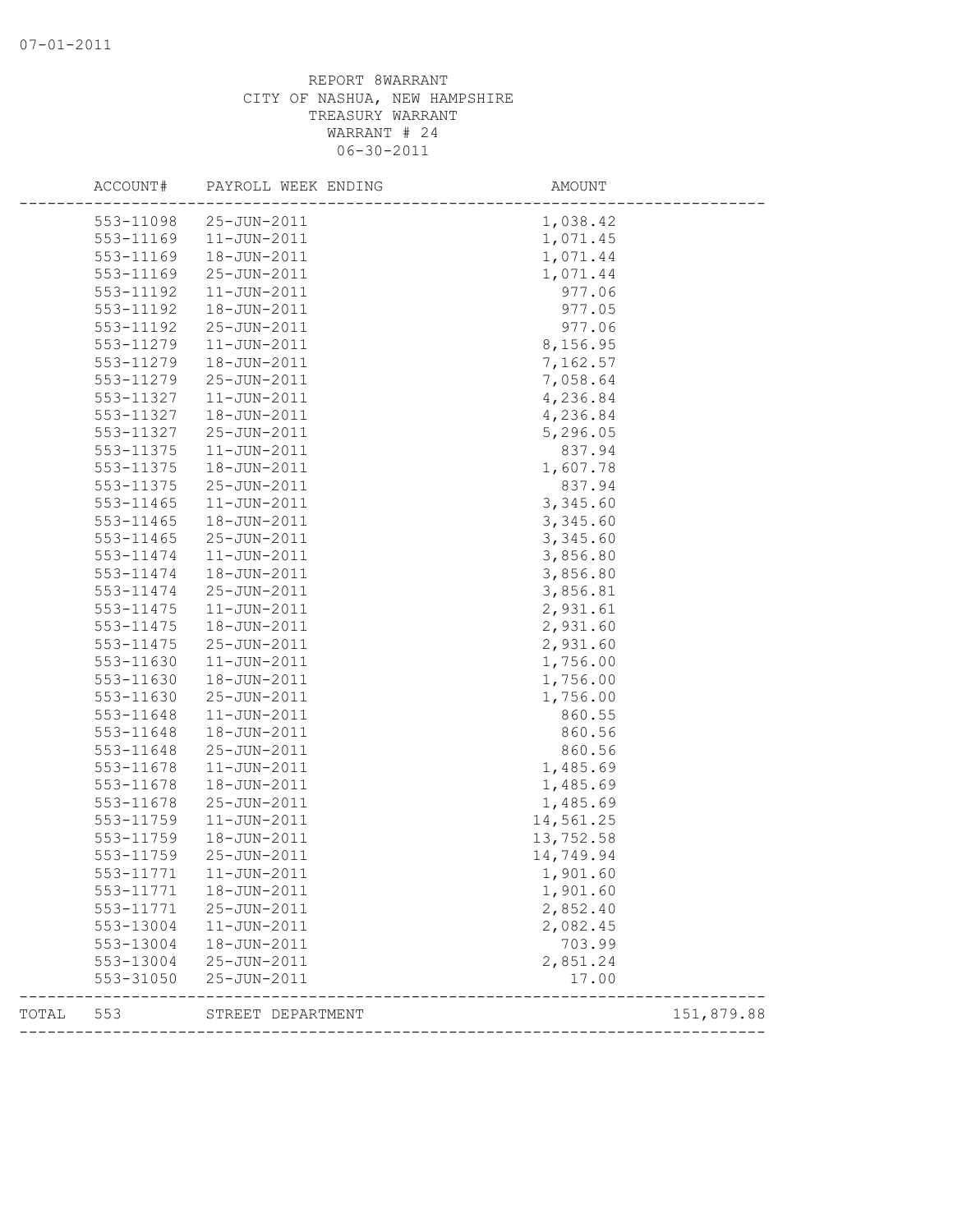|       | ACCOUNT#      | PAYROLL WEEK ENDING      | AMOUNT                                      |           |
|-------|---------------|--------------------------|---------------------------------------------|-----------|
|       | 555-11024     | $11 - JUN - 2011$        | 322.97                                      |           |
|       | 555-11024     | 18-JUN-2011              | 369.00                                      |           |
|       | 555-11024     | 25-JUN-2011              | 310.05                                      |           |
|       | 555-11058     | $11 - JUN - 2011$        | 1,014.70                                    |           |
|       | 555-11058     | 18-JUN-2011              | 1,014.70                                    |           |
|       | 555-11058     | 25-JUN-2011              | 1,014.69                                    |           |
|       | 555-11461     | $11 - JUN - 2011$        | 1,533.61                                    |           |
|       | 555-11461     | 18-JUN-2011              | 1,533.61                                    |           |
|       | 555-11461     | 25-JUN-2011              | 1,533.61                                    |           |
|       | 555-11505     | $11 - JUN - 2011$        | 1,219.71                                    |           |
|       | 555-11505     | 18-JUN-2011              | 1,219.72                                    |           |
|       | 555-11505     | 25-JUN-2011              | 1,219.72                                    |           |
|       | 555-11639     | $11 - JUN - 2011$        | 836.40                                      |           |
|       | 555-11639     | 18-JUN-2011              | 836.40                                      |           |
|       | 555-11639     | 25-JUN-2011              | 836.40                                      |           |
|       | 555-11640     | $11 - JUN - 2011$        | 779.20                                      |           |
|       | 555-11640     | 18-JUN-2011              | 802.08                                      |           |
|       | 555-11640     | 25-JUN-2011              | 779.20                                      |           |
|       | 555-11738     | $11 - JUN - 2011$        | 2,000.00                                    |           |
|       | 555-11738     | 18-JUN-2011              | 2,000.00                                    |           |
|       | 555-11738     | 25-JUN-2011              | 2,000.00                                    |           |
|       | 555-11745     | $11 - JUN - 2011$        | 831.60                                      |           |
|       | 555-11745     | 18-JUN-2011              | 831.60                                      |           |
|       | 555-11745     | 25-JUN-2011              | 831.60                                      |           |
|       | 555-11746     | $11 - JUN - 2011$        | 1,173.51                                    |           |
|       | 555-11746     | 18-JUN-2011              | 1,173.50                                    |           |
|       | 555-11746     | 25-JUN-2011              | 1,173.51                                    |           |
|       | 555-13004     | 11-JUN-2011              | 563.80                                      |           |
|       | 555-13004     | 18-JUN-2011              | 225.00                                      |           |
|       | 555-13004     | 25-JUN-2011              | 288.12                                      |           |
|       | 555-13068     | $11 - JUN - 2011$        | 263.15                                      |           |
|       | 555-13068     | 18-JUN-2011              | 263.37                                      |           |
|       | 555-13068     | 25-JUN-2011              | 263.15<br>--------------------------------- |           |
| TOTAL | 555           | TRAFFIC DEPARTMENT       | -<br>---------------------------            | 31,057.68 |
|       |               |                          |                                             |           |
|       |               | 557-11024    11-JUN-2011 | 639.71                                      |           |
|       | 557-11024     | 18-JUN-2011              | 639.71                                      |           |
|       | 557-11024     | $25 - JUN - 2011$        | 639.71                                      |           |
|       | $557 - 11161$ | $11 - JUN - 2011$        | 1,268.16                                    |           |
|       | 557-11161     | 18-JUN-2011              | 1,268.16                                    |           |
|       | 557-11161     | 25-JUN-2011              | 1,268.16                                    |           |
|       | 557-11751     | $11 - JUN - 2011$        | 72.50                                       |           |
|       | 557-11751     | 18-JUN-2011              | 72.50                                       |           |
|       | 557-11751     | 25-JUN-2011              | 72.50                                       |           |
|       | 557-13004     | $11 - JUN - 2011$        | 214.63                                      |           |
|       | 557-13004     | 18-JUN-2011              | $-214.63$                                   |           |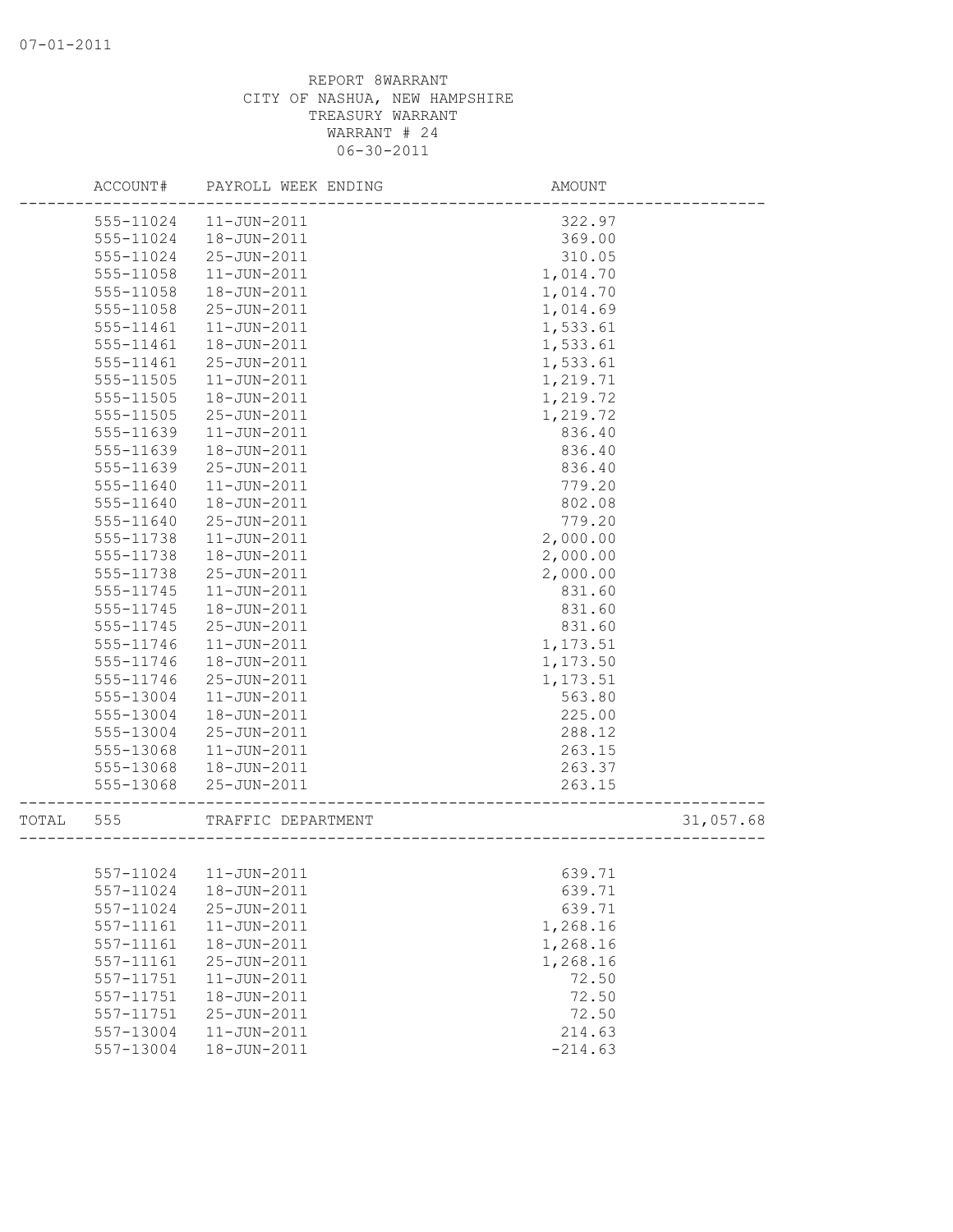|           |           | ACCOUNT# PAYROLL WEEK ENDING                | <b>AMOUNT</b> |                                     |
|-----------|-----------|---------------------------------------------|---------------|-------------------------------------|
|           |           | 557-31050 25-JUN-2011                       | 51.00         | . _ _ _ _ _ _ _ _ _ _ _ _ _ _ _ _ _ |
| TOTAL 557 |           | PARKING LOTS                                |               | 5,992.11                            |
|           |           |                                             |               |                                     |
|           |           | 561-11345  11-JUN-2011                      | 1,240.90      |                                     |
|           |           | 561-11345  18-JUN-2011                      | 1,240.90      |                                     |
|           |           | 561-11345 25-JUN-2011                       | 1,240.90      |                                     |
|           | 561-11651 | 11-JUN-2011                                 | 885.76        |                                     |
|           |           | 561-11651  18-JUN-2011                      | 885.76        |                                     |
|           |           | 561-11651 25-JUN-2011                       | 885.76        |                                     |
|           |           | 561-11658  11-JUN-2011                      | 1,075.61      |                                     |
|           |           | 561-11658  18-JUN-2011                      | 1,075.61      |                                     |
|           | 561-11658 | 25-JUN-2011                                 | 1,075.61      |                                     |
|           | 561-12153 | 11-JUN-2011                                 | 1,800.00      |                                     |
|           | 561-12153 | 18-JUN-2011                                 | 1,880.00      |                                     |
|           |           | 561-12153 25-JUN-2011                       | 1,795.00      |                                     |
|           |           | 561-91010 25-JUN-2011                       | 100.00        |                                     |
|           |           | TOTAL 561 EDGEWOOD CEMETERY                 |               | 15, 181.81                          |
|           |           |                                             |               |                                     |
|           |           | 562-19236 11-JUN-2011                       | 1,592.00      |                                     |
| TOTAL 562 |           | SUBURBAN CEMETERIES                         |               | 1,592.00                            |
|           |           |                                             |               |                                     |
|           |           | 563-11345  11-JUN-2011                      | 1,193.50      |                                     |
|           |           | 563-11345  18-JUN-2011                      | 1,193.50      |                                     |
|           |           | 563-11345 25-JUN-2011                       | 1,193.50      |                                     |
|           |           | 563-11651  11-JUN-2011                      | 788.59        |                                     |
|           | 563-11651 | 18-JUN-2011                                 | 788.59        |                                     |
|           | 563-11651 | 25-JUN-2011                                 | 788.60        |                                     |
|           | 563-11657 | 11-JUN-2011                                 | 985.56        |                                     |
|           | 563-11657 | 18-JUN-2011                                 | 985.55        |                                     |
|           | 563-11657 | 25-JUN-2011                                 | 985.56        |                                     |
|           | 563-12153 | $11 - JUN - 2011$                           | 800.00        |                                     |
|           |           | 563-12153  18-JUN-2011                      | 720.00        |                                     |
|           |           | 563-12153 25-JUN-2011                       | 800.00        |                                     |
|           |           | 563-19236 25-JUN-2011                       | 2,900.00      |                                     |
|           |           | 563-91010 25-JUN-2011                       | 600.00        |                                     |
| TOTAL     | 563       | WOODLAWN CEMETERY<br>---------------------- |               | 14,722.95                           |
|           |           |                                             |               |                                     |
|           |           | 571-11024   11-JUN-2011                     | 1,179.71      |                                     |
|           |           | 571-11024  18-JUN-2011                      | 1,179.71      |                                     |
|           | 571-11024 | 25-JUN-2011                                 | 1,179.71      |                                     |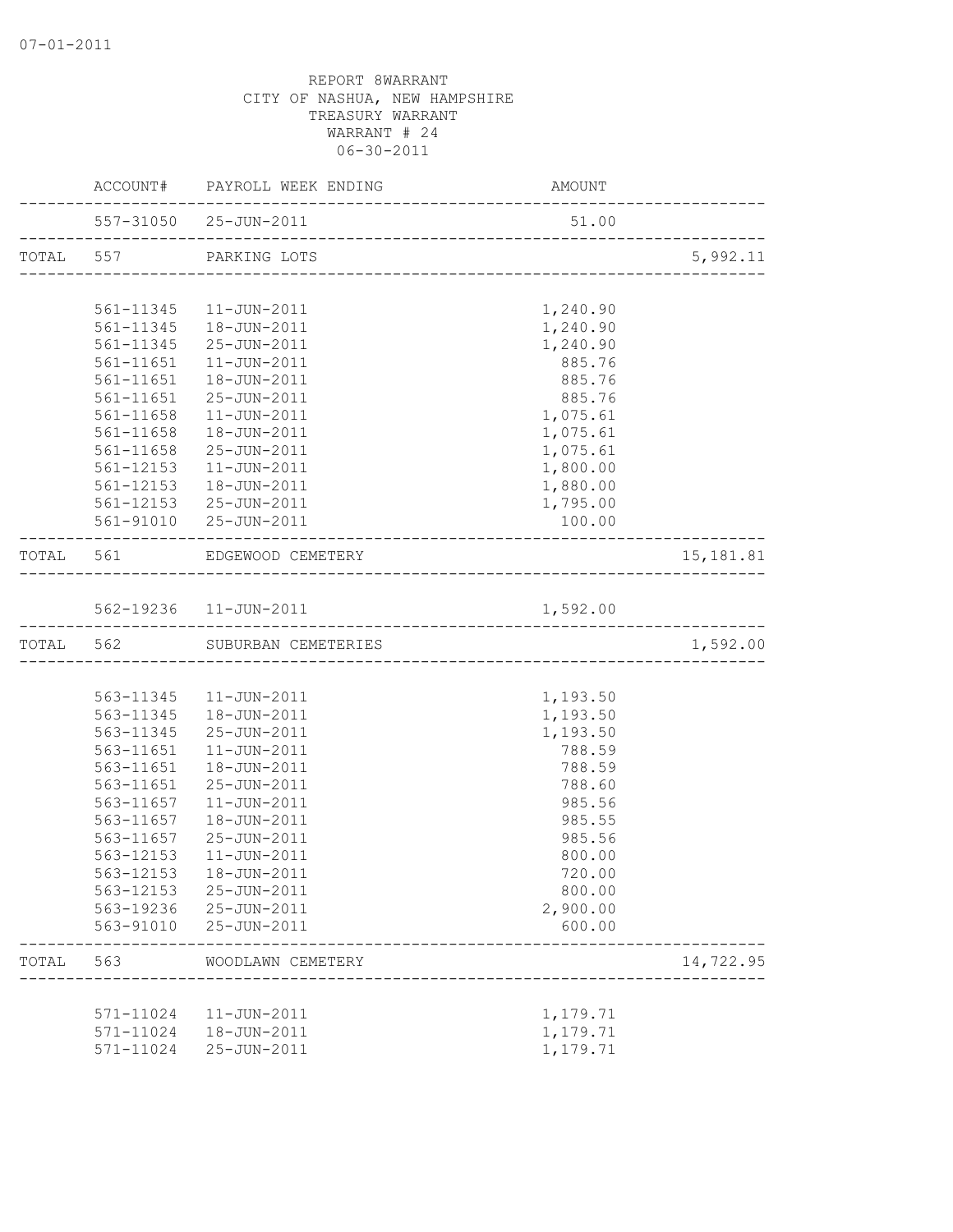|       |                        | ACCOUNT# PAYROLL WEEK ENDING | AMOUNT                               |           |
|-------|------------------------|------------------------------|--------------------------------------|-----------|
|       |                        | 571-11237   11-JUN-2011      | 1,999.68                             |           |
|       |                        | 571-11237  18-JUN-2011       | 1,999.68                             |           |
|       |                        | 571-11237 25-JUN-2011        | 1,999.67                             |           |
| TOTAL | 571                    | COMMUNITY DEVELOPMENT        | ____________________________________ | 9,538.16  |
|       |                        |                              |                                      |           |
|       | 572-11024              | 11-JUN-2011                  | 672.17                               |           |
|       | 572-11024              | 18-JUN-2011                  | 672.17                               |           |
|       |                        | 572-11024 25-JUN-2011        | 672.16                               |           |
|       |                        | 572-11215  11-JUN-2011       | 3,727.01                             |           |
|       |                        | 572-11215  18-JUN-2011       | 3,727.01                             |           |
|       | 572-11215              | 25-JUN-2011                  | 3,727.01                             |           |
|       | 572-11238              | 11-JUN-2011                  | 882.39                               |           |
|       | 572-11238              | 18-JUN-2011                  | 882.38                               |           |
|       | 572-11238              | 25-JUN-2011                  | 882.39                               |           |
|       | 572-11450              | $11 - JUN - 2011$            | 1,771.19                             |           |
|       | 572-11450              | 18-JUN-2011                  | 1,771.19                             |           |
|       | $572 - 11450$          | 25-JUN-2011                  | 1,771.19                             |           |
|       | 572-11522              | $11 - JUN - 2011$            | 858.41                               |           |
|       | 572-11522              | 18-JUN-2011                  | 858.42                               |           |
|       | 572-11522              | 25-JUN-2011                  | 858.42                               |           |
|       | 572-11525              | 11-JUN-2011                  | 1,058.00                             |           |
|       | 572-11525              | 18-JUN-2011                  | 1,058.00                             |           |
|       | 572-11525              | 25-JUN-2011                  | 1,058.00                             |           |
|       |                        | 25-JUN-2011                  |                                      |           |
|       | 572-31050<br>572-58005 | 11-JUN-2011                  | 17.00<br>100.00                      |           |
|       |                        |                              |                                      |           |
|       |                        | 572-58005 25-JUN-2011        | 300.00                               |           |
|       |                        | 572-98046  11-JUN-2011       | 120.00                               |           |
|       |                        | 572-98046 25-JUN-2011        | 450.00                               |           |
| TOTAL | 572                    | PLANNING DEPARTMENT          | ----------------------               | 27,894.51 |
|       |                        |                              |                                      |           |
|       |                        | 573-11444  11-JUN-2011       | 1,666.17                             |           |
|       |                        | 573-11444   18-JUN-2011      | 1,666.17                             |           |
|       | 573-11444              | 25-JUN-2011                  | 1,666.16                             |           |
|       |                        | 573-12029  11-JUN-2011       | 368.59                               |           |
|       |                        | 573-12029  18-JUN-2011       | 368.59                               |           |
|       |                        | 573-12029 25-JUN-2011        | 368.59                               |           |
|       |                        | 573-31050 25-JUN-2011        | 80.00                                |           |
| TOTAL | 573                    | ECONOMIC DEVELOPMENT         |                                      | 6,184.27  |
|       |                        |                              |                                      |           |
|       |                        | 575-11032  11-JUN-2011       | 738.32                               |           |
|       |                        | 575-11032  18-JUN-2011       | 738.32                               |           |
|       |                        | 575-11032 25-JUN-2011        | 738.32                               |           |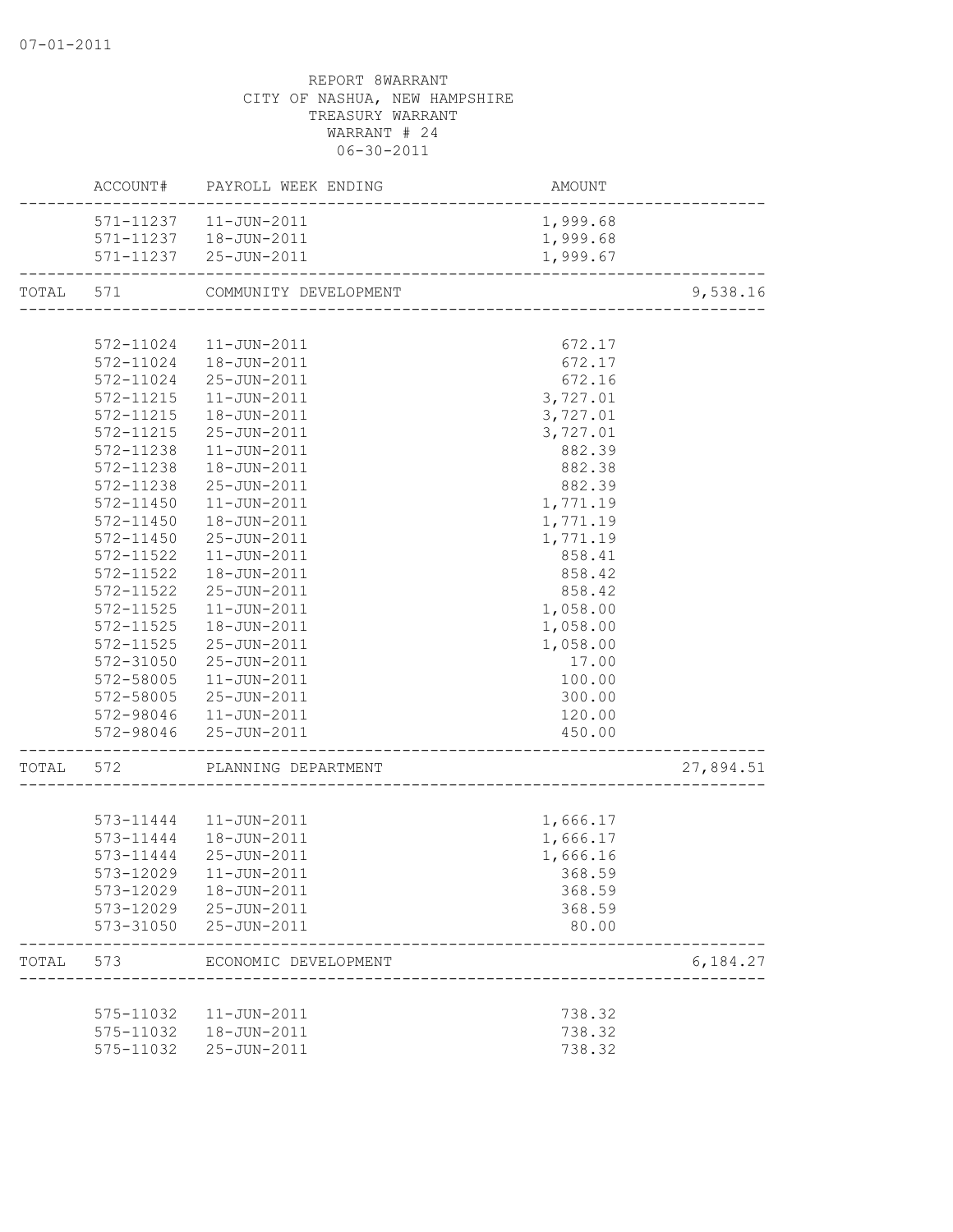|       | ACCOUNT#      | PAYROLL WEEK ENDING | AMOUNT    |           |
|-------|---------------|---------------------|-----------|-----------|
|       | 575-11042     | 11-JUN-2011         | 1,471.30  |           |
|       | 575-11042     | 18-JUN-2011         | 1,471.30  |           |
|       | 575-11042     | 25-JUN-2011         | 794.51    |           |
|       | 575-11189     | $11 - JUN - 2011$   | 1,130.10  |           |
|       | 575-11189     | 18-JUN-2011         | 1,130.10  |           |
|       | 575-11189     | 25-JUN-2011         | 1,130.09  |           |
|       | 575-11246     | $11 - JUN - 2011$   | 1,726.92  |           |
|       | 575-11246     | 18-JUN-2011         | 1,726.92  |           |
|       | 575-11246     | 25-JUN-2011         | 1,726.92  |           |
|       | $575 - 11365$ | $11 - JUN - 2011$   | 460.00    |           |
|       | 575-11365     | 18-JUN-2011         | 460.00    |           |
|       | $575 - 11365$ | 25-JUN-2011         | 460.00    |           |
|       | 575-11387     | $11 - JUN - 2011$   | 7,026.40  |           |
|       | 575-11387     | 18-JUN-2011         | 7,026.41  |           |
|       | 575-11387     | 25-JUN-2011         | 7,026.41  |           |
|       | 575-11393     | $11 - JUN - 2011$   | 2,950.73  |           |
|       | 575-11393     | 18-JUN-2011         | 3,645.19  |           |
|       | 575-11393     | 25-JUN-2011         | 3,681.51  |           |
|       | 575-11400     | $11 - JUN - 2011$   | 8,344.06  |           |
|       | 575-11400     | 18-JUN-2011         | 7,704.07  |           |
|       | 575-11400     | 25-JUN-2011         | 7,704.06  |           |
|       | 575-11401     | $11 - JUN - 2011$   | 4,099.82  |           |
|       | 575-11401     | 18-JUN-2011         | 4,099.82  |           |
|       | 575-11401     | 25-JUN-2011         | 4,099.81  |           |
|       | 575-11403     | $11 - JUN - 2011$   | 786.82    |           |
|       | 575-11403     | 18-JUN-2011         | 786.82    |           |
|       | 575-11403     | 25-JUN-2011         | 786.82    |           |
|       | 575-11404     | 11-JUN-2011         | 799.50    |           |
|       | 575-11404     | 18-JUN-2011         | 1,599.00  |           |
|       | 575-11404     | 25-JUN-2011         |           |           |
|       | 575-11627     | $11 - JUN - 2011$   | 643.50    |           |
|       | 575-11627     | 18-JUN-2011         | 643.50    |           |
|       | 575-11627     | 25-JUN-2011         | 643.50    |           |
|       | 575-12073     | $11 - JUN - 2011$   | 391.85    |           |
|       | 575-12073     | 18-JUN-2011         | 399.68    |           |
|       | 575-12073     | 25-JUN-2011         | 431.03    |           |
|       | 575-12090     | 11-JUN-2011         | 1,168.73  |           |
|       | 575-12090     | 18-JUN-2011         | 1,168.74  |           |
|       | 575-12090     | 25-JUN-2011         | 1,168.74  |           |
|       | 575-12114     | $11 - JUN - 2011$   | 1,439.17  |           |
|       | 575-12114     | 18-JUN-2011         | 1,443.74  |           |
|       | 575-12114     | 25-JUN-2011         | 1,476.09  |           |
|       | 575-13035     | 11-JUN-2011         | 119.93    |           |
|       | 575-13035     | 25-JUN-2011         | $-119.93$ |           |
| TOTAL | 575           | PUBLIC LIBRARIES    |           | 99,088.64 |
|       |               |                     |           |           |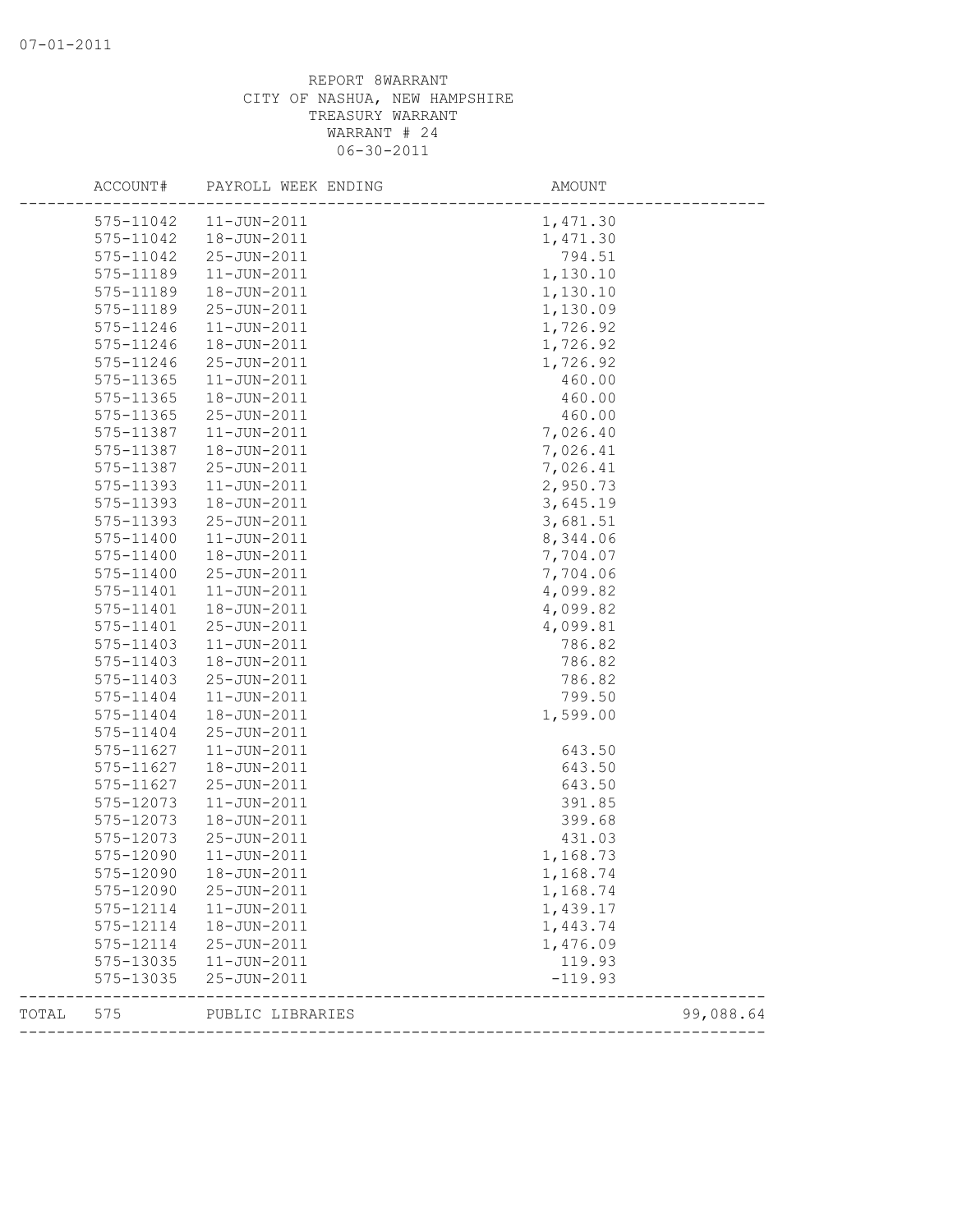|       | ACCOUNT#               | PAYROLL WEEK ENDING              | AMOUNT                  |           |
|-------|------------------------|----------------------------------|-------------------------|-----------|
|       | 576-11059              | $11 - JUN - 2011$                | 1,328.18                |           |
|       | 576-11059              | 18-JUN-2011                      | 1,328.17                |           |
|       | 576-11059              | 25-JUN-2011                      | 1,328.18                |           |
|       | 576-11221              | $11 - JUN - 2011$                | 1,092.14                |           |
|       | 576-11221              | 18-JUN-2011                      | 1,092.14                |           |
|       | 576-11221              | 25-JUN-2011                      | 1,092.14                |           |
|       | 576-11315              | $11 - JUN - 2011$                | 762.16                  |           |
|       | 576-11315              | 18-JUN-2011                      | 762.17                  |           |
|       | 576-11315              | 25-JUN-2011                      | 762.16                  |           |
|       | 576-11361              | $11 - JUN - 2011$                | 4,102.82                |           |
|       | 576-11361              | 18-JUN-2011                      | 4,102.82                |           |
|       | 576-11361              | 25-JUN-2011                      | 4,102.83                |           |
|       | 576-11362              | $11 - JUN - 2011$                | 1, 114.74               |           |
|       | 576-11362              | 18-JUN-2011                      | 1, 114.73               |           |
|       | 576-11362              | 25-JUN-2011                      | 1, 114.73               |           |
|       | 576-12045              | 11-JUN-2011                      | 316.28                  |           |
|       | 576-12045              | 18-JUN-2011                      | 312.27                  |           |
|       | 576-12045              | 25-JUN-2011                      |                         |           |
|       | 576-12149              | 11-JUN-2011                      | 399.20                  |           |
|       | 576-12149              | 18-JUN-2011                      | 537.10                  |           |
|       | 576-12149              | 25-JUN-2011                      | 406.46                  |           |
|       | 576-31050              | 25-JUN-2011                      | 17.00                   |           |
|       | 576-91010              | 25-JUN-2011                      | 1,680.00                |           |
| TOTAL | 576                    | BUILDING DEPARTMENT              |                         | 28,868.42 |
|       |                        |                                  |                         |           |
|       |                        |                                  |                         |           |
|       | 577-11067              | 11-JUN-2011                      | 1,216.69                |           |
|       | 577-11067              | 18-JUN-2011                      | 1,216.69                |           |
|       | 577-11067              | 25-JUN-2011                      | 1,216.69                |           |
|       | 577-11183              | $11 - JUN - 2011$                | 1,894.23                |           |
|       | 577-11183              | 18-JUN-2011                      | 1,894.23                |           |
|       | 577-11183              | 25-JUN-2011                      | 1,894.23                |           |
|       | 577-91010              | 25-JUN-2011                      | 590.00                  |           |
| TOTAL | 577                    | CODE ENFORCEMENT                 |                         | 9,922.76  |
|       |                        |                                  |                         |           |
|       | 581-11012              | 18-JUN-2011                      | 3,766.23                |           |
|       | 581-11076              | 18-JUN-2011                      | 3,884.62                |           |
|       | 581-11081              | 18-JUN-2011                      | 2,550.00                |           |
|       | 581-11162              | 11-JUN-2011                      | 54,663.39               |           |
|       | 581-11162              | 18-JUN-2011                      | 54, 513.36              |           |
|       | 581-11162              | 25-JUN-2011                      | 54, 922.68              |           |
|       | 581-11204              | $11 - JUN - 2011$                | 24,095.62               |           |
|       | 581-11204              | 18-JUN-2011                      | 12,922.80               |           |
|       | 581-11204<br>581-11347 | 25-JUN-2011<br>$18 - JUN - 2011$ | 12,340.40<br>12, 313.65 |           |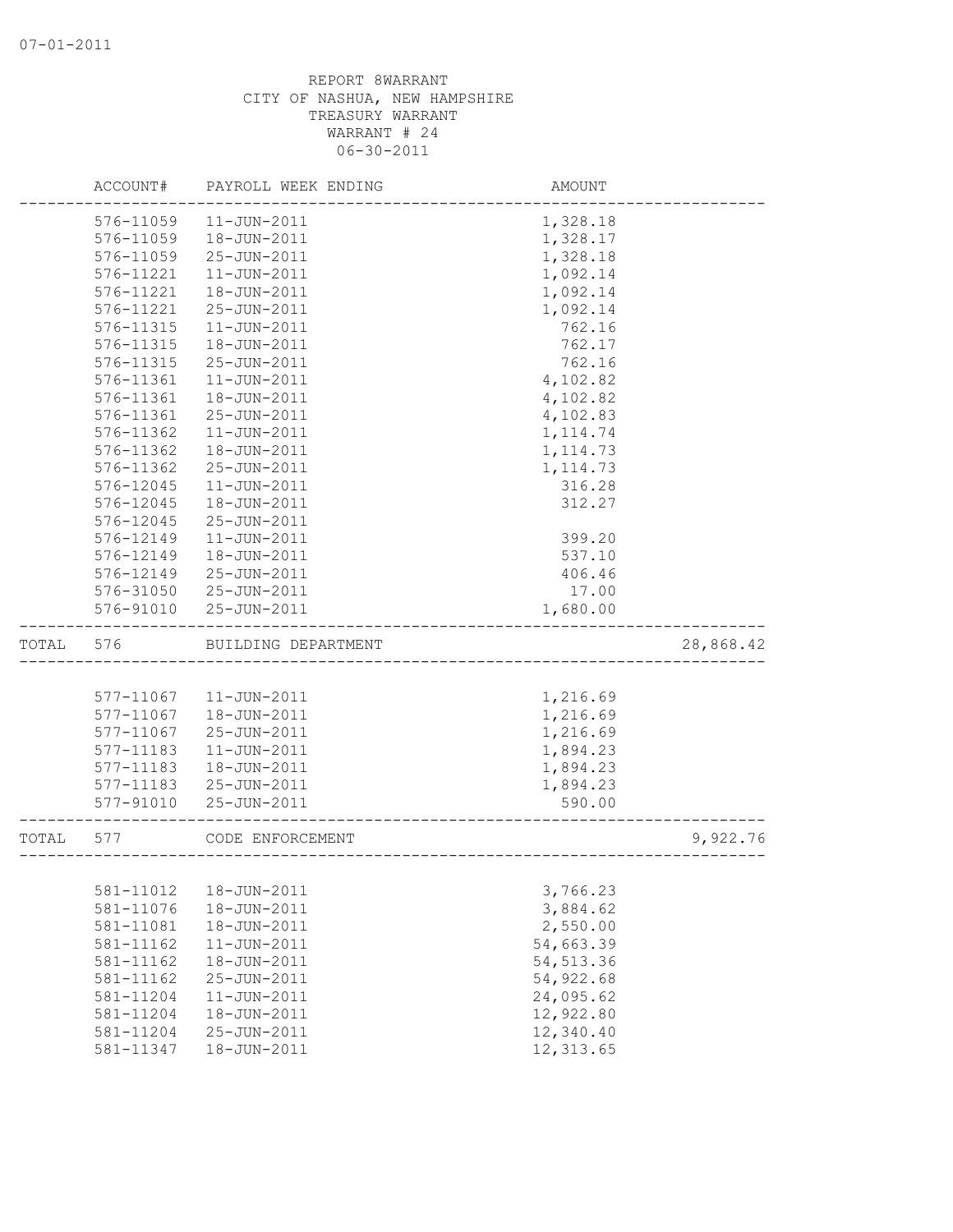| ACCOUNT#  | PAYROLL WEEK ENDING | AMOUNT       |  |
|-----------|---------------------|--------------|--|
| 581-11348 | 18-JUN-2011         | 191, 483.79  |  |
| 581-11366 | $11 - JUN - 2011$   | 58,701.79    |  |
| 581-11366 | 18-JUN-2011         | 55,094.62    |  |
| 581-11366 | 25-JUN-2011         | 55, 562.72   |  |
| 581-11396 | 18-JUN-2011         | 88,507.72    |  |
| 581-11402 | $11 - JUN - 2011$   | 3,432.88     |  |
| 581-11402 | 18-JUN-2011         | 3,432.88     |  |
| 581-11402 | 25-JUN-2011         | 2,707.78     |  |
| 581-11408 | $11 - JUN - 2011$   | 18,422.40    |  |
| 581-11408 | 18-JUN-2011         | 18,422.40    |  |
| 581-11408 | 25-JUN-2011         | 18,422.40    |  |
| 581-11486 | 18-JUN-2011         | 62,248.47    |  |
| 581-11515 | 18-JUN-2011         | 1,669.66     |  |
| 581-11570 | 18-JUN-2011         | 61, 164. 13  |  |
| 581-11572 | 18-JUN-2011         | 57,847.06    |  |
| 581-11579 | 18-JUN-2011         | 75,630.39    |  |
| 581-11628 | 11-JUN-2011         | 3,604.40     |  |
| 581-11628 | 18-JUN-2011         | 3,628.34     |  |
| 581-11628 | 25-JUN-2011         | 2,561.90     |  |
| 581-11675 | 18-JUN-2011         | 6,542.31     |  |
| 581-11709 | 18-JUN-2011         | 5,781.40     |  |
| 581-11711 | 18-JUN-2011         | 2,705.80     |  |
| 581-11726 | 18-JUN-2011         | 4,315,097.95 |  |
| 581-11800 | $11 - JUN - 2011$   | 1,502.65     |  |
| 581-11800 | 18-JUN-2011         | 47,598.85    |  |
| 581-11800 | 25-JUN-2011         | 1,502.65     |  |
| 581-11801 | $11 - JUN - 2011$   | 274.50       |  |
| 581-11801 | 18-JUN-2011         | 13,188.22    |  |
| 581-11801 | 25-JUN-2011         | 274.50       |  |
| 581-11802 | 18-JUN-2011         | 10,110.52    |  |
| 581-11803 | $11 - JUN - 2011$   | 727.18       |  |
| 581-11803 | 18-JUN-2011         | 16,229.05    |  |
| 581-11803 | 25-JUN-2011         | 675.24       |  |
| 581-11805 | 18-JUN-2011         | 84,859.62    |  |
| 581-11812 | 18-JUN-2011         | 2,683.93     |  |
| 581-11830 | 18-JUN-2011         | 4,069.46     |  |
| 581-11850 | $11 - JUN - 2011$   | 1,903.06     |  |
| 581-11850 | 18-JUN-2011         | 1,903.06     |  |
| 581-11850 | 25-JUN-2011         | 1,522.45     |  |
| 581-11860 | 18-JUN-2011         | 4,231.11     |  |
| 581-11870 | 18-JUN-2011         | 18,215.07    |  |
| 581-12006 | 18-JUN-2011         | 27,561.91    |  |
| 581-12021 | 11-JUN-2011         | 43,663.00    |  |
| 581-12021 | 18-JUN-2011         | 35,408.82    |  |
| 581-12060 | 11-JUN-2011         | 2,956.46     |  |
| 581-12060 | 18-JUN-2011         | 2,907.26     |  |
| 581-12060 | 25-JUN-2011         | 2,250.99     |  |
| 581-12078 | $11 - JUN - 2011$   | 1,600.00     |  |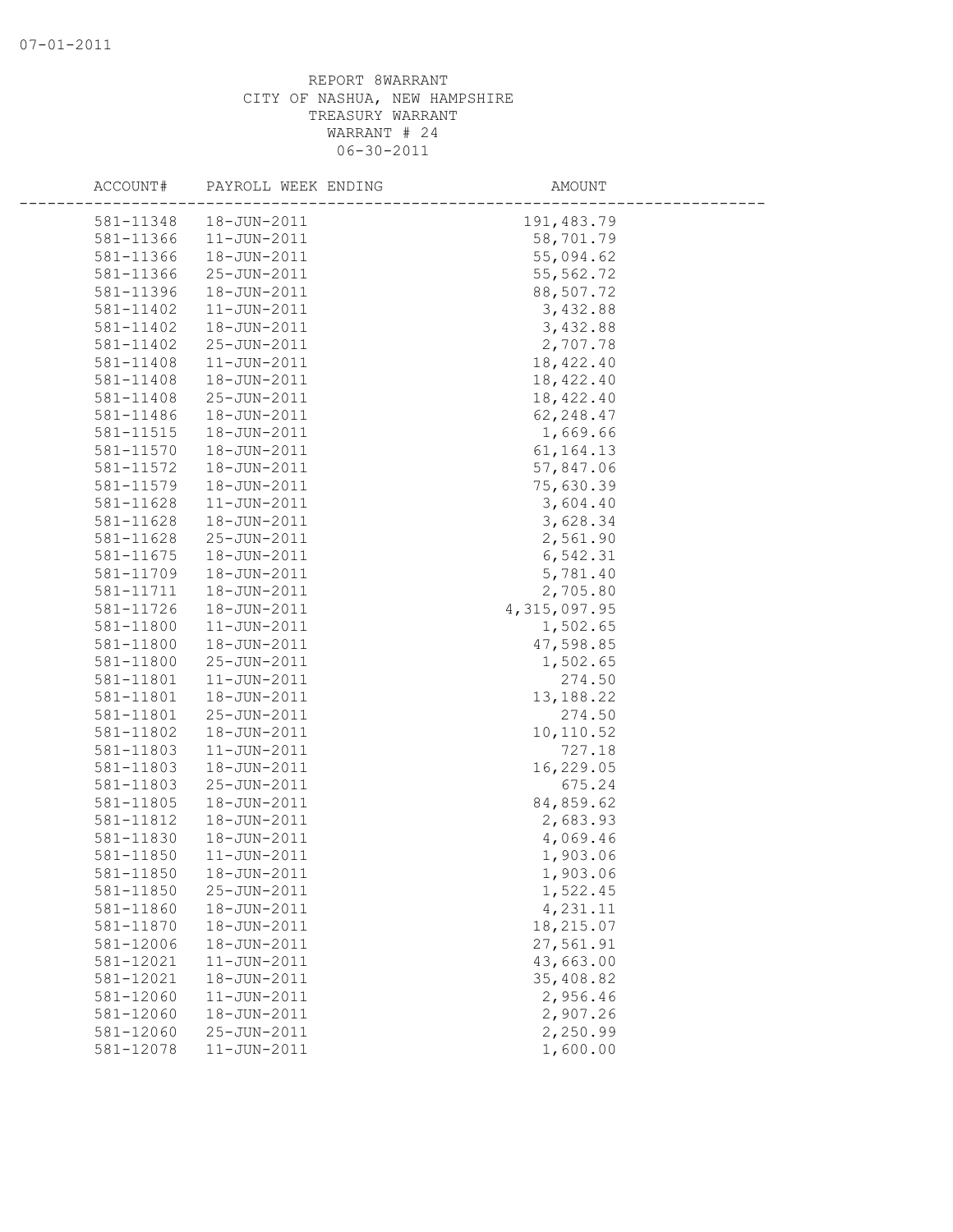| ACCOUNT#  | PAYROLL WEEK ENDING | AMOUNT      |
|-----------|---------------------|-------------|
| 581-12078 | 18-JUN-2011         | 3,625.00    |
| 581-12078 | 25-JUN-2011         | 1,012.50    |
| 581-12081 | 18-JUN-2011         | 2,449.07    |
| 581-12111 | 11-JUN-2011         | 143, 941.41 |
| 581-12111 | 18-JUN-2011         | 144,656.63  |
| 581-12111 | 25-JUN-2011         | 114,570.24  |
| 581-12112 | $11 - JUN - 2011$   | 6,320.20    |
| 581-12112 | 18-JUN-2011         | 6,784.39    |
| 581-12112 | 25-JUN-2011         | 4, 141.41   |
| 581-12126 | $11 - JUN - 2011$   | 4,513.84    |
| 581-12126 | 18-JUN-2011         | 4,483.01    |
| 581-12126 | 25-JUN-2011         | 3,558.06    |
| 581-12135 | $11 - JUN - 2011$   | 6,071.39    |
| 581-12135 | 18-JUN-2011         | 7,060.77    |
| 581-12135 | 25-JUN-2011         | 3,613.86    |
| 581-12136 | $11 - JUN - 2011$   | 1,460.41    |
| 581-12136 | 18-JUN-2011         | 1,102.52    |
| 581-12136 | 25-JUN-2011         | 451.51      |
| 581-12138 | 18-JUN-2011         | 359.40      |
| 581-12141 | $11 - JUN - 2011$   | 100.00      |
| 581-12141 | 18-JUN-2011         | 206.32      |
| 581-12141 | 25-JUN-2011         | 200.00      |
| 581-12153 | 11-JUN-2011         | 1,862.50    |
| 581-12153 | 18-JUN-2011         | 1,965.00    |
| 581-12153 | 25-JUN-2011         | 2,343.00    |
| 581-12198 | 18-JUN-2011         | 68, 467. 44 |
| 581-12201 | 11-JUN-2011         | 33, 195. 47 |
| 581-12201 | 18-JUN-2011         | 28,729.00   |
| 581-12201 | 25-JUN-2011         | 16,252.80   |
| 581-13004 | 18-JUN-2011         | 2,553.27    |
| 581-13004 | 25-JUN-2011         | 116.58      |
| 581-13021 | $11 - JUN - 2011$   | 919.76      |
| 581-13021 | 18-JUN-2011         | 226.40      |
| 581-13021 | 25-JUN-2011         | 907.52      |
| 581-13032 | $11 - JUN - 2011$   | 515.14      |
| 581-13032 | 18-JUN-2011         | 666.21      |
| 581-13032 | 25-JUN-2011         | 954.01      |
| 581-13120 | $11 - JUN - 2011$   | 5,086.52    |
| 581-13120 | 18-JUN-2011         | 3,730.44    |
| 581-13120 | 25-JUN-2011         | 1,828.19    |
| 581-13133 | 18-JUN-2011         | 970.00      |
| 581-13137 | 11-JUN-2011         | 74.16       |
| 581-13137 | 25-JUN-2011         | 74.16       |
| 581-18008 | 18-JUN-2011         | 8,500.00    |
| 581-19000 | 18-JUN-2011         | 7,835.79    |
| 581-19210 | 18-JUN-2011         | 26,260.75   |
| 581-19230 | 18-JUN-2011         | 2,200.00    |
| 581-19240 | 18-JUN-2011         | 1,869.00    |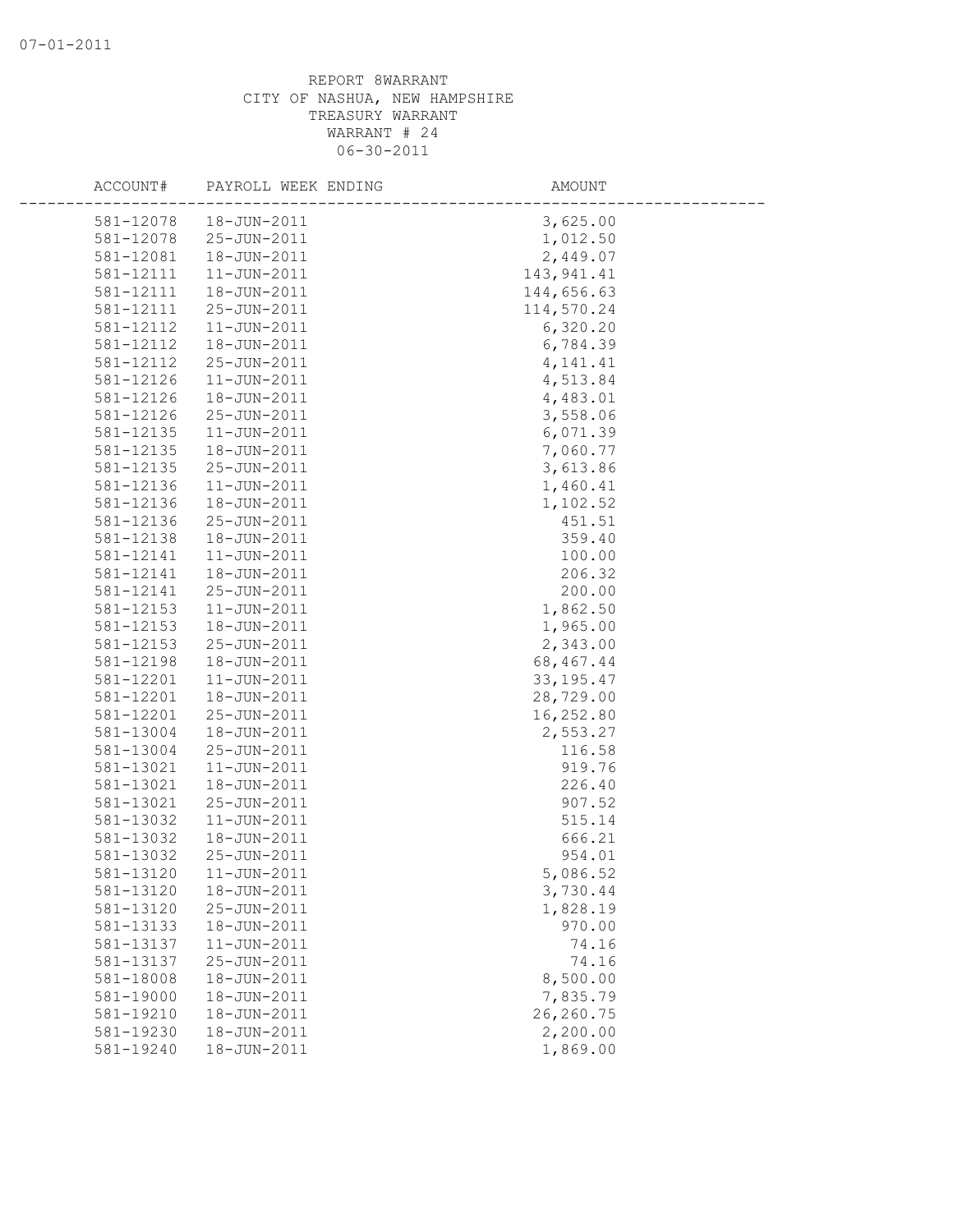|            | ACCOUNT# PAYROLL WEEK ENDING | AMOUNT         |
|------------|------------------------------|----------------|
|            |                              |                |
| тотат. 581 | SCHOOL DEPARTMENT            | 6, 355, 250.55 |
|            |                              |                |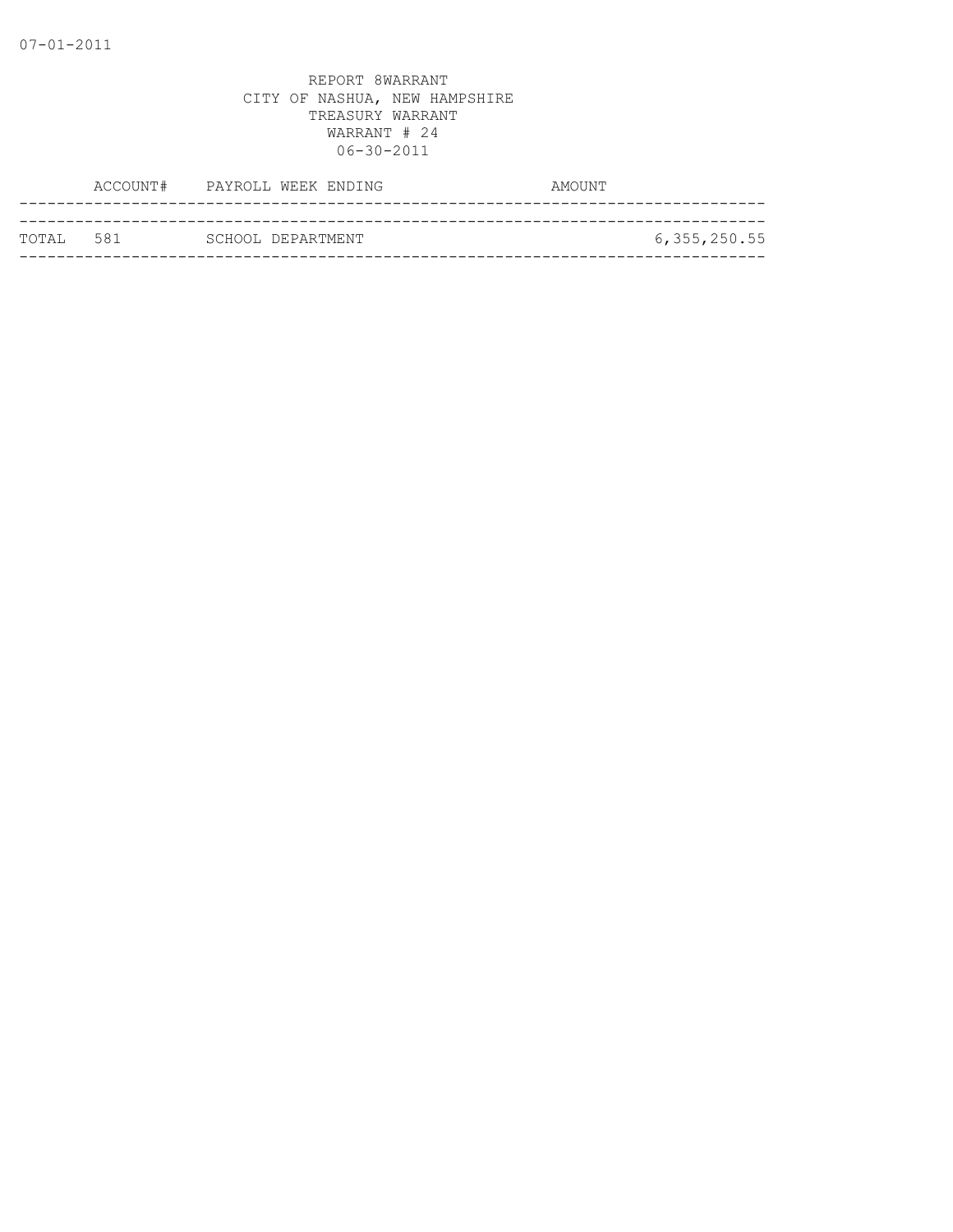|           | ACCOUNT# | PAYROLL WEEK ENDING                                                                                | AMOUNT                               |          |
|-----------|----------|----------------------------------------------------------------------------------------------------|--------------------------------------|----------|
|           |          | 722-12890    11-JUN-2011<br>722-12890  18-JUN-2011<br>722-12890 25-JUN-2011                        | 2,140.00<br>2,283.00<br>2,177.00     |          |
|           |          | TOTAL 722 CPF-INFORMATION TECHNOLOGY                                                               |                                      | 6,600.00 |
|           |          | 753-11468  11-JUN-2011<br>753-11468  18-JUN-2011<br>753-11468 25-JUN-2011                          | 1,618.05<br>1,618.06<br>1,618.06     |          |
| TOTAL     |          | 753 CPF-STREET DEPT                                                                                | _________________________________    | 4,854.17 |
|           |          | 757-13004  18-JUN-2011<br>757-13004  18-JUN-2011<br>757-13004 25-JUN-2011<br>757-13004 25-JUN-2011 | 143.10<br>357.73<br>119.21<br>119.21 |          |
|           |          | TOTAL 757 CPF-PARKING LOTS                                                                         |                                      | 739.25   |
|           |          | 781-13004 25-JUN-2011                                                                              | 150.00                               |          |
| TOTAL 781 |          | CPF-SCHOOL DEPARTMENT                                                                              |                                      | 150.00   |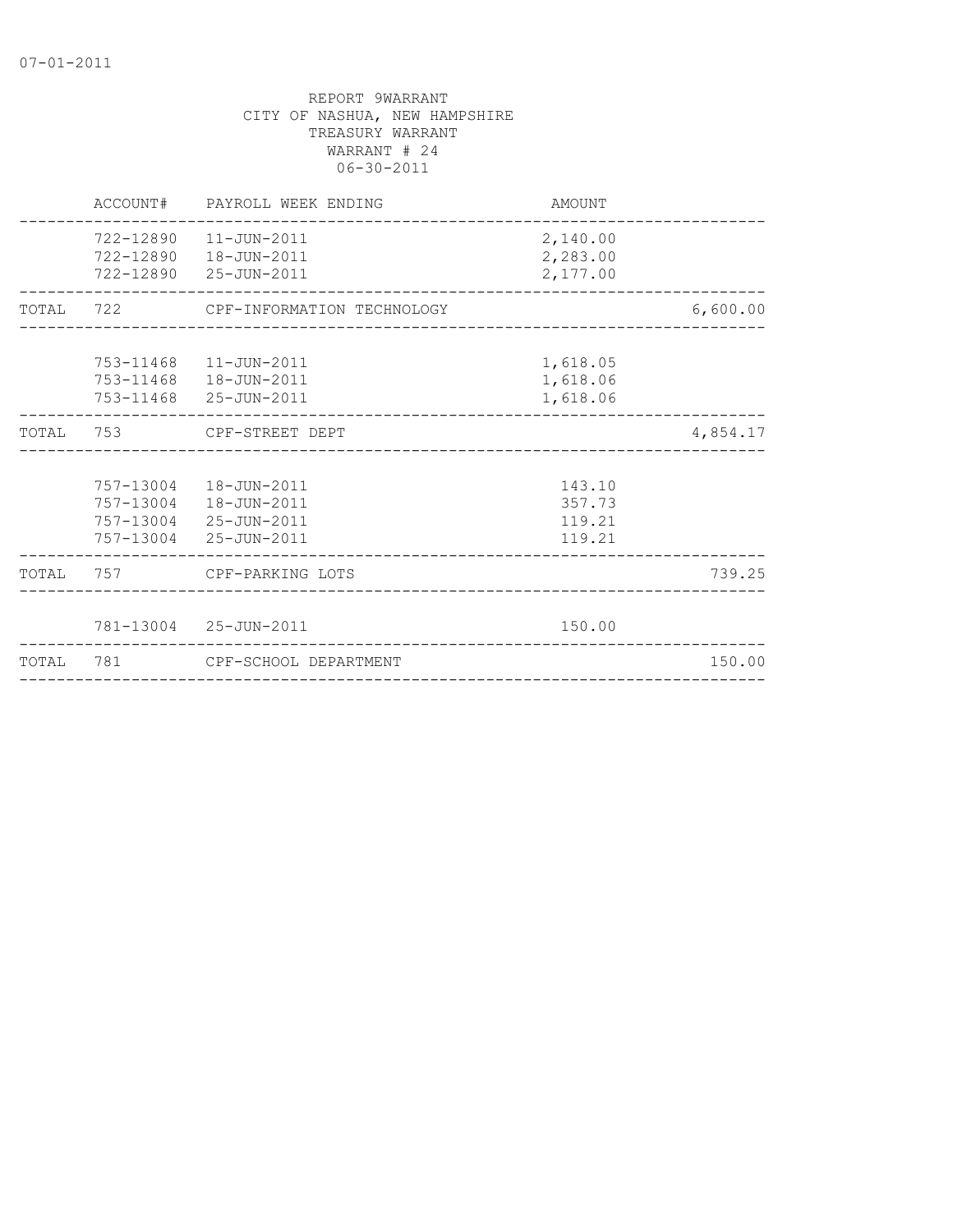| ACCOUNT#  | PAYROLL WEEK ENDING | AMOUNT   |  |
|-----------|---------------------|----------|--|
| 801-11008 | $11 - JUN - 2011$   | 608.42   |  |
| 801-11008 | 18-JUN-2011         | 608.42   |  |
| 801-11008 | 25-JUN-2011         | 608.42   |  |
| 801-11024 | $11 - JUN - 2011$   | 639.71   |  |
| 801-11024 | 18-JUN-2011         | 639.71   |  |
| 801-11024 | 25-JUN-2011         | 639.71   |  |
| 801-11028 | 11-JUN-2011         | 61.98    |  |
| 801-11028 | 18-JUN-2011         | 61.98    |  |
| 801-11028 | 25-JUN-2011         | 61.98    |  |
| 801-11064 | 11-JUN-2011         | 144.64   |  |
| 801-11064 | 18-JUN-2011         | 144.64   |  |
| 801-11064 | 25-JUN-2011         | 144.64   |  |
| 801-11094 | $11 - JUN - 2011$   | 104.60   |  |
| 801-11094 | 18-JUN-2011         | 104.59   |  |
| 801-11094 | 25-JUN-2011         | 104.60   |  |
| 801-11190 | $11 - JUN - 2011$   | 421.44   |  |
| 801-11190 | 18-JUN-2011         | 421.45   |  |
| 801-11190 | 25-JUN-2011         | 421.44   |  |
| 801-11193 | $11 - JUN - 2011$   | 1,025.44 |  |
| 801-11193 | 18-JUN-2011         | 1,025.45 |  |
| 801-11193 | 25-JUN-2011         | 1,025.45 |  |
| 801-11211 | $11 - JUN - 2011$   | 70.23    |  |
| 801-11211 | 18-JUN-2011         | 70.23    |  |
| 801-11211 | 25-JUN-2011         | 70.23    |  |
| 801-11222 | 11-JUN-2011         | 217.50   |  |
| 801-11222 | 18-JUN-2011         | 217.50   |  |
| 801-11222 | 25-JUN-2011         | 217.50   |  |
| 801-11249 | 11-JUN-2011         | 188.57   |  |
| 801-11249 | 18-JUN-2011         | 188.57   |  |
| 801-11249 | 25-JUN-2011         | 188.57   |  |
| 801-11268 | $11 - JUN - 2011$   | 139.31   |  |
| 801-11268 | 18-JUN-2011         | 139.32   |  |
| 801-11268 | 25-JUN-2011         | 139.32   |  |
| 801-11271 | $11 - JUN - 2011$   | 1,184.60 |  |
| 801-11271 | 18-JUN-2011         | 1,184.60 |  |
| 801-11271 | 25-JUN-2011         | 1,184.60 |  |
| 801-11276 | 11-JUN-2011         | 4,506.40 |  |
| 801-11276 | 18-JUN-2011         | 4,502.40 |  |
| 801-11276 | 25-JUN-2011         | 4,502.40 |  |
| 801-11289 | 18-JUN-2011         | 350.06   |  |
| 801-11289 | 25-JUN-2011         | 350.06   |  |
| 801-11431 | 11-JUN-2011         | 193.49   |  |
| 801-11431 | 18-JUN-2011         | 193.49   |  |
| 801-11431 | 25-JUN-2011         | 193.49   |  |
| 801-11435 | $11 - JUN - 2011$   | 281.02   |  |
| 801-11435 | 18-JUN-2011         | 281.02   |  |
| 801-11435 | 25-JUN-2011         | 281.02   |  |
| 801-11595 | 11-JUN-2011         | 5,003.68 |  |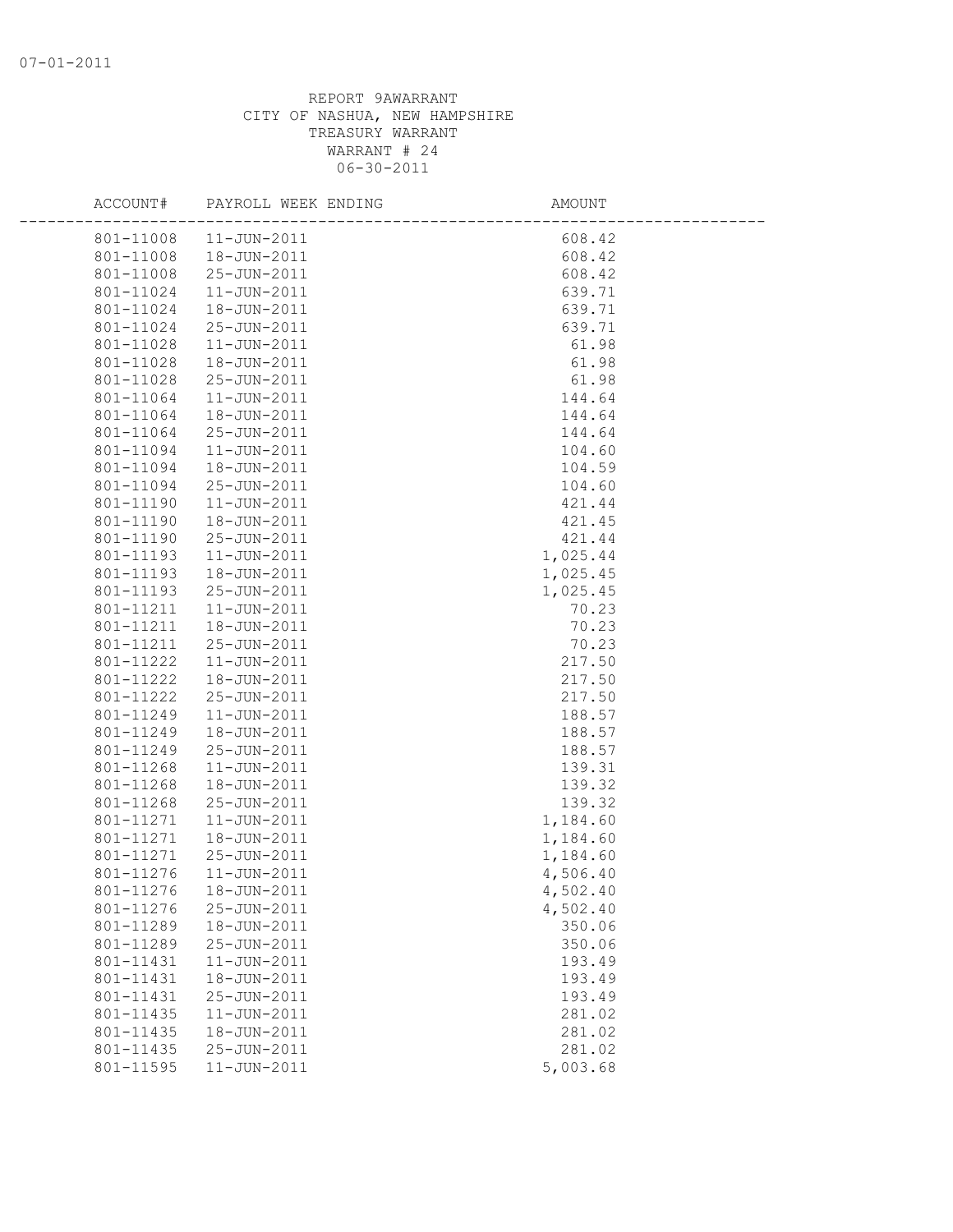|           | ACCOUNT#  | PAYROLL WEEK ENDING  | AMOUNT                                       |
|-----------|-----------|----------------------|----------------------------------------------|
|           | 801-11595 | $11 - JUN - 2011$    | 3,323.20                                     |
|           | 801-11595 | 18-JUN-2011          | 5,687.20                                     |
|           | 801-11595 | 18-JUN-2011          | 3,323.20                                     |
|           | 801-11595 | 25-JUN-2011          | 5,013.12                                     |
|           | 801-11595 | 25-JUN-2011          | 3,323.20                                     |
|           | 801-11596 | $11 - JUN - 2011$    | 3,512.00                                     |
|           | 801-11596 | 18-JUN-2011          | 3,512.00                                     |
|           | 801-11596 | 25-JUN-2011          | 4,390.00                                     |
|           | 801-11598 | 11-JUN-2011          | 870.01                                       |
|           | 801-11598 | 18-JUN-2011          | 870.00                                       |
|           | 801-11598 | 25-JUN-2011          | 870.00                                       |
|           | 801-11599 | $11 - JUN - 2011$    | 1, 114.71                                    |
|           | 801-11599 | $11 - JUN - 2011$    | 1, 114.71                                    |
|           | 801-11599 | 18-JUN-2011          | 1, 114.71                                    |
|           | 801-11599 | 18-JUN-2011          | 1, 114.70                                    |
|           | 801-11599 | 25-JUN-2011          | 1, 114.71                                    |
|           | 801-11599 | 25-JUN-2011          | 1, 114.71                                    |
|           | 801-11606 | 11-JUN-2011          | 954.15                                       |
|           | 801-11606 | 18-JUN-2011          | 725.29                                       |
|           | 801-11606 | 25-JUN-2011          | 725.29                                       |
|           | 801-11647 | $11 - JUN - 2011$    | 1,485.69                                     |
|           | 801-11647 | 18-JUN-2011          | 1,485.69                                     |
|           | 801-11647 | 25-JUN-2011          | 1,485.69                                     |
|           | 801-12594 | $11 - JUN - 2011$    | 4,576.00                                     |
|           | 801-12594 | 18-JUN-2011          | 4,576.00                                     |
|           | 801-12594 | 25-JUN-2011          | 4,680.00                                     |
|           | 801-13004 | 11-JUN-2011          | 1,543.69                                     |
|           | 801-13004 | 11-JUN-2011          | 1,286.95                                     |
|           | 801-13004 | $11 - JUN - 2011$    | 17.11                                        |
|           | 801-13004 | $11 - JUN - 2011$    | 289.19                                       |
|           | 801-13004 | 18-JUN-2011          | 1,052.75                                     |
|           | 801-13004 | 18-JUN-2011          | 733.41                                       |
|           | 801-13004 | 18-JUN-2011          | 547.78                                       |
|           | 801-13004 | 25-JUN-2011          | 1,085.99                                     |
|           | 801-13004 | 25-JUN-2011          | 304.97                                       |
|           | 801-13004 | 25-JUN-2011          | 293.63                                       |
|           | 801-17001 | 18-JUN-2011          | 300.00                                       |
|           | 801-31050 | 25-JUN-2011          | 17.00<br>___________________________________ |
| TOTAL 801 |           | SOLID WASTE DISPOSAL | 104,606.34                                   |
|           |           |                      |                                              |
|           | 802-11024 | $11 - JUN - 2011$    | 155.94                                       |
|           | 802-11024 | 11-JUN-2011          | 623.77                                       |
|           | 802-11024 | 18-JUN-2011          | 155.94                                       |
|           | 802-11024 | 18-JUN-2011          | 623.77                                       |
|           | 802-11024 | 25-JUN-2011          | 155.94                                       |
|           | 802-11024 | 25-JUN-2011          | 623.77                                       |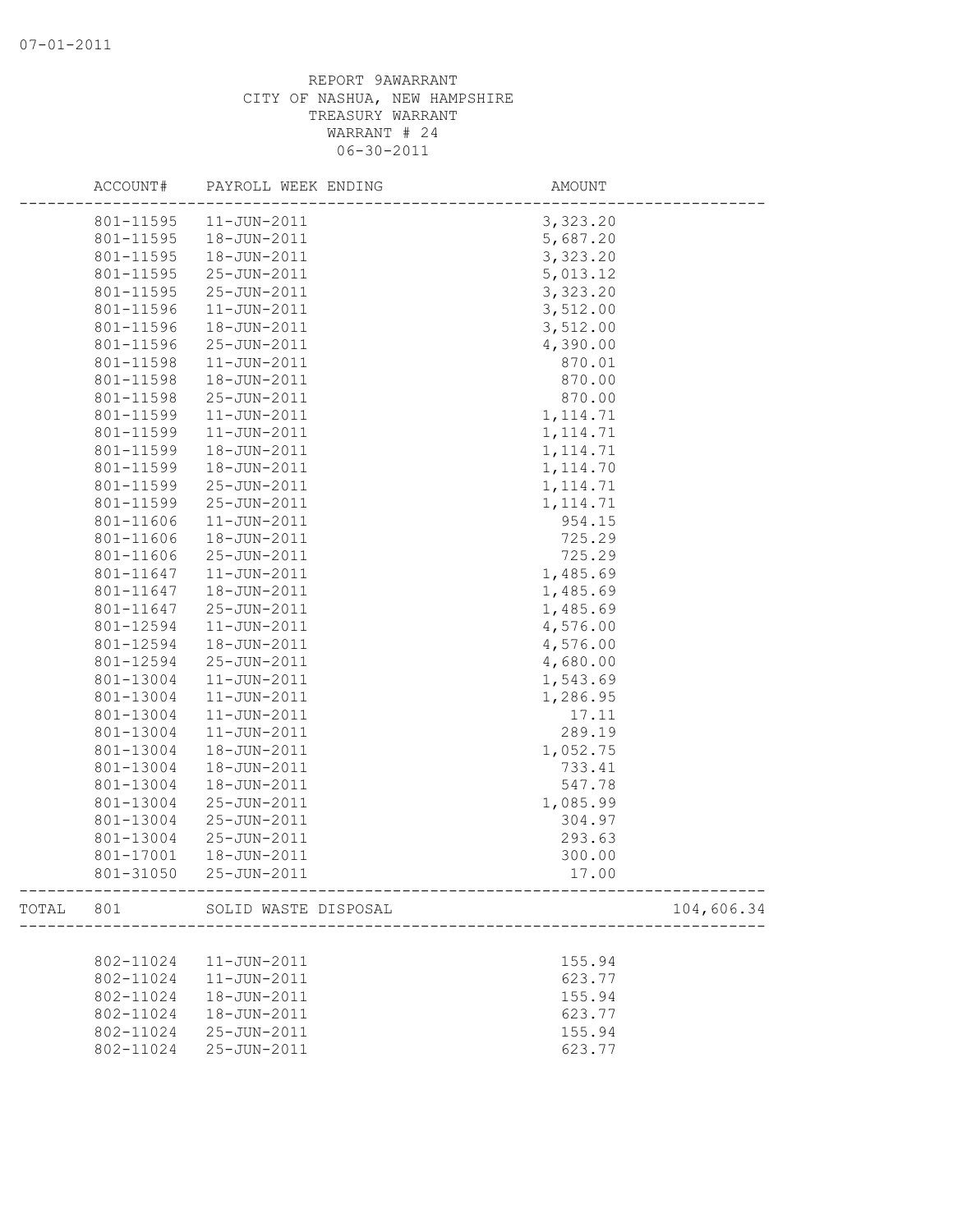| ACCOUNT#  | PAYROLL WEEK ENDING | AMOUNT   |  |
|-----------|---------------------|----------|--|
| 802-11028 | $11 - JUN - 2011$   | 421.47   |  |
| 802-11028 | 11-JUN-2011         | 198.34   |  |
| 802-11028 | 18-JUN-2011         | 421.47   |  |
| 802-11028 | 18-JUN-2011         | 198.34   |  |
| 802-11028 | 25-JUN-2011         | 421.47   |  |
| 802-11028 | 25-JUN-2011         | 198.34   |  |
| 802-11064 | $11 - JUN - 2011$   | 144.64   |  |
| 802-11064 | $11 - JUN - 2011$   | 144.64   |  |
| 802-11064 | 18-JUN-2011         | 144.64   |  |
| 802-11064 | 18-JUN-2011         | 144.64   |  |
| 802-11064 | 25-JUN-2011         | 144.64   |  |
| 802-11064 | 25-JUN-2011         | 144.64   |  |
| 802-11091 | $11 - JUN - 2011$   | 1,139.75 |  |
| 802-11091 | 18-JUN-2011         | 1,139.75 |  |
| 802-11091 | 25-JUN-2011         | 1,139.74 |  |
| 802-11092 | 11-JUN-2011         | 825.60   |  |
| 802-11092 | 18-JUN-2011         | 825.60   |  |
| 802-11092 | 25-JUN-2011         | 825.60   |  |
| 802-11094 | $11 - JUN - 2011$   | 313.77   |  |
| 802-11094 | $11 - JUN - 2011$   | 313.79   |  |
| 802-11094 | 18-JUN-2011         | 313.79   |  |
| 802-11094 | 18-JUN-2011         | 313.78   |  |
| 802-11094 | 25-JUN-2011         | 313.77   |  |
| 802-11094 | 25-JUN-2011         | 313.79   |  |
| 802-11096 | 18-JUN-2011         | 959.79   |  |
| 802-11096 | 25-JUN-2011         | 959.80   |  |
| 802-11102 | $11 - JUN - 2011$   | 929.19   |  |
| 802-11102 | 18-JUN-2011         | 929.19   |  |
| 802-11102 | 25-JUN-2011         | 987.91   |  |
| 802-11105 | 11-JUN-2011         | 1,074.36 |  |
| 802-11105 | 18-JUN-2011         | 1,037.27 |  |
| 802-11105 | 25-JUN-2011         | 1,074.36 |  |
| 802-11124 | 11-JUN-2011         | 760.65   |  |
| 802-11124 | 18-JUN-2011         | 760.65   |  |
| 802-11124 | 25-JUN-2011         | 760.65   |  |
| 802-11155 | $11 - JUN - 2011$   | 1,050.42 |  |
| 802-11155 | 18-JUN-2011         | 1,050.42 |  |
| 802-11155 | 25-JUN-2011         | 1,050.42 |  |
| 802-11157 | 11-JUN-2011         | 1,808.64 |  |
| 802-11157 | 18-JUN-2011         | 1,756.00 |  |
| 802-11157 | 25-JUN-2011         | 1,788.88 |  |
| 802-11158 | 11-JUN-2011         | 1,904.80 |  |
| 802-11158 | 18-JUN-2011         | 1,884.80 |  |
| 802-11158 | 25-JUN-2011         | 1,898.80 |  |
| 802-11190 | $11 - JUN - 2011$   | 421.44   |  |
| 802-11190 | 18-JUN-2011         | 421.44   |  |
| 802-11190 | 25-JUN-2011         | 421.44   |  |
| 802-11211 | 11-JUN-2011         | 280.94   |  |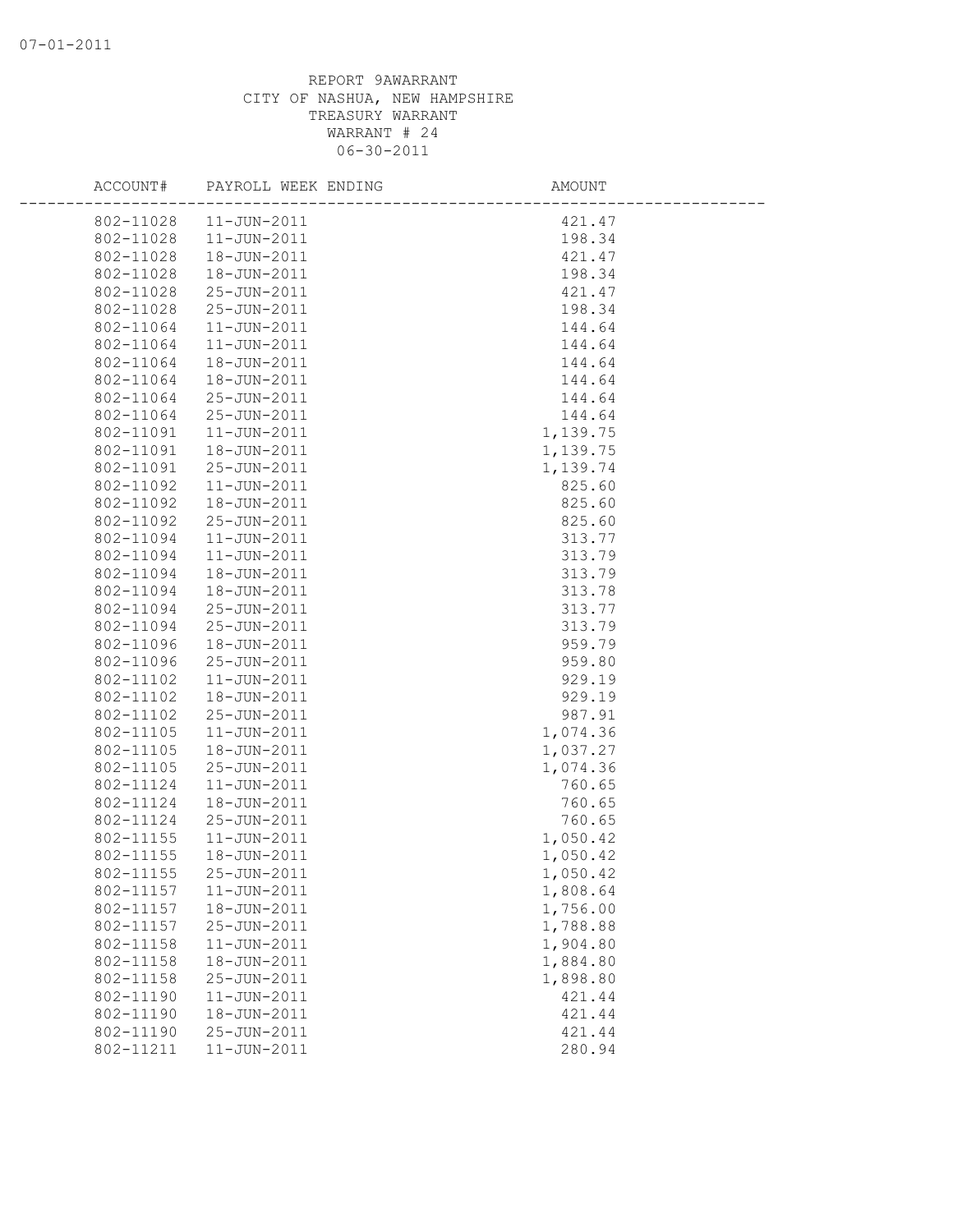| ACCOUNT#  | PAYROLL WEEK ENDING | AMOUNT    |  |
|-----------|---------------------|-----------|--|
| 802-11211 | $11 - JUN - 2011$   | 421.41    |  |
| 802-11211 | 18-JUN-2011         | 280.94    |  |
| 802-11211 | 18-JUN-2011         | 421.41    |  |
| 802-11211 | 25-JUN-2011         | 280.94    |  |
| 802-11211 | 25-JUN-2011         | 421.41    |  |
| 802-11222 | $11 - JUN - 2011$   | 217.50    |  |
| 802-11222 | 18-JUN-2011         | 217.50    |  |
| 802-11222 | 25-JUN-2011         | 217.50    |  |
| 802-11249 | $11 - JUN - 2011$   | 188.57    |  |
| 802-11249 | $11 - JUN - 2011$   | 188.57    |  |
| 802-11249 | 18-JUN-2011         | 188.57    |  |
| 802-11249 | 18-JUN-2011         | 188.57    |  |
| 802-11249 | 25-JUN-2011         | 188.57    |  |
| 802-11249 | 25-JUN-2011         | 188.57    |  |
| 802-11260 | 11-JUN-2011         | 2,008.00  |  |
| 802-11260 | 18-JUN-2011         | 2,008.00  |  |
| 802-11260 | 25-JUN-2011         | 2,008.00  |  |
| 802-11268 | $11 - JUN - 2011$   | 46.44     |  |
| 802-11268 | $11 - JUN - 2011$   | 92.88     |  |
| 802-11268 | 18-JUN-2011         | 46.44     |  |
| 802-11268 | 18-JUN-2011         | 92.88     |  |
| 802-11268 | 25-JUN-2011         | 46.44     |  |
| 802-11268 | 25-JUN-2011         | 92.88     |  |
| 802-11270 | $11 - JUN - 2011$   | 1, 114.73 |  |
| 802-11270 | 18-JUN-2011         | 1, 114.73 |  |
| 802-11270 | 25-JUN-2011         | 1, 114.73 |  |
| 802-11289 | 18-JUN-2011         | 350.06    |  |
| 802-11289 | 25-JUN-2011         | 350.06    |  |
| 802-11330 | $11 - JUN - 2011$   | 1, 114.71 |  |
| 802-11330 | 18-JUN-2011         | 1, 114.71 |  |
| 802-11330 | 25-JUN-2011         | 1, 114.71 |  |
| 802-11333 | $11 - JUN - 2011$   | 1,092.86  |  |
| 802-11333 | 18-JUN-2011         | 1,092.86  |  |
| 802-11333 | 25-JUN-2011         | 1,092.87  |  |
| 802-11431 | $11 - JUN - 2011$   | 193.49    |  |
| 802-11431 | 18-JUN-2011         | 193.49    |  |
| 802-11431 | 25-JUN-2011         | 193.49    |  |
| 802-11435 | $11 - JUN - 2011$   | 468.37    |  |
| 802-11435 | 11-JUN-2011         | 187.35    |  |
| 802-11435 | 18-JUN-2011         | 468.37    |  |
| 802-11435 | 18-JUN-2011         | 187.35    |  |
| 802-11435 | 25-JUN-2011         | 468.37    |  |
| 802-11435 | 25-JUN-2011         | 187.35    |  |
| 802-11480 | $11 - JUN - 2011$   | 3,868.81  |  |
| 802-11480 | 18-JUN-2011         | 3,868.80  |  |
| 802-11480 | 25-JUN-2011         | 3,896.70  |  |
| 802-11513 | 11-JUN-2011         | 4,188.26  |  |
| 802-11513 | 18-JUN-2011         | 4,742.20  |  |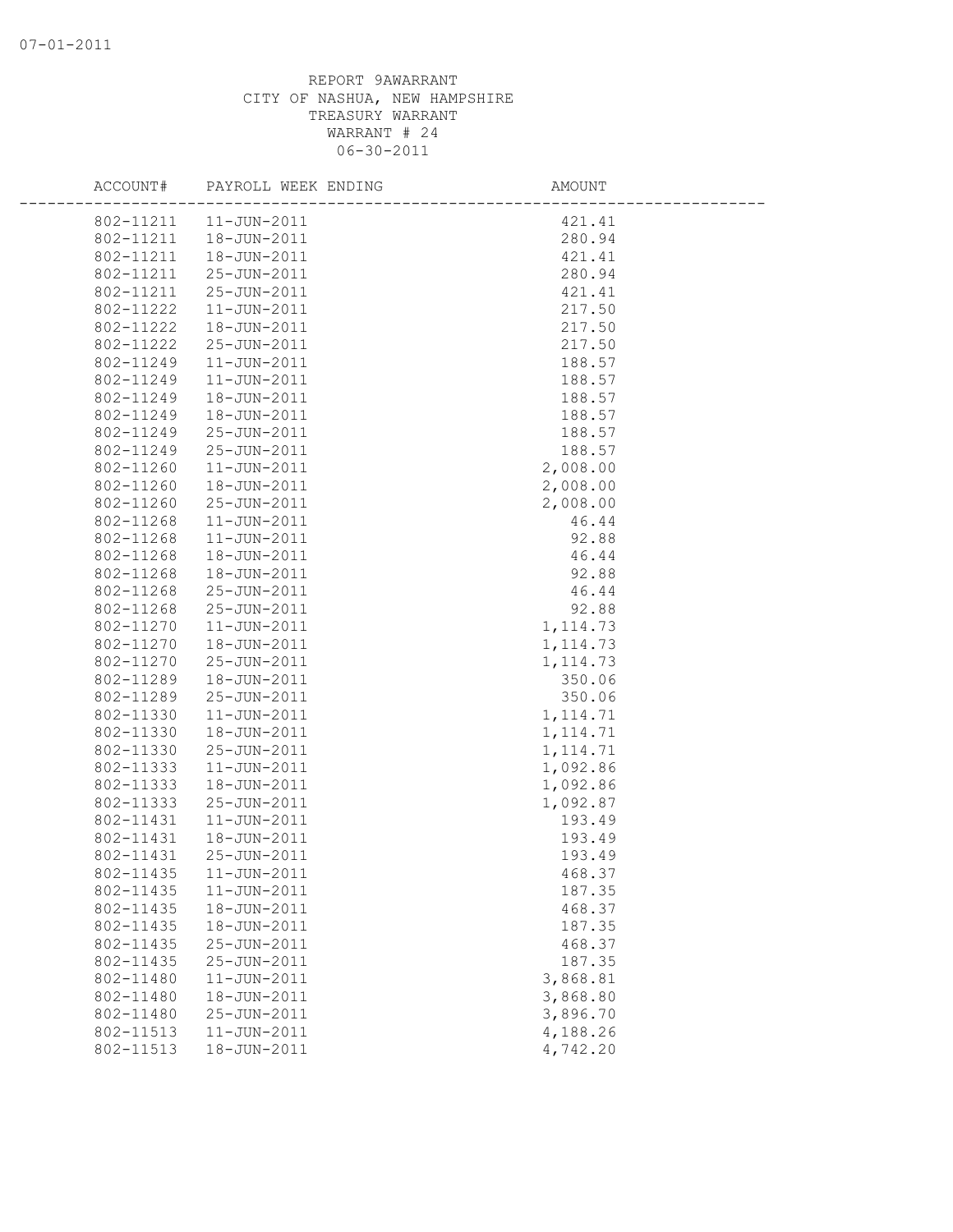|       | ACCOUNT#      | PAYROLL WEEK ENDING      | AMOUNT      |            |
|-------|---------------|--------------------------|-------------|------------|
|       | 802-11513     | 25-JUN-2011              | 5,181.86    |            |
|       | 802-11514     | $11 - JUN - 2011$        | 4,007.60    |            |
|       | 802-11514     | 18-JUN-2011              | 4,017.75    |            |
|       | 802-11514     | 25-JUN-2011              | 4,017.75    |            |
|       | 802-11681     | $11 - JUN - 2011$        | 324.42      |            |
|       | 802-11681     | 11-JUN-2011              | 1,297.69    |            |
|       | 802-11681     | 18-JUN-2011              | 324.42      |            |
|       | 802-11681     | 18-JUN-2011              | 1,297.70    |            |
|       | 802-11681     | 25-JUN-2011              | 324.42      |            |
|       | 802-11681     | 25-JUN-2011              | 1,297.69    |            |
|       | 802-11693     | $11 - JUN - 2011$        | 1,230.75    |            |
|       | 802-11693     | 18-JUN-2011              | 1,230.75    |            |
|       | 802-11693     | 25-JUN-2011              | 1,230.75    |            |
|       | 802-11764     | $11 - JUN - 2011$        | 1,219.71    |            |
|       | 802-11764     | 18-JUN-2011              | 1,219.71    |            |
|       | 802-11764     | 25-JUN-2011              | 1,219.71    |            |
|       | 802-12154     | $11 - JUN - 2011$        | 1,424.00    |            |
|       | 802-12154     | $11 - JUN - 2011$        | 960.00      |            |
|       | 802-12154     | 18-JUN-2011              | 1,520.00    |            |
|       | 802-12154     | 18-JUN-2011              | 864.00      |            |
|       | 802-12154     | 25-JUN-2011              | 1,520.00    |            |
|       | 802-12154     | 25-JUN-2011              | 672.00      |            |
|       | 802-12203     | $11 - JUN - 2011$        | 384.00      |            |
|       | 802-13004     | 11-JUN-2011              | 547.50      |            |
|       | 802-13004     | $11 - JUN - 2011$        | 2,638.21    |            |
|       | 802-13004     | 18-JUN-2011              | 390.99      |            |
|       | 802-13004     | 18-JUN-2011              | 1,646.49    |            |
|       | 802-13004     | 25-JUN-2011              | 393.91      |            |
|       | 802-13004     | 25-JUN-2011              | 2,707.34    |            |
|       | 802-31050     | 25-JUN-2011              | 34.00       |            |
| TOTAL | 802           | SEWERAGE DISPOSAL SYSTEM |             | 127,793.93 |
|       |               |                          |             |            |
|       | 951-05056     | $11 - JUN - 2011$        | 35, 173. 17 |            |
|       | 951-05056     | 18-JUN-2011              | 35, 173. 17 |            |
|       | $951 - 05056$ | 25-JUN-2011              | 35, 173. 17 |            |
| TOTAL | 951           | PWD & ENG TRUST FUND     |             | 105,519.51 |
|       |               |                          |             |            |
|       | 952-12156     | 11-JUN-2011              | 1,200.00    |            |
|       | $952 - 12156$ | $11 - JUN - 2011$        | 720.00      |            |
|       | 952-12156     | 18-JUN-2011              | 1,040.00    |            |
|       | 952-12156     | 18-JUN-2011              | 800.00      |            |
|       | 952-12156     | $25 - JUN - 2011$        | 1,040.00    |            |
|       | 952-12156     | 25-JUN-2011              | 800.00      |            |